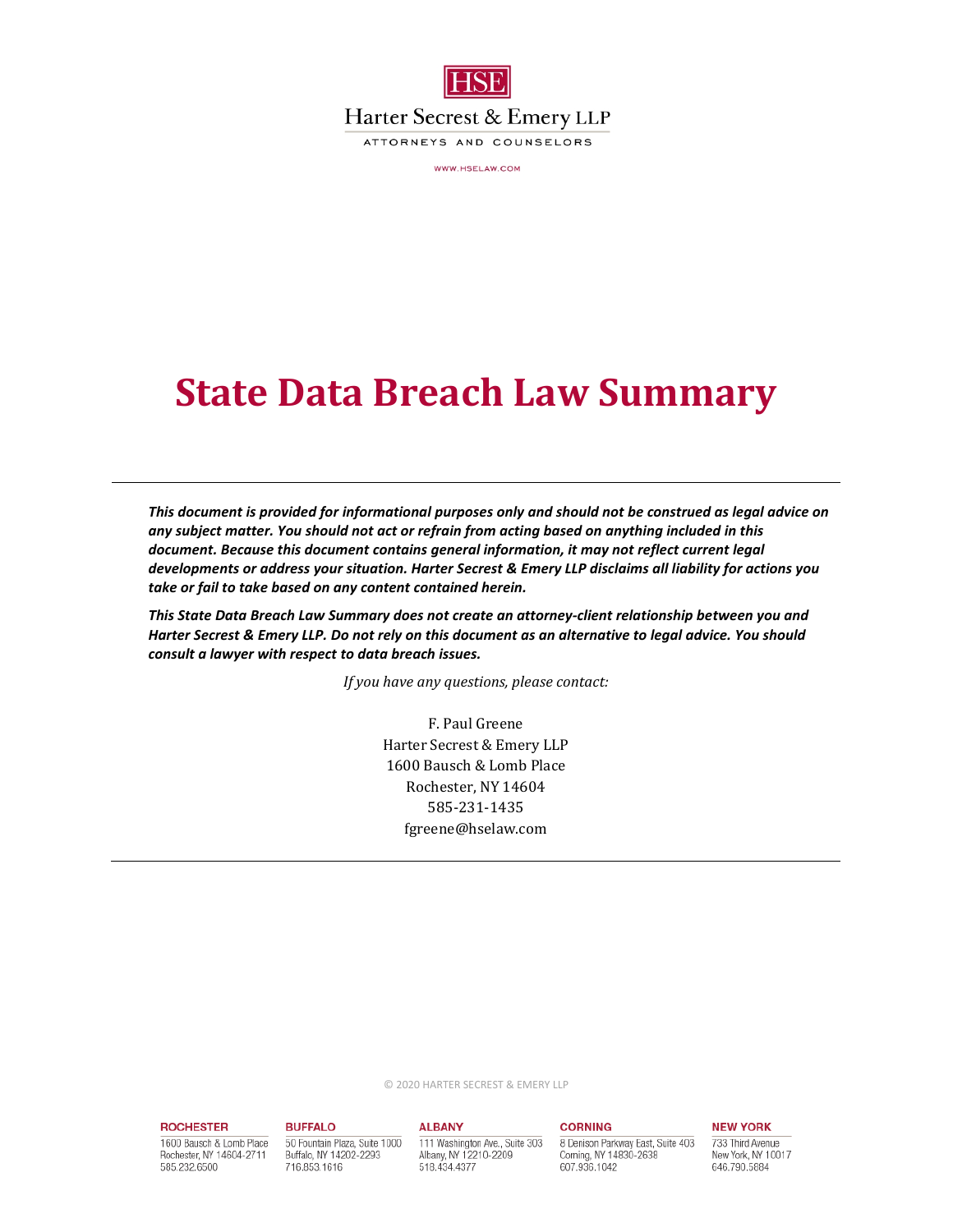

# **Important**

This state data breach law summary is intended for informational purposes only. *Please refer to the text of the individual state statutes for more specific information.*

Please note that this summary does not cover:

- Method of notification or substitute notification
- Contents of any required notification or required credit monitoring offerings
- Exceptions to the notification requirement with respect to good faith acquisition of personal information
- Other cybersecurity requirements in addition to data breach notification that may be included in a state data breach statute
- Implications of other applicable state or federal laws or regulations, including HIPAA and the Gramm-Leach-Bliley Act
- Exemptions for particular businesses or businesses regulated by particular industries
- Requirements or penalties for state or governmental agencies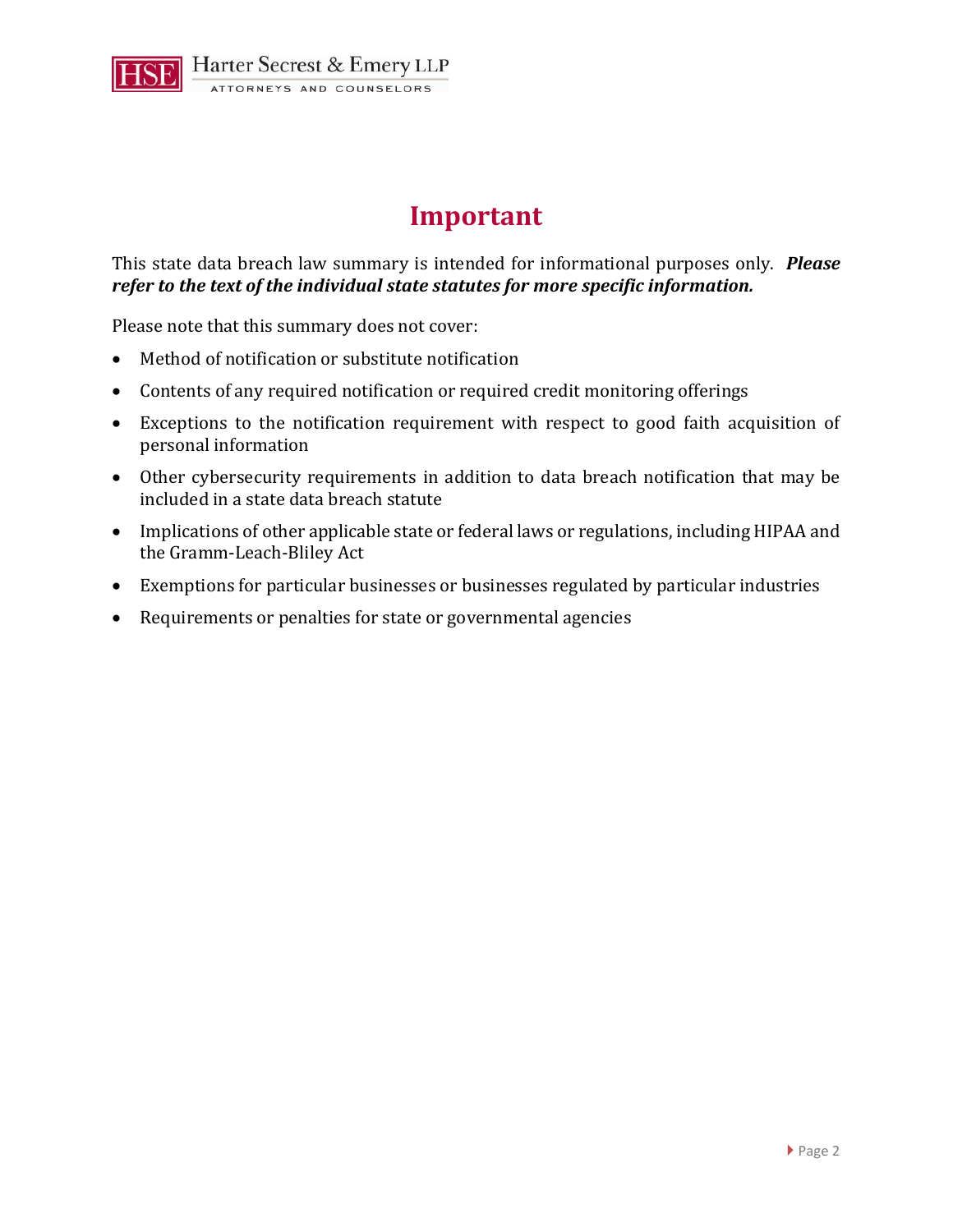

| <b>Alabama</b>                          |                                                                                                                                                                                                                                                                                                                                                                                                                                                                                                                                                                                                                                                                                               |
|-----------------------------------------|-----------------------------------------------------------------------------------------------------------------------------------------------------------------------------------------------------------------------------------------------------------------------------------------------------------------------------------------------------------------------------------------------------------------------------------------------------------------------------------------------------------------------------------------------------------------------------------------------------------------------------------------------------------------------------------------------|
| <b>Statute</b>                          | Ala. Code § 8-38-1 et seq.                                                                                                                                                                                                                                                                                                                                                                                                                                                                                                                                                                                                                                                                    |
| <b>Covered Entity</b>                   | A person, sole proprietorship, partnership, government entity,<br>corporation, nonprofit, trust, estate, cooperative association, or other<br>business entity that acquires or uses sensitive personally identifying<br>information.                                                                                                                                                                                                                                                                                                                                                                                                                                                          |
| <b>Personal Information Defined</b>     | An Alabama resident's first name or first initial and last name in<br>combination with one or more of the following with respect to the<br>same Alabama resident                                                                                                                                                                                                                                                                                                                                                                                                                                                                                                                              |
|                                         | (i) A non-truncated Social Security number or tax identification<br>number.                                                                                                                                                                                                                                                                                                                                                                                                                                                                                                                                                                                                                   |
|                                         | (ii) A non-truncated driver's license number, state-issued<br>identification<br>card<br>number,<br>passport<br>number,<br>military<br>identification number, or other unique identification number<br>issued on a government document used to verify the identity of a<br>specific individual.                                                                                                                                                                                                                                                                                                                                                                                                |
|                                         | (iii) A financial account number, including a bank account number,<br>credit card number, or debit card number, in combination with<br>any security code, access code, password, expiration date, or PIN,<br>that is necessary to access the financial account or to conduct a<br>transaction that will credit or debit the financial account.                                                                                                                                                                                                                                                                                                                                                |
|                                         | (iv) Any information regarding an individual's medical history,<br>mental or physical condition, or medical treatment or diagnosis by<br>a health care professional.                                                                                                                                                                                                                                                                                                                                                                                                                                                                                                                          |
|                                         | (v) An individual's health insurance policy number or subscriber<br>identification number and any unique identifier used by a health<br>insurer to identify the individual.                                                                                                                                                                                                                                                                                                                                                                                                                                                                                                                   |
|                                         | (vi) A user name or email address, in combination with a password<br>or security question and answer that would permit access to an<br>online account affiliated with the covered entity that is reasonably<br>likely to contain or is used to obtain sensitive personally<br>identifying information.                                                                                                                                                                                                                                                                                                                                                                                        |
| <b>What Triggers Notice Requirement</b> | A "breach of security" or "breach" is the unauthorized acquisition of<br>data in electronic form containing sensitive personally identifying<br>information. Acquisition occurring over a period of time committed by<br>the same entity constitutes one breach. If an entity determines that<br>sensitive personally identifying information has been acquired or is<br>reasonably believed to have been acquired by an unauthorized person,<br>and is reasonably likely to cause substantial harm to the individuals to<br>whom the information relates, the covered entity shall give notice to<br>each individual.<br>If a covered entity determines that a breach of security has or may |
|                                         | have occurred in relation to sensitive personally identifying<br>information that is accessed, acquired, maintained, stored, utilized, or                                                                                                                                                                                                                                                                                                                                                                                                                                                                                                                                                     |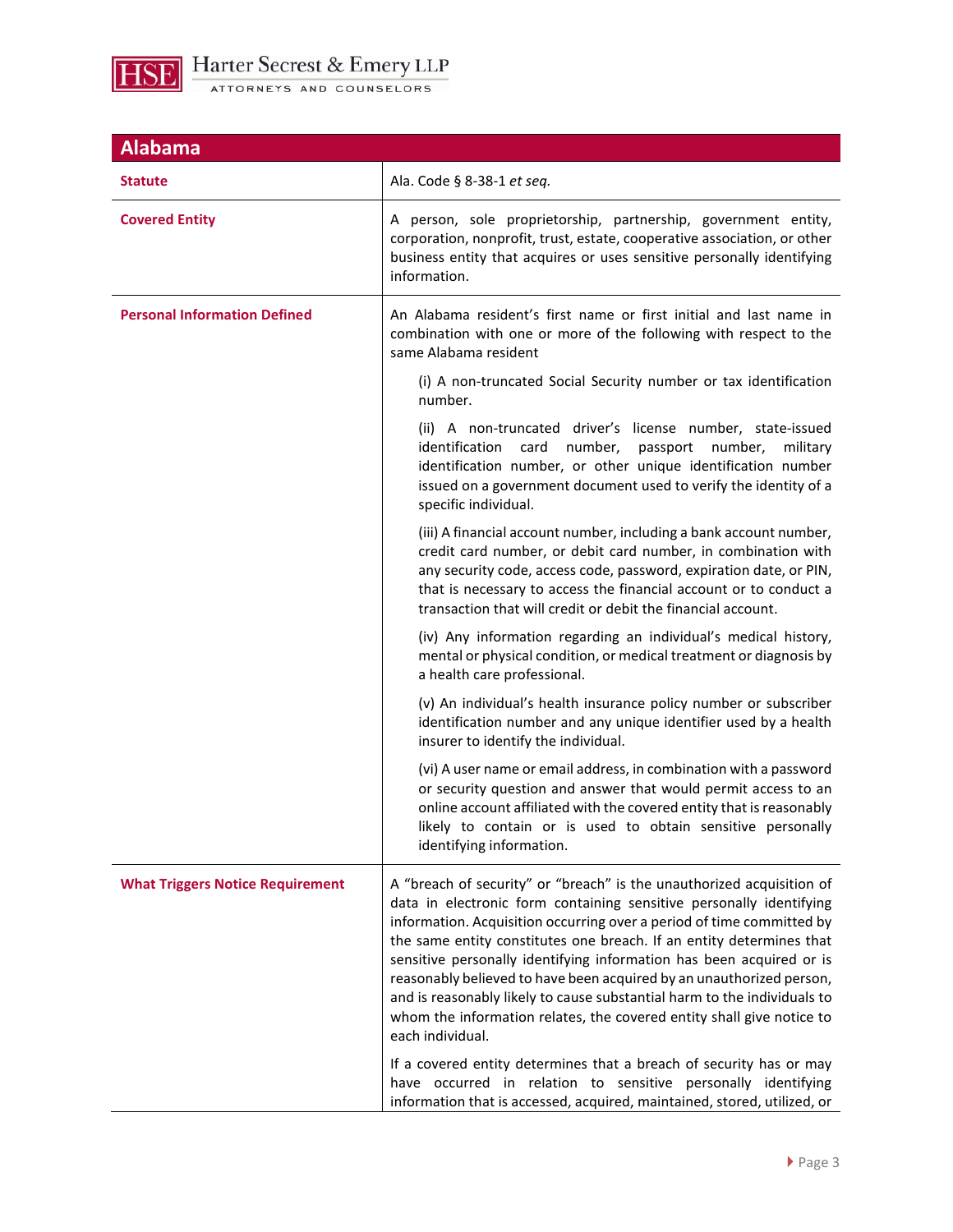

| <b>Alabama</b>                          |                                                                                                                                                                                                                                                                                                                                                                                                                                                                                                                                                                                                                                            |
|-----------------------------------------|--------------------------------------------------------------------------------------------------------------------------------------------------------------------------------------------------------------------------------------------------------------------------------------------------------------------------------------------------------------------------------------------------------------------------------------------------------------------------------------------------------------------------------------------------------------------------------------------------------------------------------------------|
|                                         | communicated by, or on behalf of, the covered entity, the covered<br>entity shall conduct a good faith and prompt investigation that<br>includes all of the following:                                                                                                                                                                                                                                                                                                                                                                                                                                                                     |
|                                         | (i) An assessment of the nature and scope of the breach.                                                                                                                                                                                                                                                                                                                                                                                                                                                                                                                                                                                   |
|                                         | (ii) Identification of any sensitive personally identifying<br>information that may have been involved in the breach and the<br>identity of any individuals to whom that information relates.                                                                                                                                                                                                                                                                                                                                                                                                                                              |
|                                         | (iii) A determination of whether the sensitive personally<br>identifying information has been acquired or is reasonably<br>believed to have been acquired by an unauthorized person, and is<br>reasonably likely to cause substantial harm to the individuals to<br>whom the information relates.                                                                                                                                                                                                                                                                                                                                          |
|                                         | (iv) Identification and implementation of measures to restore the<br>security and confidentiality of the systems compromised in the<br>breach.                                                                                                                                                                                                                                                                                                                                                                                                                                                                                             |
|                                         | In determining whether sensitive personally identifying information<br>has been acquired or is reasonably believed to have been acquired by<br>an unauthorized person without valid authorization, the following<br>factors may be considered:                                                                                                                                                                                                                                                                                                                                                                                             |
|                                         | (i) Indications that the information is in the physical possession<br>and control of a person without valid authorization, such as a lost<br>or stolen computer or other device containing information.                                                                                                                                                                                                                                                                                                                                                                                                                                    |
|                                         | (ii) Indications that the information has been downloaded or<br>copied.                                                                                                                                                                                                                                                                                                                                                                                                                                                                                                                                                                    |
|                                         | (iii) Indications that the information was used by an unauthorized<br>person, such as fraudulent accounts opened or instances of<br>identity theft reported.                                                                                                                                                                                                                                                                                                                                                                                                                                                                               |
|                                         | (iv) Whether the information has been made public.                                                                                                                                                                                                                                                                                                                                                                                                                                                                                                                                                                                         |
|                                         | If notification is not required, the entity must document that decision<br>in writing and maintain it for no less than 5 years.                                                                                                                                                                                                                                                                                                                                                                                                                                                                                                            |
| <b>Encryption/Redaction Safe Harbor</b> | Notification is not required if the information compromised is<br>truncated, encrypted, secured, or modified by any other method or<br>technology that removes elements that personally identify an<br>individual or that otherwise renders the information unusable,<br>including encryption of the data, document, or device containing the<br>sensitive personally identifying information, unless the covered entity<br>knows or has reason to know that the encryption key or security<br>credential that could render the personally identifying information<br>readable or useable has been breached together with the information. |
| <b>Exemptions from Notification</b>     | Notification is not required if the entity determines that the breach is<br>not reasonably likely to cause substantial harm to the individuals to<br>whom the information relates.                                                                                                                                                                                                                                                                                                                                                                                                                                                         |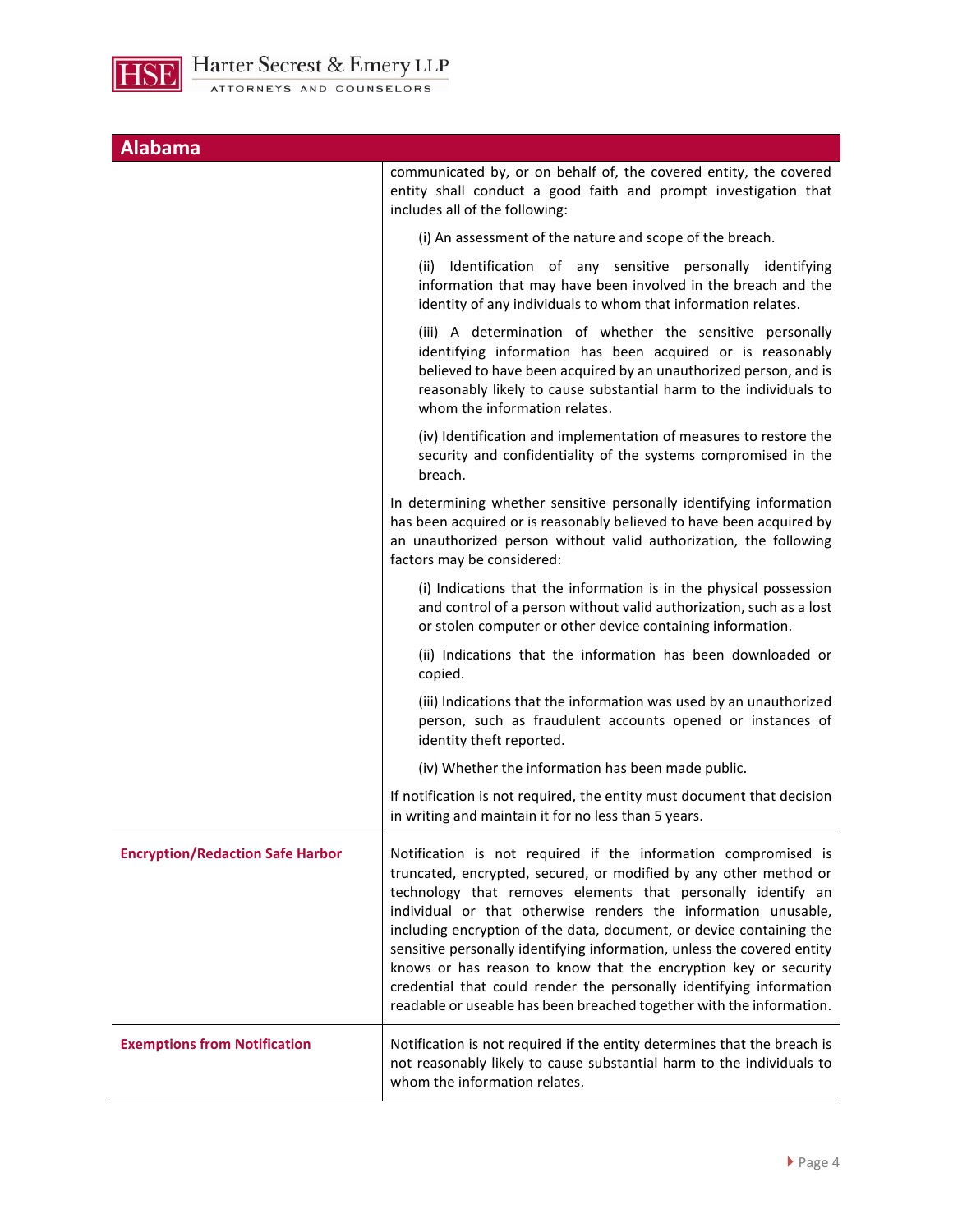

| <b>Alabama</b>                           |                                                                                                                                                                                                                                                                                                                                                                                                                                                                                                                                                                                                                                                                                                           |
|------------------------------------------|-----------------------------------------------------------------------------------------------------------------------------------------------------------------------------------------------------------------------------------------------------------------------------------------------------------------------------------------------------------------------------------------------------------------------------------------------------------------------------------------------------------------------------------------------------------------------------------------------------------------------------------------------------------------------------------------------------------|
| <b>Timing of Notification</b>            | Notice to individuals shall be made as expeditiously as possible and<br>without unreasonable delay, taking into account the time necessary to<br>allow the covered entity to conduct an investigation, as described<br>above.                                                                                                                                                                                                                                                                                                                                                                                                                                                                             |
|                                          | Notification may be delayed if a law enforcement agency determines<br>that notice would interfere with a criminal investigation or national<br>security and makes a written request for the delay.                                                                                                                                                                                                                                                                                                                                                                                                                                                                                                        |
|                                          | If the number of people to be notified exceeds 1000, the entity shall<br>provide written notice to the attorney general as expeditiously as<br>possible and without unreasonable delay.                                                                                                                                                                                                                                                                                                                                                                                                                                                                                                                   |
|                                          | If the number of people to be notified exceeds 1000, the entity shall<br>provide notice to all consumer reporting agencies that compile and<br>maintain files on consumers on a nationwide basis without<br>unreasonable delay.                                                                                                                                                                                                                                                                                                                                                                                                                                                                           |
| <b>Penalties/Private Cause of Action</b> | A violation of the notification provisions of this chapter is an unlawful<br>trade practice, but does not constitute a criminal offense. The attorney<br>general shall have the exclusive authority to bring an action for civil<br>penalties under this chapter.                                                                                                                                                                                                                                                                                                                                                                                                                                         |
|                                          | A violation of this chapter does not establish a private cause of action<br>for a deceptive trade practice.                                                                                                                                                                                                                                                                                                                                                                                                                                                                                                                                                                                               |
|                                          | Any covered entity or third-party agent who is knowingly engaging in<br>or has knowingly engaged in a violation of the notification provisions<br>of this chapter is subject to the penalty provisions set out for deceptive<br>trade practices. Civil penalties assessed for a deceptive trade practice<br>violation shall not exceed five hundred thousand dollars (\$500,000)<br>per breach.                                                                                                                                                                                                                                                                                                           |
|                                          | A covered entity that violates the notification provisions of this chapter<br>shall be liable for a civil penalty of not more than five thousand dollars<br>(\$5,000) per day for each consecutive day that the covered entity fails<br>to take reasonable action to comply with the notice provisions of this<br>chapter. The attorney general shall have the exclusive authority to<br>bring an action for damages in a representative capacity on behalf of<br>any named individual or individuals. In such an action brought by the<br>office of the Attorney General, recovery shall be limited to actual<br>damages suffered by the person or persons, plus reasonable attorney's<br>fees and costs |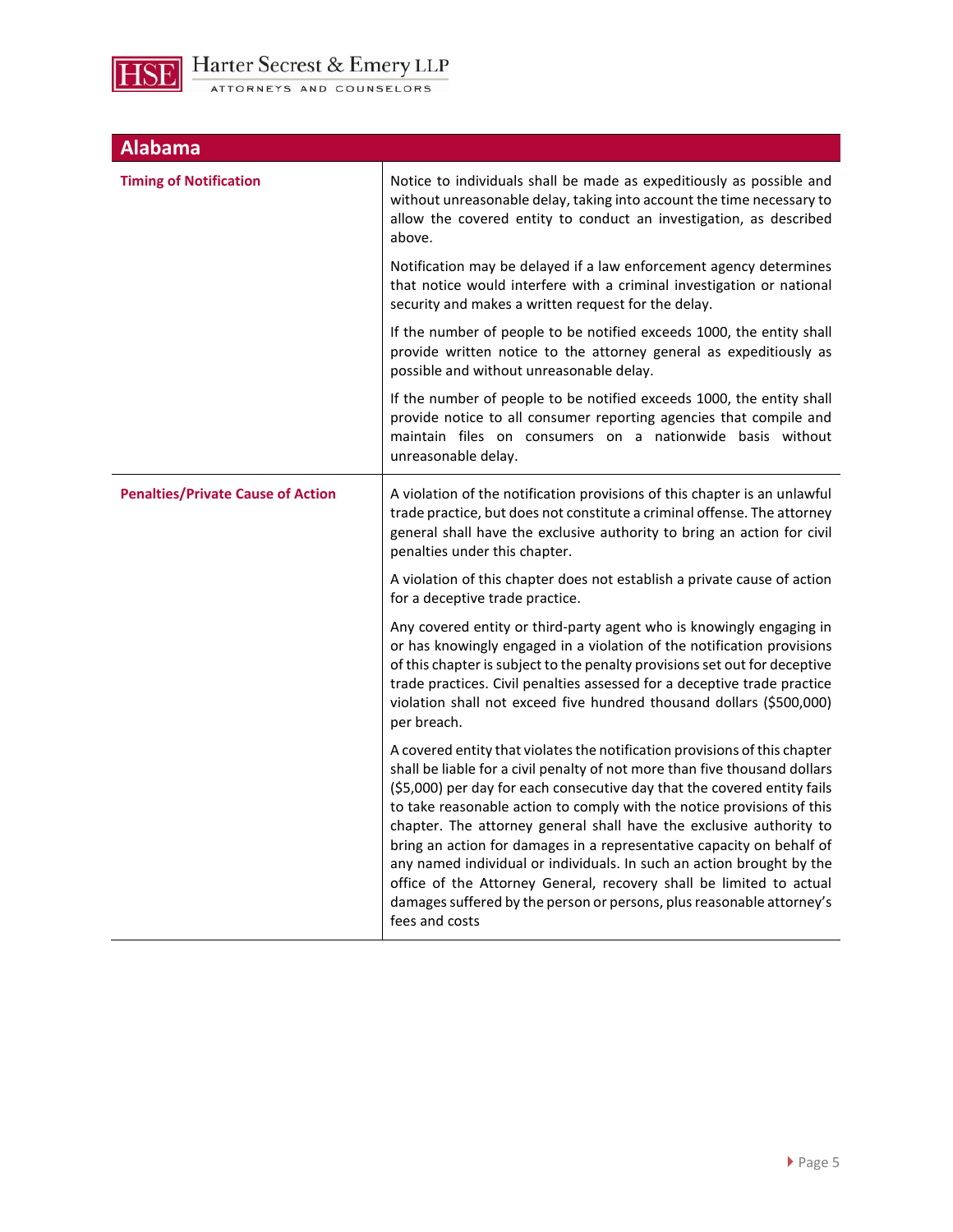

| <b>Alaska</b>                           |                                                                                                                                                                                                                                                                                                                                        |
|-----------------------------------------|----------------------------------------------------------------------------------------------------------------------------------------------------------------------------------------------------------------------------------------------------------------------------------------------------------------------------------------|
| Statute                                 | Alaska Stat. § 45.48.010 et seq.                                                                                                                                                                                                                                                                                                       |
| <b>Covered Entity</b>                   | An information collector is a person doing business, a government<br>agency, or a person with more than 10 employees, who owns or<br>licenses personal information of a state resident in any form.                                                                                                                                    |
| <b>Personal Information Defined</b>     | An individual's (i) first name or first initial and (ii) last name, plus one<br>or more of the following elements:                                                                                                                                                                                                                     |
|                                         | (i) social security number;                                                                                                                                                                                                                                                                                                            |
|                                         | (ii) driver's license number or state identification card number;                                                                                                                                                                                                                                                                      |
|                                         | (iii) individual's account number, credit card number, or debit<br>card number, but if the account or card can only be accessed by<br>a personal code (security code, access code, personal<br>identification number or password), then the account number,<br>credit card number, or debit card number with the personal code;<br>and |
|                                         | (iv) passwords, personal identification numbers, or other access<br>codes for financial accounts.                                                                                                                                                                                                                                      |
| <b>What Triggers Notice Requirement</b> | "Breach of security" means unauthorized acquisition, or reasonable<br>belief of unauthorized acquisition, of personal information that<br>compromises the security, confidentiality, or integrity of the personal<br>information maintained by the information collector.                                                              |
|                                         | "Acquisition" includes: acquisition by photocopying, facsimile, or other<br>paper-based method; a device, including a computer, that can read,<br>write, or store information that is represented in numerical form; or<br>another method.                                                                                             |
|                                         | The entity must disclose a breach of security to the affected Alaska<br>residents, after discovery or notification of the breach.                                                                                                                                                                                                      |
| <b>Encryption/Redaction Safe Harbor</b> | Notification is not required if the information was encrypted or<br>redacted, unless the encryption key was also accessed or acquired.                                                                                                                                                                                                 |
| <b>Exemptions from Notification</b>     | Notice is not required if, after an appropriate investigation and written<br>notice to the attorney general, the entity determines there is not a<br>reasonable likelihood that harm to the consumers has or will result<br>from the breach.<br>This determination must be documented in writing and maintained for<br>five years.     |
| <b>Timing of Notification</b>           | Notification to affected state residents must be provided in the most<br>expeditious time possible and without unreasonable delay, as<br>necessary to determine the scope of the breach and restore the<br>reasonable integrity of the information system.                                                                             |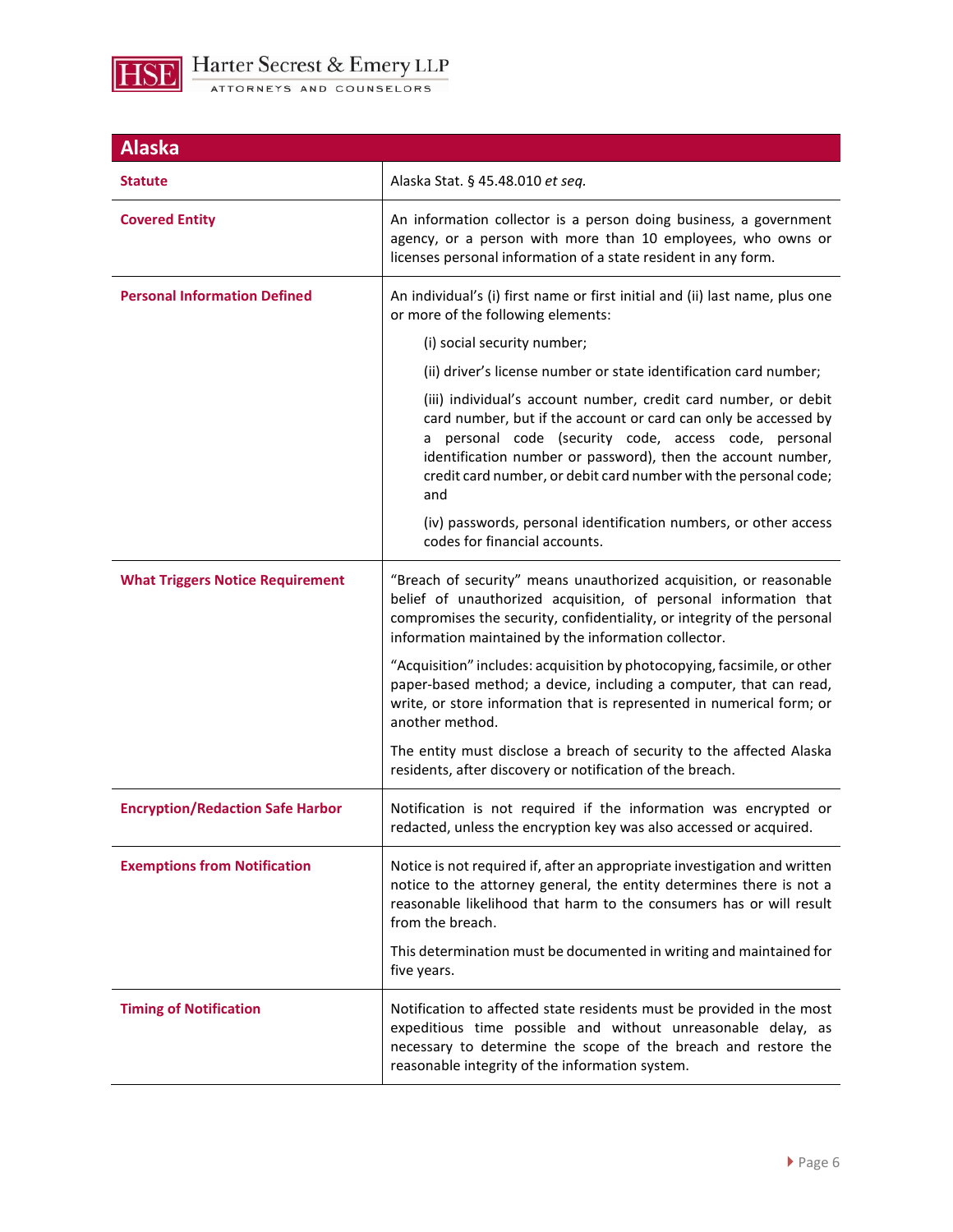

| <b>Alaska</b>                            |                                                                                                                                                                                                                                                                                                                                                                                                                                                                |
|------------------------------------------|----------------------------------------------------------------------------------------------------------------------------------------------------------------------------------------------------------------------------------------------------------------------------------------------------------------------------------------------------------------------------------------------------------------------------------------------------------------|
|                                          | Notification may be delayed if an appropriate law enforcement agency<br>determines that disclosing the breach will interfere with a criminal<br>investigation. Notification must be made after law enforcement<br>informs the information collector in writing that notification will no<br>longer interfere with the investigation.                                                                                                                           |
|                                          | If more than 1000 state residents are notified, notification to<br>consumer credit reporting agencies that compile and maintain files on<br>consumers on a nationwide basis must be made without unreasonable<br>delay.                                                                                                                                                                                                                                        |
| <b>Penalties/Private Cause of Action</b> | If an information collector that is not a governmental agency violates<br>the statute, the violation is an unfair or deceptive act or practice under<br>state law.                                                                                                                                                                                                                                                                                             |
|                                          | The information collector is liable to the state for a civil penalty of up<br>to \$500 for each state resident who was not notified, except that the<br>total civil penalty may not exceed \$50,000. Damages may also be<br>awarded under AS 45.50.531 (private and class actions) but are limited<br>to actual economic damages that do not exceed \$500. Attorney's fees,<br>costs under AS 45.50.537 and damages are limited to actual economic<br>damages. |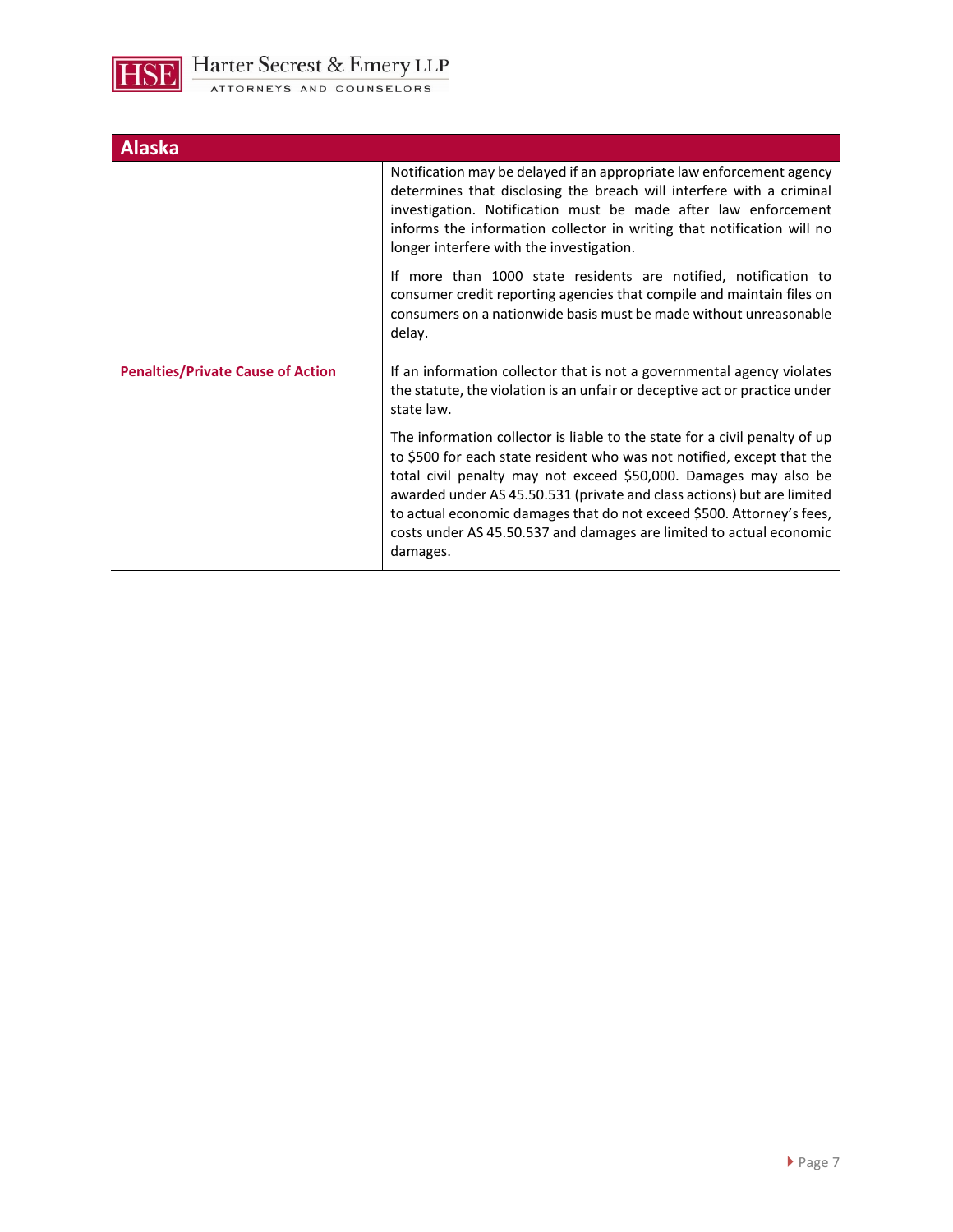

| <b>Arizona</b>                          |                                                                                                                                                                                                                                                                                                                                                                                                                                                                           |
|-----------------------------------------|---------------------------------------------------------------------------------------------------------------------------------------------------------------------------------------------------------------------------------------------------------------------------------------------------------------------------------------------------------------------------------------------------------------------------------------------------------------------------|
| Statute                                 | Ariz. Rev. Stat. § 18-551 et seq.                                                                                                                                                                                                                                                                                                                                                                                                                                         |
| <b>Covered Entity</b>                   | A natural person, corporation, business trust, estate, trust,<br>partnership, association, joint venture, government or government<br>subdivision or agency or any other legal or commercial entity, that<br>conducts business in Arizona and that owns, maintains or licenses<br>unencrypted and unredacted computerized personal information.                                                                                                                           |
| <b>Personal Information Defined</b>     | An individual's first name or first initial and last name in combination<br>with one or more specified data elements:                                                                                                                                                                                                                                                                                                                                                     |
|                                         | (i) social security number;                                                                                                                                                                                                                                                                                                                                                                                                                                               |
|                                         | (ii) driver's license or nonoperating identification license;                                                                                                                                                                                                                                                                                                                                                                                                             |
|                                         | (iii) private key that is unique to an individual and that is used to<br>authenticate or sign an electronic record;                                                                                                                                                                                                                                                                                                                                                       |
|                                         | (iv) financial account number or credit or debit card number in<br>combination with any required security code, access code or<br>password that would allow access to the individual's financial<br>account;                                                                                                                                                                                                                                                              |
|                                         | (v) health insurance identification number;                                                                                                                                                                                                                                                                                                                                                                                                                               |
|                                         | (vi) medical or mental health treatment or diagnosis by a health<br>care professional;                                                                                                                                                                                                                                                                                                                                                                                    |
|                                         | (vii) passport number;                                                                                                                                                                                                                                                                                                                                                                                                                                                    |
|                                         | (viii) taxpayer identification number or an identity protection<br>personal identification number issued by the IRS; and                                                                                                                                                                                                                                                                                                                                                  |
|                                         | (ix) unique biometric data generated from a measurement or<br>analysis of human body characteristics to authenticate an<br>individual when the individual accesses an online account.                                                                                                                                                                                                                                                                                     |
|                                         | Also, an individual's user name or e-mail address, in combination with<br>a password or security question and answer, that allows access to an<br>online account.                                                                                                                                                                                                                                                                                                         |
| <b>What Triggers Notice Requirement</b> | "Breach" means an unauthorized acquisition of and unauthorized<br>access that materially compromises the security or confidentiality of<br>unencrypted and unredacted computerized personal information<br>maintained as part of a database of personal information regarding<br>multiple residents of Arizona, who have principal mailing addresses in<br>Arizona as reflected in the records of the person conducting business<br>in Arizona at the time of the breach. |
|                                         | "Security Incident" means an event that creates reasonable suspicion<br>that a person's information systems or computerized data may have<br>been compromised or that measures put in place to protect the<br>person's information systems or computerized data may have failed.                                                                                                                                                                                          |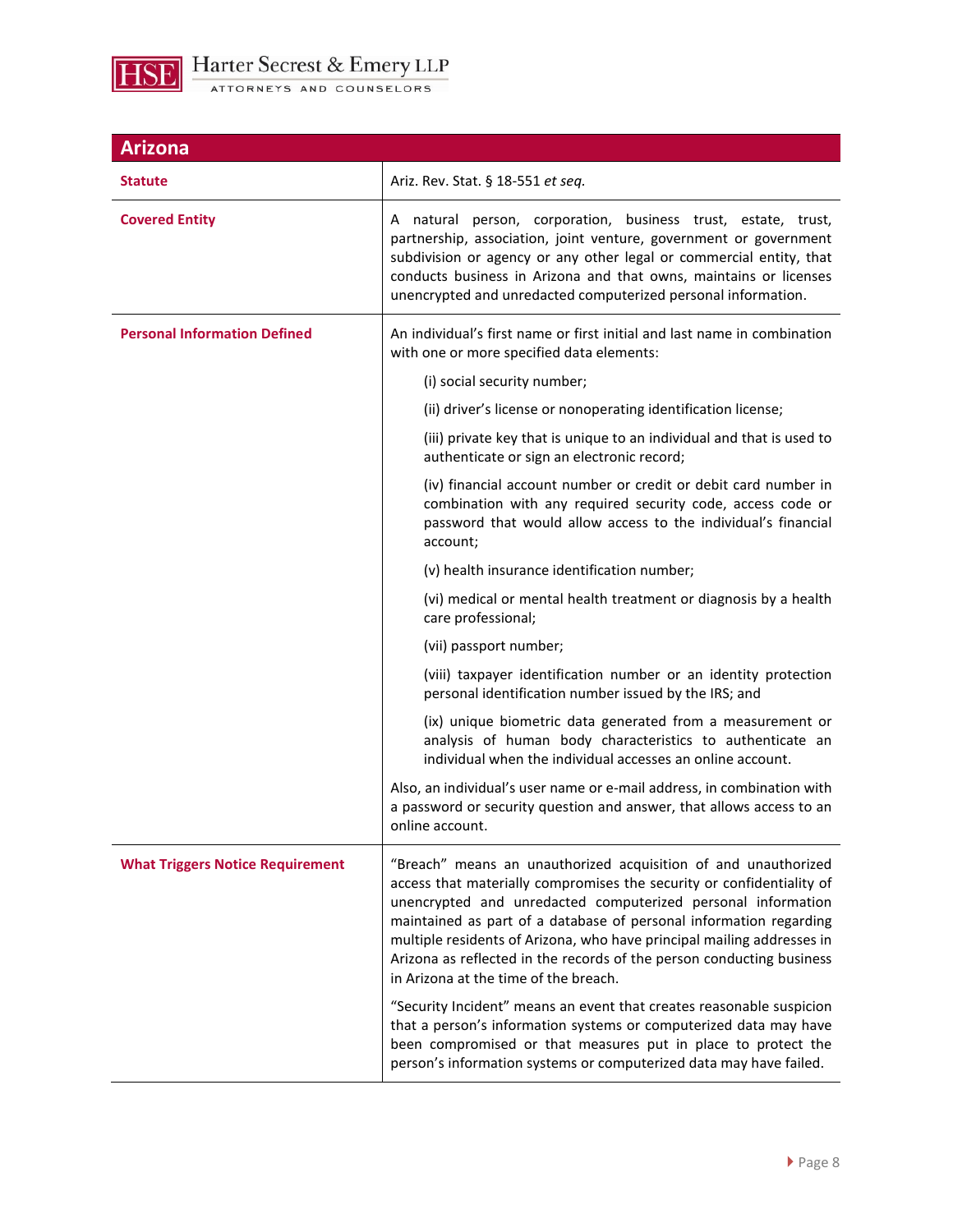

| Arizona                                  |                                                                                                                                                                                                                                                                                                                                                                                                                                                                                                                                                                        |
|------------------------------------------|------------------------------------------------------------------------------------------------------------------------------------------------------------------------------------------------------------------------------------------------------------------------------------------------------------------------------------------------------------------------------------------------------------------------------------------------------------------------------------------------------------------------------------------------------------------------|
|                                          | When a person becomes aware of a security incident, it must conduct<br>an investigation to promptly determine whether there has been a<br>security system breach. If a determination is made that there has been<br>a security system breach, the person who owns or licenses the<br>computerized data must notify the state residents affected.                                                                                                                                                                                                                       |
| <b>Encryption/Redaction Safe Harbor</b>  | Notification is not required if the accessed personal information was<br>encrypted or redacted.                                                                                                                                                                                                                                                                                                                                                                                                                                                                        |
| <b>Exemptions from Notification</b>      | Notification is not required if the person, an independent third-party<br>forensic auditor or a law enforcement agency determines after a<br>reasonable investigation that a security system breach has not<br>resulted or is not reasonably likely to result in substantial economic<br>loss to affected individuals.                                                                                                                                                                                                                                                 |
| <b>Timing of Notification</b>            | Notification must be made within 45 days of the determination that a<br>security system breach has occurred.                                                                                                                                                                                                                                                                                                                                                                                                                                                           |
|                                          | Notice may be delayed if a law enforcement agency advises the person<br>that the notification will impede a criminal investigation. Once the law<br>enforcement agency informs the personal that notifications no longer<br>compromise the investigation, the person must make the required<br>notifications within 45 days.                                                                                                                                                                                                                                           |
|                                          | If notification to more than 1000 state residents is required, the person<br>must also notify the three largest nationwide consumer reporting<br>agencies, and the attorney general.                                                                                                                                                                                                                                                                                                                                                                                   |
| <b>Penalties/Private Cause of Action</b> | A knowing and willful violation of this statute is considered an unlawful<br>practice pursuant to A.R.S. 44-1522. Only the attorney general may<br>enforce such a violation. A civil penalty imposed for a violation of this<br>statute will not exceed the lesser of \$10,000 per affected individual or<br>the total amount of economic loss sustained by affected individuals.<br>The maximum civil penalty from a breach or series of related breaches<br>may not exceed \$500,000. The attorney general may also recover<br>restitution for affected individuals. |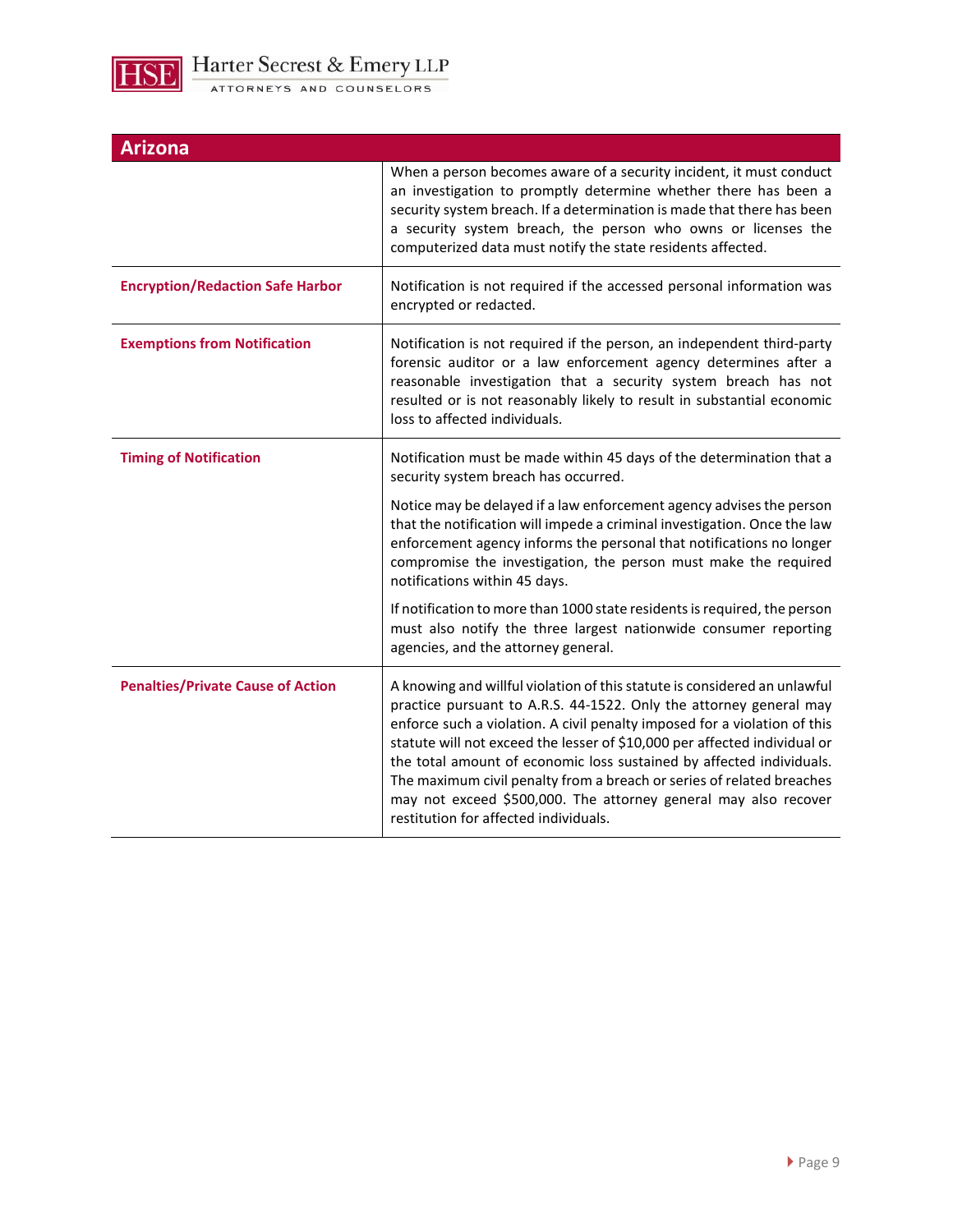

| <b>Arkansas</b>                         |                                                                                                                                                                                                                                                                                                                                                                                                                                                                                                  |
|-----------------------------------------|--------------------------------------------------------------------------------------------------------------------------------------------------------------------------------------------------------------------------------------------------------------------------------------------------------------------------------------------------------------------------------------------------------------------------------------------------------------------------------------------------|
| <b>Statute</b>                          | Ark. Code § 4-110-101 et seq.                                                                                                                                                                                                                                                                                                                                                                                                                                                                    |
| <b>Covered Entity</b>                   | A business is a sole proprietorship, partnership, corporation,<br>association, or other group, however organized and whether or not<br>organized to operate at a profit, including a financial institution<br>organized, chartered, or holding a license or authorization certificate<br>under the law of this state, any other state, the United States, or of any<br>other country or the parent or the subsidiary of a financial institution.                                                 |
| <b>Personal Information Defined</b>     | An individual's first name or first initial and his or her last name in<br>combination with any one or more of the following data elements:<br>(i) social security number;                                                                                                                                                                                                                                                                                                                       |
|                                         | (ii) driver's license or Arkansas identification card number;                                                                                                                                                                                                                                                                                                                                                                                                                                    |
|                                         | (iii) account number, credit card number, or debit card number in<br>combination with any required security code, access code, or<br>password that would permit access to an individual's financial<br>account;                                                                                                                                                                                                                                                                                  |
|                                         | (iv) medical information; or                                                                                                                                                                                                                                                                                                                                                                                                                                                                     |
|                                         | (v) biometric data, defined as data generated by automatic<br>measurements of an individual's biological characteristics,<br>including, without limitation: fingerprints, faceprint, retinal or iris<br>scan, hand geometry, voiceprint analysis, DNA, or any other<br>unique biological characteristics of an individual if the<br>characteristics are used by the owner or licensee to uniquely<br>authenticate the individual's identity when the individual<br>accesses a system or account. |
| <b>What Triggers Notice Requirement</b> | "Breach of the security of the system" means unauthorized acquisition<br>of computerized data that compromises the security, confidentiality,<br>or integrity of personal information maintained by a person or<br>business.                                                                                                                                                                                                                                                                     |
|                                         | Any person or business that acquires, owns or licenses computerized<br>data that includes personal information must disclose any breach of<br>the security system following discovery or notification of the breach to<br>any affected Arkansas residents, after discovery or notification of the<br>breach, if unencrypted personal information was, or is reasonably<br>believed to have been, acquired by an unauthorized person.                                                             |
|                                         | A written determination of a breach and supporting documentation<br>must be kept for five years from the date of determination of the<br>breach.                                                                                                                                                                                                                                                                                                                                                 |
| <b>Encryption/Redaction Safe Harbor</b> | Notification is not required if the accessed personal information was<br>encrypted or redacted.                                                                                                                                                                                                                                                                                                                                                                                                  |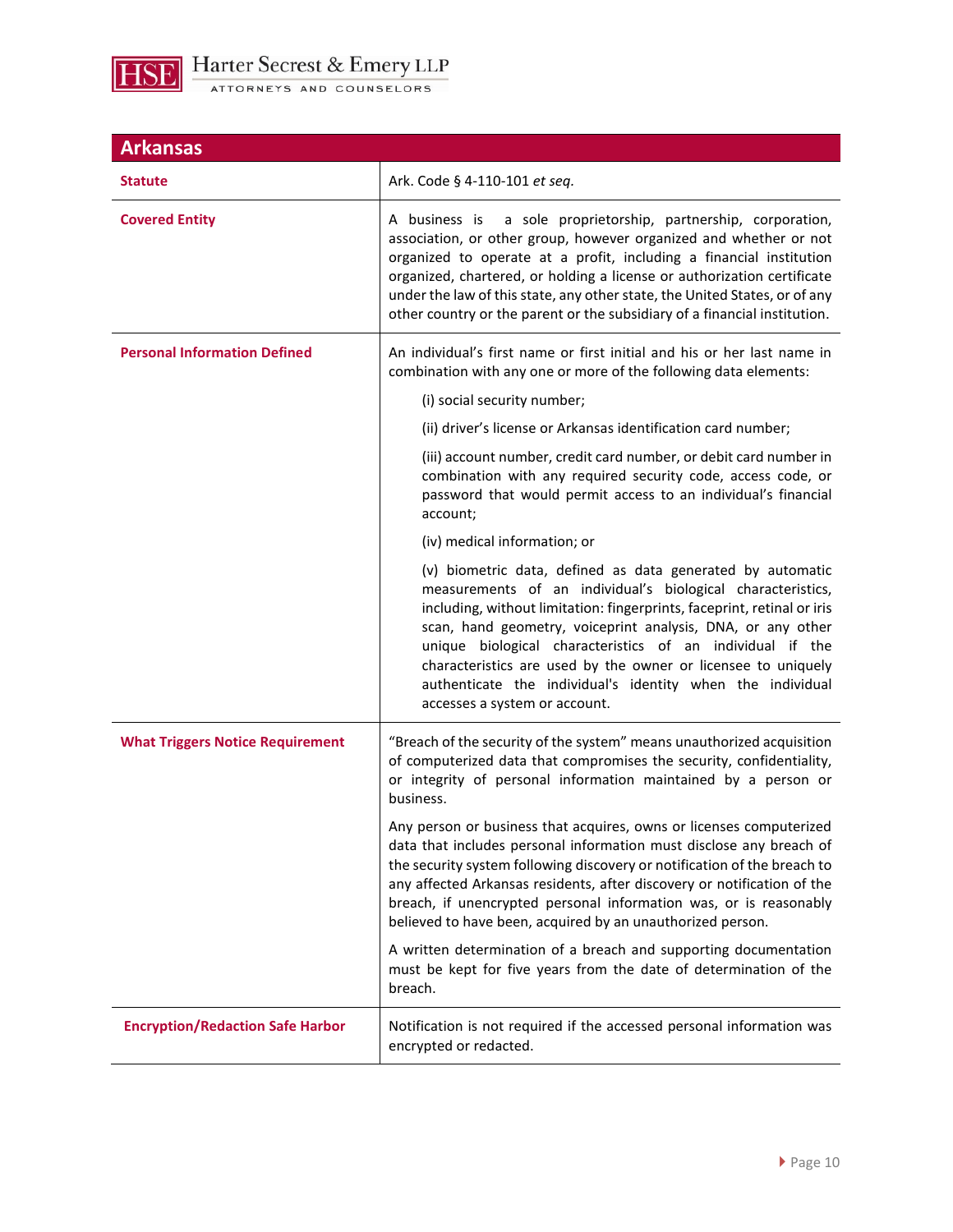

| <b>Arkansas</b>                          |                                                                                                                                                                                                                                                                                                                                                                          |
|------------------------------------------|--------------------------------------------------------------------------------------------------------------------------------------------------------------------------------------------------------------------------------------------------------------------------------------------------------------------------------------------------------------------------|
| <b>Exemptions from Notification</b>      | No notice is required if, after a reasonable investigation, the person or<br>business determines there is no reasonable likelihood of harm to<br>customers.                                                                                                                                                                                                              |
| <b>Timing of Notification</b>            | Notification must be given in the most expedient manner possible and<br>without unreasonable delay, consistent with any measures necessary<br>to determine the scope of the breach and to restore the reasonable<br>integrity of the data system.                                                                                                                        |
|                                          | Notification may be if a law enforcement agency determines that the<br>notification will impede a criminal investigation. Notification shall be<br>made after the law enforcement agency determines it will not<br>compromise the investigation.                                                                                                                         |
|                                          | If a breach affects the personal information of more than 1000<br>individuals, the person or business must also, at the same time<br>notification is given to individuals or within 45 days after the person or<br>business determines there is a reasonable likelihood of harm to<br>customers, whichever occurs first, disclose the breach to the attorney<br>general. |
| <b>Penalties/Private Cause of Action</b> | Any violation of this statute is punishable by action of the attorney<br>general, who may bring an action under A.R.S. 4-8-101 et seq. (a<br>deceptive trade practice).                                                                                                                                                                                                  |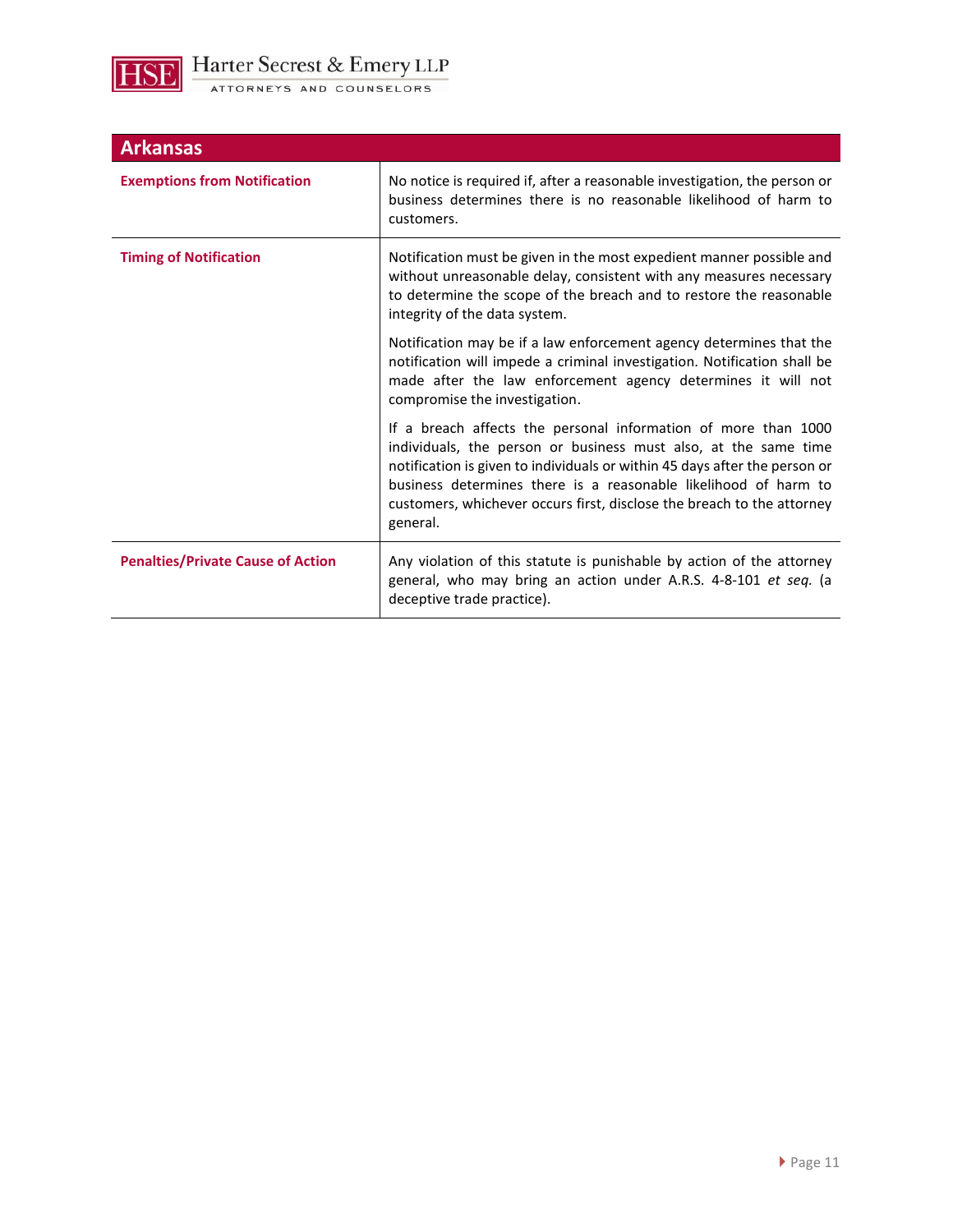

| <b>California</b>                   |                                                                                                                                                                                                                                                                                                                                                                                                                                                                                                                   |
|-------------------------------------|-------------------------------------------------------------------------------------------------------------------------------------------------------------------------------------------------------------------------------------------------------------------------------------------------------------------------------------------------------------------------------------------------------------------------------------------------------------------------------------------------------------------|
| Statute                             | Cal. Civ. Code § 1798.80 et seq.; Cal. Health & Safety Code § 1280.15                                                                                                                                                                                                                                                                                                                                                                                                                                             |
| <b>Covered Entity</b>               | General Breach Notification Statute: Businesses that conduct<br>business in this state, and that own or license computerized data that<br>includes personal information.                                                                                                                                                                                                                                                                                                                                          |
|                                     | A business is a sole proprietorship, partnership, corporation,<br>association, or other group, however organized and whether or not<br>organized to operate at a profit, including a financial institution<br>organized, chartered, or holding a license or authorization certificate<br>under the law of this state, any other state, the United States, or of<br>any other country, or the parent or the subsidiary of a financial<br>institution. A business also includes an entity that disposes of records. |
|                                     | Medical Information Breach Notification Statute: A clinic, health<br>facility, home health agency, or hospice.                                                                                                                                                                                                                                                                                                                                                                                                    |
| <b>Personal Information Defined</b> | General Breach Notification Statute: An individual's first name or first<br>initial and his or her last name in combination with any one or more of<br>the following data elements, when not encrypted or redacted:                                                                                                                                                                                                                                                                                               |
|                                     | (i) social security number;                                                                                                                                                                                                                                                                                                                                                                                                                                                                                       |
|                                     | (ii) driver's license number, California identification card number,<br>identification<br>number,<br>passport<br>number,<br>tax<br>military<br>identification number, or other unique identification number<br>issued on a government document commonly used to verify the<br>identity of a specific individual;                                                                                                                                                                                                  |
|                                     | (iii) account number, credit or debit card number, in combination<br>with any required security code, access code, or password that<br>would permit access to an individual's financial account;                                                                                                                                                                                                                                                                                                                  |
|                                     | (iv) medical information;                                                                                                                                                                                                                                                                                                                                                                                                                                                                                         |
|                                     | (v) health insurance information;                                                                                                                                                                                                                                                                                                                                                                                                                                                                                 |
|                                     | (vi) unique biometric data generated from measurements or<br>technical analysis of human body characteristics, such as a<br>fingerprint, retina, or iris image, used to authenticate a specific<br>individual; and                                                                                                                                                                                                                                                                                                |
|                                     | (vii) information or data collected through the use or operation<br>or an automated license plate recognition system.                                                                                                                                                                                                                                                                                                                                                                                             |
|                                     | Also, a username or email address in combination with a password or<br>security question and answer that would permit access to an online<br>account.                                                                                                                                                                                                                                                                                                                                                             |
|                                     | Medical Information Breach Notification Statute: Patients' medical<br>information.                                                                                                                                                                                                                                                                                                                                                                                                                                |
|                                     | "Medical information" is any individually identifiable information, in<br>electronic or physical form, in possession of or derived from a provider<br>of health care, health care service plan, pharmaceutical company, or                                                                                                                                                                                                                                                                                        |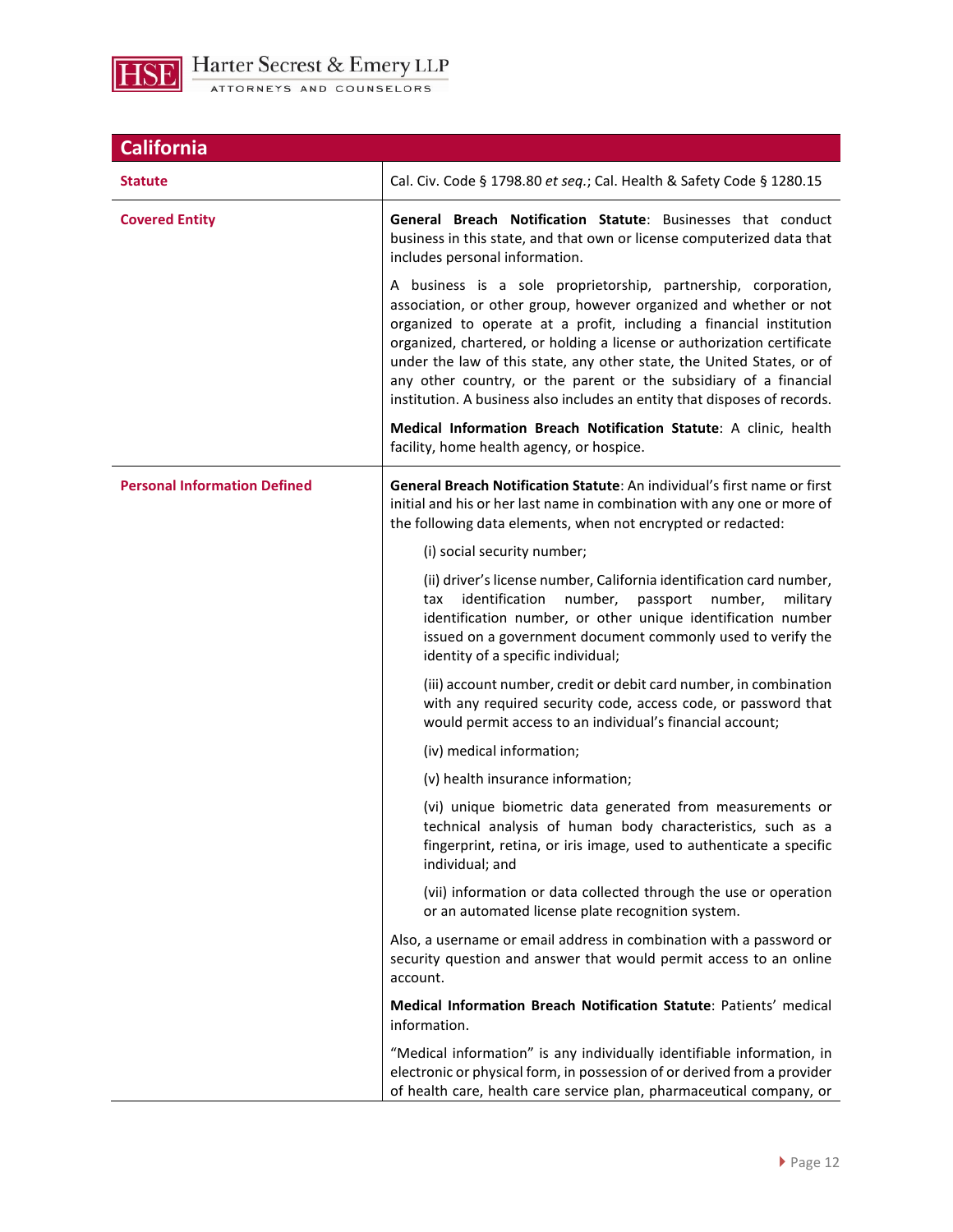

| <b>California</b>                       |                                                                                                                                                                                                                                                                                                                                                                                                                                                                                                                                                                                                                                                                                                            |
|-----------------------------------------|------------------------------------------------------------------------------------------------------------------------------------------------------------------------------------------------------------------------------------------------------------------------------------------------------------------------------------------------------------------------------------------------------------------------------------------------------------------------------------------------------------------------------------------------------------------------------------------------------------------------------------------------------------------------------------------------------------|
|                                         | contractor regarding a patient's medical history, mental or physical<br>condition, or medical treatment or diagnosis by a health care<br>professional. "Individually identifiable" means that the medical<br>information includes or contains any element of personal identifying<br>information sufficient to allow identification of the individual, such as<br>the patient's name, address, electronic mail address, telephone<br>number, or social security number, or other information that, alone or<br>in combination with other publicly available information, reveals the<br>individual's identity.                                                                                             |
| <b>What Triggers Notice Requirement</b> | General Breach Notification Statute: A breach of the security of the<br>system is the unauthorized acquisition of computerized data that<br>compromises the security, confidentiality, or integrity of personal<br>information maintained by the person or business.                                                                                                                                                                                                                                                                                                                                                                                                                                       |
|                                         | The business must disclose a breach of the security of the system,<br>following discovery or notification of the breach, to a California<br>resident whose unencrypted personal information was, or is<br>reasonably believed to have been, acquired by an unauthorized<br>person, or whose encrypted personal information was, or is<br>reasonably believed to have been acquired by an unauthorized person<br>and the encryption key or security credential was, or is reasonably<br>believed to have been acquired by an unauthorized person, and the<br>business has a reasonable belief that the encryption key or security<br>credential could render that personal information readable or useable. |
|                                         | Medical Information Breach Notification Statute: The statute is<br>triggered by any unlawful or unauthorized access to, or use or<br>disclosure of a patient's medical information.                                                                                                                                                                                                                                                                                                                                                                                                                                                                                                                        |
|                                         | "Unauthorized" means the inappropriate access, review, or viewing of<br>patient medical information without a direct need for medical<br>diagnosis, treatment, or other lawful use as permitted by the<br>Confidentiality of Medical Information Act or any other statute or<br>regulation governing the lawful access, use, or disclosure of medical<br>information.                                                                                                                                                                                                                                                                                                                                      |
| <b>Encryption/Redaction Safe Harbor</b> | General Breach Notification Statute: Notification is not required if the<br>accessed personal information was encrypted.                                                                                                                                                                                                                                                                                                                                                                                                                                                                                                                                                                                   |
| <b>Exemptions from Notification</b>     | N/A                                                                                                                                                                                                                                                                                                                                                                                                                                                                                                                                                                                                                                                                                                        |
| <b>Timing of Notification</b>           | General Breach Notification Statute: Disclosure must be made in the<br>most expedient time possible, and without unreasonable delay,<br>consistent with any measures necessary to determine the scope of the<br>breach and restore the reasonable integrity of the data system.                                                                                                                                                                                                                                                                                                                                                                                                                            |
|                                         | Notification may be delayed if a law enforcement agency determines<br>that the notification will impede a criminal investigation. The<br>notification must be made promptly after the law enforcement agency<br>determines that it will not compromise the investigation.                                                                                                                                                                                                                                                                                                                                                                                                                                  |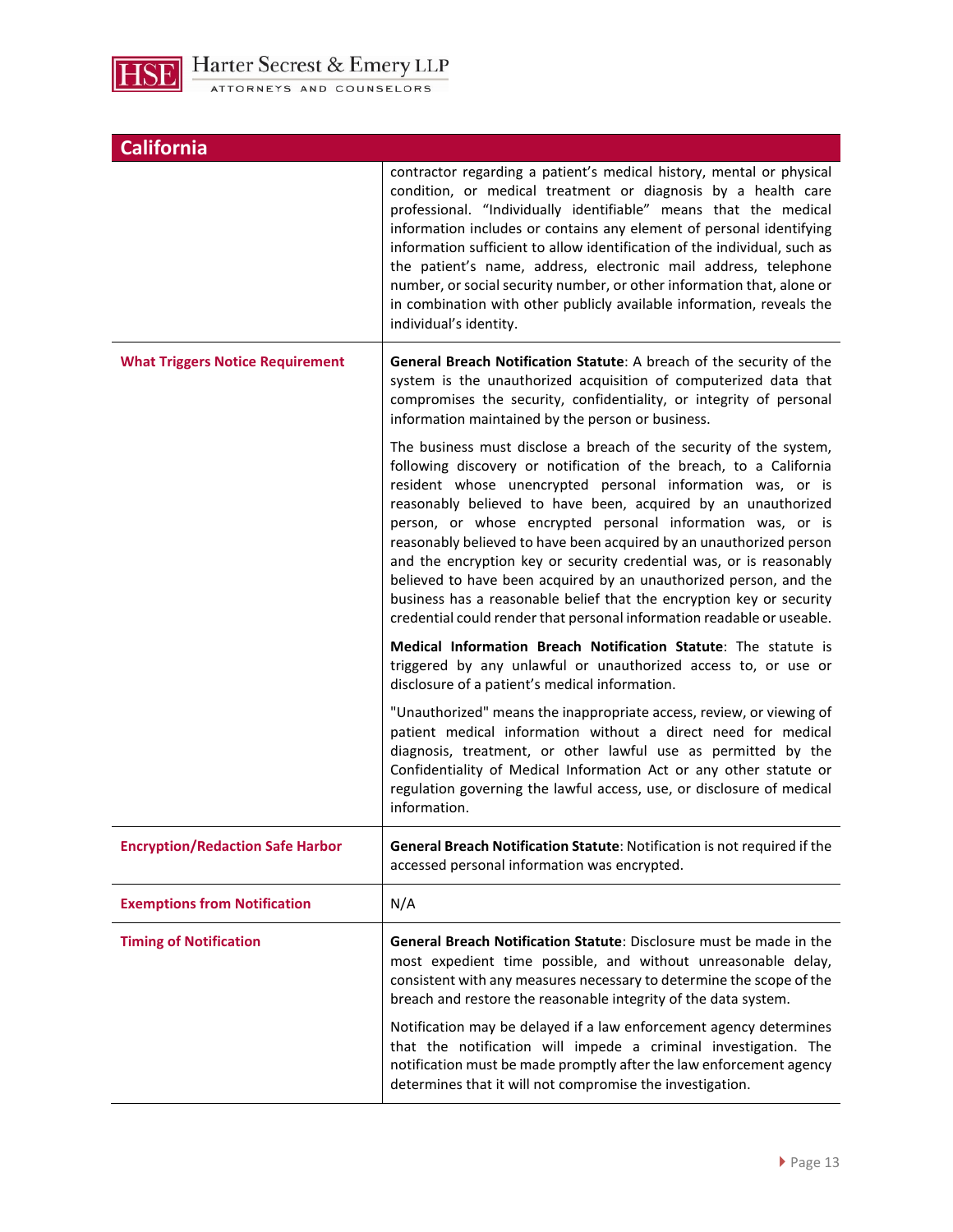

| <b>California</b>                        |                                                                                                                                                                                                                                                                                                                                                                                                                                                                                   |
|------------------------------------------|-----------------------------------------------------------------------------------------------------------------------------------------------------------------------------------------------------------------------------------------------------------------------------------------------------------------------------------------------------------------------------------------------------------------------------------------------------------------------------------|
|                                          | If more than 500 state residents are notified, the business must<br>electronically submit a single sample copy of the notification,<br>excluding any personally identifiable information, to the attorney<br>general.                                                                                                                                                                                                                                                             |
|                                          | Medical Information Breach Notification Statute: Affected patients<br>and the California Department of Health Services must be notified no<br>later than 15 business days after the unauthorized access, use, or<br>disclosure has been detected. This notice can be delayed for law<br>enforcement purposes if the delay is requested by the law<br>enforcement agency and specifies a date on which the delay shall end.<br>The delay must be documented by the covered entity. |
| <b>Penalties/Private Cause of Action</b> | General Breach Notification Statute: Any customer injured by a<br>violation of this statute may institute a civil action to recover damages.<br>Any business that violates or proposes to violate this statute may be<br>enjoined.                                                                                                                                                                                                                                                |
|                                          | Medical Information Breach Notification Statute: The California                                                                                                                                                                                                                                                                                                                                                                                                                   |
|                                          | Department of Health Services may impose the following penalties<br>against entities that violate the statute:                                                                                                                                                                                                                                                                                                                                                                    |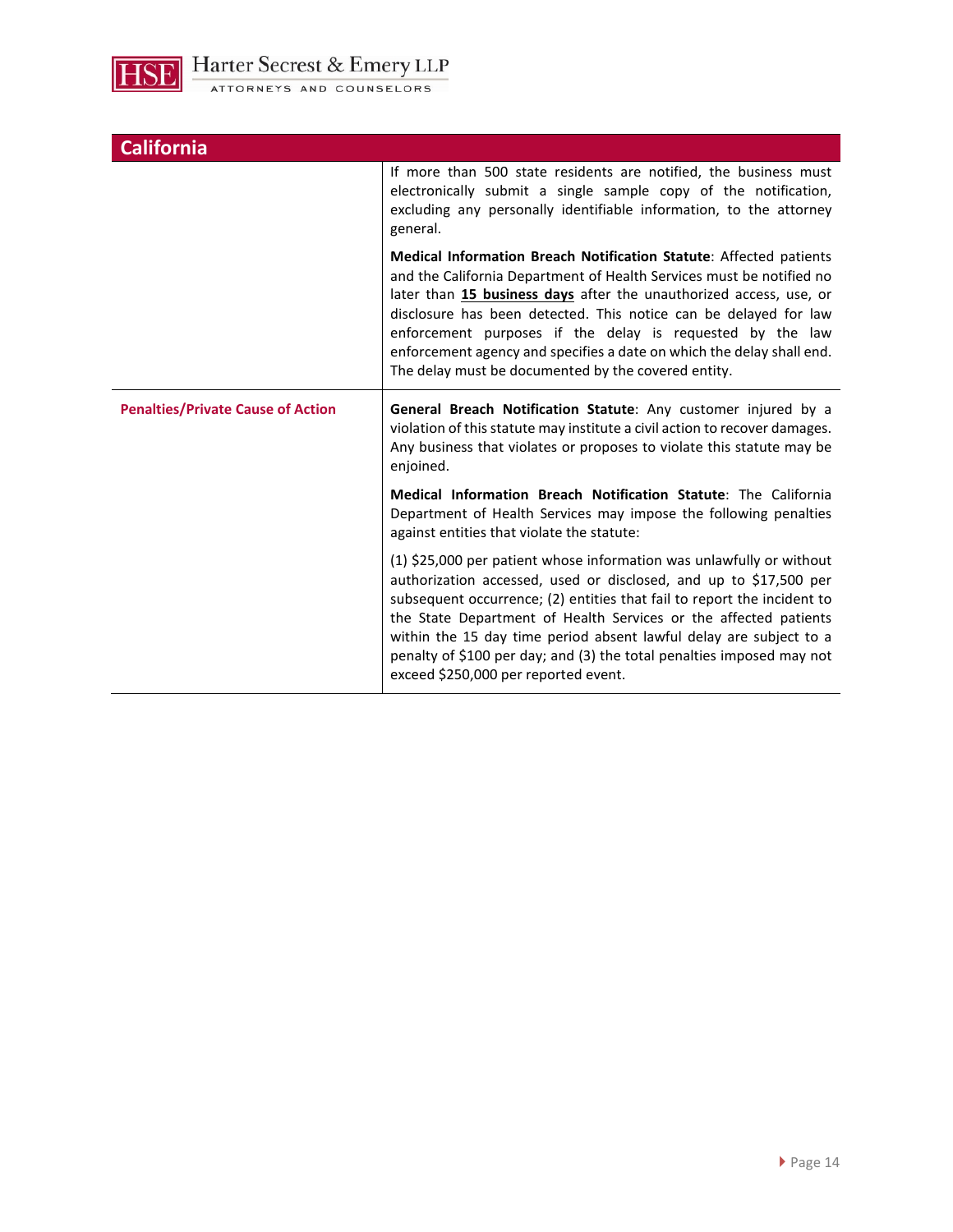

| <b>Colorado</b>                         |                                                                                                                                                                                                                                                                                                                                                                                                                                                                                                                                                                                                                                                                  |
|-----------------------------------------|------------------------------------------------------------------------------------------------------------------------------------------------------------------------------------------------------------------------------------------------------------------------------------------------------------------------------------------------------------------------------------------------------------------------------------------------------------------------------------------------------------------------------------------------------------------------------------------------------------------------------------------------------------------|
| <b>Statute</b>                          | Colo. Rev. Stat. § 6-1-716                                                                                                                                                                                                                                                                                                                                                                                                                                                                                                                                                                                                                                       |
| <b>Covered Entity</b>                   | An individual, corporation, business trust, estate, trust, partnership,<br>unincorporated association, or two or more thereof having a joint or<br>common interest, or any other legal or commercial entity, that<br>maintains, owns, or licenses personal information in the course of the<br>entity's business, vocation, or occupation.                                                                                                                                                                                                                                                                                                                       |
| <b>Personal Information Defined</b>     | A Colorado resident's first name or first initial and last name in<br>combination with any one or more of the following data elements that<br>relate to the resident, when the data elements are not encrypted,<br>redacted, or secured by any other method rendering the name or the<br>element unreadable or unusable:                                                                                                                                                                                                                                                                                                                                         |
|                                         | (i) Social security number;                                                                                                                                                                                                                                                                                                                                                                                                                                                                                                                                                                                                                                      |
|                                         | (ii) student, military, or passport identification number;                                                                                                                                                                                                                                                                                                                                                                                                                                                                                                                                                                                                       |
|                                         | (iii) driver's license number or identification card number;                                                                                                                                                                                                                                                                                                                                                                                                                                                                                                                                                                                                     |
|                                         | (iv) medical information;                                                                                                                                                                                                                                                                                                                                                                                                                                                                                                                                                                                                                                        |
|                                         | (v) health insurance identification number; or                                                                                                                                                                                                                                                                                                                                                                                                                                                                                                                                                                                                                   |
|                                         | (vi) biometric data.                                                                                                                                                                                                                                                                                                                                                                                                                                                                                                                                                                                                                                             |
|                                         | A Colorado resident's username or e-mail address, in combination with<br>a password or security questions and answers, that would permit<br>access to an online account.                                                                                                                                                                                                                                                                                                                                                                                                                                                                                         |
|                                         | A Colorado resident's account number or credit or debit card number<br>in combination with any required security code, access code, or<br>password that would permit access to that account.                                                                                                                                                                                                                                                                                                                                                                                                                                                                     |
| <b>What Triggers Notice Requirement</b> | "Security Breach" means the unauthorized acquisition of unencrypted<br>computerized data that compromises the security, confidentiality, or<br>integrity of personal information maintained, owned or licensed by a<br>covered entity. The entity must, when it becomes aware of a breach<br>of the security of the system, conduct in good faith a prompt<br>investigation to determine the likelihood that personal information<br>has been or will be misused. The entity must give notice to the affected<br>Colorado resident unless the investigation determines that the misuse<br>of information has not occurred and is not reasonably likely to occur. |
| <b>Encryption/Redaction Safe Harbor</b> | Notification is not required if the accessed personal information was<br>encrypted, redacted or secured by any other method rendering the<br>name or element unreadable or unusable and the confidential<br>process, encryption key, or other means to decipher the secured<br>information was also acquired in the security breach or reasonably<br>believed to have been acquired.                                                                                                                                                                                                                                                                             |
| <b>Exemptions from Notification</b>     | Notification is not required if after a good faith, prompt investigation,<br>the entity determines that misuse of personal information about a                                                                                                                                                                                                                                                                                                                                                                                                                                                                                                                   |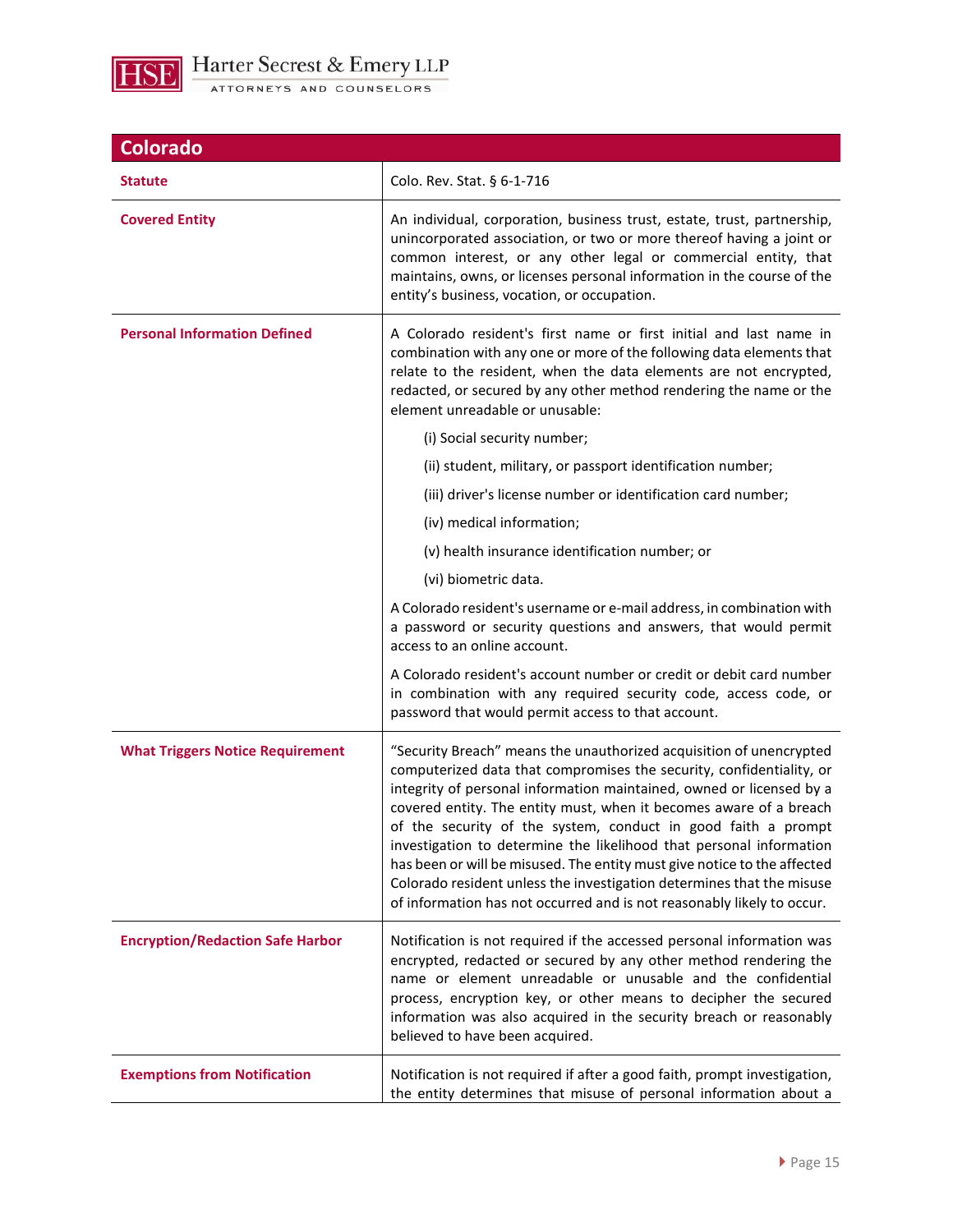

| <b>Colorado</b>                          |                                                                                                                                                                                                                                                                                                                                                                                                                                           |
|------------------------------------------|-------------------------------------------------------------------------------------------------------------------------------------------------------------------------------------------------------------------------------------------------------------------------------------------------------------------------------------------------------------------------------------------------------------------------------------------|
|                                          | Colorado resident has not occurred and is not reasonably likely to<br>occur.                                                                                                                                                                                                                                                                                                                                                              |
| <b>Timing of Notification</b>            | Notification is to be made as expediently as possible, and without<br>unreasonable delay, but not later than 30 days after the date of<br>determination that a security breach occurred, unless law<br>enforcement determines that notice will impede a criminal<br>investigation. Delay is also permitted to determine the nature and<br>scope of the breach and to restore the reasonable integrity of the<br>computerized data system. |
|                                          | If 500 or more Colorado residents were affected, the covered entity<br>must also notify the attorney general in the most expedient time<br>possible and without unreasonable delay, but not more than 30 days<br>after the date of determination that a security breach occurred.                                                                                                                                                         |
|                                          | If more than 1000 Colorado residents are notified, the covered entity<br>shall also notify, in the most expedient time possible and without<br>unreasonable delay, all consumer reporting agencies that compile and<br>maintain files on a nationwide basis.                                                                                                                                                                              |
| <b>Penalties/Private Cause of Action</b> | The Attorney General may bring an action in law or equity to address<br>violations of this statute and for other relief that may be appropriate<br>to ensure compliance with this statute or to recover direct economic<br>damages resulting from a violation, or both.                                                                                                                                                                   |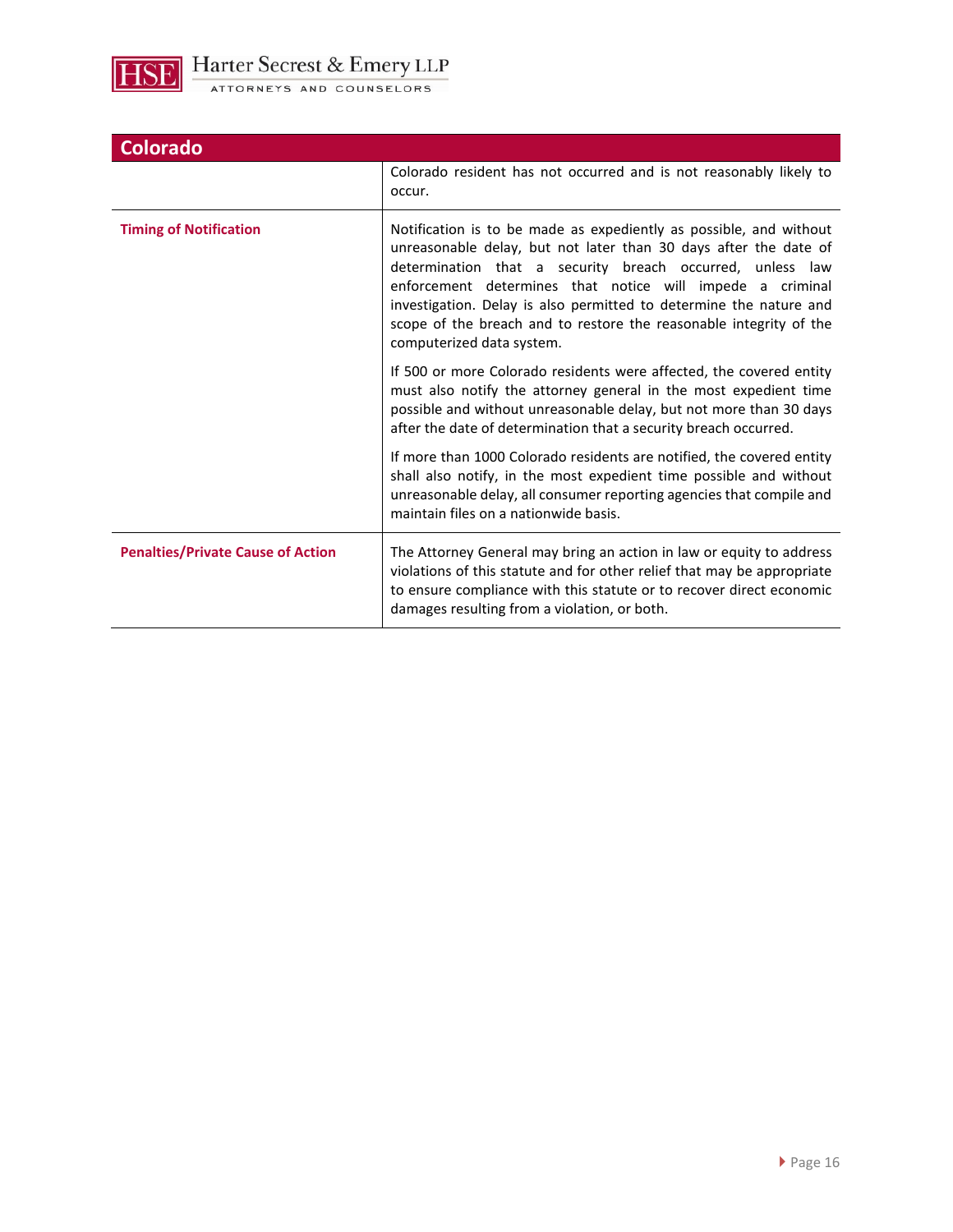

**Connecticut Statute Conn. Gen. Stat. § 36a-701b Covered Entity Any person who conducts business in this state, and who, in the** ordinary course of such person's business, owns, licenses or maintains computerized data that includes personal information. **Personal Information Defined An individual's first name or first initial and last name in combination** with any one, or more, of the following data: (i) Social Security number; (ii) driver's license number or state identification card number; (iii) credit or debit card number; or (iv) financial account number in combination with any required security code, access code or password that would permit access to such financial account. **What Triggers Notice Requirement** | "Breach of security" means unauthorized access to or unauthorized acquisition of electronic files, media, databases, or computerized data containing personal information not secured by encryption or another method that renders the personal information unreadable or unusable. An entity must give notice of any breach of security after it is discovered to any Connecticut resident whose personal information was or is reasonably believed to have been breached. **Encryption/Redaction Safe Harbor | Notification is not required if the accessed personal information was** encrypted or otherwise unreadable or unusable. **Exemptions from Notification Notification Notification** is not required if, after appropriate investigation and consultation with law enforcement, the entity reasonably determines that the breach will not likely result in harm to the affected individuals. **Timing of Notification <b>Disclosure** must be made without unreasonable delay, but not later than 90 days after discovery of the breach (unless a shorter time is required under an applicable federal law), subject to delay at the request of law enforcement agencies if it will impede a criminal investigation and/or to complete an investigation to determine the nature and scope of the breach, to identity the individuals affected, or to restore the reasonable integrity of the data system. If notice is delayed at the request of law enforcement, it may only be given after approval by the applicable law enforcement agency. If notice to individuals is required, then notice is also required to the attorney general not later than the time when the notice is provided to the affected individuals. **Penalties/Private Cause of Action** | Failure to comply with this statute constitutes an unfair trade practice under Conn. Gen. Stat. § 42-110b and is enforced by the attorney general.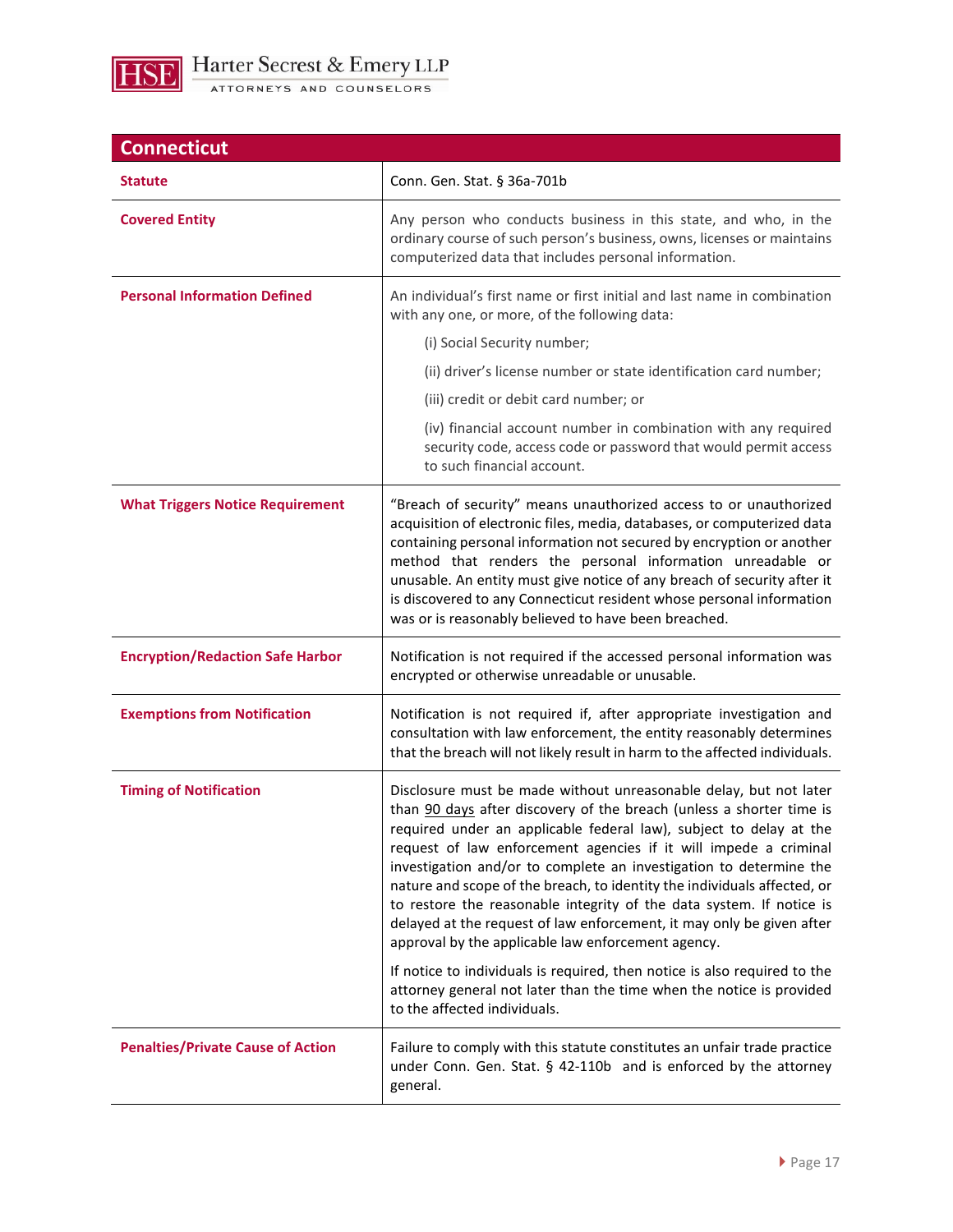

| <b>Delaware</b>                         |                                                                                                                                                                                                                                                                                                                                                                                                                                                                                                                                                                                                      |
|-----------------------------------------|------------------------------------------------------------------------------------------------------------------------------------------------------------------------------------------------------------------------------------------------------------------------------------------------------------------------------------------------------------------------------------------------------------------------------------------------------------------------------------------------------------------------------------------------------------------------------------------------------|
| <b>Statute</b>                          | 6 Del. Code § 12B-101 et seq.                                                                                                                                                                                                                                                                                                                                                                                                                                                                                                                                                                        |
| <b>Covered Entity</b>                   | An individual, corporation, business trust, estate trust, partnership,<br>limited liability company, association, joint venture, government,<br>governmental subdivision, agency, or instrumentality,<br>public<br>corporation, or any other legal or commercial entity, that conducts<br>business in this State and that owns or licenses computerized data that<br>includes personal information.                                                                                                                                                                                                  |
| <b>Personal Information Defined</b>     | A Delaware resident's first name or first initial and last name in<br>combination with any 1 or more of the following data elements that<br>relate to that individual:                                                                                                                                                                                                                                                                                                                                                                                                                               |
|                                         | (i) Social Security number.                                                                                                                                                                                                                                                                                                                                                                                                                                                                                                                                                                          |
|                                         | (ii) Driver's license number or state or federal identification card<br>number.                                                                                                                                                                                                                                                                                                                                                                                                                                                                                                                      |
|                                         | (iii) Account number, credit card number, or debit card number,<br>in combination with any required security code, access code, or<br>password that would permit access to a resident's financial<br>account.                                                                                                                                                                                                                                                                                                                                                                                        |
|                                         | (iv) Passport number.                                                                                                                                                                                                                                                                                                                                                                                                                                                                                                                                                                                |
|                                         | (v) A username or email address, in combination with a password<br>or security question and answer that would permit access to an<br>online account.                                                                                                                                                                                                                                                                                                                                                                                                                                                 |
|                                         | (vi) Medical history, medical treatment by a health-care<br>professional, diagnosis of mental or physical condition by a health<br>care professional, or deoxyribonucleic acid profile.                                                                                                                                                                                                                                                                                                                                                                                                              |
|                                         | (vii) Health insurance policy number, subscriber identification<br>number, or any other unique identifier used by a health insurer to<br>identify the person.                                                                                                                                                                                                                                                                                                                                                                                                                                        |
|                                         | (viii) Unique biometric data generated from measurements or<br>analysis of human body characteristics for authentication<br>purposes.                                                                                                                                                                                                                                                                                                                                                                                                                                                                |
|                                         | (ix) An individual taxpayer identification number.                                                                                                                                                                                                                                                                                                                                                                                                                                                                                                                                                   |
| <b>What Triggers Notice Requirement</b> | "Breach of security" means the unauthorized acquisition of<br>unencrypted computerized data that compromises the security,<br>confidentiality, or integrity of personal information. An entity must<br>give notice following a determination of a breach of security to any<br>resident whose personal information was breached or is reasonably<br>believed to have been breached, unless, after an appropriate<br>investigation, the person reasonably determines that the breach of<br>security is unlikely to result in harm to the individuals whose personal<br>information has been breached. |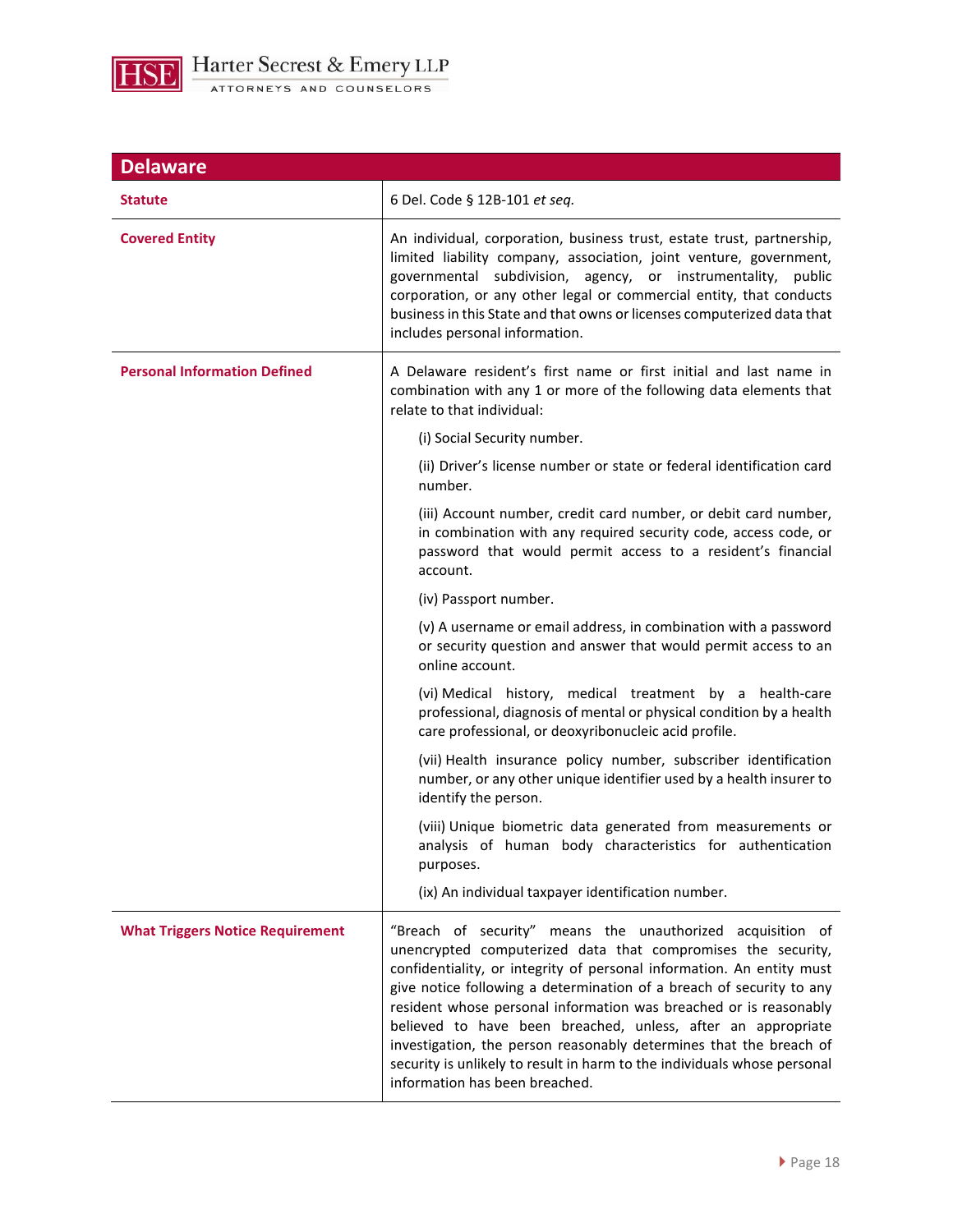

| <b>Delaware</b>                          |                                                                                                                                                                                                                                                                                                                                                                                                                                                                                                                                                                                                                                                                                                                                                                                                                                                                                                            |
|------------------------------------------|------------------------------------------------------------------------------------------------------------------------------------------------------------------------------------------------------------------------------------------------------------------------------------------------------------------------------------------------------------------------------------------------------------------------------------------------------------------------------------------------------------------------------------------------------------------------------------------------------------------------------------------------------------------------------------------------------------------------------------------------------------------------------------------------------------------------------------------------------------------------------------------------------------|
| <b>Encryption/Redaction Safe Harbor</b>  | Notification is not required if the accessed personal information was<br>encrypted unless the unauthorized acquisition includes, or is<br>reasonably believed to include, the encryption key and the entity that<br>owns or licenses the encrypted information has a reasonable belief<br>that the encryption key could render that personal information<br>readable, useable or decipherable.                                                                                                                                                                                                                                                                                                                                                                                                                                                                                                             |
| <b>Exemptions from Notification</b>      | Notification is not required if, after an appropriate investigation, the<br>entity reasonably determines that the breach of security is unlikely to<br>result in harm to the individuals whose personal information has been<br>breached.                                                                                                                                                                                                                                                                                                                                                                                                                                                                                                                                                                                                                                                                  |
| <b>Timing of Notification</b>            | Disclosure must be made in the most expedient time possible and<br>without unreasonable delay, but not later than 60 days after<br>determination of the breach of security, except if (1) a shorter time is<br>required by federal law; (2) a law enforcement agency determines<br>notice will impede a criminal investigation; or (3) when an entity<br>otherwise required to provide notice could not, through reasonable<br>diligence, identify within 60 days that the personal information of<br>certain residents of this State was included in a breach of security, such<br>person must provide notice to such residents as soon as practicable<br>after the determination that the breach of security included the<br>personal information of such residents, unless such person provides or<br>has provided substitute notice.<br>If the number of affected residents exceeds 500 residents, the |
|                                          | attorney general must also receive notice not later than the time<br>notice is provided to the resident.                                                                                                                                                                                                                                                                                                                                                                                                                                                                                                                                                                                                                                                                                                                                                                                                   |
| <b>Penalties/Private Cause of Action</b> | The Attorney General may bring an action in law or equity to address<br>violations of this chapter and for other relief that may be appropriate<br>to ensure proper compliance with this chapter or to recover direct<br>economic damages resulting from a violation, or both.                                                                                                                                                                                                                                                                                                                                                                                                                                                                                                                                                                                                                             |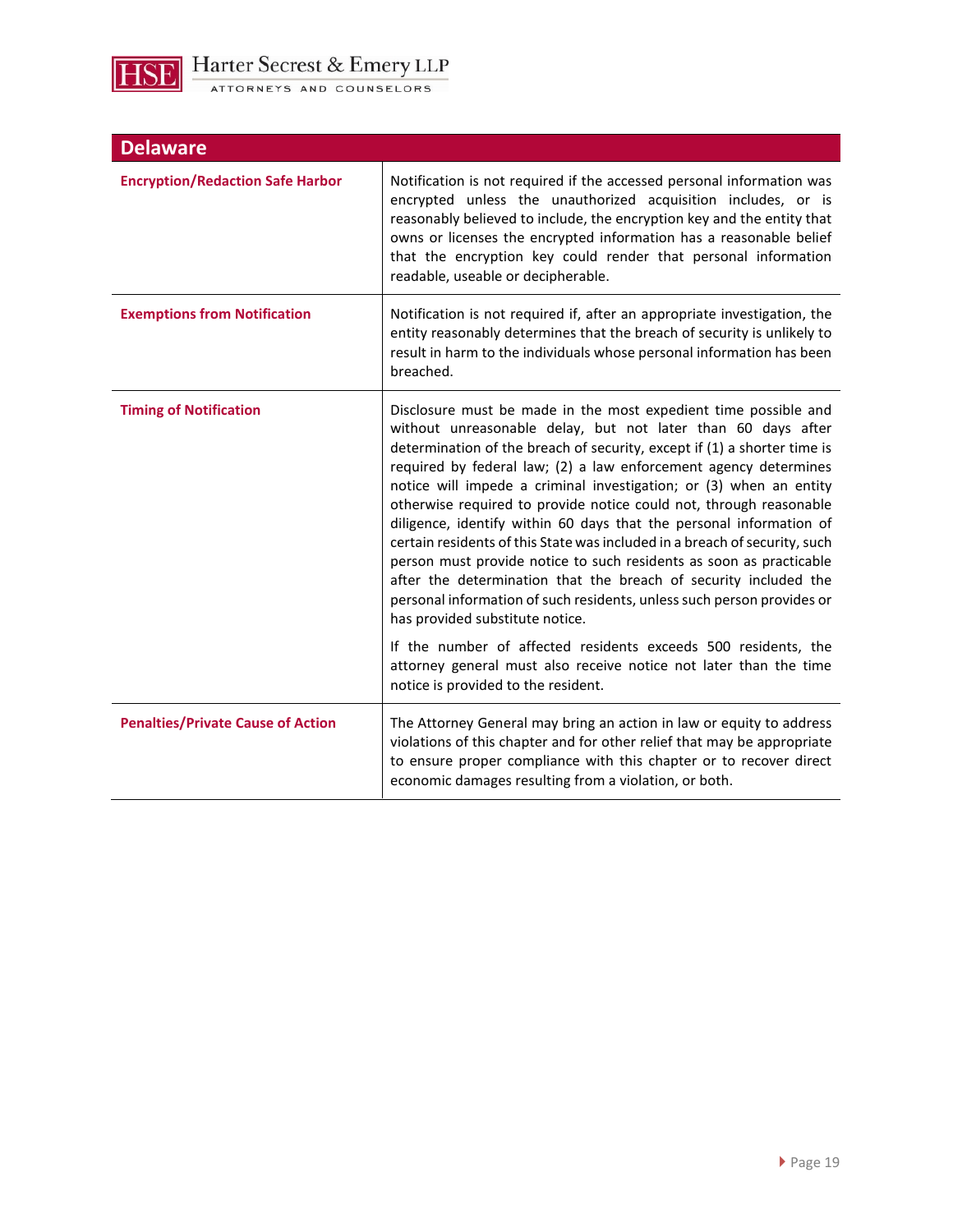

| <b>District of Columbia</b>             |                                                                                                                                                                                                                                                                                                                                                                                 |
|-----------------------------------------|---------------------------------------------------------------------------------------------------------------------------------------------------------------------------------------------------------------------------------------------------------------------------------------------------------------------------------------------------------------------------------|
| <b>Statute</b>                          | D.C. Code § 28-3851 et seq.                                                                                                                                                                                                                                                                                                                                                     |
| <b>Covered Entity</b>                   | Any person or entity who conducts business in the District of Columbia,<br>and who, in the course of such business, owns or licenses<br>computerized or other electronic data that includes personal<br>information.                                                                                                                                                            |
| <b>Personal Information Defined</b>     | A person's first name or first initial and last name, or phone number,<br>or address, in combination with one or more of the following:                                                                                                                                                                                                                                         |
|                                         | (i) Social Security number, Individual Taxpayer Identification<br>Number, passport number, driver's license number, District of<br>Columbia identification card number, military identification<br>number, or other unique identification number issued on a<br>government document commonly used to verify the identity of a<br>specific individual;                           |
|                                         | (ii) Account number, credit card or debit card number, or any<br>other number or code or combination of numbers or codes, such<br>as an identification number, security code, access code, or<br>password, that allows access to or use of an individual's financial<br>or credit account;                                                                                      |
|                                         | (iii) Medical information;.                                                                                                                                                                                                                                                                                                                                                     |
|                                         | (iv) Genetic information and deoxyribonucleic acid profile;                                                                                                                                                                                                                                                                                                                     |
|                                         | (v) Health insurance information, including a policy number,<br>subscriber information number, or any unique identifier used by a<br>health insurer to identify the person that permits access to an<br>individual's health and billing information;                                                                                                                            |
|                                         | (vi) Biometric data of an individual generated by automatic<br>measurements of an individual's biological characteristics, such as<br>a fingerprint, voice print, genetic print, retina or iris image, or<br>other unique biological characteristic, that is used to uniquely<br>authenticate the individual's identity when the individual accesses<br>a system or account; or |
|                                         | (vii) Any combination of the above data that would enable a<br>person to commit identity theft without reference to a person's<br>first name or first initial and last name or other independent<br>personal identifier.                                                                                                                                                        |
|                                         | Or any other number or code or combination of numbers or<br>codes, such as account number, security code, access code, or<br>password, that allows access to or use of an individual's financial<br>or credit account.                                                                                                                                                          |
| <b>What Triggers Notice Requirement</b> | "Breach of the security of the system" means unauthorized acquisition<br>of computerized or other electronic data, or any equipment or device<br>storing such data that compromises the security, confidentiality, or<br>integrity of personal information. When an entity discovers a breach                                                                                   |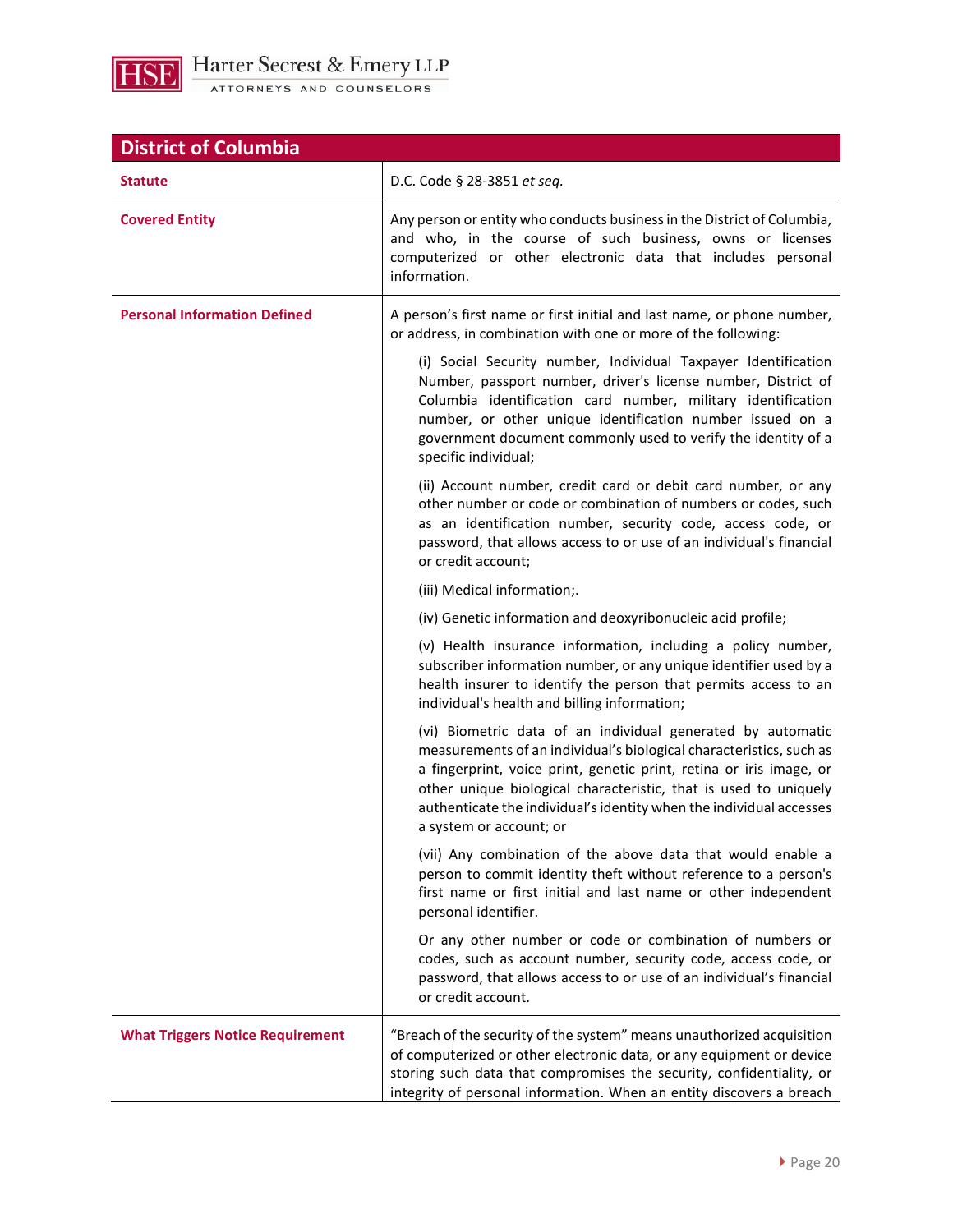

| <b>District of Columbia</b>              |                                                                                                                                                                                                                                                                                                                                                                                                                                                                                                                                            |
|------------------------------------------|--------------------------------------------------------------------------------------------------------------------------------------------------------------------------------------------------------------------------------------------------------------------------------------------------------------------------------------------------------------------------------------------------------------------------------------------------------------------------------------------------------------------------------------------|
|                                          | of the security of the system it shall promptly notify any District of<br>Columbia resident whose personal information was included in the<br>breach.                                                                                                                                                                                                                                                                                                                                                                                      |
| <b>Encryption/Redaction Safe Harbor</b>  | Notification is not required if the accessed personal information was<br>secure and thus unusable by an unauthorized third party.                                                                                                                                                                                                                                                                                                                                                                                                          |
| <b>Exemptions from Notification</b>      | N/A                                                                                                                                                                                                                                                                                                                                                                                                                                                                                                                                        |
| <b>Timing of Notification</b>            | Notification shall be made in the most expedient time possible and<br>without unreasonable delay, consistent with the legitimate needs of<br>law enforcement, if law enforcement determines that notification will<br>impede a criminal investigation, and any measures necessary to<br>determine the scope of the breach and restore the reasonable<br>integrity of the data system.                                                                                                                                                      |
|                                          | If an entity is required to notify more than 50 people of a breach, the<br>entity shall also notify the attorney general no later than such notice<br>is provided to individuals.                                                                                                                                                                                                                                                                                                                                                          |
|                                          | If an entity is required to notify more than 1000 people of a breach,<br>the entity shall also notify, without unreasonable delay, all consumer<br>reporting agencies that compile and maintain files on consumers on a<br>nationwide basis.                                                                                                                                                                                                                                                                                               |
| <b>Penalties/Private Cause of Action</b> | Any District of Columbia resident injured by a violation of this statute<br>or by an entities' failure to maintain "reasonable security safeguards"<br>may institute a civil action to recover actual damages, the costs of the<br>action, and reasonable attorney's fees. Actual damages do not include<br>dignitary damages, including pain and suffering.                                                                                                                                                                               |
|                                          | The attorney general may petition the Superior Court for the District<br>of Columbia for temporary or permanent injunctive relief and for an<br>award of restitution for property lost or damages suffered by District<br>of Columbia residents due to a violation of this statute. The attorney<br>general may recover a civil penalty not to exceed \$100 for each<br>violation, the costs of the action, and reasonable attorney's fees. Each<br>failure to notify a District of Columbia resident constitutes a separate<br>violation. |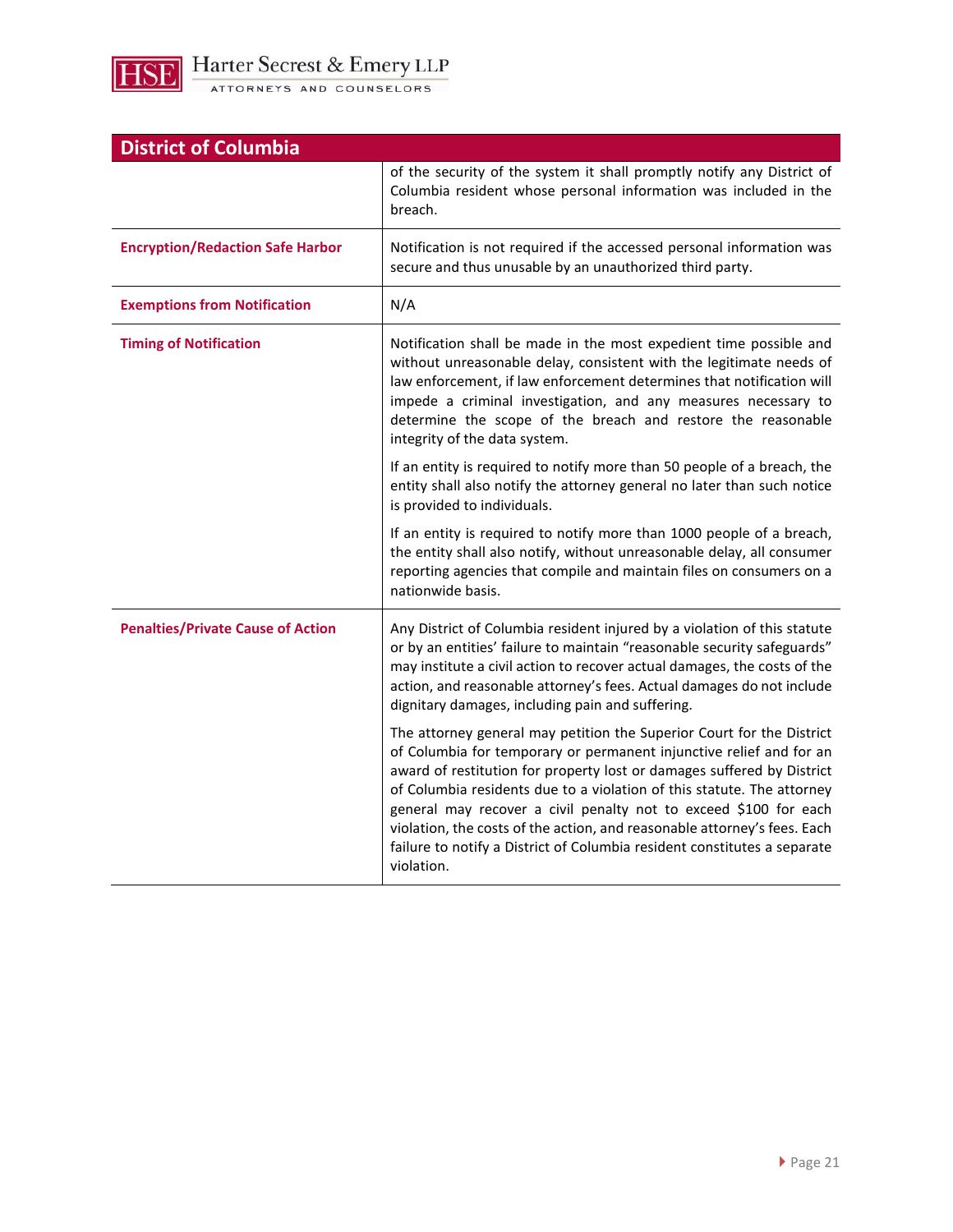

| <b>Florida</b>                          |                                                                                                                                                                                                                                                                                                                                                                                                                                                                                                                |
|-----------------------------------------|----------------------------------------------------------------------------------------------------------------------------------------------------------------------------------------------------------------------------------------------------------------------------------------------------------------------------------------------------------------------------------------------------------------------------------------------------------------------------------------------------------------|
| <b>Statute</b>                          | Fla. Stat. § 501.171                                                                                                                                                                                                                                                                                                                                                                                                                                                                                           |
| <b>Covered Entity</b>                   | A sole proprietorship, partnership, corporation, trust, estate,<br>cooperative, association, governmental entity, or other commercial<br>entity that acquires, maintains, stores, or uses personal information.                                                                                                                                                                                                                                                                                                |
| <b>Personal Information Defined</b>     | An individual's first name or first initial and last name in combination<br>with any one or more of the following data elements for that<br>individual:                                                                                                                                                                                                                                                                                                                                                        |
|                                         | (i) A social security number;                                                                                                                                                                                                                                                                                                                                                                                                                                                                                  |
|                                         | (ii) A driver license or identification card number, passport<br>number, military identification number, or other similar number<br>issued on a government document used to verify identity;                                                                                                                                                                                                                                                                                                                   |
|                                         | (iii) A financial account number or credit or debit card number, in<br>combination with any required security code, access code, or<br>password that is necessary to permit access to an individual's<br>financial account;                                                                                                                                                                                                                                                                                    |
|                                         | (iv) Any information regarding an individual's medical history,<br>mental or physical condition, or medical treatment or diagnosis by<br>a health care professional; or                                                                                                                                                                                                                                                                                                                                        |
|                                         | (v) An individual's health insurance policy number or subscriber<br>identification number and any unique identifier used by a health<br>insurer to identify the individual.                                                                                                                                                                                                                                                                                                                                    |
|                                         | A user name or e-mail address, in combination with a password or<br>security question and answer that would permit access to an online<br>account.                                                                                                                                                                                                                                                                                                                                                             |
| <b>What Triggers Notice Requirement</b> | "Breach" or "breach of security" means unauthorized access of data in<br>electronic form containing personal information. The entity must give<br>notice to each Florida resident whose personal information was, or is<br>reasonably believed to have been, accessed because of a breach.                                                                                                                                                                                                                     |
| <b>Encryption/Redaction Safe Harbor</b> | Notification is not required if the accessed personal information was<br>encrypted, secured or modified by any other method or technology<br>that removes personally identifying information or renders the<br>information unusable.                                                                                                                                                                                                                                                                           |
| <b>Exemptions from Notification</b>     | Notification is not required if, after an investigation and consultation<br>with law enforcement, the entity reasonably determines that the<br>breach has not and will not likely result in identity theft or any other<br>financial harm to the individuals whose personal information was<br>accessed. This determination must be in writing and maintained for at<br>least 5 years. The entity must give this writing to the Florida<br>Department of Legal Affairs within 30 days after the determination. |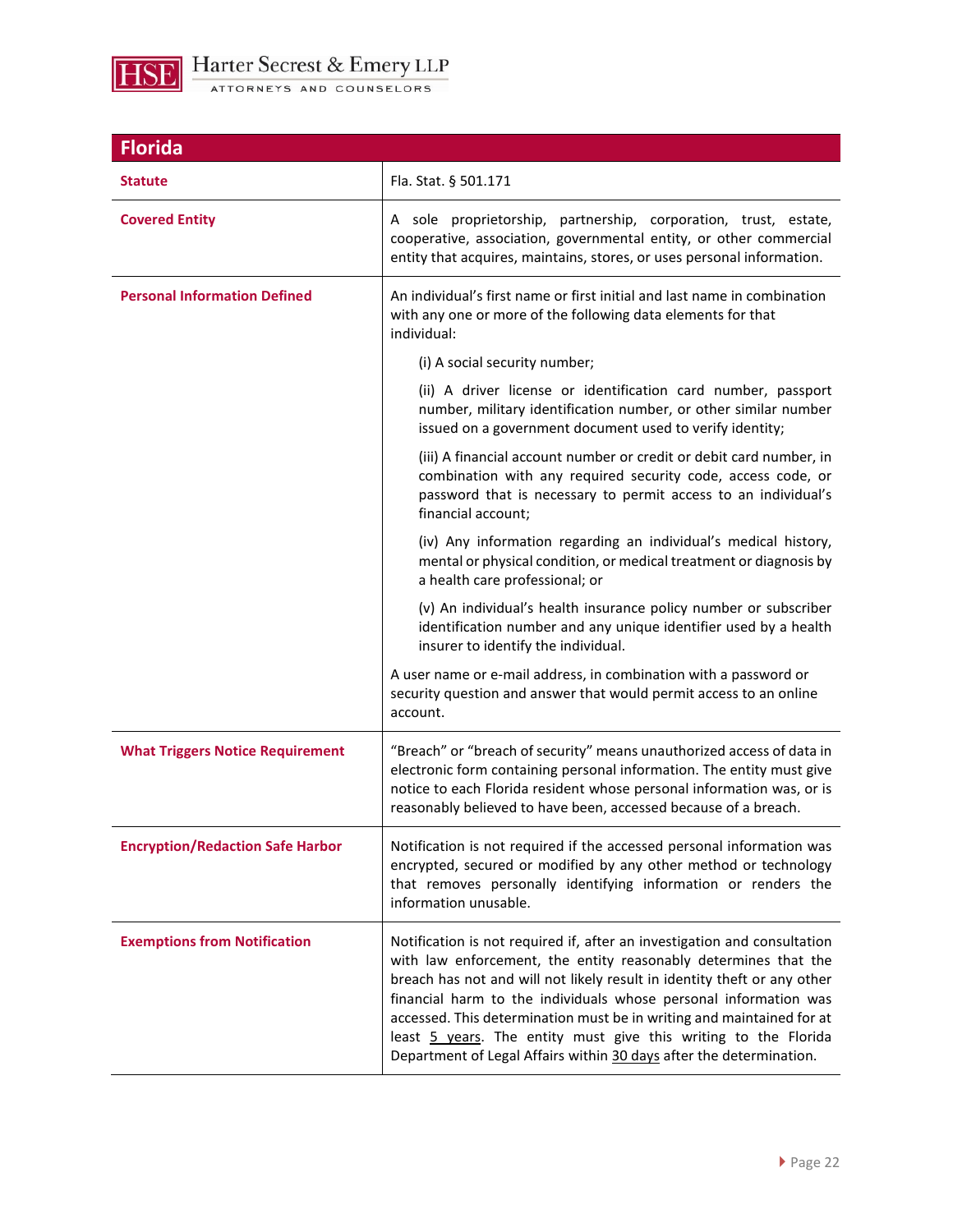

| Notice must be made as expeditiously as practicable and without<br>unreasonable delay, taking into account the time necessary to allow<br>the entity to determine the scope of the breach, to identify affected<br>individuals, and to restore the reasonable integrity of the data system,<br>but no later than 30 days after the determination of a breach or reason<br>to believe a breach occurred. An entity may receive 15 additional days<br>to provide notice to individuals if good cause for delay in provided in<br>writing to the Department within 30 days after determination of the<br>breach or reason to believe the breach occurred. |
|--------------------------------------------------------------------------------------------------------------------------------------------------------------------------------------------------------------------------------------------------------------------------------------------------------------------------------------------------------------------------------------------------------------------------------------------------------------------------------------------------------------------------------------------------------------------------------------------------------------------------------------------------------|
| Notification may be delayed if law enforcement determines that<br>notice would interfere with a criminal investigation and makes a<br>written request to delay the notice to a specified date.                                                                                                                                                                                                                                                                                                                                                                                                                                                         |
| If 500 or more individuals in the state are affected, the entity must<br>provide notice to the Department of Labor Affairs as expeditiously as<br>practicable, but not later than 30 days after the determination of the<br>breach or reason to believe a breach occurred.                                                                                                                                                                                                                                                                                                                                                                             |
| If notice of more than 1000 individuals is required, the entity must also<br>notify, without unreasonable delay, all consumer reporting agencies<br>that compile and maintain files on consumers on a nationwide basis.                                                                                                                                                                                                                                                                                                                                                                                                                                |
| A violation of this section shall be treated as an unfair or deceptive<br>trade practice in any action brought by the Department of Labor<br>Affairs. A entity is liable for a civil penalty not to exceed \$500,000.<br>There is no private right of action.                                                                                                                                                                                                                                                                                                                                                                                          |
|                                                                                                                                                                                                                                                                                                                                                                                                                                                                                                                                                                                                                                                        |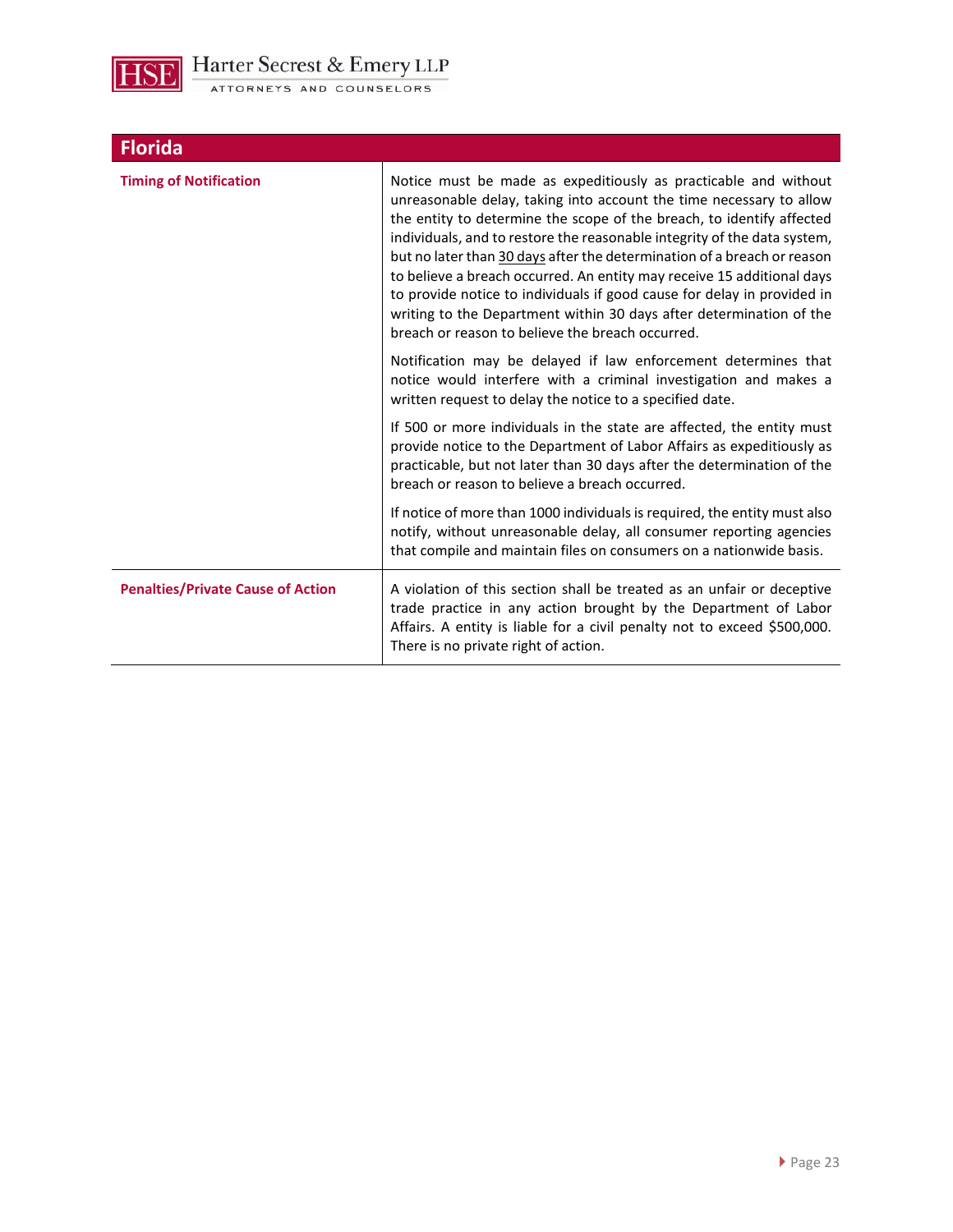

| Georgia                                 |                                                                                                                                                                                                                                                                                                                                                                                                                                                                                                                                                                                                                                                             |
|-----------------------------------------|-------------------------------------------------------------------------------------------------------------------------------------------------------------------------------------------------------------------------------------------------------------------------------------------------------------------------------------------------------------------------------------------------------------------------------------------------------------------------------------------------------------------------------------------------------------------------------------------------------------------------------------------------------------|
| <b>Statute</b>                          | Ga. Code § 10-1-910 et seq.                                                                                                                                                                                                                                                                                                                                                                                                                                                                                                                                                                                                                                 |
| <b>Covered Entity</b>                   | Data Collectors, including any state or local agency or subdivision<br>thereof including any department, bureau, authority, public university<br>or college, academy, commission, or other government entity;<br>provided, however, that the term "data collector" shall not include any<br>governmental agency whose records are maintained primarily for<br>traffic safety, law enforcement, or licensing purposes or for purposes<br>of providing public access to court records or to real or personal<br>property information.                                                                                                                         |
|                                         | Information<br>brokers, including any<br>individual,<br>partnership,<br>corporation, limited liability company, trust, estate, cooperative,<br>association, or other that, for monetary fees or dues, engages in whole<br>or in part in the business of collecting, assembling, evaluating,<br>compiling, reporting, transmitting, transferring, or communicating<br>information concerning individuals for the primary purpose of<br>furnishing personal information to nonaffiliated third parties, but does<br>not include any governmental agency whose records are maintained<br>primarily for traffic safety, law enforcement, or licensing purposes. |
| <b>Personal Information Defined</b>     | An individual's first name or first initial and last name in combination<br>with any one or more of the following data elements, when either<br>the name or the data elements are not encrypted or redacted:                                                                                                                                                                                                                                                                                                                                                                                                                                                |
|                                         | (i) Social security number;                                                                                                                                                                                                                                                                                                                                                                                                                                                                                                                                                                                                                                 |
|                                         | (ii) Driver's license number or state identification card number;                                                                                                                                                                                                                                                                                                                                                                                                                                                                                                                                                                                           |
|                                         | (iii) Account number, credit card number, or debit card number, if<br>circumstances exist wherein such a number could be used without<br>additional identifying information, access codes, or passwords;                                                                                                                                                                                                                                                                                                                                                                                                                                                    |
|                                         | (iv) Account passwords or personal identification numbers or<br>other access codes; or                                                                                                                                                                                                                                                                                                                                                                                                                                                                                                                                                                      |
|                                         | (v) Any of the above items (i) through (iv) when not in connection<br>with the individual's first name or first initial and last name, if the<br>information compromised would be sufficient to perform or<br>attempt to perform identity theft against the person whose<br>information was compromised.                                                                                                                                                                                                                                                                                                                                                    |
| <b>What Triggers Notice Requirement</b> | "Breach of the security of the system" means unauthorized acquisition<br>of an individual's electronic data that compromises the security,<br>confidentiality, or integrity of personal information. Any covered<br>entity that maintains computerized data including personal<br>information must give notice of any breach of the security of the<br>system following discovery or notification of the breach to any<br>resident whose unencrypted personal information was, or is<br>reasonably believed to have been, acquired by an unauthorized<br>person.                                                                                            |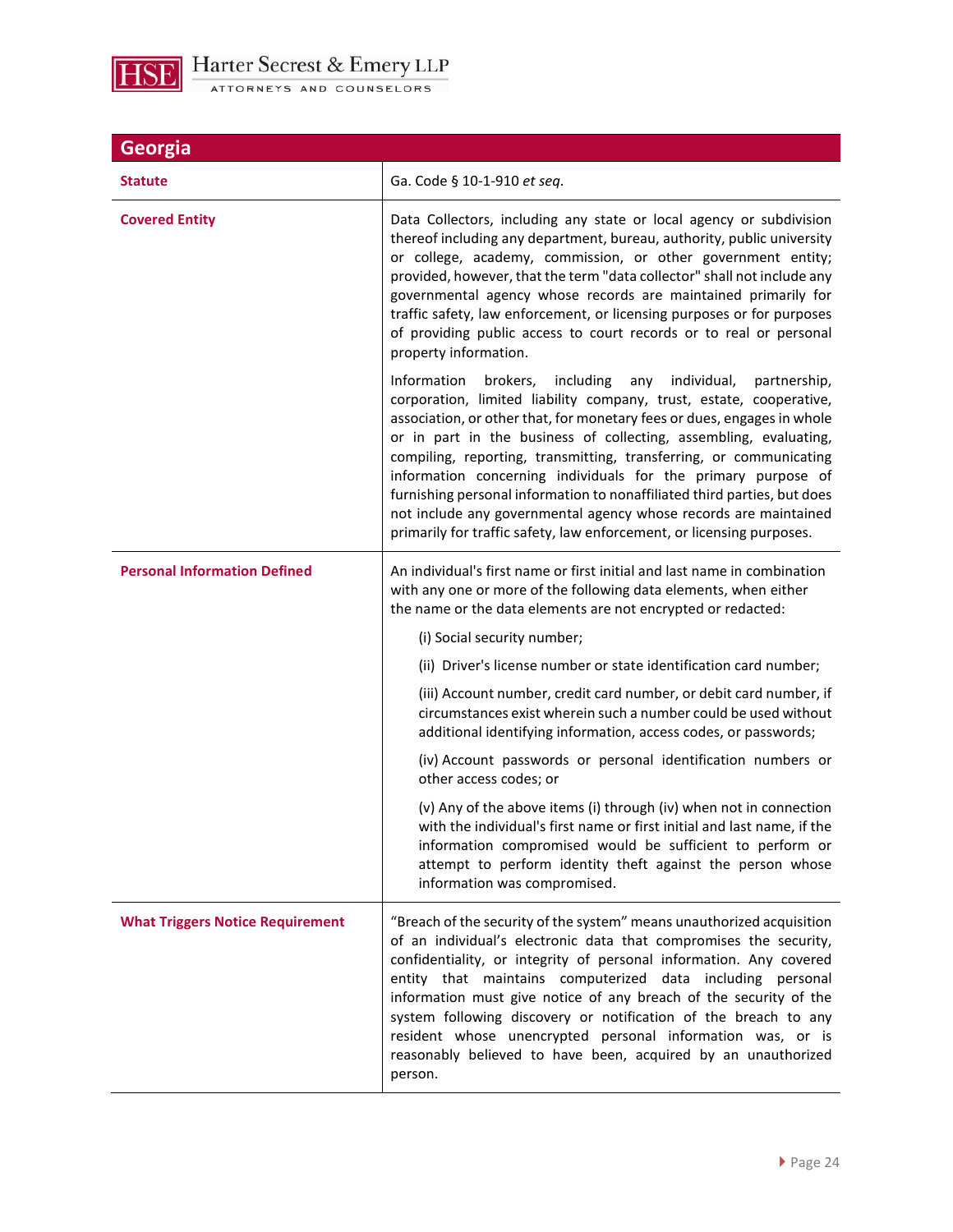

| Georgia                                  |                                                                                                                                                                                                                                                                                                                                                                                                 |
|------------------------------------------|-------------------------------------------------------------------------------------------------------------------------------------------------------------------------------------------------------------------------------------------------------------------------------------------------------------------------------------------------------------------------------------------------|
| <b>Encryption/Redaction Safe Harbor</b>  | Notification is not required if the accessed personal information was<br>encrypted or redacted.                                                                                                                                                                                                                                                                                                 |
| <b>Exemptions from Notification</b>      | N/A                                                                                                                                                                                                                                                                                                                                                                                             |
| <b>Timing of Notification</b>            | Notice shall be made in the most expedient time possible and without<br>unreasonable delay, consistent with the legitimate needs of law<br>enforcement in determining whether a criminal investigation will be<br>compromised or with any measures necessary to determine the scope<br>of the breach and restore the reasonable integrity, security, and<br>confidentiality of the data system. |
|                                          | If more than 10,000 residents of this state are notified, the entity must<br>also notify, without unreasonable delay, all consumer reporting<br>agencies that compile and maintain files on consumers on a<br>nationwide basis.                                                                                                                                                                 |
| <b>Penalties/Private Cause of Action</b> | N/A                                                                                                                                                                                                                                                                                                                                                                                             |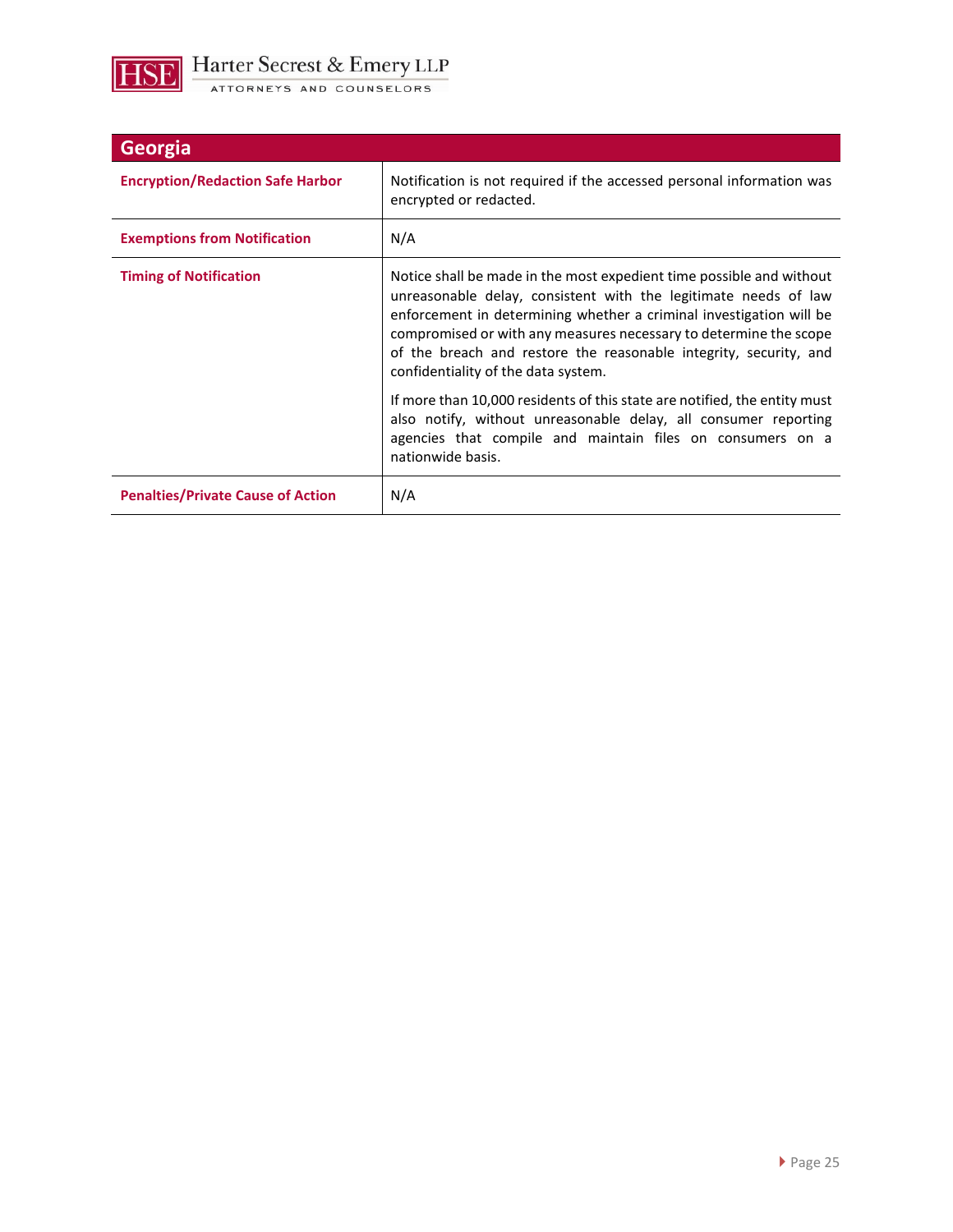

| <b>Hawaii</b>                           |                                                                                                                                                                                                                                                                                                                                                                                                                                                                                                                                                                                       |
|-----------------------------------------|---------------------------------------------------------------------------------------------------------------------------------------------------------------------------------------------------------------------------------------------------------------------------------------------------------------------------------------------------------------------------------------------------------------------------------------------------------------------------------------------------------------------------------------------------------------------------------------|
| <b>Statute</b>                          | Haw. Rev. Stat. § 487N-1 et seq.                                                                                                                                                                                                                                                                                                                                                                                                                                                                                                                                                      |
| <b>Covered Entity</b>                   | Any business that owns or licenses personal information of residents<br>of Hawaii, any business that conducts business in Hawaii that owns or<br>licenses personal information in any form (whether computerized,<br>paper, or otherwise), or any government agency that collects personal<br>information for specific government purposes.                                                                                                                                                                                                                                           |
|                                         | A business is any sole proprietorship, partnership, corporation,<br>association, or other group, however organized, and whether or not<br>organized to operate at a profit. The term includes a financial<br>institution organized, chartered, or holding a license or authorization<br>certificate under the laws of the State, any other state, the United<br>States, or any other country, or the parent or the subsidiary of any such<br>financial institution                                                                                                                    |
| <b>Personal Information Defined</b>     | An individual's first name or first initial and last name in combination<br>with any one or more of the following data elements, when either the<br>name or the data elements are not encrypted:                                                                                                                                                                                                                                                                                                                                                                                      |
|                                         | (i) Social Security number;                                                                                                                                                                                                                                                                                                                                                                                                                                                                                                                                                           |
|                                         | (ii) Driver's license number or Hawaii identification card number;<br>or                                                                                                                                                                                                                                                                                                                                                                                                                                                                                                              |
|                                         | (iii) Account number, credit or debit card number, access code,<br>or password that would permit access to an individual's financial<br>account.                                                                                                                                                                                                                                                                                                                                                                                                                                      |
| <b>What Triggers Notice Requirement</b> | "Security breach" means an incident of unauthorized access to and<br>acquisition of unencrypted or unredacted records or data containing<br>personal information where illegal use of the personal information has<br>occurred or is reasonably likely to occur and that creates a risk of harm<br>to a person. The affected person must be notified that there has been<br>a security breach after discovery or notification of the breach.                                                                                                                                          |
| <b>Encryption/Redaction Safe Harbor</b> | Notification is not required if the accessed personal information was<br>encrypted or redacted, unless the confidential process or key was also<br>accessed.                                                                                                                                                                                                                                                                                                                                                                                                                          |
| <b>Exemptions from Notification</b>     | N/A                                                                                                                                                                                                                                                                                                                                                                                                                                                                                                                                                                                   |
| <b>Timing of Notification</b>           | Notification shall be made without unreasonable delay, consistent<br>with the legitimate needs of law enforcement and measures necessary<br>to determine sufficient contact information, determine the scope of<br>the breach, and restore the reasonable integrity, security, and<br>confidentiality of the data system. Law enforcement may delay<br>notification based upon a determination that notification may impede<br>a criminal investigation or jeopardize national security if it requests the<br>delay in writing or the request is documented by the entity in writing. |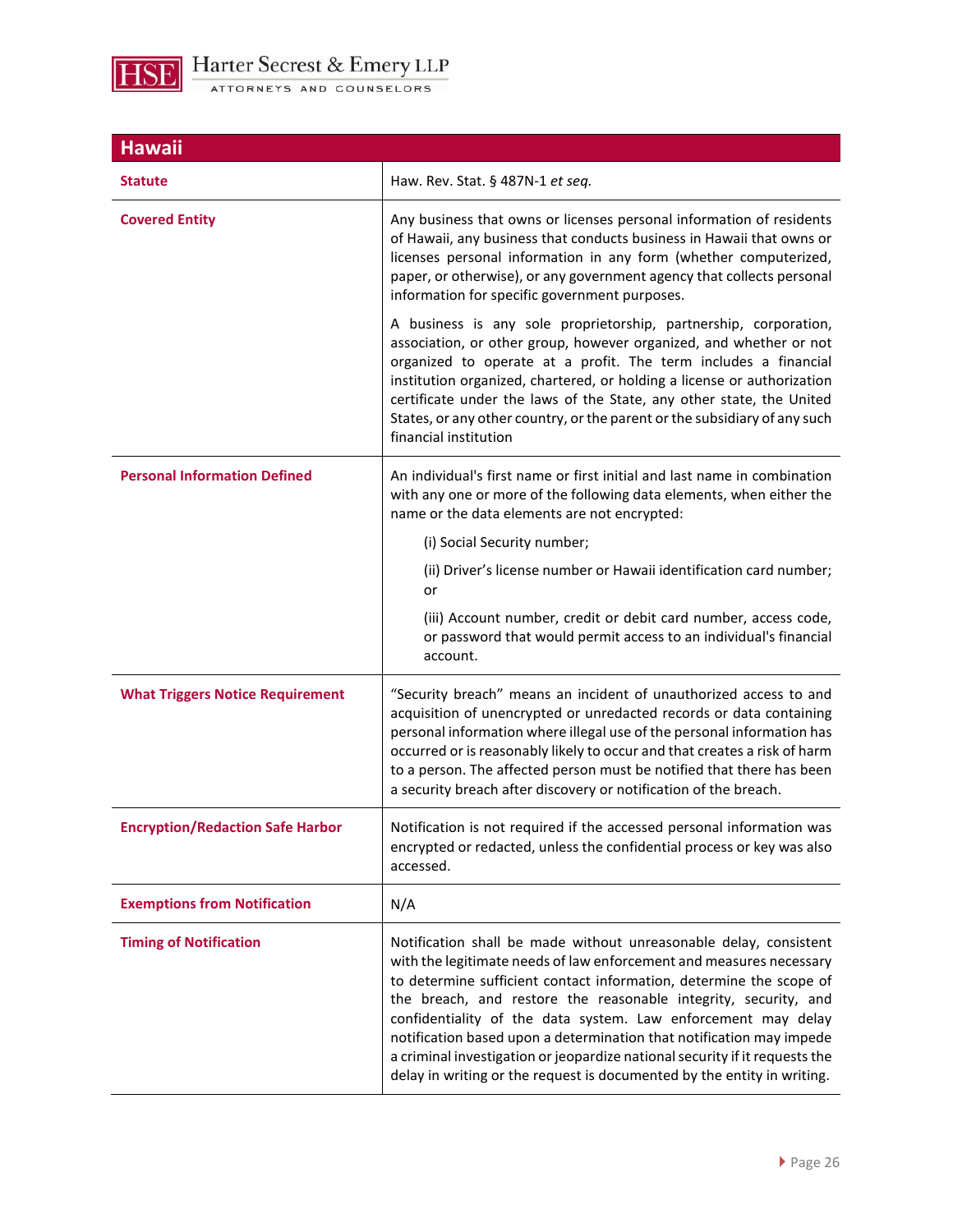

| <b>Hawaii</b>                            |                                                                                                                                                                                                                                                                                                                        |
|------------------------------------------|------------------------------------------------------------------------------------------------------------------------------------------------------------------------------------------------------------------------------------------------------------------------------------------------------------------------|
|                                          | If a business provides notice to more than 1000 people at one time,<br>the business shall notify in writing, without unreasonable delay, the<br>State of Hawaii's office of consumer protection and all consumer<br>reporting agencies that compile and maintain files on a nationwide<br>basis.                       |
| <b>Penalties/Private Cause of Action</b> | Any business that violates this statute shall be subject to penalties of<br>not more than \$2,500 for each violation. The attorney general or the<br>executive director of the Office of Consumer Protection may bring an<br>action pursuant to this section.                                                          |
|                                          | Any business that violates this statute shall be liable to the injured<br>party in an amount equal to the sum of any actual damages sustained<br>by the injured party because of the violation. The court in any action<br>brought under this section may award reasonable attorney's fees to<br>the prevailing party. |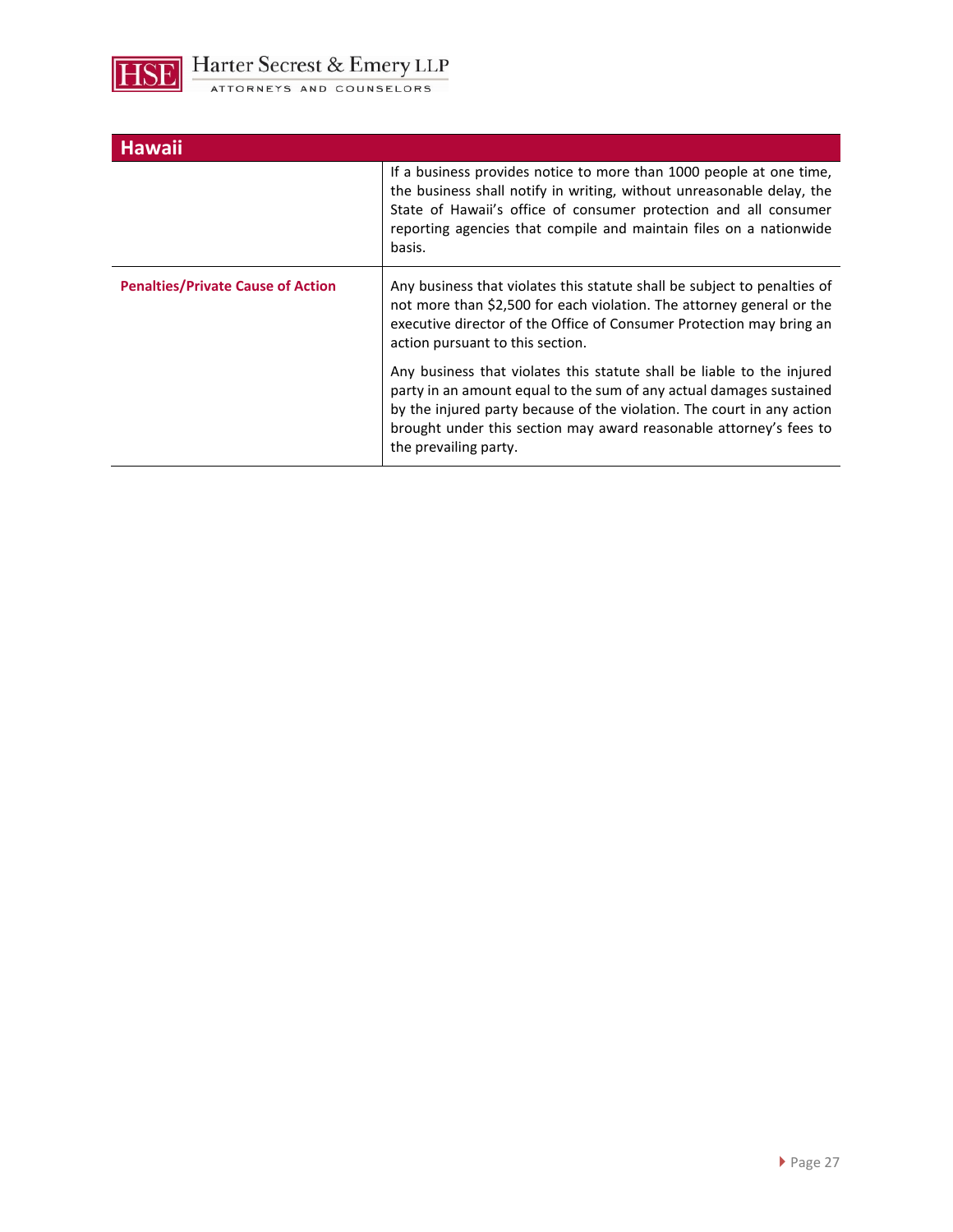

| Idaho                                    |                                                                                                                                                                                                                                                                                                                                                                                                                                                                                                                                                                                                                                                              |
|------------------------------------------|--------------------------------------------------------------------------------------------------------------------------------------------------------------------------------------------------------------------------------------------------------------------------------------------------------------------------------------------------------------------------------------------------------------------------------------------------------------------------------------------------------------------------------------------------------------------------------------------------------------------------------------------------------------|
| <b>Statute</b>                           | Idaho Code § 28-51-104 et seq.                                                                                                                                                                                                                                                                                                                                                                                                                                                                                                                                                                                                                               |
| <b>Covered Entity</b>                    | Individuals and commercial entities, which include corporations,<br>business trusts, estates, trusts, partnerships, limited partnerships,<br>limited liability partnerships, limited liability companies, associations,<br>organizations, joint ventures and any other legal entities, whether for<br>profit or not-for-profit, that conduct business in Idaho and that own or<br>license computerized data that includes personal information about a<br>resident of Idaho.                                                                                                                                                                                 |
| <b>Personal Information Defined</b>      | An Idaho resident's first name or first initial and last name in<br>combination with any one (1) or more of the following data elements<br>that relate to the resident, when either the name or the data<br>elements are not encrypted:<br>(i) Social security number;                                                                                                                                                                                                                                                                                                                                                                                       |
|                                          | (ii) Driver's license number or Idaho identification card number; or                                                                                                                                                                                                                                                                                                                                                                                                                                                                                                                                                                                         |
|                                          | (iii) Account number, or credit or debit card number, in<br>combination with any required security code, access code, or<br>password that would permit access to a resident's financial<br>account.                                                                                                                                                                                                                                                                                                                                                                                                                                                          |
| <b>What Triggers Notice Requirement</b>  | "Breach of the security of the system" means the illegal acquisition of<br>unencrypted computerized data that materially compromises the<br>security, confidentiality, or integrity of personal information for one or<br>more persons. The entity shall, when it becomes aware of a breach,<br>conduct in good faith a reasonable and prompt investigation to<br>determine the likelihood that personal information has or will be<br>misused. If the investigation determines that the misuse of personal<br>information has occurred or is reasonably likely to occur, the entity<br>must give notice as soon as possible to the affected Idaho resident. |
| <b>Encryption/Redaction Safe Harbor</b>  | Notification is not required if the accessed personal information was<br>encrypted.                                                                                                                                                                                                                                                                                                                                                                                                                                                                                                                                                                          |
| <b>Exemptions from Notification</b>      | Notification is not required if an investigation determines that the<br>misuse of information about an Idaho resident has not occurred and is<br>not reasonably likely to occur.                                                                                                                                                                                                                                                                                                                                                                                                                                                                             |
| <b>Timing of Notification</b>            | Notice must be made in the most expedient time possible and without<br>unreasonable delay, consistent with the legitimate needs of law<br>enforcement and any measures necessary to determine the scope of<br>the breach, identify the individuals affected, and to restore the<br>reasonable integrity of the computerized data system. Notice may be<br>delayed if a law enforcement agency advises the entity that the notice<br>will impede a criminal investigation.                                                                                                                                                                                    |
| <b>Penalties/Private Cause of Action</b> | Any entity that intentionally fails to give notice shall be subject to a<br>fine of not more than \$25,000 per breach of the security of the system.                                                                                                                                                                                                                                                                                                                                                                                                                                                                                                         |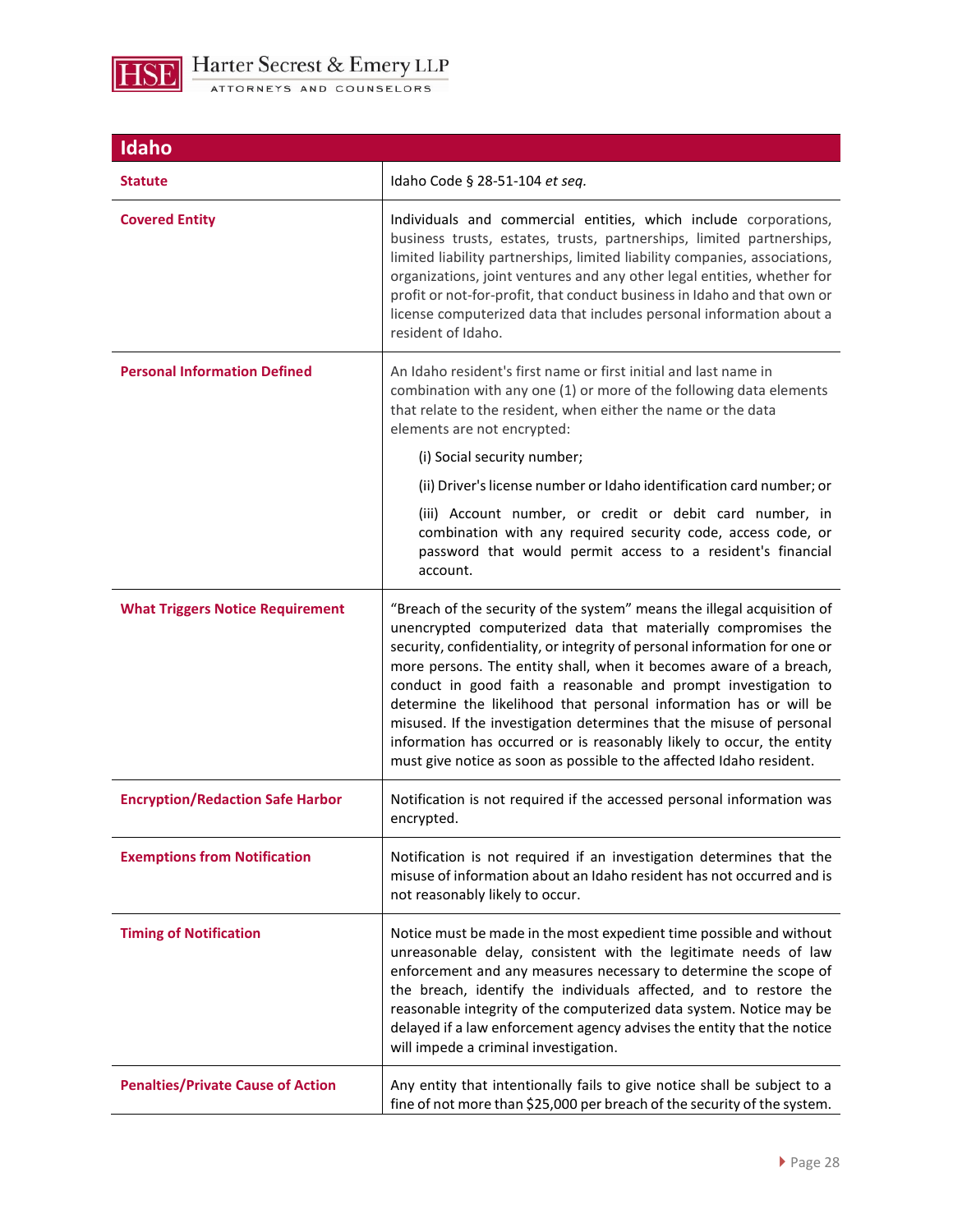

| Idaho |                                                                                                                  |
|-------|------------------------------------------------------------------------------------------------------------------|
|       | The entity may also be subject to a civil action by its primary regular to<br>enjoin it from further violations. |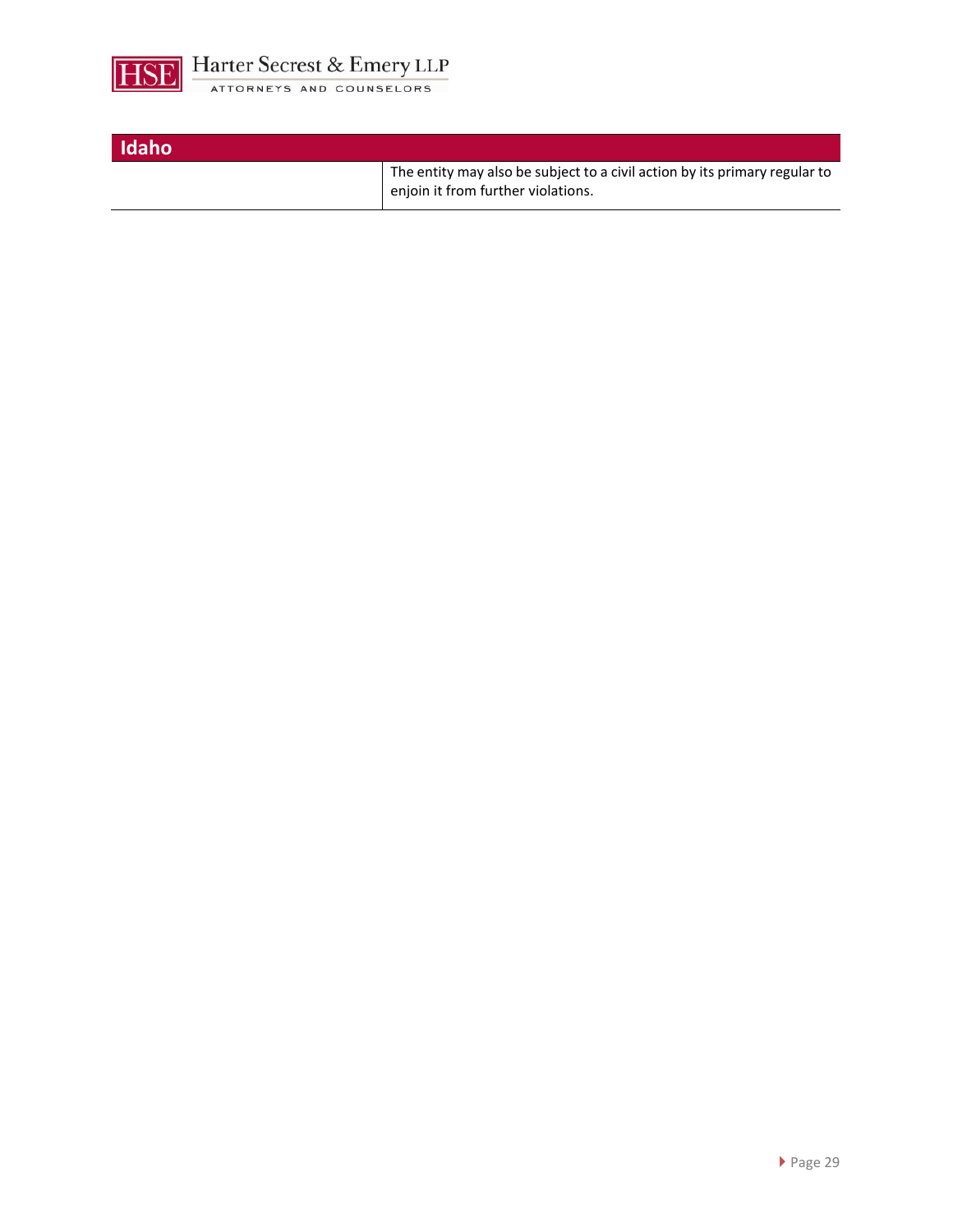

| <b>Illinois</b>                         |                                                                                                                                                                                                                                                                                                                                                                                                                                            |
|-----------------------------------------|--------------------------------------------------------------------------------------------------------------------------------------------------------------------------------------------------------------------------------------------------------------------------------------------------------------------------------------------------------------------------------------------------------------------------------------------|
| <b>Statute</b>                          | 815 Ill. Comp Stat. 530/1 et seq.                                                                                                                                                                                                                                                                                                                                                                                                          |
| <b>Covered Entity</b>                   | Government agencies, public and private universities, privately and<br>publicly held corporations, financial institutions, retail operators, and<br>any other entity that, for any purpose, handles, collects, disseminates,<br>or otherwise deals with nonpublic personal information, that own or<br>license personal information concerning an Illinois resident.                                                                       |
| <b>Personal Information Defined</b>     | An individual's first name or first initial and last name in combination<br>with any one or more of the following data elements, when either the<br>name or the data elements are not encrypted or redacted or are<br>encrypted or redacted but the keys to unencrypt or unredact or<br>otherwise read the name or data elements have been acquired<br>without authorization through the breach of security:                               |
|                                         | (i) Social Security number.                                                                                                                                                                                                                                                                                                                                                                                                                |
|                                         | (ii) Driver's license number or State identification card number.                                                                                                                                                                                                                                                                                                                                                                          |
|                                         | (iii) Account number or credit or debit card number, or an account<br>number or credit card number in combination with any required<br>security code, access code, or password that would permit access<br>to an individual's financial account.                                                                                                                                                                                           |
|                                         | (iv) Medical information or, any information regarding an<br>individual's medical history, mental or physical condition, or<br>medical treatment or diagnosis by a healthcare professional,<br>including such information provided to a website or mobile<br>application.                                                                                                                                                                  |
|                                         | (v) Health insurance information or, an individual's health<br>insurance policy number or subscriber identification number, any<br>unique identifier used by a health insurer to identify the<br>individual, or any medical information in an individual's health<br>insurance application and claims history, including any appeals<br>records.                                                                                           |
|                                         | (vi) Unique biometric data generated from measurements or<br>technical analysis of human body characteristics used by the<br>owner or licensee to authenticate an individual, such as a<br>fingerprint, retina or iris image, or other unique physical<br>representation or digital representation of biometric data.                                                                                                                      |
|                                         | User name or email address, in combination with a password or<br>security question and answer that would permit access to an online<br>account, when either the user name or email address or password or<br>security question and answer are not encrypted or redacted or are<br>encrypted or redacted but the keys to unencrypt or unredact or<br>otherwise read the data elements have been obtained through the<br>breach of security. |
| <b>What Triggers Notice Requirement</b> | "Breach" or "breach of the security of the system data" means the<br>unauthorized acquisition of computerized data that compromises the                                                                                                                                                                                                                                                                                                    |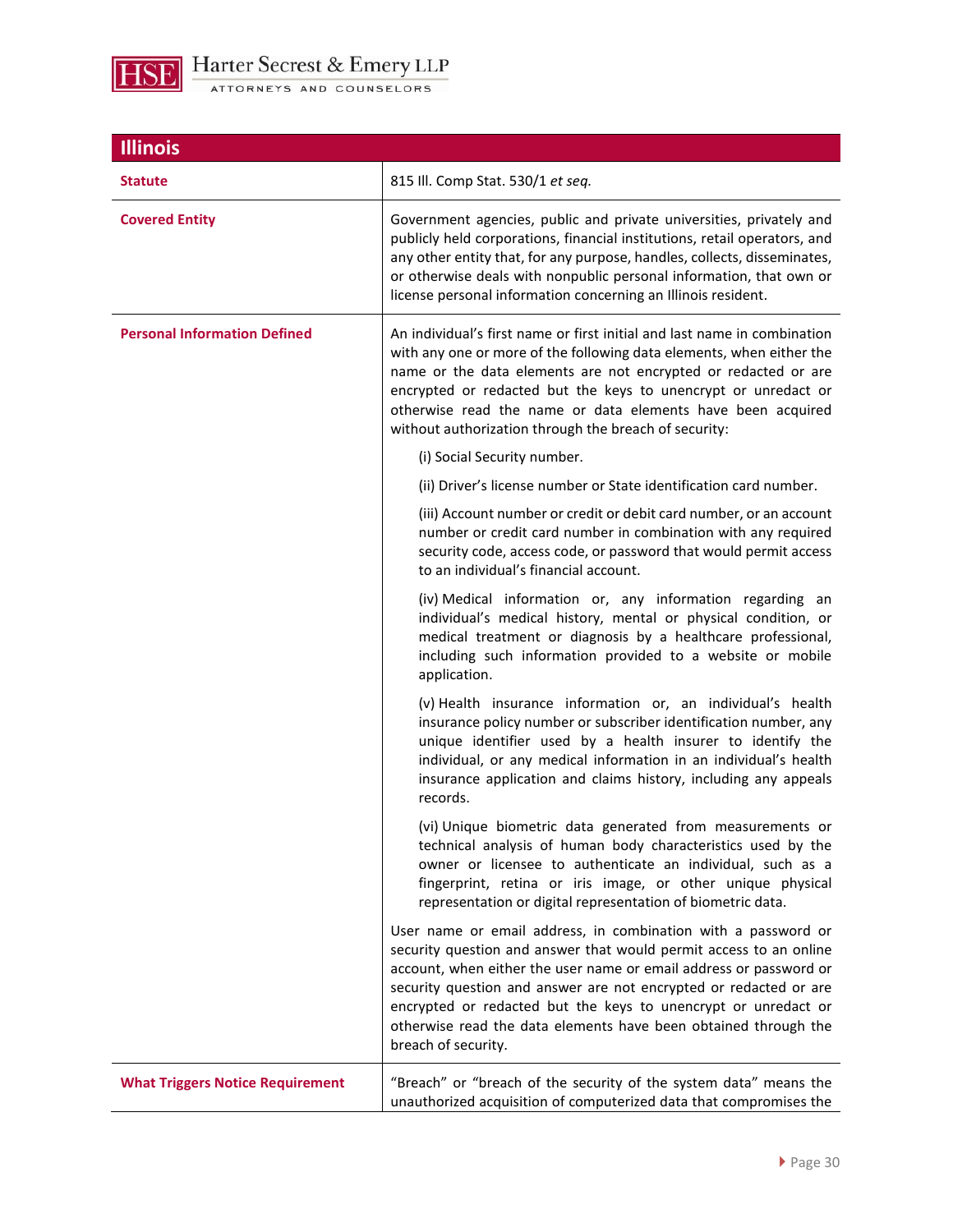

| <b>Illinois</b>                          |                                                                                                                                                                                                                                                                                                                                                                                                                                                                                                                         |
|------------------------------------------|-------------------------------------------------------------------------------------------------------------------------------------------------------------------------------------------------------------------------------------------------------------------------------------------------------------------------------------------------------------------------------------------------------------------------------------------------------------------------------------------------------------------------|
|                                          | security, confidentiality, or integrity of personal information. After an<br>entity discovers or is notified of a breach, it must notify the affected<br>Illinois resident.                                                                                                                                                                                                                                                                                                                                             |
| <b>Encryption/Redaction Safe Harbor</b>  | Notification is not required if the accessed personal information was<br>encrypted or redacted.                                                                                                                                                                                                                                                                                                                                                                                                                         |
| <b>Exemptions from Notification</b>      | N/A                                                                                                                                                                                                                                                                                                                                                                                                                                                                                                                     |
| <b>Timing of Notification</b>            | Notification must be made in the most expedient time possible and<br>without unreasonable delay, consistent with any measures necessary<br>to determine the scope of the breach and to restore the reasonable<br>integrity, security, and confidentiality of the data system. Notification<br>may be delayed if law enforcement determines that notification will<br>interfere with a criminal investigation and provides a written request<br>to the entity for the delay.                                             |
|                                          | If notification is required to be sent to more than 500 Illinois residents,<br>the covered entity shall provide notice to the Attorney General of the<br>breach. Such notice must be made in the most expedient time possible<br>and without unreasonable delay, but in no event later than when<br>notice is provided to Illinois residents. If the date of the breach is<br>unknown when notice is sent to the Attorney General, the date of the<br>breach shall be sent to the Attorney General as soon as possible. |
| <b>Penalties/Private Cause of Action</b> | Violations constitute an unlawful practice under the Consumer Fraud<br>and Deceptive Business Practices Act.                                                                                                                                                                                                                                                                                                                                                                                                            |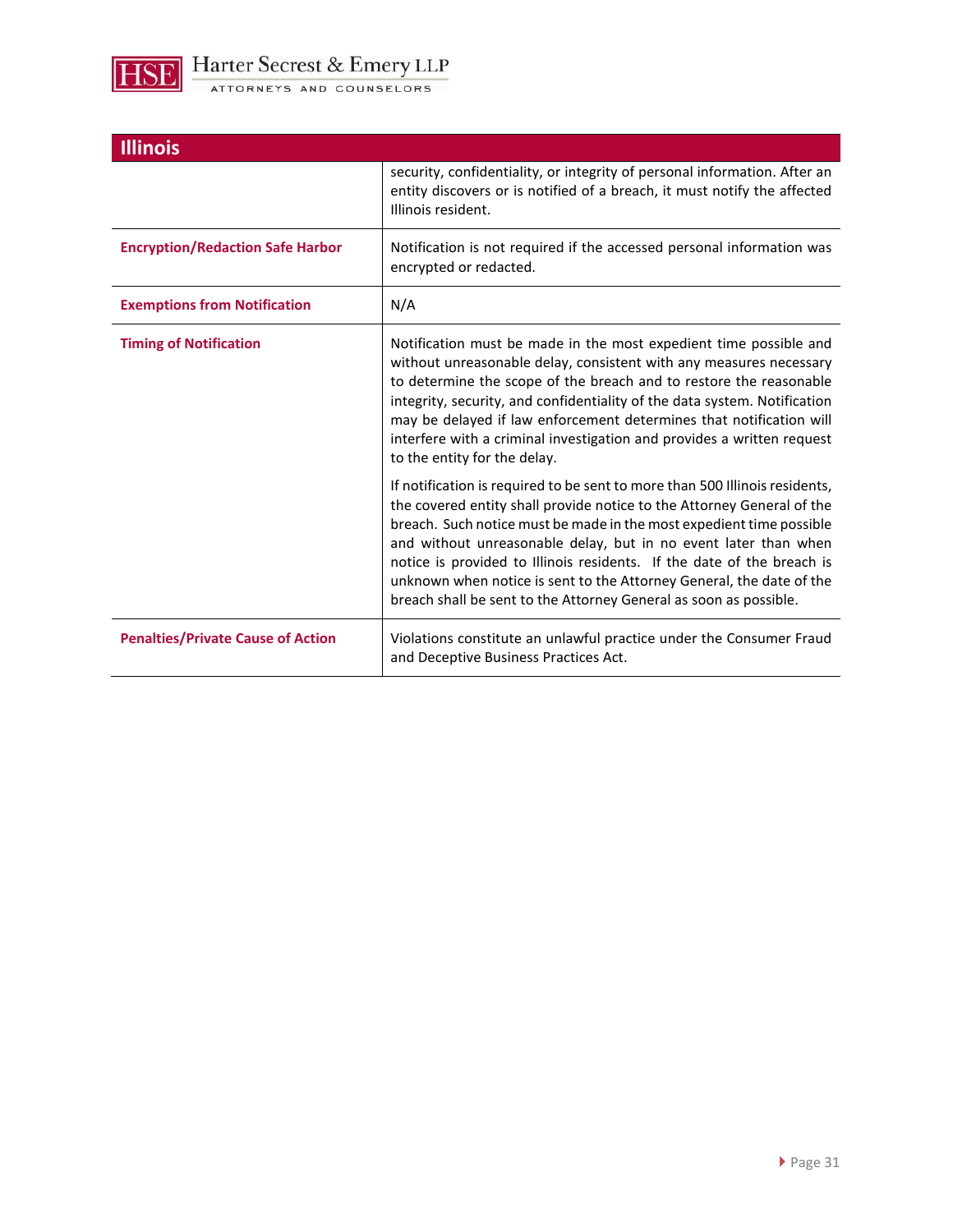

| <b>Indiana</b>                          |                                                                                                                                                                                                                                                                                                                                                                                                                                                                                                                                                                                                                                                                                                                                                            |
|-----------------------------------------|------------------------------------------------------------------------------------------------------------------------------------------------------------------------------------------------------------------------------------------------------------------------------------------------------------------------------------------------------------------------------------------------------------------------------------------------------------------------------------------------------------------------------------------------------------------------------------------------------------------------------------------------------------------------------------------------------------------------------------------------------------|
| <b>Statute</b>                          | Ind. Code §§ 24-4.9-1-1 et seq.                                                                                                                                                                                                                                                                                                                                                                                                                                                                                                                                                                                                                                                                                                                            |
| <b>Covered Entity</b>                   | An individual, a corporation, a business trust, an estate, a trust, a<br>partnership, an association, a nonprofit corporation or organization, a<br>cooperative, or any other legal entity, that owns or licenses computerized<br>data that includes personal information.                                                                                                                                                                                                                                                                                                                                                                                                                                                                                 |
| <b>Personal Information Defined</b>     | A Social Security number that is not encrypted or redacted; or an<br>individual's first and last names, or first initial and last name, and one (1) or<br>more of the following data elements that are not encrypted or redacted:                                                                                                                                                                                                                                                                                                                                                                                                                                                                                                                          |
|                                         | (i) A driver's license number.                                                                                                                                                                                                                                                                                                                                                                                                                                                                                                                                                                                                                                                                                                                             |
|                                         | (ii) A state identification card number.                                                                                                                                                                                                                                                                                                                                                                                                                                                                                                                                                                                                                                                                                                                   |
|                                         | (iii) A credit card number.                                                                                                                                                                                                                                                                                                                                                                                                                                                                                                                                                                                                                                                                                                                                |
|                                         | (iv) A financial account number or debit card number in combination<br>with a security code, password, or access code that would permit<br>access to the person's account.                                                                                                                                                                                                                                                                                                                                                                                                                                                                                                                                                                                 |
| <b>What Triggers Notice Requirement</b> | "Breach of the security of data" means unauthorized acquisition of<br>computerized data that compromises the security, confidentiality, or<br>integrity of personal information. The term includes the unauthorized<br>acquisition of computerized data that have been transferred to another<br>medium, including paper, microfilm, or a similar medium, even if the<br>transferred data are no longer in a computerized format. After the entity<br>discovers or is notified of a breach, and the entity knows, should know, or<br>should have known, that the unauthorized acquisition constituting the<br>breach has resulted in or could result in identity deception, identity theft,<br>or fraud, it must disclose the breach to Indiana residents. |
| <b>Encryption/Redaction Safe Harbor</b> | Notification is not required if the accessed personal information was<br>redacted or encrypted, unless the unauthorized recipient acquired or had<br>access to the encryption key, or the key was compromised or disclosed.                                                                                                                                                                                                                                                                                                                                                                                                                                                                                                                                |
| <b>Exemptions from Notification</b>     | Notification is not required if the entity unauthorized acquisition<br>constituting the breach has not resulted in or could not result in identity<br>deception, identity theft, or fraud.                                                                                                                                                                                                                                                                                                                                                                                                                                                                                                                                                                 |
| <b>Timing of Notification</b>           | Notification must be made without unreasonable delay. A delay is<br>reasonable if it is:                                                                                                                                                                                                                                                                                                                                                                                                                                                                                                                                                                                                                                                                   |
|                                         | (i) necessary to restore the integrity of the computer system;                                                                                                                                                                                                                                                                                                                                                                                                                                                                                                                                                                                                                                                                                             |
|                                         | (ii) necessary to discover the scope of the breach; or                                                                                                                                                                                                                                                                                                                                                                                                                                                                                                                                                                                                                                                                                                     |
|                                         | (iii) in response to a request from the Indiana Attorney General or a law<br>enforcement agency to delay disclosure because disclosure will:                                                                                                                                                                                                                                                                                                                                                                                                                                                                                                                                                                                                               |
|                                         | a. impede a criminal or civil investigation; or                                                                                                                                                                                                                                                                                                                                                                                                                                                                                                                                                                                                                                                                                                            |
|                                         | b. jeopardize national security.                                                                                                                                                                                                                                                                                                                                                                                                                                                                                                                                                                                                                                                                                                                           |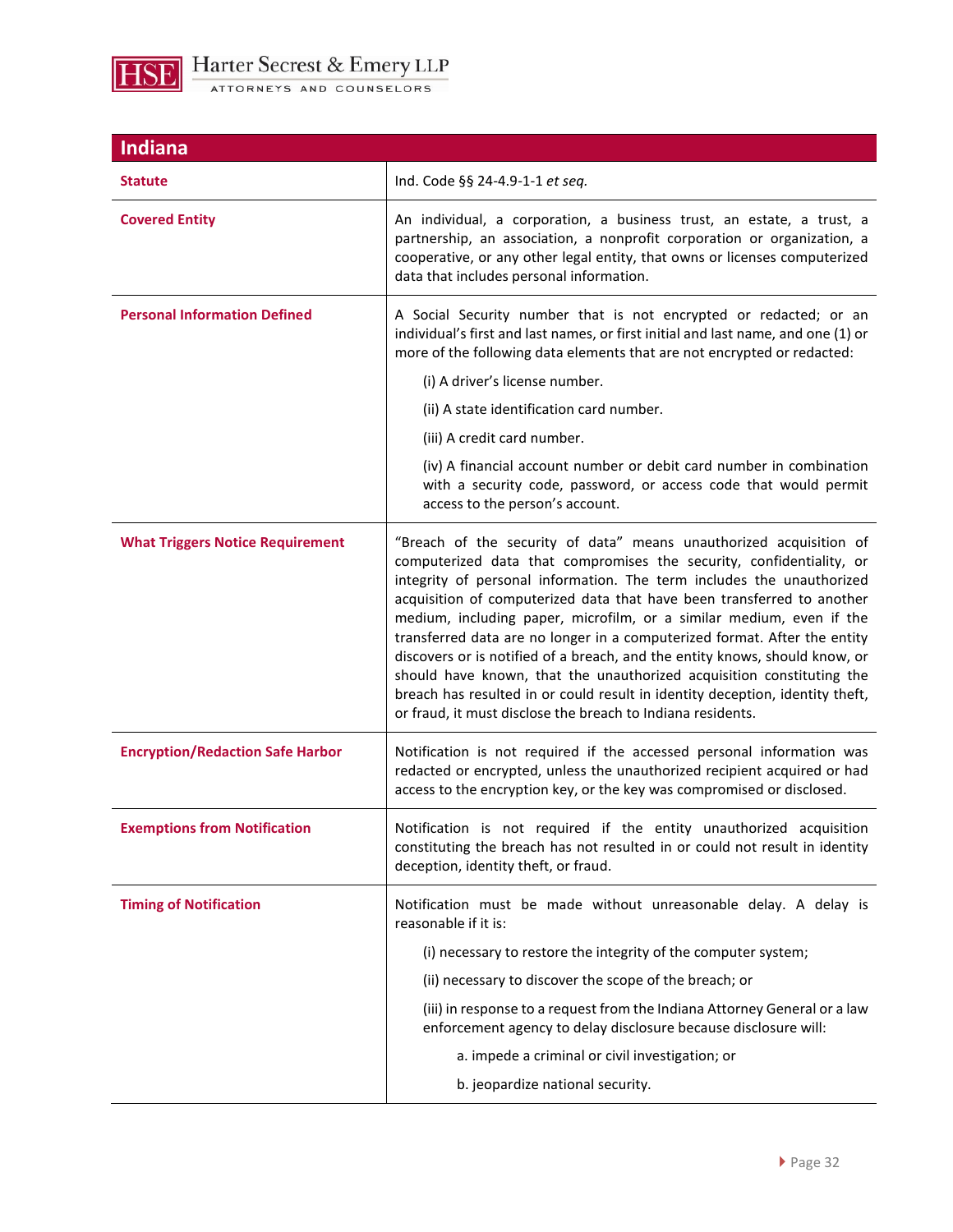

| <b>Indiana</b>                           |                                                                                                                                                                                                                                                                                                                                                                               |
|------------------------------------------|-------------------------------------------------------------------------------------------------------------------------------------------------------------------------------------------------------------------------------------------------------------------------------------------------------------------------------------------------------------------------------|
|                                          | Notification must be made as soon as possible after the delay is no longer<br>necessary to restore the integrity of the computer system or to discover the<br>scope of the breach, or the attorney general or law enforcement agency<br>notifies the person that the delay will no longer impede a criminal or civil<br>investigation or jeopardize national security.        |
|                                          | Notification is also required to the attorney general.                                                                                                                                                                                                                                                                                                                        |
|                                          | If more than 1000 consumers must notified, then the entity shall also notify<br>to each consumer reporting agency that compiles and maintains files on<br>consumers on a nationwide basis.                                                                                                                                                                                    |
| <b>Penalties/Private Cause of Action</b> | A person that is required to make a disclosure or notification in accordance<br>with this statute and that fails to comply with any provision of this article<br>commits a deceptive act that is actionable only by the attorney general. A<br>deceptive act is the failure to make a required disclosure or notification in<br>connection with a related series of breaches. |
|                                          | The attorney general may bring an action for:                                                                                                                                                                                                                                                                                                                                 |
|                                          | (i) An injunction to enjoin future violations;                                                                                                                                                                                                                                                                                                                                |
|                                          | (ii) A civil penalty of not more than \$150,000 per deceptive act;                                                                                                                                                                                                                                                                                                            |
|                                          | (iii) The attorney general's reasonable costs in the investigation and<br>maintaining the action.                                                                                                                                                                                                                                                                             |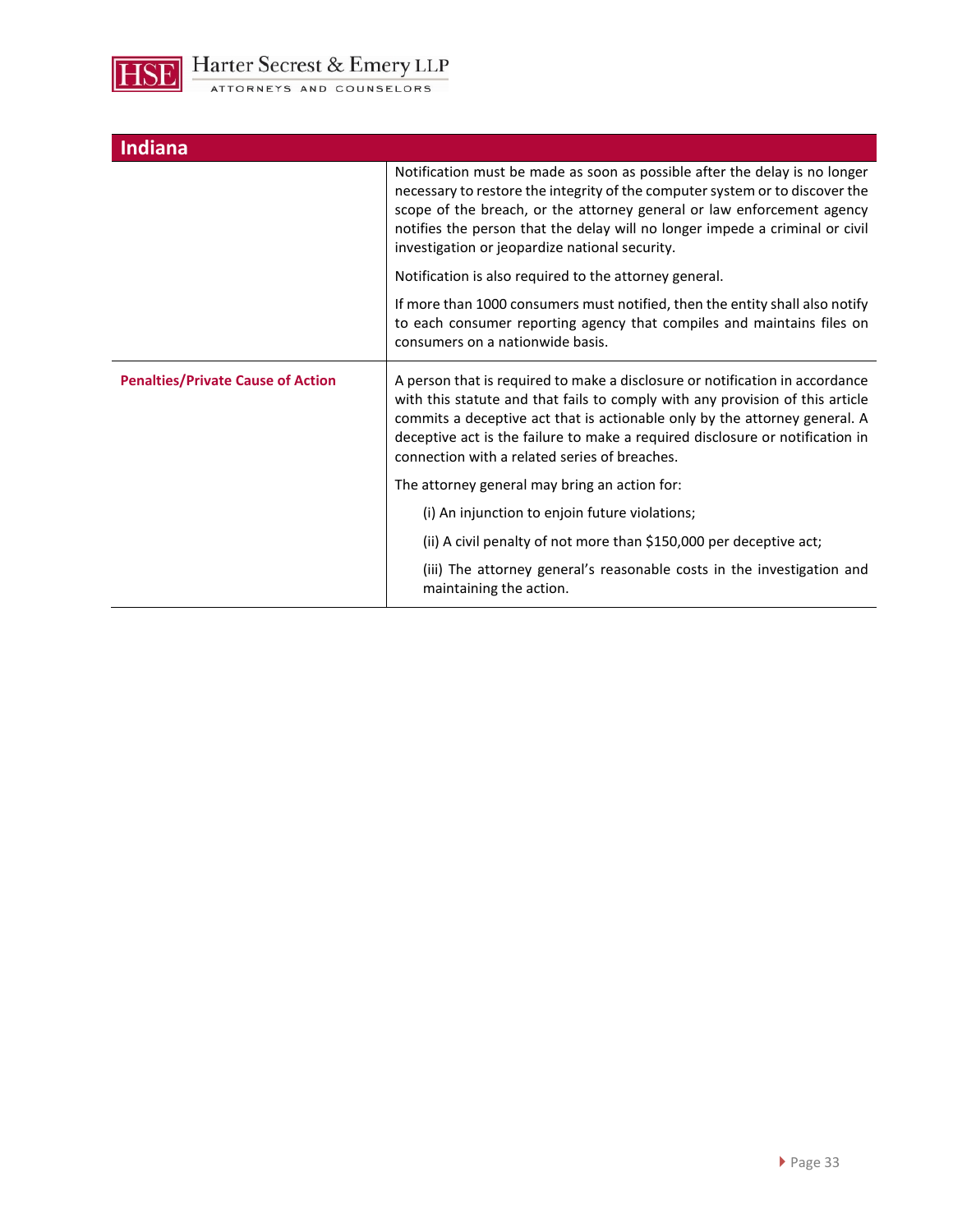

| lowa                                    |                                                                                                                                                                                                                                                                                                                                                                                                                                                                                                                                                                                                                                                                                                                                                                   |
|-----------------------------------------|-------------------------------------------------------------------------------------------------------------------------------------------------------------------------------------------------------------------------------------------------------------------------------------------------------------------------------------------------------------------------------------------------------------------------------------------------------------------------------------------------------------------------------------------------------------------------------------------------------------------------------------------------------------------------------------------------------------------------------------------------------------------|
| <b>Statute</b>                          | la. Code §§ 715C.1 et. seq.                                                                                                                                                                                                                                                                                                                                                                                                                                                                                                                                                                                                                                                                                                                                       |
| <b>Covered Entity</b>                   | Any individual; corporation; business trust; estate; trust; partnership;<br>limited liability company; association; joint venture; government;<br>governmental subdivision, agency, or instrumentality; public<br>corporation; or any other legal or commercial entity, that owns or<br>licenses computerized data that includes a consumer's personal<br>information that is used in the course of the person's business,<br>vocation, occupation, or volunteer activities.                                                                                                                                                                                                                                                                                      |
| <b>Personal Information Defined</b>     | An individual's first name or first initial and last name in combination<br>with any one or more of the following data elements that relate to the<br>individual if any of the data elements are not encrypted, redacted, or<br>otherwise altered by any method or technology in such a manner that<br>the name or data elements are unreadable or are encrypted, redacted,<br>or otherwise altered by any method or technology but the keys to<br>unencrypt, unredact, or otherwise read the data elements have been<br>obtained through the breach of security:                                                                                                                                                                                                 |
|                                         | (i) Social security number.                                                                                                                                                                                                                                                                                                                                                                                                                                                                                                                                                                                                                                                                                                                                       |
|                                         | (ii) Driver's license number or other unique identification number<br>created or collected by a government body.                                                                                                                                                                                                                                                                                                                                                                                                                                                                                                                                                                                                                                                  |
|                                         | (iii) Financial account number, credit card number, or debit card<br>number in combination with any required expiration date,<br>security code, access code, or password that would permit access<br>to an individual's financial account.                                                                                                                                                                                                                                                                                                                                                                                                                                                                                                                        |
|                                         | (iv) Unique electronic identifier or routing code, in combination<br>with any required security code, access code, or password that<br>would permit access to an individual's financial account.                                                                                                                                                                                                                                                                                                                                                                                                                                                                                                                                                                  |
|                                         | (v) Unique biometric data, such as a fingerprint, retina or iris<br>image, or other unique physical representation or digital<br>representation of biometric data.                                                                                                                                                                                                                                                                                                                                                                                                                                                                                                                                                                                                |
| <b>What Triggers Notice Requirement</b> | "Breach of security" means unauthorized acquisition of personal<br>information maintained in computerized form by a person that<br>compromises the security, confidentiality, or integrity of the personal<br>information. It also means unauthorized acquisition of personal<br>information maintained in any medium, including on paper, that was<br>transferred to that medium from computerized form and that<br>compromises the security, confidentiality, or integrity of the personal<br>information. An entity that was subject to a breach of security must<br>give notice of the breach of security after discovery of the breach or<br>receipt of notification to any consumer whose personal information<br>was included in the breached information. |
| <b>Encryption/Redaction Safe Harbor</b> | Notification is not required if the accessed personal information was<br>encrypted, redacted, or otherwise altered in a way that makes the<br>name or data elements unreadable, unless the keys to unencrypt,                                                                                                                                                                                                                                                                                                                                                                                                                                                                                                                                                     |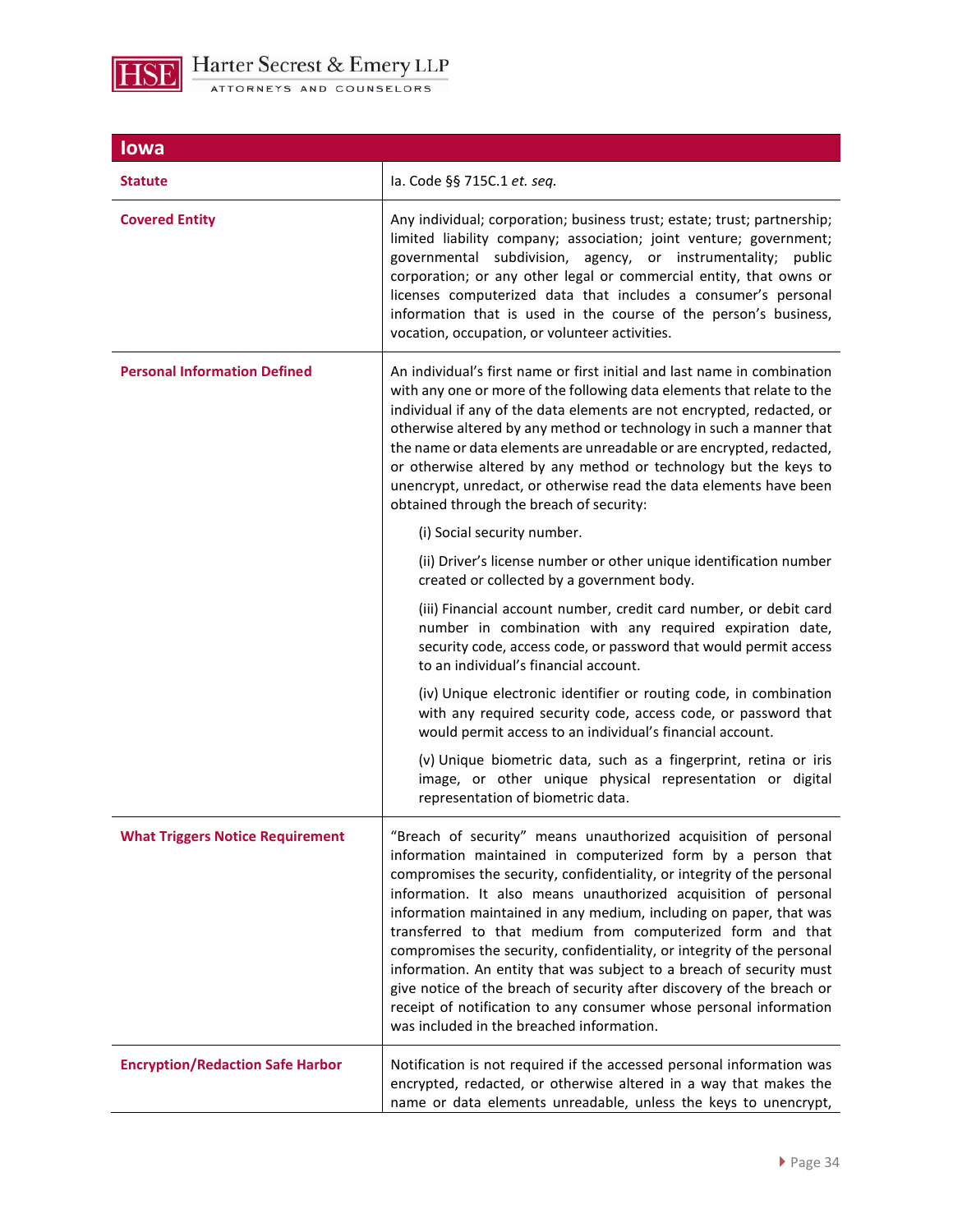

| <b>lowa</b>                              |                                                                                                                                                                                                                                                                                                                                                                                        |
|------------------------------------------|----------------------------------------------------------------------------------------------------------------------------------------------------------------------------------------------------------------------------------------------------------------------------------------------------------------------------------------------------------------------------------------|
|                                          | unredact, or otherwise read the data were obtained through the<br>security breach.                                                                                                                                                                                                                                                                                                     |
| <b>Exemptions from Notification</b>      | Notification is not required if, after an appropriate investigation or<br>after consultation with federal, state, or local law enforcement<br>agencies it is determined that there is no reasonable likelihood of<br>financial harm to the consumers whose personal information was<br>acquired.                                                                                       |
|                                          | This determination must be documented in writing and kept for five<br>years.                                                                                                                                                                                                                                                                                                           |
| <b>Timing of Notification</b>            | Notification must be made in the most expeditious manner possible<br>and without unreasonable delay consistent with the legitimate needs<br>of law enforcement and any measures necessary to sufficiently<br>determine contact information of the consumers, determine the scope<br>of the breach, and restore the reasonable integrity, security, and<br>confidentiality of the data. |
|                                          | Notice requirements may be delayed if a law enforcement agency<br>determines that notification will impede a criminal investigation and<br>the agency makes a written request that notification be delayed.                                                                                                                                                                            |
|                                          | If notification to more than 500 residents of Indiana, written notice<br>must also be made to the consumer protection division of the office of<br>the attorney general within five days after giving notice of the breach<br>to any consumer.                                                                                                                                         |
| <b>Penalties/Private Cause of Action</b> | Violations are an unlawful practice under Iowa's Consumer Fraud<br>Statute. The attorney general may also seek and obtain an order that<br>a party held to violate this section pay damages to the attorney general<br>on behalf of a person injured by the violation.                                                                                                                 |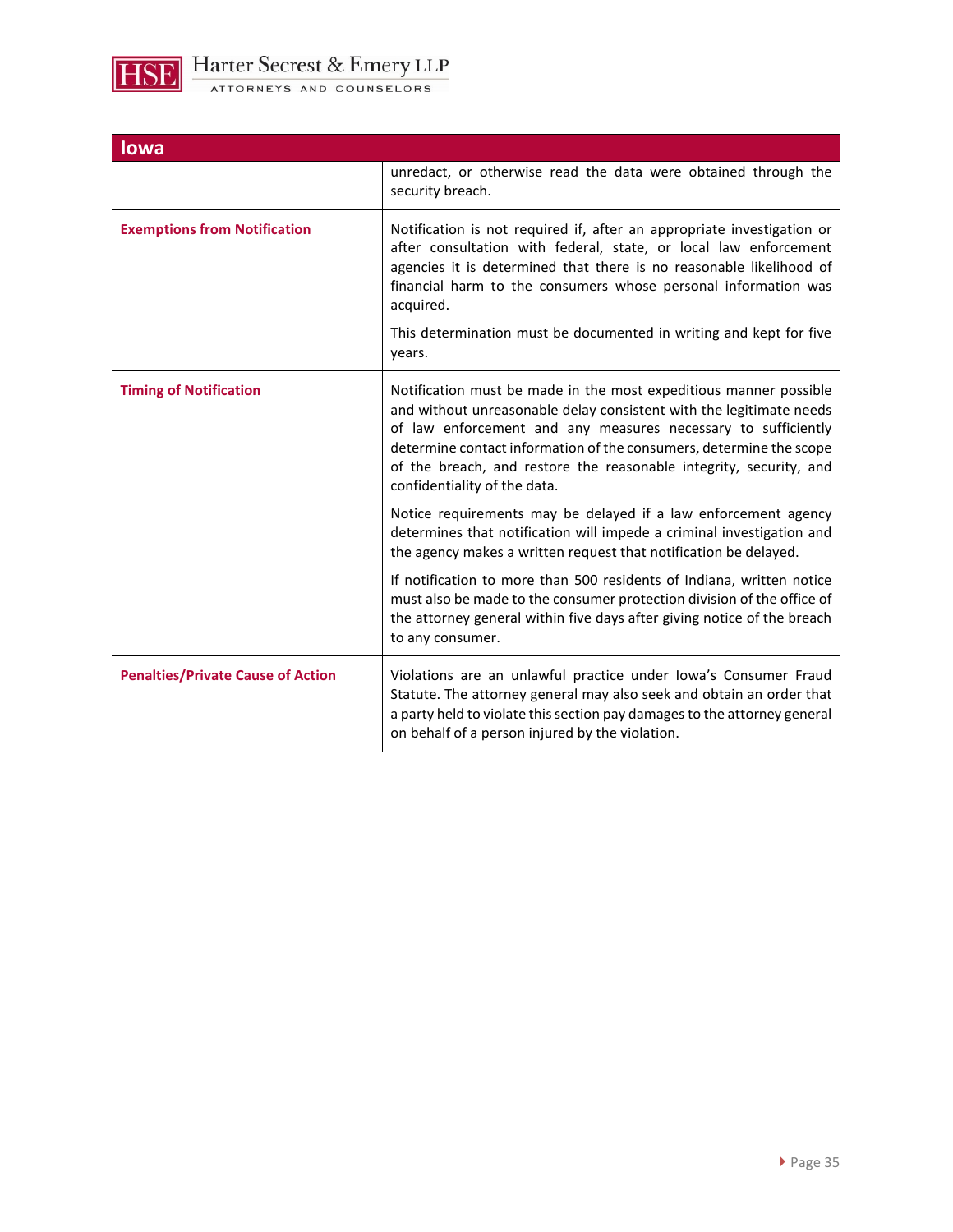

| <b>Kansas</b>                           |                                                                                                                                                                                                                                                                                                                                                                                                                                                                                                                                                                                                                                                                                                                                       |
|-----------------------------------------|---------------------------------------------------------------------------------------------------------------------------------------------------------------------------------------------------------------------------------------------------------------------------------------------------------------------------------------------------------------------------------------------------------------------------------------------------------------------------------------------------------------------------------------------------------------------------------------------------------------------------------------------------------------------------------------------------------------------------------------|
| <b>Statute</b>                          | Kan. Stat. §§ 50-7a01 et seq.                                                                                                                                                                                                                                                                                                                                                                                                                                                                                                                                                                                                                                                                                                         |
| <b>Covered Entity</b>                   | Any individual, partnership, corporation, trust, estate, cooperative,<br>association, government, or governmental subdivision or agency or<br>other entity that conducts business in this state and that owns or<br>licenses computerized data that includes personal information.                                                                                                                                                                                                                                                                                                                                                                                                                                                    |
| <b>Personal Information Defined</b>     | A consumer's first name or first initial and last name linked to any one<br>or more of the following data elements that relate to the consumer,<br>when the data elements are neither encrypted nor redacted:                                                                                                                                                                                                                                                                                                                                                                                                                                                                                                                         |
|                                         | (i) Social security number;                                                                                                                                                                                                                                                                                                                                                                                                                                                                                                                                                                                                                                                                                                           |
|                                         | (ii) driver's license number or state identification card number; or                                                                                                                                                                                                                                                                                                                                                                                                                                                                                                                                                                                                                                                                  |
|                                         | (iii) financial account number, or credit or debit card number,<br>alone or in combination with any required security code, access<br>code or password that would permit access to a consumer's<br>financial account. The term "personal information" does not<br>include publicly available information that is lawfully made<br>available to the general public from federal, state or local<br>government records.                                                                                                                                                                                                                                                                                                                 |
| <b>What Triggers Notice Requirement</b> | "Security breach" means the unauthorized access and acquisition of<br>unencrypted or unredacted computerized data that compromises the<br>security, confidentiality or integrity of personal information and that<br>causes or is reasonably believed has or will cause identity theft to any<br>consumer. When the entity becomes aware of any security breach it<br>must conduct in good faith a reasonable and prompt investigation to<br>determine the likelihood that personal information has been or will be<br>misused. If the investigation determines that the misuse of personal<br>information has occurred or is reasonably likely to occur, the entity<br>must notify the affected Kansas resident as soon as possible. |
| <b>Encryption/Redaction Safe Harbor</b> | Notification is not required if the accessed personal information was<br>encrypted or redacted.                                                                                                                                                                                                                                                                                                                                                                                                                                                                                                                                                                                                                                       |
| <b>Exemptions from Notification</b>     | Notification is not required if the entity determines that the incident<br>did not cause, or the entity does not reasonably believe will cause,<br>identity theft to the consumer. Notification is also not required if the<br>investigation concludes that personal information has or will be<br>misused.                                                                                                                                                                                                                                                                                                                                                                                                                           |
| <b>Timing of Notification</b>           | Notification of a breach must be provided in the most expedient time<br>possible and without unreasonable delay, consistent with the<br>legitimate needs of law enforcement and with any measures necessary<br>to determine the scope of the breach and restore the reasonable<br>integrity of the system. Notice can be delayed if a law enforcement<br>agency determines that notice will impede a criminal investigation.                                                                                                                                                                                                                                                                                                          |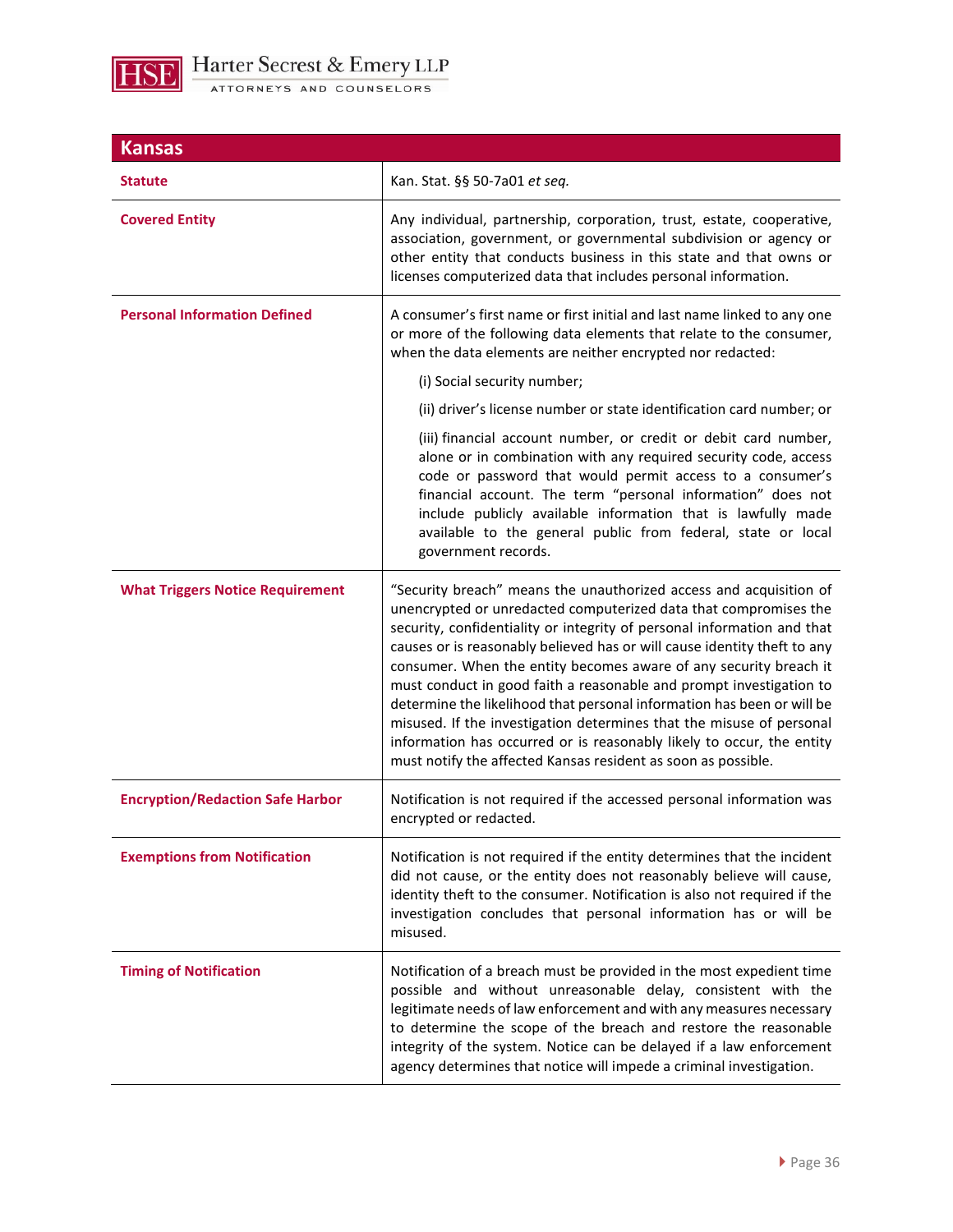

| <b>Kansas</b>                            |                                                                                                                                                                                                                       |
|------------------------------------------|-----------------------------------------------------------------------------------------------------------------------------------------------------------------------------------------------------------------------|
|                                          | If more than 1000 consumers require notification, the entity shall also<br>notify, without unreasonable delay, all consumer reporting agencies<br>that compile and maintain files on consumers on a nationwide basis. |
| <b>Penalties/Private Cause of Action</b> | For violations of this section, the Attorney General is empowered to<br>bring an action in law or equity to address violations of this section and<br>for other relief that may be appropriate.                       |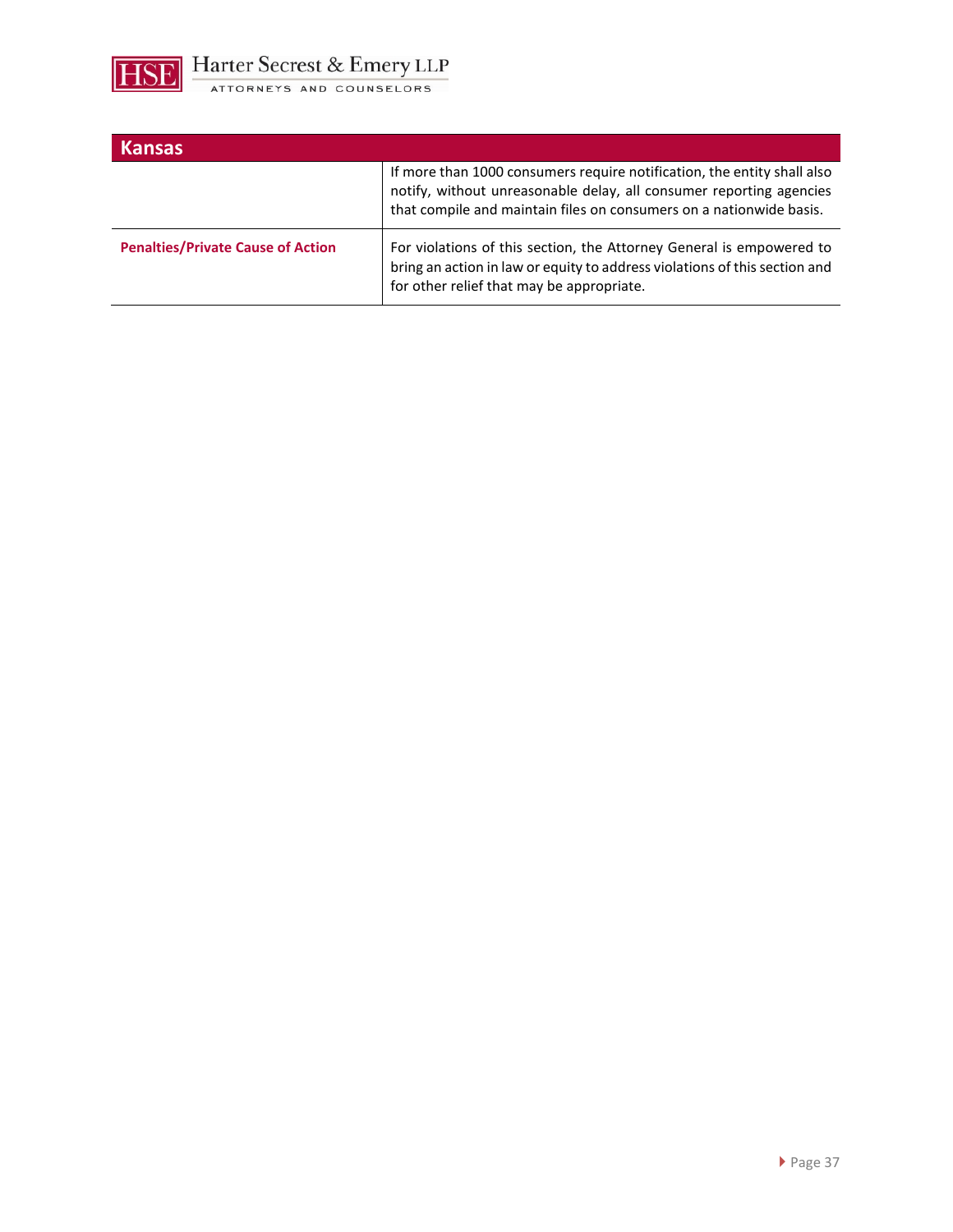

| <b>Kentucky</b>                          |                                                                                                                                                                                                                                                                                                                                                                                                                                                                                                                                                                      |
|------------------------------------------|----------------------------------------------------------------------------------------------------------------------------------------------------------------------------------------------------------------------------------------------------------------------------------------------------------------------------------------------------------------------------------------------------------------------------------------------------------------------------------------------------------------------------------------------------------------------|
| <b>Statute</b>                           | Ken. Rev. Stat. § 365.732                                                                                                                                                                                                                                                                                                                                                                                                                                                                                                                                            |
| <b>Covered Entity</b>                    | Any person or sole proprietorship, partnership, corporation, limited<br>liability company, association, or other entity, however organized and<br>whether or not organized to operate at a profit, that conducts business<br>in Kentucky.                                                                                                                                                                                                                                                                                                                            |
| <b>Personal Information Defined</b>      | An individual's first name or first initial and last name in combination<br>with any one (1) or more of the following data elements, when the<br>name or data element is not redacted:                                                                                                                                                                                                                                                                                                                                                                               |
|                                          | (i) Social Security number;                                                                                                                                                                                                                                                                                                                                                                                                                                                                                                                                          |
|                                          | (ii) Driver's license number; or                                                                                                                                                                                                                                                                                                                                                                                                                                                                                                                                     |
|                                          | (iii) Account number or credit or debit card number, in<br>combination with any required security code, access code, or<br>password to permit access to an individual's financial account.                                                                                                                                                                                                                                                                                                                                                                           |
| <b>What Triggers Notice Requirement</b>  | "Breach of the security of the system" means unauthorized acquisition<br>of unencrypted and unredacted computerized data that compromises<br>the security, confidentiality, or integrity of personally identifiable<br>information maintained by the entity as part of a database regarding<br>multiple individuals that actually causes, or is leads the entity to<br>reasonably believe has caused or will cause, identity theft or fraud<br>against any resident of Kentucky. Any breach shall be disclosed<br>following discovery or notification of the breach. |
| <b>Encryption/Redaction Safe Harbor</b>  | Notification is not required if the accessed personal information was<br>encrypted or the data element is redacted.                                                                                                                                                                                                                                                                                                                                                                                                                                                  |
| <b>Exemptions from Notification</b>      | Notification not required if the incident does not cause, or lead the<br>entity to reasonably believe has caused or will cause, identity theft or<br>fraud to a resident of Kentucky.                                                                                                                                                                                                                                                                                                                                                                                |
| <b>Timing of Notification</b>            | Notification must be made in the most expedient time possible and<br>without unreasonable delay, consistent with the legitimate needs of<br>law enforcement regarding any impediment to a criminal investigation<br>or any measures necessary to determine the scope of the breach and<br>restore the reasonable integrity of the data system. Notification may<br>be delayed if law enforcement determines that notification will<br>impede a criminal investigation.                                                                                               |
|                                          | If notification is made to more than 1000 people at one time, the entity<br>shall notify, without unreasonable delay, all consumer reporting<br>agencies and credit bureaus that compile and maintain files on<br>consumers on a nationwide basis.                                                                                                                                                                                                                                                                                                                   |
| <b>Penalties/Private Cause of Action</b> | N/A                                                                                                                                                                                                                                                                                                                                                                                                                                                                                                                                                                  |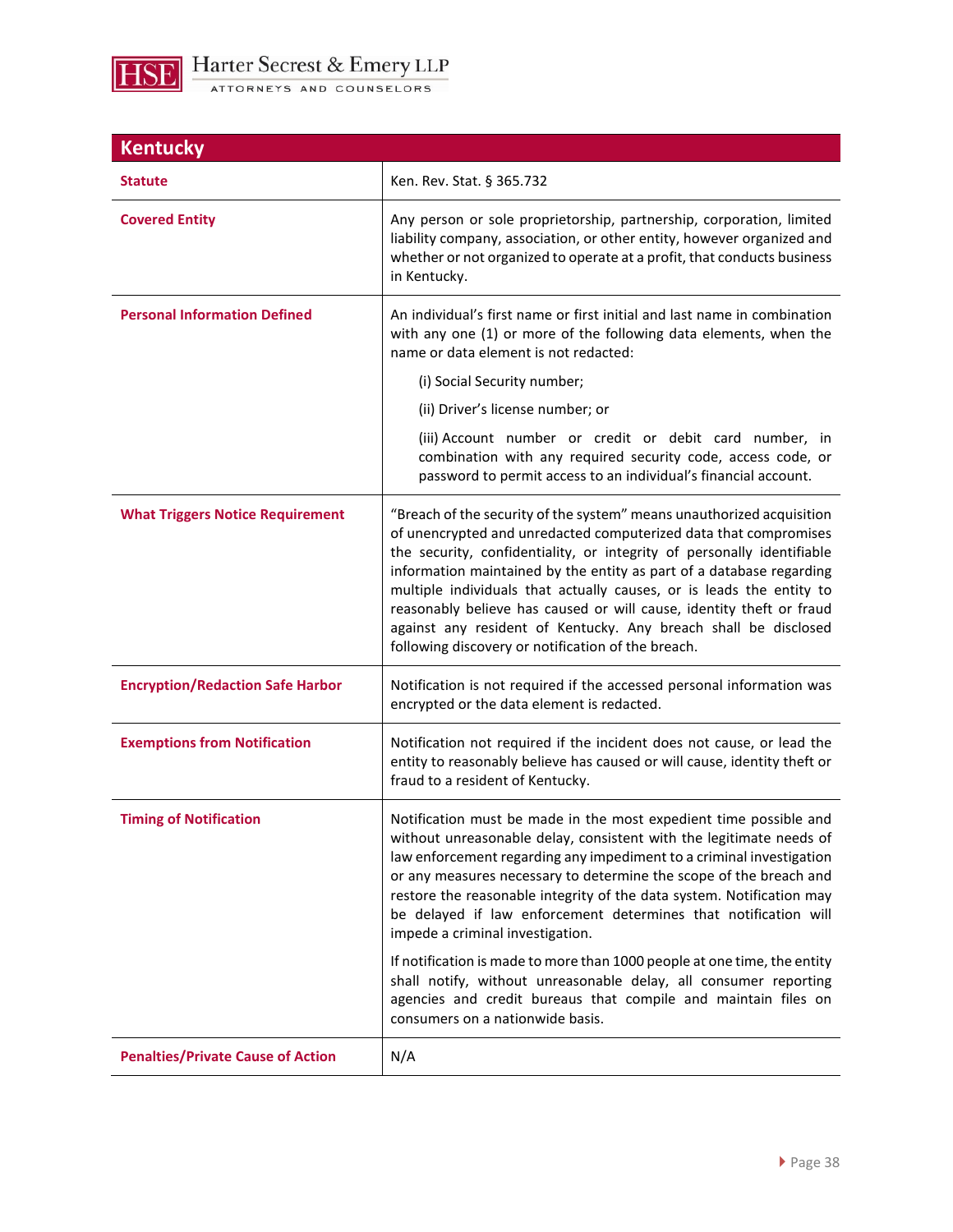

| Louisiana                               |                                                                                                                                                                                                                                                                                                                                                                                                                                                                                                                                          |  |
|-----------------------------------------|------------------------------------------------------------------------------------------------------------------------------------------------------------------------------------------------------------------------------------------------------------------------------------------------------------------------------------------------------------------------------------------------------------------------------------------------------------------------------------------------------------------------------------------|--|
| Statute                                 | La. R.S. § 51:3071 et seq.<br>La. Admin. Code tit. 16, § 701                                                                                                                                                                                                                                                                                                                                                                                                                                                                             |  |
| <b>Covered Entity</b>                   | Any individual, corporation, partnership, sole proprietorship, joint<br>stock company, joint venture, or any other legal entity that conducts<br>business in Louisiana or that owns or licenses computerized data that<br>includes personal information.                                                                                                                                                                                                                                                                                 |  |
| <b>Personal Information Defined</b>     | The first name or first initial and last name of an individual resident of<br>this state in combination with any one or more of the following data<br>elements, when the name or the data element is not encrypted or<br>redacted:                                                                                                                                                                                                                                                                                                       |  |
|                                         | (i) Social security number.                                                                                                                                                                                                                                                                                                                                                                                                                                                                                                              |  |
|                                         | (ii) Driver's license number or state identification card number.                                                                                                                                                                                                                                                                                                                                                                                                                                                                        |  |
|                                         | (iii) Account number, credit or debit card number, in combination<br>with any required security code, access code, or password that<br>would permit access to an individual's financial account.                                                                                                                                                                                                                                                                                                                                         |  |
|                                         | (iv) Passport number.                                                                                                                                                                                                                                                                                                                                                                                                                                                                                                                    |  |
|                                         | (v) Biometric data. "Biometric data" means data generated by<br>of<br>individual's<br>automatic<br>measurements<br>biological<br>an<br>characteristics, such as fingerprints, voice print, eye retina or iris,<br>or other unique biological characteristic that is used by the owner<br>or licensee to uniquely authenticate an individual's identity when<br>the individual accesses a system or account.                                                                                                                              |  |
| <b>What Triggers Notice Requirement</b> | "Breach of the security system" means the compromise of the security,<br>confidentiality, or integrity of computerized data that results in, or<br>there is a reasonable basis to conclude has resulted in, the<br>unauthorized acquisition of and access to personal information. After<br>the entity discovers a breach in the security of the system containing<br>such data, it must notify any Louisiana resident whose personal<br>information was, or is reasonably believed to have been, acquired by<br>an unauthorized person. |  |
| <b>Encryption Safe Harbor</b>           | Notification is not required if the accessed personal information was<br>encrypted or redacted.                                                                                                                                                                                                                                                                                                                                                                                                                                          |  |
| <b>Exemptions from Notification</b>     | Notification is not required if, after a reasonable investigation, it is<br>determined that there is no reasonable likelihood of harm to<br>customers. A copy of this written determination must be maintained<br>for five years.                                                                                                                                                                                                                                                                                                        |  |
| <b>Timing of Notification</b>           | Notification of breach must be provided in the most expedient time<br>possible and without unreasonable delay, but not later than 60 days<br>from the discovery of the breach, consistent with the legitimate needs<br>of law enforcement and any measures necessary to determine the<br>scope of the breach and restore the reasonable integrity of the data.<br>Notification may be delayed by law enforcement if it will impede a                                                                                                     |  |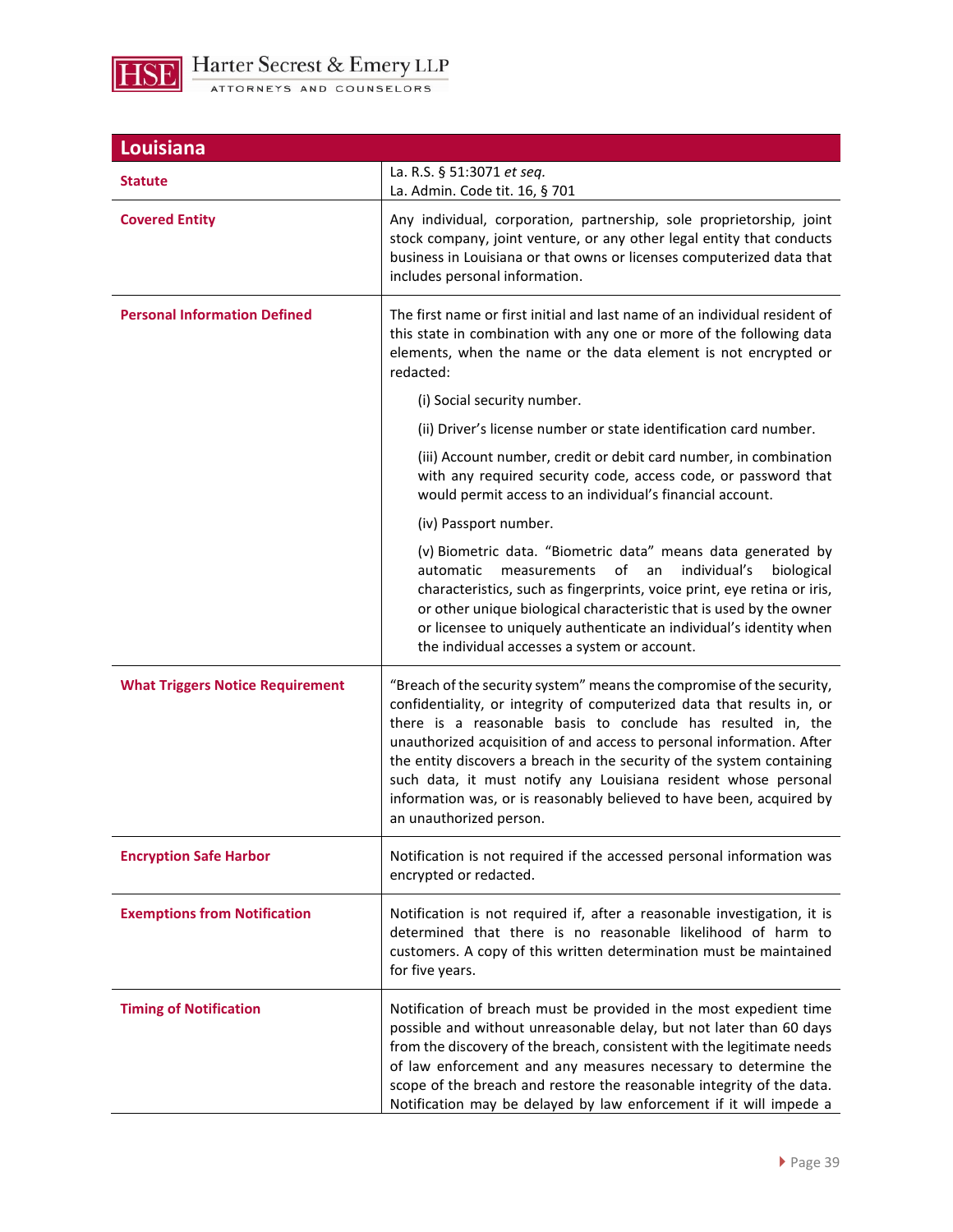

| Louisiana                                |                                                                                                                                                                                                                                                               |
|------------------------------------------|---------------------------------------------------------------------------------------------------------------------------------------------------------------------------------------------------------------------------------------------------------------|
|                                          | criminal investigation. When notification is delayed, the person shall<br>provide the attorney general with the reasons for the delay, in writing,<br>within the sixty day notification period.                                                               |
|                                          | When notification is required to individuals, notification must also be<br>provided to the consumer protection section of the attorney general's<br>office within 10 days of distribution of the notice to the individuals.                                   |
| <b>Penalties/Private Cause of Action</b> | A violation of this statute shall constitute an unfair act or practice<br>pursuant to La. R.S. 51:1405(A).                                                                                                                                                    |
|                                          | A civil action may be instituted to recover actual damages resulting<br>from the failure to disclose in a timely manner to a person that there<br>has been a breach of the security system resulting in the disclosure of<br>a person's personal information. |
|                                          | Failure to provide timely notice to the attorney general may be<br>punishable by a fine not to exceed \$5000 per violation. Each day notice<br>is not received by the attorney general is a separate violation.                                               |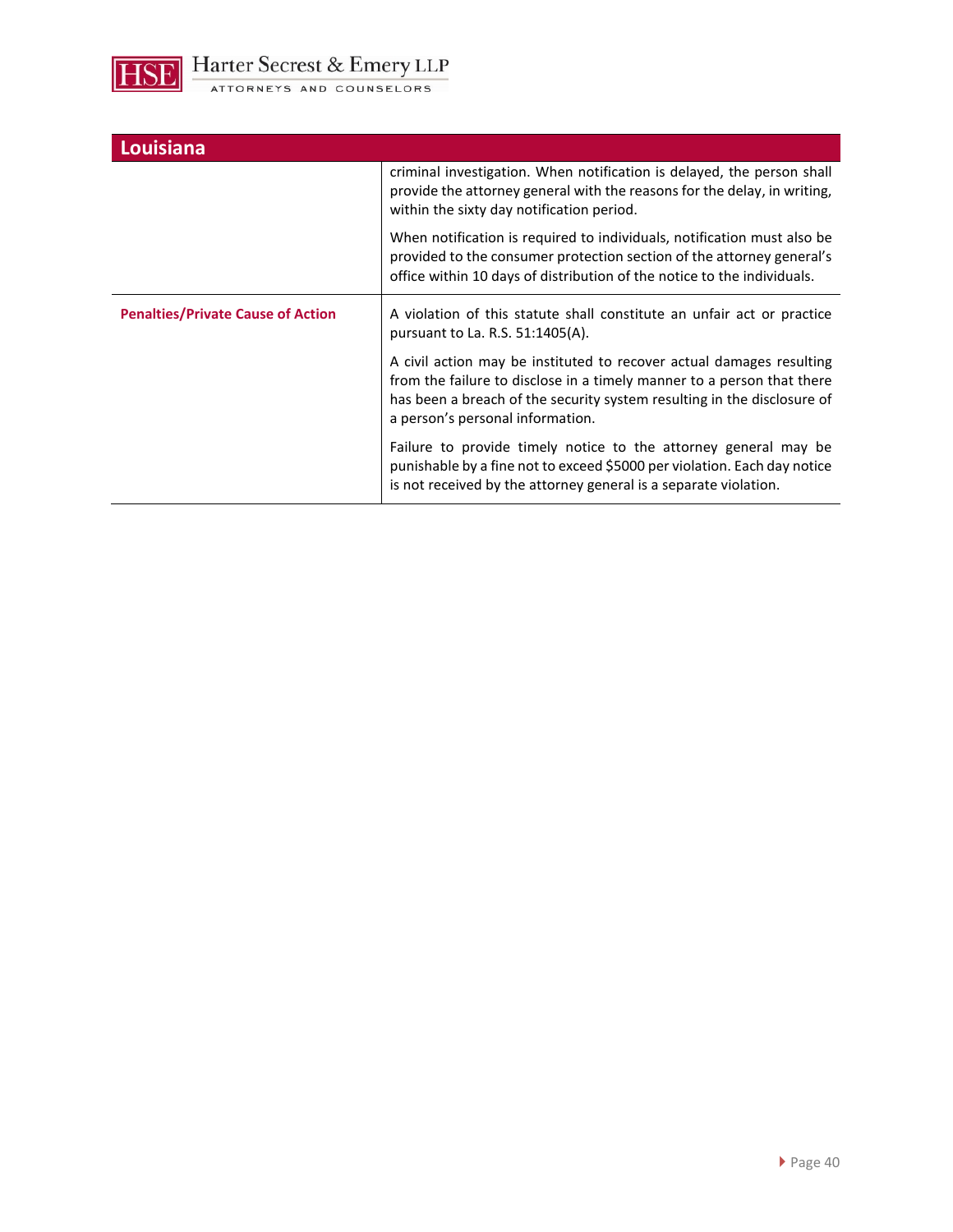

| <b>Maine</b>                            |                                                                                                                                                                                                                                                                                                                                                                                                                                                                                                                                                                                                                                                                                                                                                                                                      |
|-----------------------------------------|------------------------------------------------------------------------------------------------------------------------------------------------------------------------------------------------------------------------------------------------------------------------------------------------------------------------------------------------------------------------------------------------------------------------------------------------------------------------------------------------------------------------------------------------------------------------------------------------------------------------------------------------------------------------------------------------------------------------------------------------------------------------------------------------------|
| <b>Statute</b>                          | 10 Me. Rev. Stat. §§ 1346 et seq.                                                                                                                                                                                                                                                                                                                                                                                                                                                                                                                                                                                                                                                                                                                                                                    |
| <b>Covered Entity</b>                   | A person who, for monetary fees or dues, engages in whole or in part<br>in the business of collecting, assembling, evaluating, compiling,<br>reporting, transmitting, transferring or communicating information<br>concerning individuals for the primary purpose of furnishing personal<br>information to nonaffiliated 3rd parties, and that maintains<br>computerized data that includes personal information becomes aware<br>of a breach of the security of the system.                                                                                                                                                                                                                                                                                                                         |
| <b>Personal Information Defined</b>     | An individual's first name, or first initial, and last name in combination<br>with any one or more of the following data elements, when either the<br>name or the data elements are not encrypted or redacted:                                                                                                                                                                                                                                                                                                                                                                                                                                                                                                                                                                                       |
|                                         | (i) Social security number;                                                                                                                                                                                                                                                                                                                                                                                                                                                                                                                                                                                                                                                                                                                                                                          |
|                                         | (ii) Driver's license number or state identification card number;                                                                                                                                                                                                                                                                                                                                                                                                                                                                                                                                                                                                                                                                                                                                    |
|                                         | (iii) Account number, credit card number or debit card number, if<br>circumstances exist wherein such a number could be used without<br>additional identifying information, access codes or passwords;                                                                                                                                                                                                                                                                                                                                                                                                                                                                                                                                                                                               |
|                                         | (iv) Account passwords or personal identification numbers or<br>other access codes; or                                                                                                                                                                                                                                                                                                                                                                                                                                                                                                                                                                                                                                                                                                               |
|                                         | (v) Any of the data elements contained in paragraphs A to D when<br>not in connection with the individual's first name, or first initial,<br>and last name, if the information if compromised would be<br>sufficient to permit a person to fraudulently assume or attempt to<br>assume the identity of the person whose information was<br>compromised.                                                                                                                                                                                                                                                                                                                                                                                                                                              |
| <b>What Triggers Notice Requirement</b> | "Security breach" or "breach of the security of the system" means the<br>unauthorized acquisition, release or use of an individual's<br>computerized data that includes personal information that<br>compromises the security, confidentiality, or integrity of personal<br>information. When the entity becomes aware of a breach of the<br>security of the system, it must conduct in good faith a reasonable and<br>prompt investigation to determine the likelihood that personal<br>information has been or will be misused. The entity shall give notice of<br>a breach of the security of the system, following discovery or<br>notification of the breach, to a Maine resident whose information has<br>been, or is reasonably believed to have been, acquired by an<br>unauthorized person. |
| <b>Encryption/Redaction Safe Harbor</b> | Notification is not required if the accessed personal information was<br>encrypted or redacted.                                                                                                                                                                                                                                                                                                                                                                                                                                                                                                                                                                                                                                                                                                      |
| <b>Exemptions from Notification</b>     | Notification is not required if, after conducting a good faith,<br>reasonable, and prompt investigation, the entity determines that                                                                                                                                                                                                                                                                                                                                                                                                                                                                                                                                                                                                                                                                  |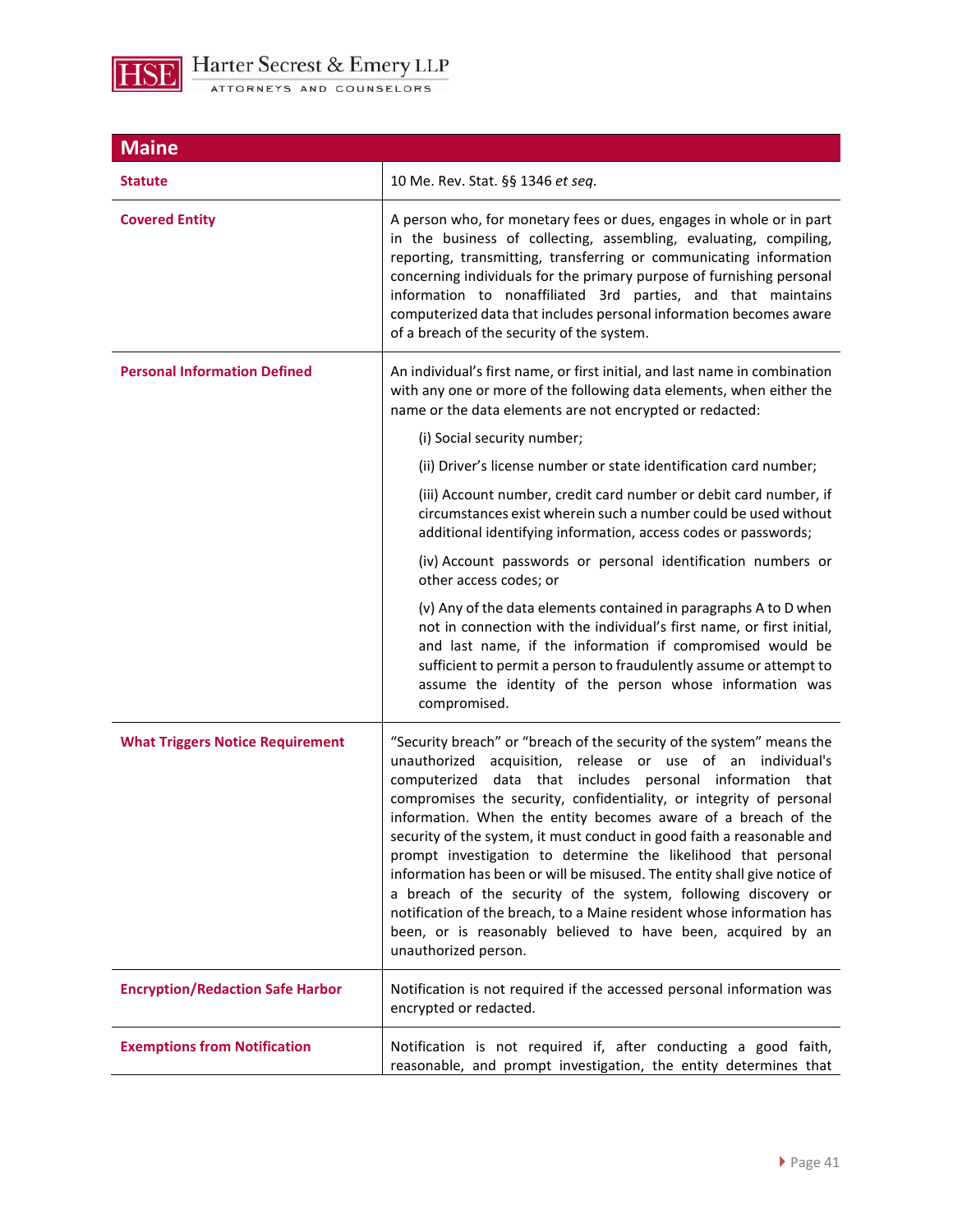

| <b>Maine</b>                             |                                                                                                                                                                                                                                                                                                                                                                                                                                                                                                                                                                                                                     |
|------------------------------------------|---------------------------------------------------------------------------------------------------------------------------------------------------------------------------------------------------------------------------------------------------------------------------------------------------------------------------------------------------------------------------------------------------------------------------------------------------------------------------------------------------------------------------------------------------------------------------------------------------------------------|
|                                          | there is no reasonable likelihood that the personal information has or<br>will be acquired by an unauthorized person.                                                                                                                                                                                                                                                                                                                                                                                                                                                                                               |
| <b>Timing of Notification</b>            | Notification of breach must be provided in the most expedient time<br>possible and without unreasonable delay, but no more than 30 days<br>after the entity becomes aware of the breach and identifies its scope,<br>consistent with the legitimate needs of law enforcement and any<br>measures necessary to determine the scope of the breach and restore<br>the reasonable integrity, security, and confidentiality of the system.                                                                                                                                                                               |
|                                          | Delay of Notification for Criminal Investigation: Notification may be<br>delayed no longer than seven business days after a law enforcement<br>agency determines that the notification will not compromise a criminal<br>investigation.                                                                                                                                                                                                                                                                                                                                                                             |
|                                          | A person must also notify appropriate state regulators within the<br>Department of Professional and Financial Regulation, or if the person<br>is not regulated by the department, the attorney general.                                                                                                                                                                                                                                                                                                                                                                                                             |
|                                          | If notification is required to more than 1000 people at a single time,<br>the entity must notify, without unreasonable delay, the consumer<br>reporting agencies that compile and maintain files on consumers on a<br>nationwide basis.                                                                                                                                                                                                                                                                                                                                                                             |
| <b>Penalties/Private Cause of Action</b> | A person that violates this chapter commits a civil violation and is<br>subject to one or more of the following: a fine of not more than \$500<br>per violation, up to a maximum of \$2,500 for each day the person is in<br>violation of this chapter; equitable relief; or enjoinment from further<br>violations of this chapter. The appropriate state regulators within the<br>Department of Professional and Financial Regulation shall enforce this<br>chapter for any person that is licensed or regulated by those<br>regulators. The Attorney General shall enforce this chapter for all<br>other persons. |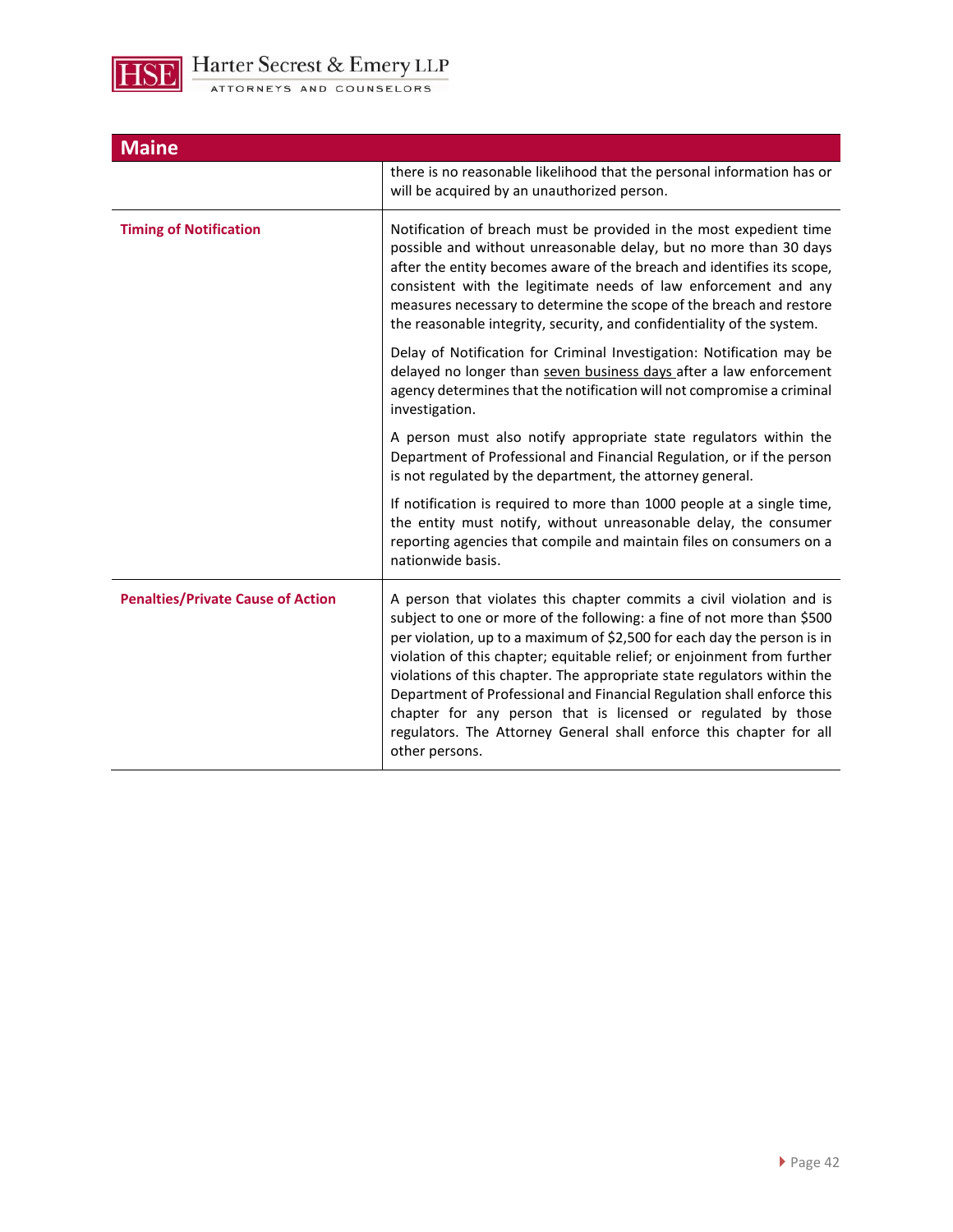

| <b>Maryland</b>                         |                                                                                                                                                                                                                                                                                                                                                                                                                             |
|-----------------------------------------|-----------------------------------------------------------------------------------------------------------------------------------------------------------------------------------------------------------------------------------------------------------------------------------------------------------------------------------------------------------------------------------------------------------------------------|
| <b>Statute</b>                          | Md. Com. Law Code §§ 14-3501 et seq.                                                                                                                                                                                                                                                                                                                                                                                        |
| <b>Covered Entity</b>                   | A sole proprietorship, partnership, corporation, association, or any<br>other business entity, whether or not organized to operate at a profit<br>that owns or, licenses, or maintains computerized data that includes<br>personal information of an individual residing in the State.                                                                                                                                      |
| <b>Personal Information Defined</b>     | An individual's first name or first initial and last name in combination<br>with any one or more of the following data elements, when the name<br>or the data elements are not encrypted, redacted, or otherwise<br>protected by another method that renders the information<br>unreadable or unusable:                                                                                                                     |
|                                         | (i) A Social Security number, an Individual Taxpayer Identification<br>Number, a passport number, or other identification number<br>issued by the federal government;                                                                                                                                                                                                                                                       |
|                                         | (ii) A driver's license number or State identification card number;                                                                                                                                                                                                                                                                                                                                                         |
|                                         | (iii) An account number, a credit card number, or a debit card<br>number, in combination with any required security code, access<br>code, or password, that permits access to an individual's financial<br>account;                                                                                                                                                                                                         |
|                                         | (iv) Health information or, any information created by an entity<br>covered by the federal Health Insurance Portability and<br>Accountability Act of 1996 regarding an individual's medical<br>history, medical condition, or medical treatment or diagnosis,<br>including information about an individual's mental health;                                                                                                 |
|                                         | (v) A health insurance policy or certificate number or health<br>insurance subscriber identification number, in combination with a<br>unique identifier used by an insurer or an employer that is self-<br>insured, that permits access to an individual's health information;<br>or                                                                                                                                        |
|                                         | (vi) Biometric data of an individual generated by automatic<br>measurements of an individual's biological characteristics such as<br>a fingerprint, voice print, genetic print, retina or iris image, or<br>other unique biological characteristic, that can be used to<br>uniquely authenticate the individual's identity when the individual<br>accesses a system or account.                                             |
|                                         | A user name or e-mail address in combination with a password or<br>security question and answer that permits access to an individual's e-<br>mail account.                                                                                                                                                                                                                                                                  |
| <b>What Triggers Notice Requirement</b> | "Breach of the security of a system" means the unauthorized<br>acquisition of computerized data that compromises the security,<br>confidentiality, or integrity of personal information maintained by a<br>business. When the entity discovers or is notified of a breach it must<br>conduct in good faith a reasonable and prompt investigation to<br>determine the likelihood that personal information of the individual |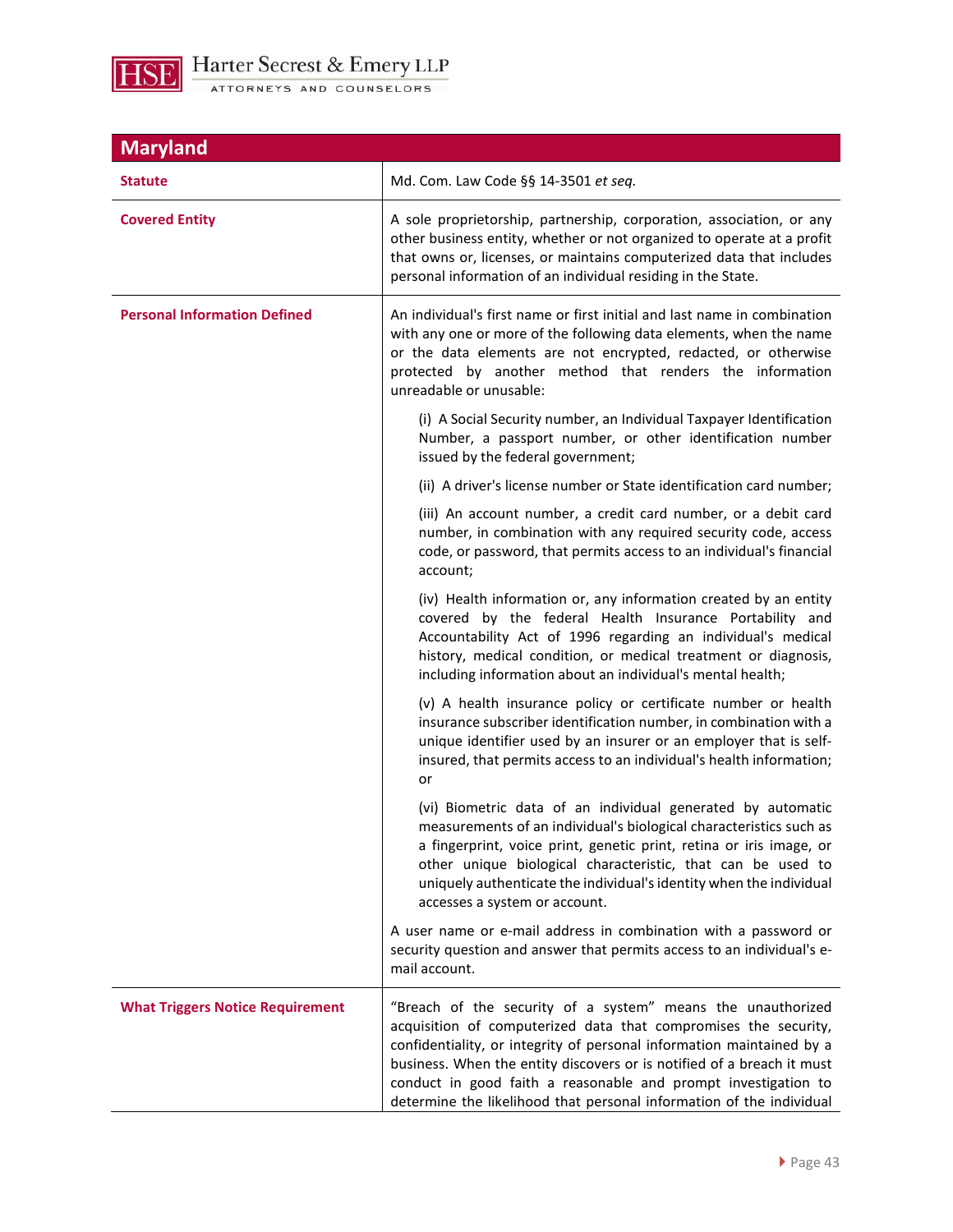

| <b>Maryland</b>                          |                                                                                                                                                                                                                                                                                                                                                                                                                                                                                                                                                                                                                                                                                                                                                                                                                                                                                                                                                                                                                                                                                                                                                                      |
|------------------------------------------|----------------------------------------------------------------------------------------------------------------------------------------------------------------------------------------------------------------------------------------------------------------------------------------------------------------------------------------------------------------------------------------------------------------------------------------------------------------------------------------------------------------------------------------------------------------------------------------------------------------------------------------------------------------------------------------------------------------------------------------------------------------------------------------------------------------------------------------------------------------------------------------------------------------------------------------------------------------------------------------------------------------------------------------------------------------------------------------------------------------------------------------------------------------------|
|                                          | has been or will be misused. If this investigation determines that the<br>misuse of the individual's personal information has occurred or is<br>reasonably likely to occur, the entity must notify the individual.                                                                                                                                                                                                                                                                                                                                                                                                                                                                                                                                                                                                                                                                                                                                                                                                                                                                                                                                                   |
| <b>Encryption/Redaction Safe Harbor</b>  | Notification is not required if the accessed personal information was<br>encrypted, redacted, or otherwise protected by another method that<br>rendered the information unreadable or unusable.                                                                                                                                                                                                                                                                                                                                                                                                                                                                                                                                                                                                                                                                                                                                                                                                                                                                                                                                                                      |
| <b>Exemptions from Notification</b>      | Notification is not required if, after a good faith, reasonable, and<br>prompt investigation the entity determines that the personal<br>information of the individual was not and will not be misused as a<br>result of the breach. If the entity determines that notification is not<br>required, the entity must maintain records reflecting this<br>determination for 3 years.                                                                                                                                                                                                                                                                                                                                                                                                                                                                                                                                                                                                                                                                                                                                                                                    |
| <b>Timing of Notification</b>            | Notification must be made as soon as reasonably practicable after the<br>entity conducts its investigation, but not later than 45 days after the<br>business concludes the investigation. It may be delayed during the<br>investigation to determine the scope of the breach, identify the<br>individuals affected, or restore the integrity of the system. Notification<br>may be delayed if law enforcement determines that it will impede a<br>criminal investigation or jeopardize national or homeland security. If<br>notice is delayed because of law enforcement, notification must be<br>given as soon as reasonably practicable but no later than 30 days after<br>the law enforcement agency determines it will not impede a criminal<br>investigation and will not jeopardize homeland or national security.<br>Before giving notice to individuals the entity must provide notice to<br>the office of the attorney general.<br>If notification is made to 1000 or more individuals, the entity shall also<br>notify, without unreasonable delay, all consumer reporting agencies<br>that compile and maintain files on consumers on a nationwide basis. |
|                                          |                                                                                                                                                                                                                                                                                                                                                                                                                                                                                                                                                                                                                                                                                                                                                                                                                                                                                                                                                                                                                                                                                                                                                                      |
| <b>Penalties/Private Cause of Action</b> | A violation of this statute is an unfair or deceptive trade practice. And<br>is subject to the enforcement and penalty provisions contained in Title<br>13 of Maryland Commercial Law.                                                                                                                                                                                                                                                                                                                                                                                                                                                                                                                                                                                                                                                                                                                                                                                                                                                                                                                                                                               |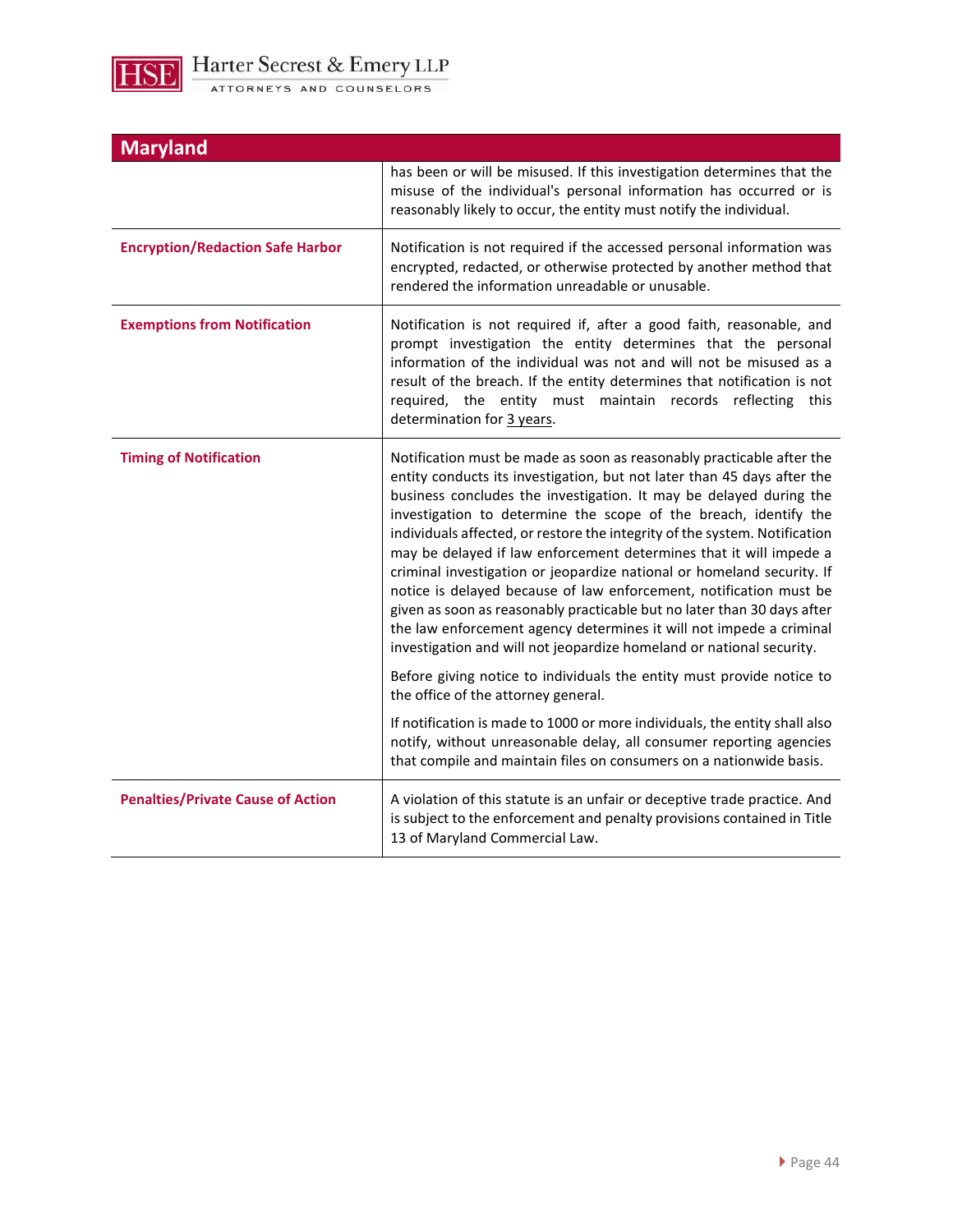

| <b>Massachusetts</b>                    |                                                                                                                                                                                                                                                                                                                                                                                                                                                                                                                                                                                                                                                                                                                                                                                                                                                  |  |
|-----------------------------------------|--------------------------------------------------------------------------------------------------------------------------------------------------------------------------------------------------------------------------------------------------------------------------------------------------------------------------------------------------------------------------------------------------------------------------------------------------------------------------------------------------------------------------------------------------------------------------------------------------------------------------------------------------------------------------------------------------------------------------------------------------------------------------------------------------------------------------------------------------|--|
| <b>Statute</b>                          | Mass. Gen. Laws ch. 93H, § 1 et seq.                                                                                                                                                                                                                                                                                                                                                                                                                                                                                                                                                                                                                                                                                                                                                                                                             |  |
| <b>Covered Entity</b>                   | A person or agency that owns or licenses data that includes personal<br>information about a resident of Massachusetts.                                                                                                                                                                                                                                                                                                                                                                                                                                                                                                                                                                                                                                                                                                                           |  |
| <b>Personal Information Defined</b>     | A resident's first name and last name or first initial and last name in<br>combination with any 1 or more of the following data elements that<br>relate to such resident:                                                                                                                                                                                                                                                                                                                                                                                                                                                                                                                                                                                                                                                                        |  |
|                                         | (i) Social Security number;                                                                                                                                                                                                                                                                                                                                                                                                                                                                                                                                                                                                                                                                                                                                                                                                                      |  |
|                                         | (ii) driver's license number or state-issued identification card<br>number; or                                                                                                                                                                                                                                                                                                                                                                                                                                                                                                                                                                                                                                                                                                                                                                   |  |
|                                         | (iii) financial account number, or credit or debit card number, with<br>or without any required security code, access code, personal<br>identification number or password, that would permit access to a<br>resident's financial account.                                                                                                                                                                                                                                                                                                                                                                                                                                                                                                                                                                                                        |  |
|                                         | Data is any material upon which written, drawn, spoken, visual, or<br>electromagnetic information or images are recorded or preserved,<br>regardless of physical form or characteristics.                                                                                                                                                                                                                                                                                                                                                                                                                                                                                                                                                                                                                                                        |  |
| <b>What Triggers Notice Requirement</b> | "Breach of security" means the unauthorized acquisition or<br>unauthorized use of unencrypted data, or encrypted electronic data<br>and the confidential process or key that is capable of compromising<br>the security, confidentiality, or integrity of personal information, that<br>creates a substantial risk of identity theft or fraud against a<br>Massachusetts resident. An entity must provide notice as soon as<br>practicable and without unreasonable delay once the entity (1) knows<br>or has reason to know of a breach of security or (2) knows or has<br>reason to know that the personal information of a resident was<br>acquired or used by an unauthorized person or used for an<br>unauthorized purpose to the attorney general, the director of<br>consumer affairs and business regulation, and the affected resident. |  |
| <b>Encryption/Redaction Safe Harbor</b> | Notification is not required if the accessed data was encrypted, and<br>the confidential process or key that is capable of compromising the<br>security, confidentiality, or integrity of the personal information was<br>not acquired.                                                                                                                                                                                                                                                                                                                                                                                                                                                                                                                                                                                                          |  |
| <b>Exemptions from Notification</b>     | Notification is required only if the breach creates a substantial risk of<br>identity theft or fraud against a Massachusetts resident or when the<br>entity knows or has reason to know that the resident's personal<br>information was acquired or used by an unauthorized person or used<br>for an unauthorized purpose.                                                                                                                                                                                                                                                                                                                                                                                                                                                                                                                       |  |
| <b>Timing of Notification</b>           | Notice must be given as soon as practicable and without unreasonable<br>delay to the attorney general, the director of consumer affairs and<br>business regulation, and the affected resident. Notice may be delayed<br>at the request of law enforcement agencies if it is determined that                                                                                                                                                                                                                                                                                                                                                                                                                                                                                                                                                      |  |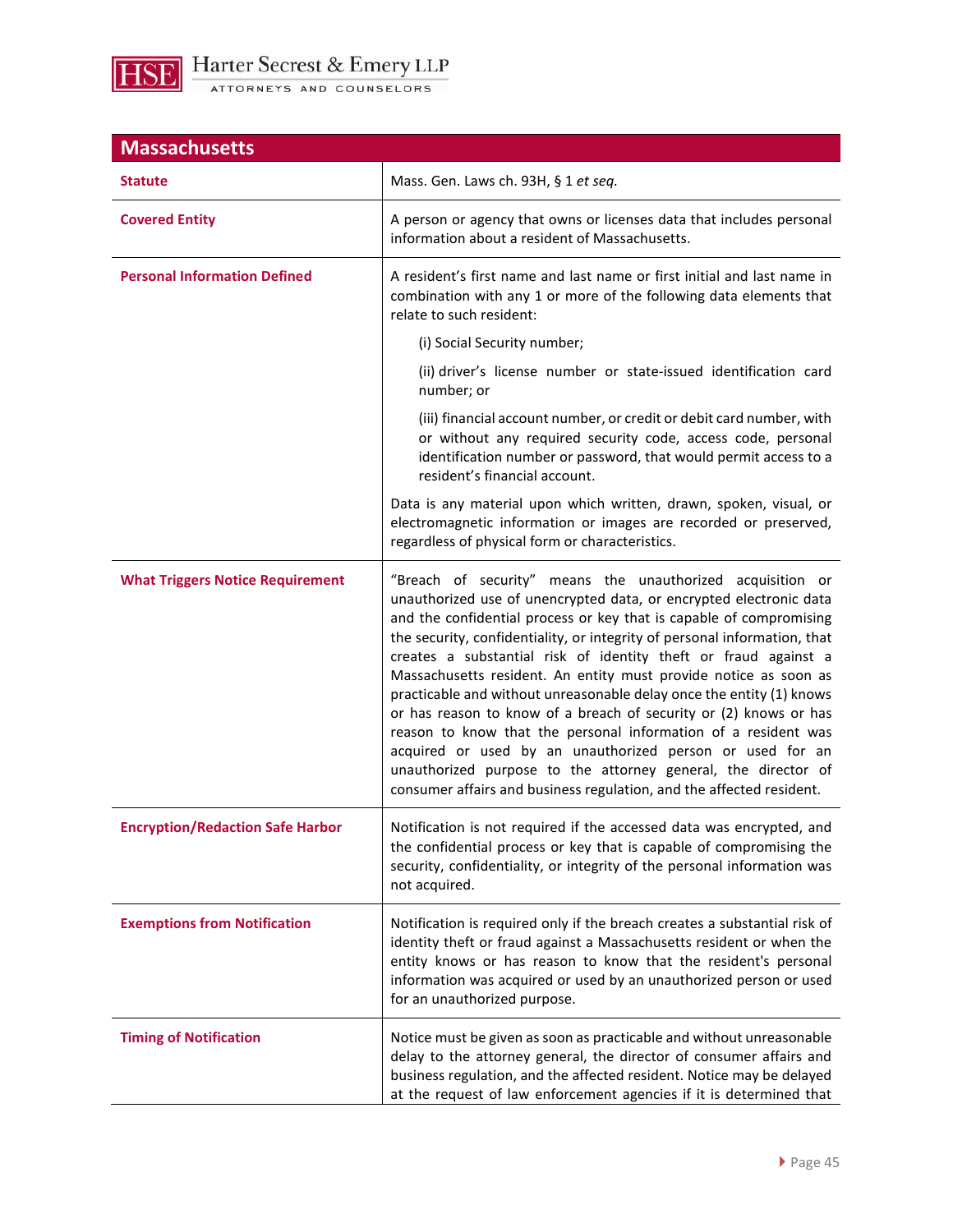

| <b>Massachusetts</b>                     |                                                                                                                                                                                                                                                                                                                                                                                                                                                                                                                                                                                                                                |
|------------------------------------------|--------------------------------------------------------------------------------------------------------------------------------------------------------------------------------------------------------------------------------------------------------------------------------------------------------------------------------------------------------------------------------------------------------------------------------------------------------------------------------------------------------------------------------------------------------------------------------------------------------------------------------|
|                                          | notification will impede a criminal investigation and the agency has<br>notified the attorney general in writing of the determination.                                                                                                                                                                                                                                                                                                                                                                                                                                                                                         |
|                                          | Upon receipt of this notice, the director of consumer affairs and<br>business regulation shall identify any relevant consumer reporting<br>agency or state agency, as deemed appropriate by said director, and<br>forward the names of the identified consumer reporting agencies and<br>state agencies to the notifying person or agency. Such person or<br>agency shall, as soon as practicable and without unreasonable delay,<br>also provide notice, in accordance with this chapter, to the consumer<br>reporting agencies and state agencies identified by the director of<br>consumer affairs and business regulation. |
|                                          | A person who experienced a breach of security shall file a report with<br>the attorney general and the director of consumer affairs and business<br>regulation certifying their credit monitoring services comply with this<br>statute.                                                                                                                                                                                                                                                                                                                                                                                        |
| <b>Penalties/Private Cause of Action</b> | The Attorney General may bring an action against a person or<br>otherwise to remedy violations of this chapter and for other relief that<br>may be appropriate under section 4 of Mass. Gen. Laws. ch. 93A.                                                                                                                                                                                                                                                                                                                                                                                                                    |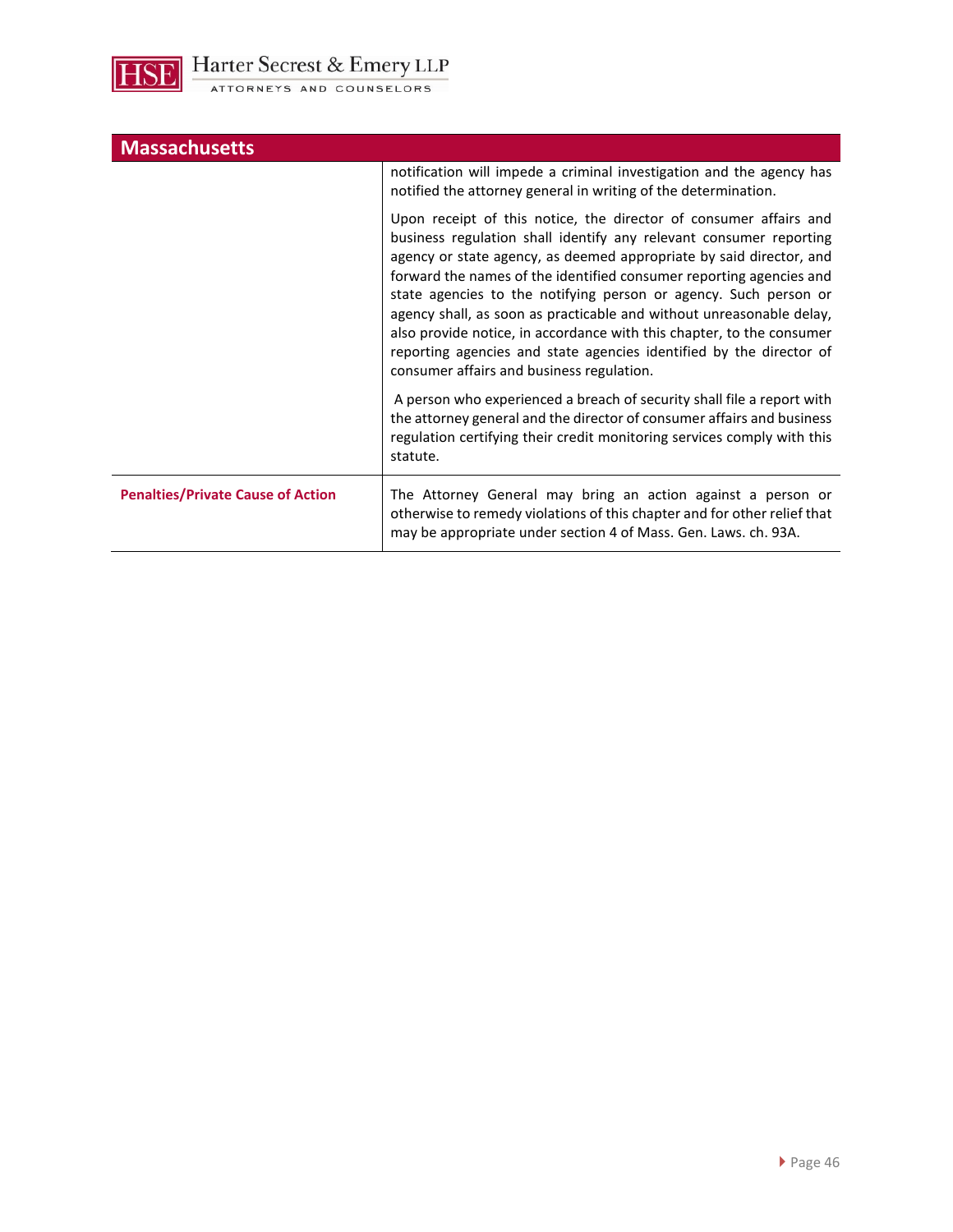

**Michigan Statute Mich. Comp. Laws §§ 445.63, 445.72 Covered Entity An individual, partnership, corporation, limited liability company,** association, or other legal entity or agency that owns or licenses data that are included in a database that discovers a security breach. **Personal Information Defined** The first name or first initial and last name linked to 1 or more of the following data elements of a resident of this state: (i) Social security number. (ii) Driver license number or state personal identification card number. (iii) Demand deposit or other financial account number, or credit card or debit card number, in combination with any required security code, access code, or password that would permit access to any of the resident's financial accounts. **What Triggers Notice Requirement** | "Security breach" or "breach of the security of a database" means the unauthorized access and acquisition of data that compromises the security or confidentiality of personal information regarding multiple individuals. When the entity discovers or receives notice of a security breach, it must notify the affected Michigan resident if that resident's (1) unencrypted and unredacted personal information was accessed and acquired by an unauthorized person; or (2) personal information was accessed and acquired in encrypted form by a person with unauthorized access to the encryption key. **Encryption/Redaction Safe Harbor** | Notification is not required if the accessed personal information was encrypted or redacted, and the unauthorized user did not have the encryption key. **Exemptions from Notification 1996** 10 Notice is not required if it is determined that the breach has not or is not likely to cause substantial loss or injury to, or result in identity theft with respect to, one or more Michigan residents. **Timing of Notification Notice must** be given without unreasonable delay. Notice may be delayed for an investigation to determine the scope of the security breach and restore reasonable integrity of the system. Notice may also be delayed at the request of law enforcement if law enforcement determines that notification will impede a criminal or civil investigation or jeopardize homeland or national security. **Penalties/Private Cause of Action** | A person that knowingly fails to provide any notice of a security breach may be ordered to pay a civil fine of not more than \$250 for each failure to provide notice. The Attorney General or a prosecuting attorney may bring an action to recover a civil fine. The aggregate liability for civil fines for multiple violations shall not exceed \$750,000.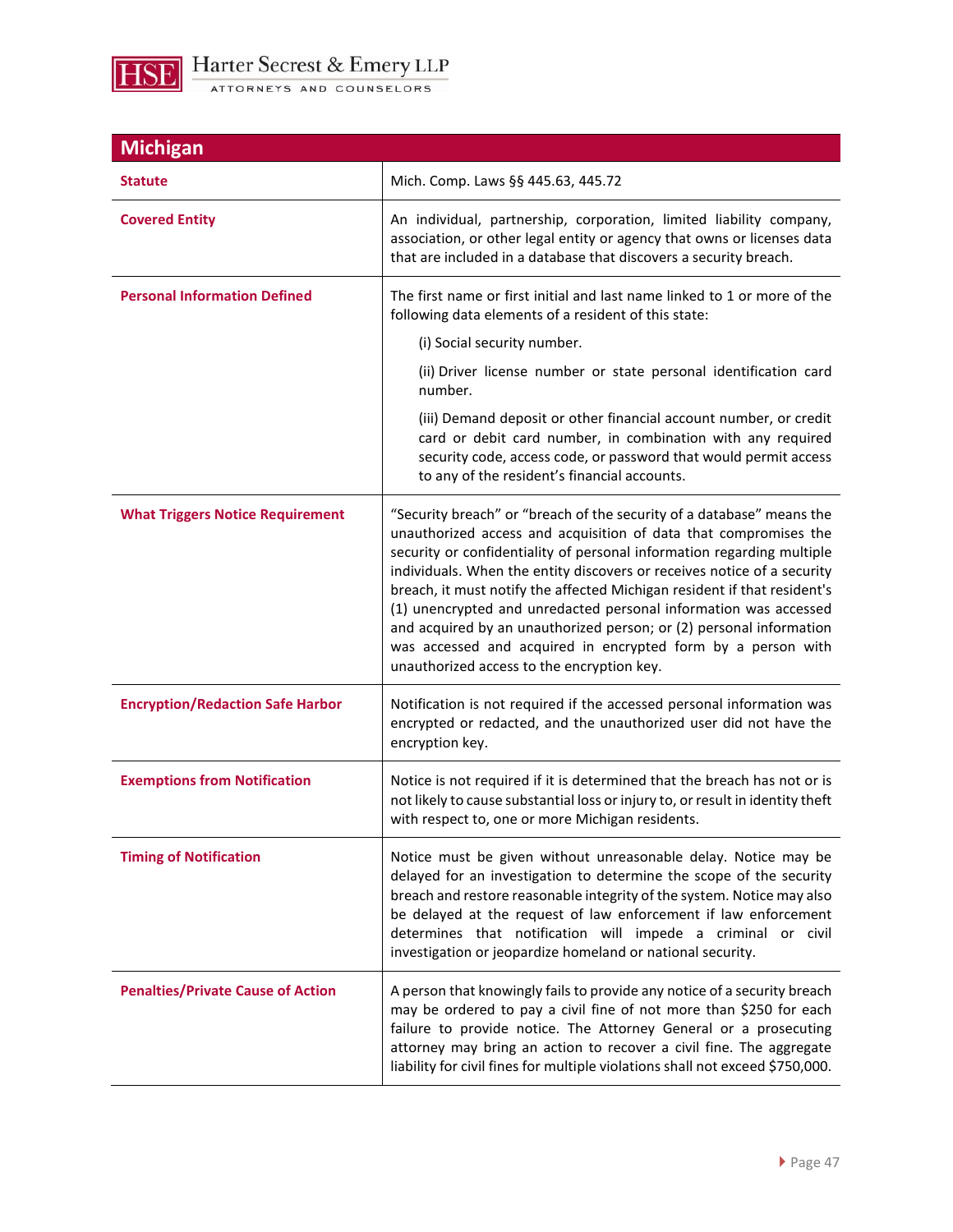

| <b>Minnesota</b>                        |                                                                                                                                                                                                                                                                                                                                                                                                                                                                                                                                                                                                         |
|-----------------------------------------|---------------------------------------------------------------------------------------------------------------------------------------------------------------------------------------------------------------------------------------------------------------------------------------------------------------------------------------------------------------------------------------------------------------------------------------------------------------------------------------------------------------------------------------------------------------------------------------------------------|
| <b>Statute</b>                          | Minn. Stat. § 325E.61                                                                                                                                                                                                                                                                                                                                                                                                                                                                                                                                                                                   |
| <b>Covered Entity</b>                   | Any person or business that conducts business in this state, and that<br>owns or licenses data that includes personal information.                                                                                                                                                                                                                                                                                                                                                                                                                                                                      |
| <b>Personal Information Defined</b>     | An individual's first name or first initial and last name in combination<br>with any one or more of the following data elements, when the data<br>element is not secured by encryption or another method of technology<br>that makes electronic data unreadable or unusable, or was secured<br>and the encryption key, password, or other means necessary for<br>reading or using the data was also acquired:                                                                                                                                                                                           |
|                                         | (i) Social Security number;                                                                                                                                                                                                                                                                                                                                                                                                                                                                                                                                                                             |
|                                         | (ii) driver's license number or Minnesota identification card<br>number; or                                                                                                                                                                                                                                                                                                                                                                                                                                                                                                                             |
|                                         | (iii) account number or credit or debit card number, in<br>combination with any required security code, access code, or<br>password that would permit access to an individual's financial<br>account.                                                                                                                                                                                                                                                                                                                                                                                                   |
| <b>What Triggers Notice Requirement</b> | "Breach of the security of the system" means unauthorized acquisition<br>of computerized data that compromises the security, confidentiality,<br>or integrity of personal information maintained by the person or<br>business. The entity must disclose any breach of the security of the<br>system, following discovery or notification of the breach, to any<br>resident whose unencrypted personal information was, or is<br>reasonably believed to have been, acquired by an unauthorized<br>person.                                                                                                |
| <b>Encryption/Redaction Safe Harbor</b> | Notification not required if the accessed personal information was<br>encrypted or secured by another method of technology that makes the<br>data unreadable or unusable, or was secured and the encryption key,<br>password, or other means necessary for reading or using the data was<br>not also acquired: social security number, driver's license number or<br>Minnesota identification number, or account number or credit or debit<br>card number, in combination with any required security code, access<br>code, or password that would permit access to an individual's financial<br>account |
| <b>Exemptions from Notification</b>     | These statutes do not apply to any "financial institution," as defined<br>by 15 U.S.C. § 6809(3).                                                                                                                                                                                                                                                                                                                                                                                                                                                                                                       |
| <b>Timing of Notification</b>           | Notification of a breach must be provided in the most expedient time<br>possible and without unreasonable delay, consistent with any<br>measures necessary to determine the scope of the breach, identify the<br>individuals affected, and restore the reasonable integrity, security, and<br>confidentiality of the system. Notice can be delayed if instructed by<br>law enforcement agencies if it will impede a criminal investigation.                                                                                                                                                             |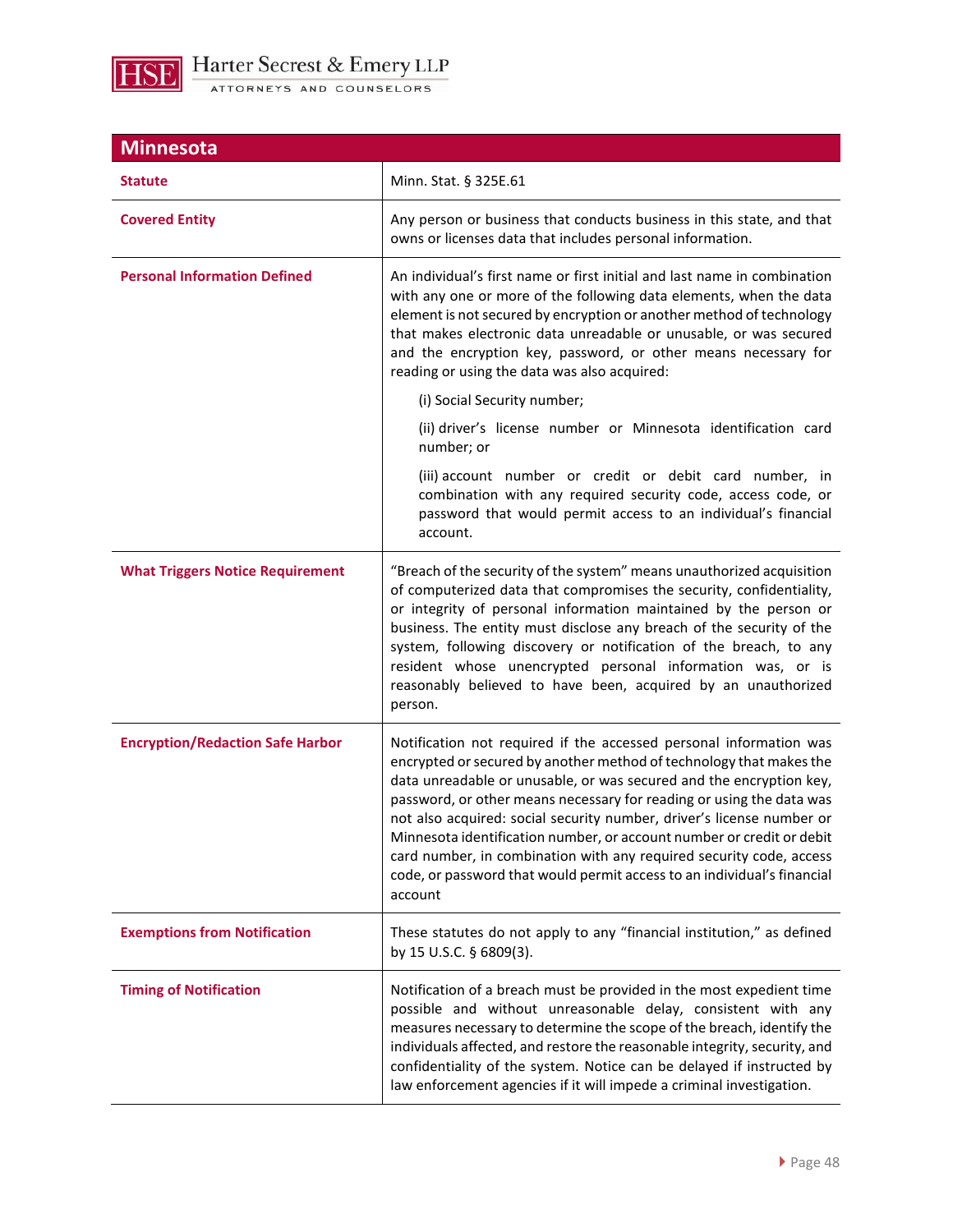

| <b>Minnesota</b>                         |                                                                                                                                                                                                    |
|------------------------------------------|----------------------------------------------------------------------------------------------------------------------------------------------------------------------------------------------------|
|                                          | If more than 500 people must be notified, the person shall also notify,<br>within 48 hours, all consumer reporting agencies that compile and<br>maintain files on consumers on a nationwide basis. |
| <b>Penalties/Private Cause of Action</b> | The Attorney General shall enforce this statute under Minn. Stat. §<br>8.31.                                                                                                                       |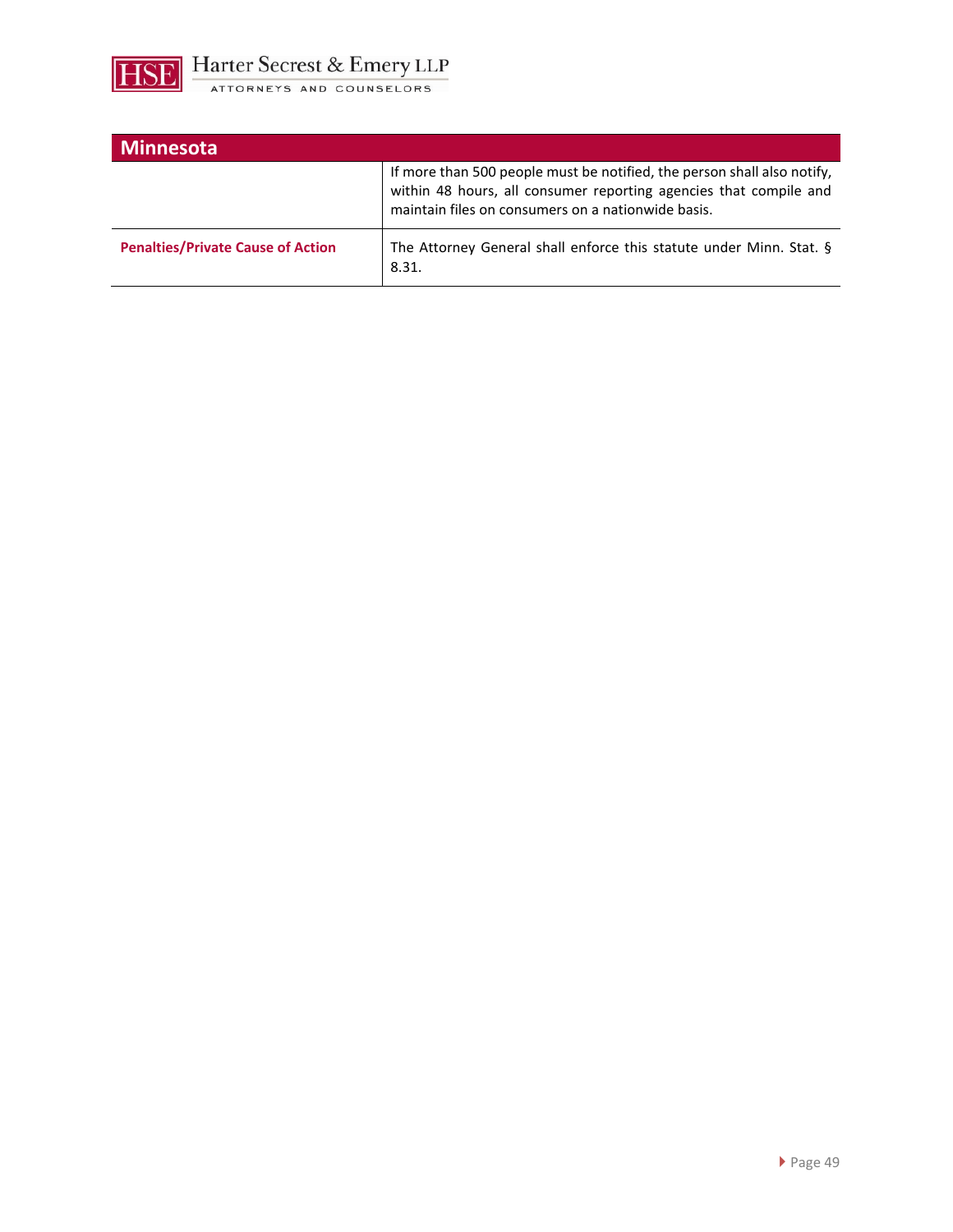

| <b>Mississippi</b>                       |                                                                                                                                                                                                                                                                                                                                                                                                                                                                   |
|------------------------------------------|-------------------------------------------------------------------------------------------------------------------------------------------------------------------------------------------------------------------------------------------------------------------------------------------------------------------------------------------------------------------------------------------------------------------------------------------------------------------|
| <b>Statute</b>                           | Miss. Code § 75-24-29                                                                                                                                                                                                                                                                                                                                                                                                                                             |
| <b>Covered Entity</b>                    | Any natural persons, corporations, trusts, partnerships, incorporated<br>and unincorporated associations, and any other legal entity, which<br>conducts business in this state and which, in the ordinary course of the<br>entity's business functions, own, license or maintain personal<br>information of any resident of this state.                                                                                                                           |
| <b>Personal Information Defined</b>      | An individual's first name or first initial and last name in combination<br>with any one or more of the following data elements:                                                                                                                                                                                                                                                                                                                                  |
|                                          | (i) Social security number;                                                                                                                                                                                                                                                                                                                                                                                                                                       |
|                                          | (ii) Driver's license number or state identification card number; or                                                                                                                                                                                                                                                                                                                                                                                              |
|                                          | (iii) An account number or credit or debit card number in<br>combination with any required security code, access code or<br>password that would permit access to an individual's financial<br>account.                                                                                                                                                                                                                                                            |
| <b>What Triggers Notice Requirement</b>  | "Breach of security" means unauthorized acquisition of electronic<br>files, media, databases, or computerized data containing personal<br>information of any Mississippi resident when access to the personal<br>information has not been secured by encryption or any other method<br>or technology that renders the personal information unreadable or<br>unusable. A breach of security must be disclosed to all affected<br>individuals.                      |
| <b>Encryption/Redaction Safe Harbor</b>  | Notification is not required if the accessed personal information was<br>encrypted or made unreadable or unusable by some other method or<br>technology.                                                                                                                                                                                                                                                                                                          |
| <b>Exemptions from Notification</b>      | Notification is not required if, after an appropriate investigation, it is<br>reasonably determined that the breach will not likely result in harm to<br>the affected individuals.                                                                                                                                                                                                                                                                                |
| <b>Timing of Notification</b>            | Notification must be made without unreasonable delay, subject to the<br>needs of law enforcement and the completion of an investigation to<br>determine the nature and scope of the incident, to identify the<br>affected individuals, or to restore the reasonable integrity of the data<br>system. Notification may also be delayed if the law enforcement<br>agency determines that notification will impede a criminal<br>investigation or national security. |
| <b>Penalties/Private Cause of Action</b> | Failure to comply with the requirements of this section shall constitute<br>an unfair trade practice and shall be enforced by the Attorney General;<br>however, nothing in this statute may be construed to create a private<br>right of action.                                                                                                                                                                                                                  |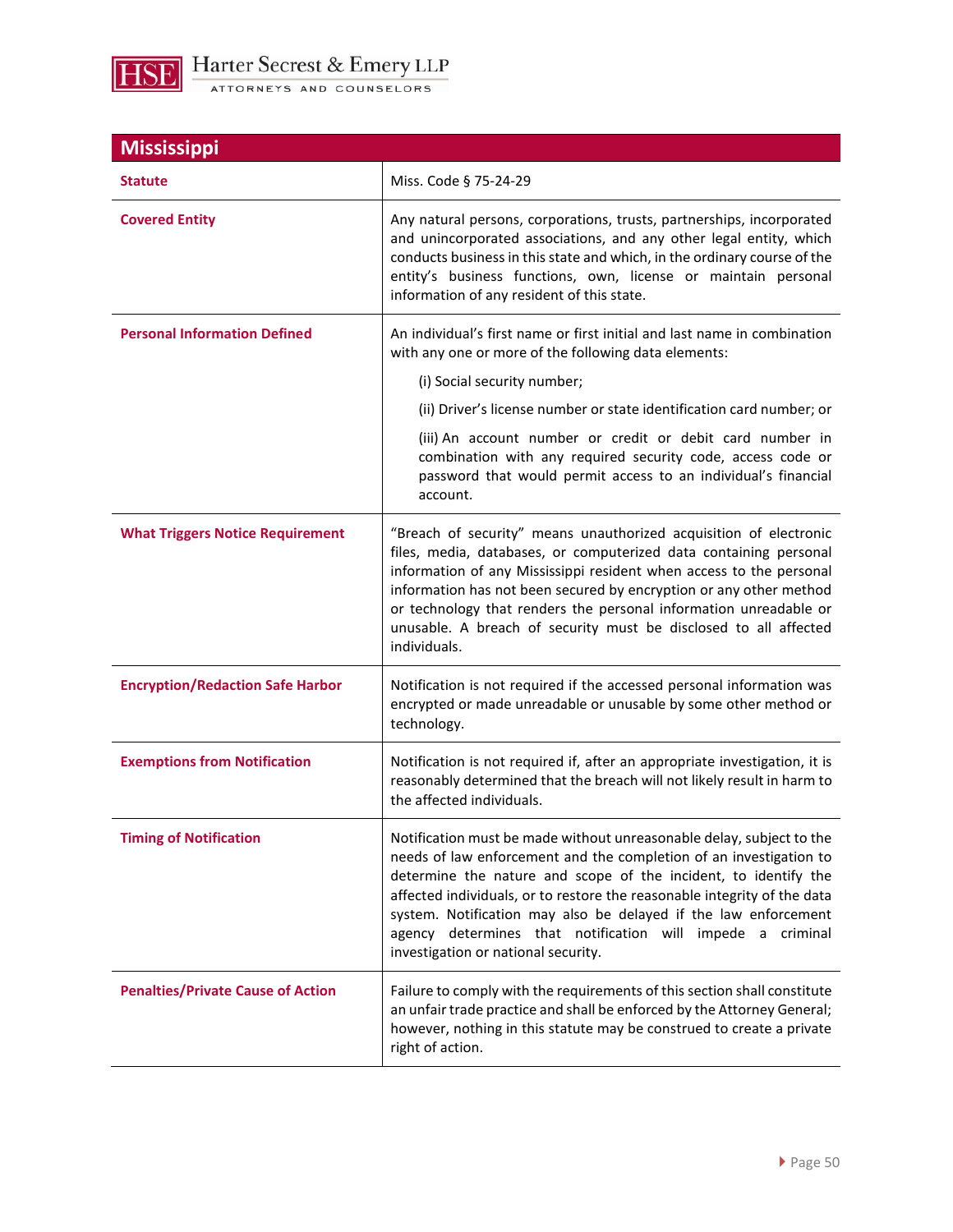

| <b>Missouri</b>                         |                                                                                                                                                                                                                                                                                                                                                                                                                                                                                                               |
|-----------------------------------------|---------------------------------------------------------------------------------------------------------------------------------------------------------------------------------------------------------------------------------------------------------------------------------------------------------------------------------------------------------------------------------------------------------------------------------------------------------------------------------------------------------------|
| <b>Statute</b>                          | Mo. Rev. Stat. § 407.1500                                                                                                                                                                                                                                                                                                                                                                                                                                                                                     |
| <b>Covered Entity</b>                   | Any individual, corporation, business trust, estate, trust, partnership,<br>limited liability company, association, joint venture, government,<br>governmental subdivision, governmental agency, governmental<br>instrumentality, public corporation, or any other legal or commercial<br>entity that owns or licenses personal information of residents of<br>Missouri or any person that conducts business in Missouri that owns<br>or licenses personal information in any form of a resident of Missouri. |
| <b>Personal Information Defined</b>     | An individual's first name or first initial and last name in combination<br>with any one or more of the following data elements that relate to the<br>individual if any of the data elements are not encrypted, redacted, or<br>otherwise altered by any method or technology in such a manner that<br>the name or data elements are unreadable or unusable:                                                                                                                                                  |
|                                         | (i) Social Security number;                                                                                                                                                                                                                                                                                                                                                                                                                                                                                   |
|                                         | (ii) Driver's license number or other unique identification number<br>created or collected by a government body;                                                                                                                                                                                                                                                                                                                                                                                              |
|                                         | (iii) Financial account number, credit card number, or debit card<br>number in combination with any required security code, access<br>code, or password that would permit access to an individual's<br>financial account;                                                                                                                                                                                                                                                                                     |
|                                         | (iv) Unique electronic identifier or routing code, in combination<br>with any required security code, access code, or password that<br>would permit access to an individual's financial account;                                                                                                                                                                                                                                                                                                              |
|                                         | (v) Medical information, including any information regarding an<br>individual's medical history, mental or physical condition, or<br>medical treatment or diagnosis by a health care professional; or                                                                                                                                                                                                                                                                                                         |
|                                         | (vi) Health insurance information, including a n individual's health<br>insurance policy number or subscriber identification number, any<br>unique identifier used by a health insurer to identify the<br>individual.                                                                                                                                                                                                                                                                                         |
| <b>What Triggers Notice Requirement</b> | "Breach" or "breach of security" means unauthorized access to and<br>unauthorized acquisition of personal information maintained in<br>computerized form by a person that compromises the security,<br>confidentiality, or integrity of the personal information. The entity<br>must notify the affected consumer that there has been a breach after<br>discovery of the breach.                                                                                                                              |
| <b>Encryption/Redaction Safe Harbor</b> | Notification is not required if any of the data elements are not<br>encrypted, redacted, or otherwise altered by any method or<br>technology in such a manner that the name or data elements are<br>unreadable or unusable.                                                                                                                                                                                                                                                                                   |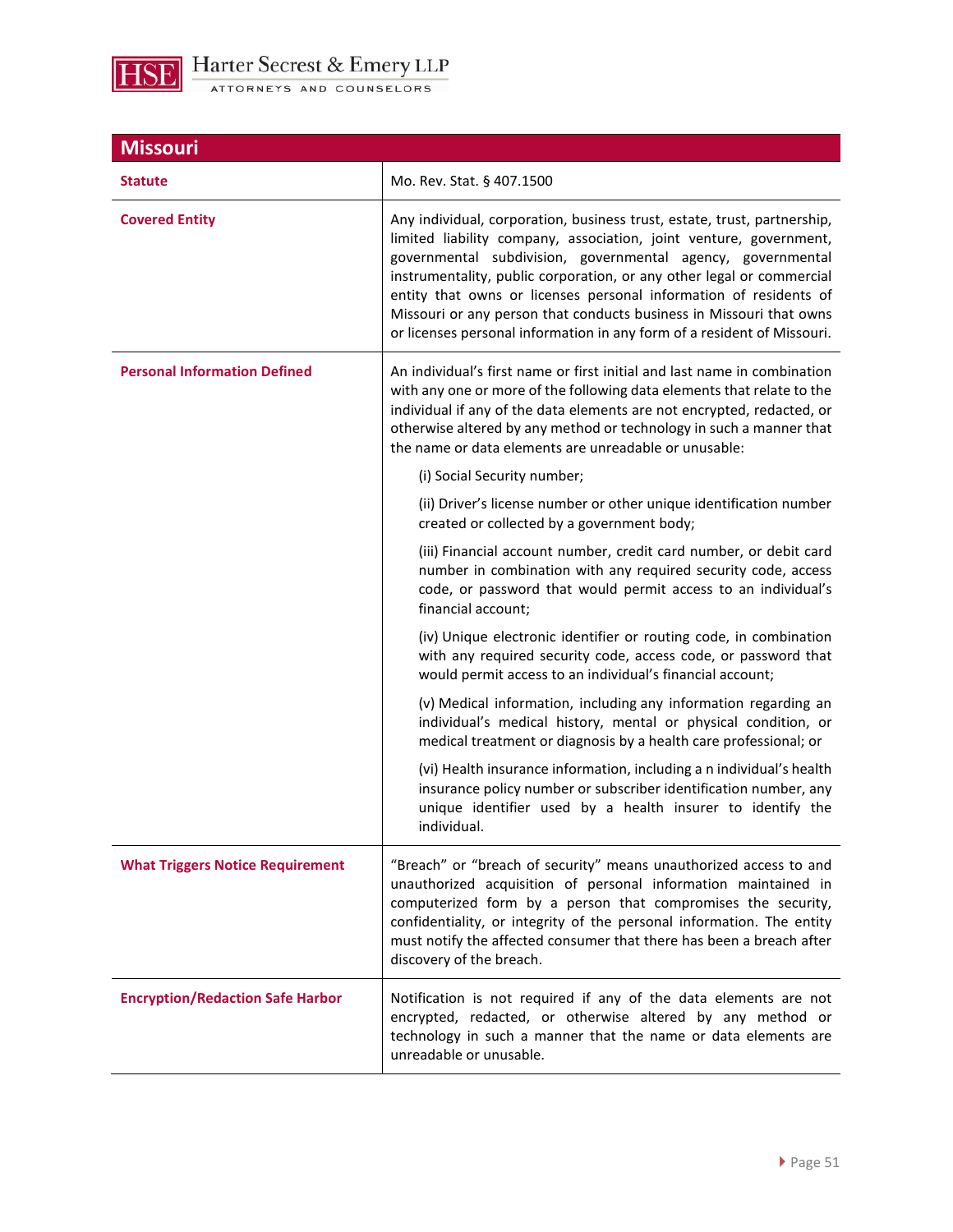

| <b>Missouri</b>                          |                                                                                                                                                                                                                                                                                                                                                                        |
|------------------------------------------|------------------------------------------------------------------------------------------------------------------------------------------------------------------------------------------------------------------------------------------------------------------------------------------------------------------------------------------------------------------------|
| <b>Exemptions from Notification</b>      | Notification is not required if, after appropriate investigation or<br>consultation with the relevant responsible law enforcement agency, it<br>is determined that a risk of identity theft or other fraud to any<br>consumer is not reasonably likely to occur because of the breach.<br>This determination must be documented in writing and kept for five<br>years. |
|                                          |                                                                                                                                                                                                                                                                                                                                                                        |
| <b>Timing of Notification</b>            | Notice must be made without unreasonable delay, consistent with the<br>needs of law enforcement, and consistent with any measures<br>necessary to determine sufficient contact information and to<br>determine the scope of the breach and restore the reasonable<br>integrity, security, and confidentiality of the data system.                                      |
|                                          | Notice may be delayed by law enforcement if law enforcement<br>informs the entity that the notification may impede a criminal<br>investigation, or jeopardize national or homeland security, provided<br>the request is made in writing.                                                                                                                               |
| <b>Penalties/Private Cause of Action</b> | The Attorney General shall have exclusive authority to bring an action<br>to obtain actual damages for a willful and knowing violation of this<br>section and may seek a civil penalty not to exceed \$150,000 per breach<br>of the security of the system or series of breaches of a similar nature<br>that are discovered in a single investigation.                 |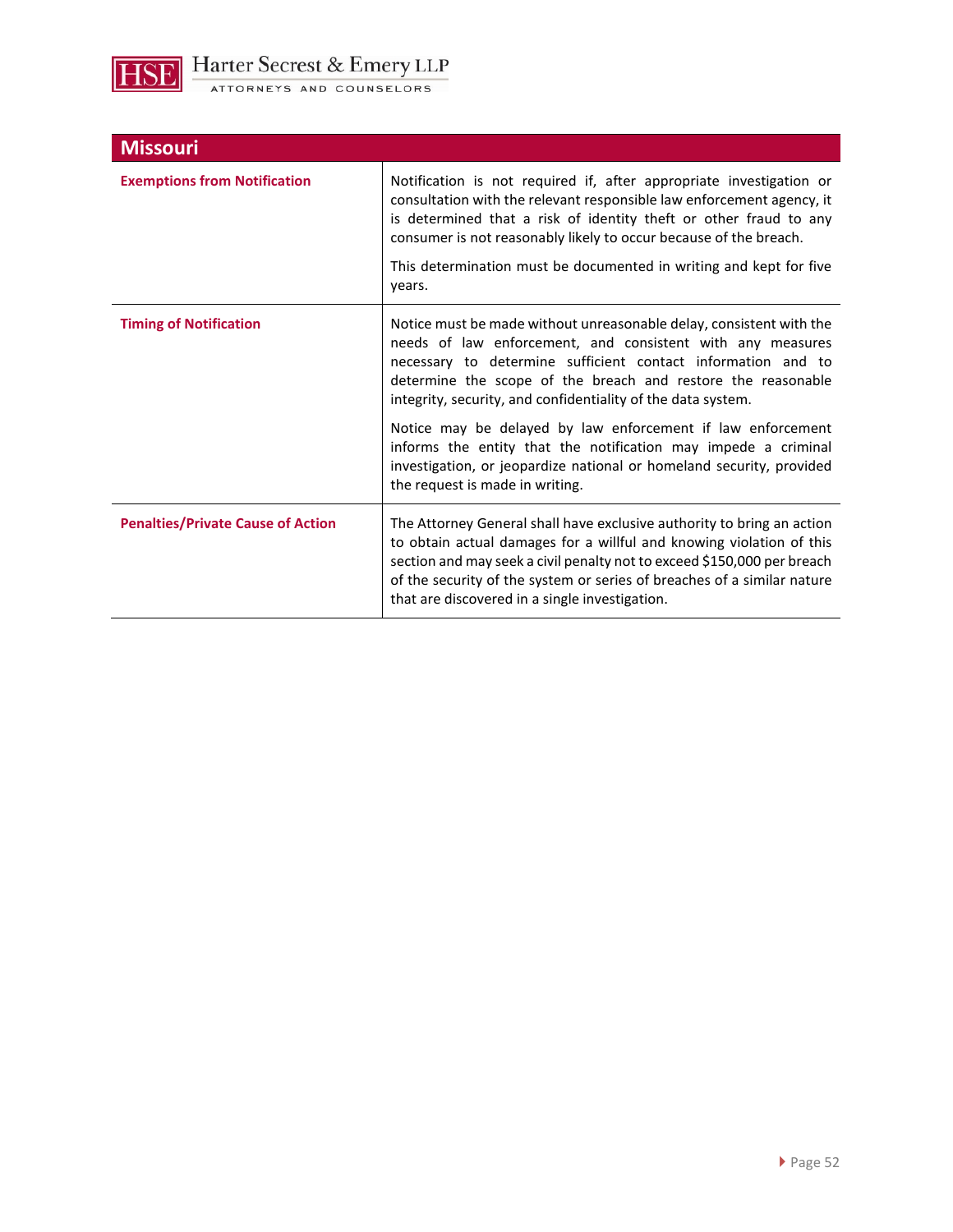

| <b>Montana</b>                          |                                                                                                                                                                                                                                                                                                                                                                                                                                                                                                                                                                     |
|-----------------------------------------|---------------------------------------------------------------------------------------------------------------------------------------------------------------------------------------------------------------------------------------------------------------------------------------------------------------------------------------------------------------------------------------------------------------------------------------------------------------------------------------------------------------------------------------------------------------------|
| <b>Statute</b>                          | Mont. Code §§ 30-14-1701-02 & 1704                                                                                                                                                                                                                                                                                                                                                                                                                                                                                                                                  |
| <b>Covered Entity</b>                   | Any person or sole proprietorship, partnership, corporation,<br>association, or other group, however organized and whether or not<br>organized to operate at a profit, including a financial institution<br>organized, chartered, or holding a license or authorization certificate<br>under the law of this state, any other state, the United States, or any<br>other country or the parent or the subsidiary of a financial institution,<br>that conducts business in Montana and that owns or licenses<br>computerized data that includes personal information. |
| <b>Personal Information Defined</b>     | "Personal Information" means a Montana resident's first name or first<br>initial and last name in combination with any of the following, when<br>either the name or data elements are not encrypted:<br>(i) Social security number;                                                                                                                                                                                                                                                                                                                                 |
|                                         | (ii) Driver's license number, a state identification card number, a<br>tribal identification number;                                                                                                                                                                                                                                                                                                                                                                                                                                                                |
|                                         | (iii) Account number or credit or debit card number in<br>combination with any required security code, access code, or<br>password that would permit access to a person's financial<br>account;                                                                                                                                                                                                                                                                                                                                                                     |
|                                         | (iv) Medical record information as relates to an individual's<br>physical or mental condition, medical history, medical claims<br>history, or medical treatment and is obtained from a medical<br>professional or medical care institution, from the individual, or<br>from the individual's spouse, parent, or legal guardian;                                                                                                                                                                                                                                     |
|                                         | (v) taxpayer identification number; or                                                                                                                                                                                                                                                                                                                                                                                                                                                                                                                              |
|                                         | (vi) an identity protection personal identification number issued<br>by the United States Internal Revenue Service.                                                                                                                                                                                                                                                                                                                                                                                                                                                 |
| <b>What Triggers Notice Requirement</b> | "Breach of the security of the data system" means unauthorized<br>acquisition of computerized data that materially compromises the<br>security, confidentiality, or integrity of personal information and<br>causes or is reasonably believed to cause loss or injury to a Montana<br>resident. A breach must be disclosed following discovery or<br>notification of the breach to any Montana resident whose<br>unencrypted personal information was or is reasonably believed to<br>have been acquired by an unauthorized person.                                 |
| <b>Encryption/Redaction Safe Harbor</b> | Notification is not required if the accessed personal information was<br>encrypted.                                                                                                                                                                                                                                                                                                                                                                                                                                                                                 |
| <b>Exemptions from Notification</b>     | Notification not required if the incident has not caused or is not<br>reasonably believed to have caused loss or injury to a Montana<br>resident.                                                                                                                                                                                                                                                                                                                                                                                                                   |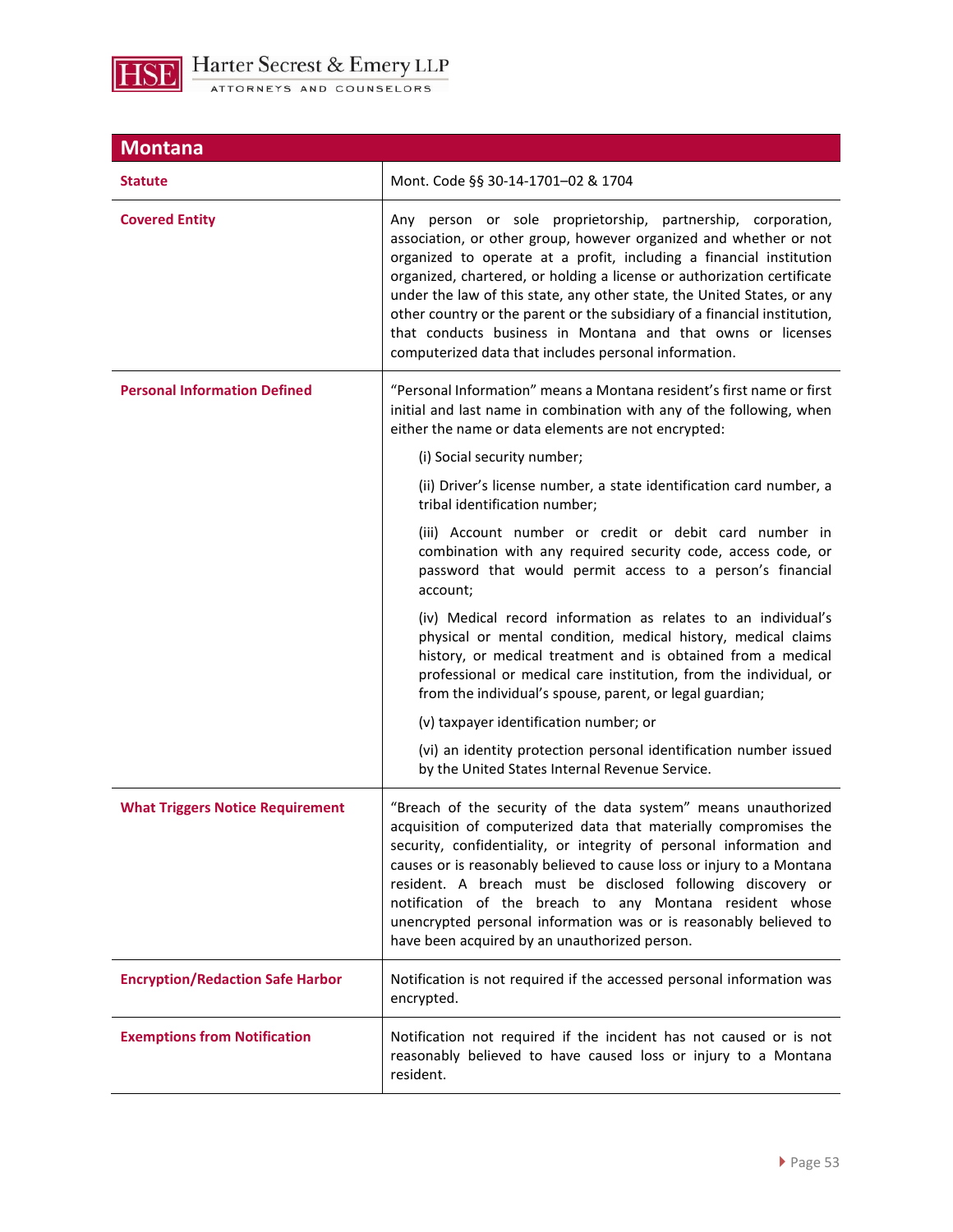

| <b>Montana</b>                           |                                                                                                                                                                                                                                                                                                                                                                                                                                                                                                                                                                        |
|------------------------------------------|------------------------------------------------------------------------------------------------------------------------------------------------------------------------------------------------------------------------------------------------------------------------------------------------------------------------------------------------------------------------------------------------------------------------------------------------------------------------------------------------------------------------------------------------------------------------|
| <b>Timing of Notification</b>            | Notification must be made without unreasonable delay, consistent<br>with the legitimate needs of law enforcement and any measures<br>necessary to determine the scope of the breach and restore the<br>reasonable integrity of the data system. Notification may be delayed if<br>law enforcement determines notification will impede a criminal<br>investigation and requests a delay.                                                                                                                                                                                |
|                                          | Any person or business that is required to issue a notification pursuant<br>to this section shall notify the attorney general's consumer protection<br>office.                                                                                                                                                                                                                                                                                                                                                                                                         |
| <b>Penalties/Private Cause of Action</b> | Whenever the department has reason to believe that a person has<br>violated this statute and that proceeding would be in the public<br>interest, the department may bring an action in the name of the state<br>against the person to restrain by temporary or permanent injunction<br>or temporary restraining order the use of the unlawful method, act, or<br>practice upon giving appropriate notice to that person under Mont.<br>Code 30-14-111(2). A violation of this statute is a violation of 30-14-<br>103, and the penalties are as provided in 30-14-142. |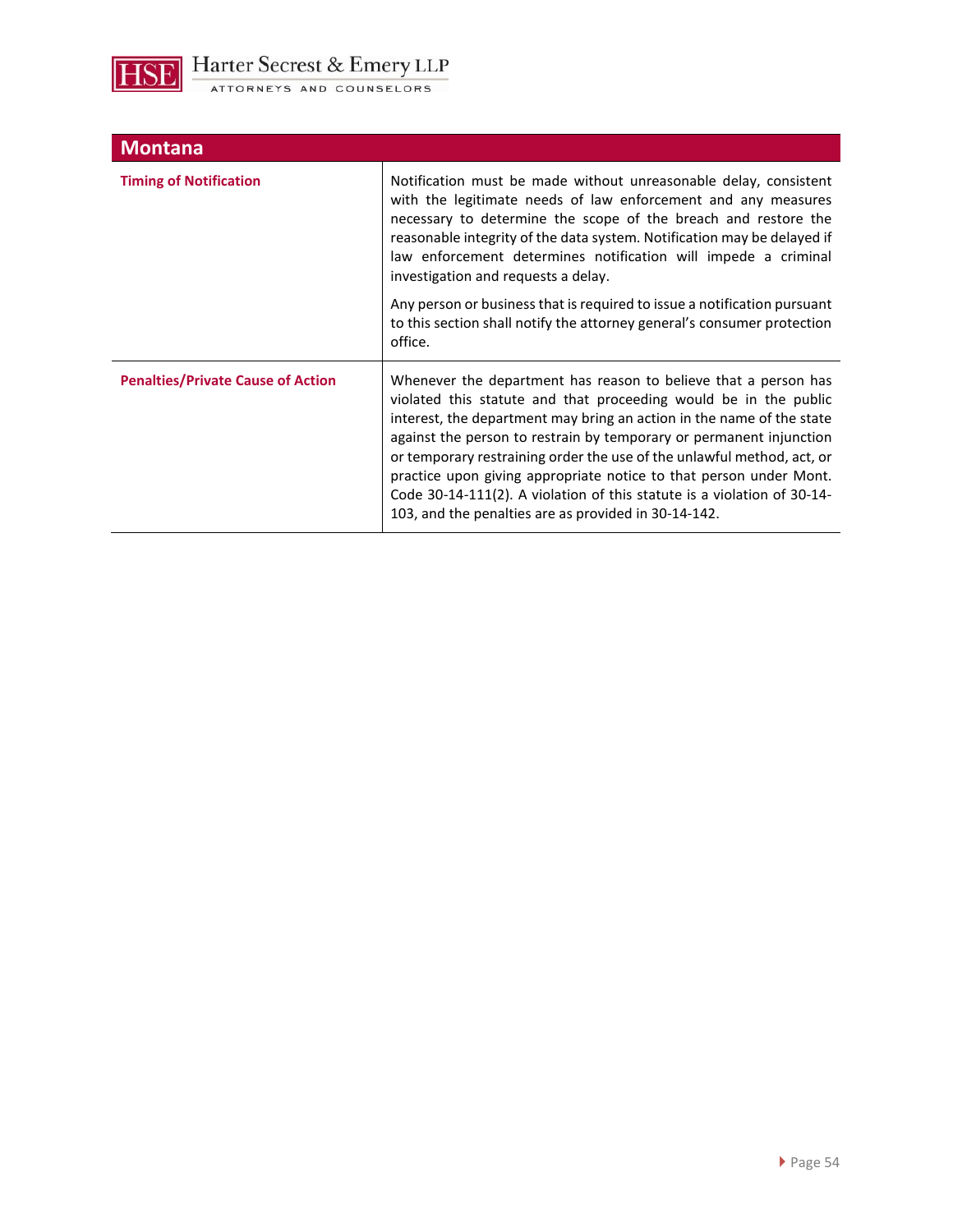

| <b>Nebraska</b>                         |                                                                                                                                                                                                                                                                                                                                                                                                                                                                                                                                                                                                                                                                                                                                                                         |
|-----------------------------------------|-------------------------------------------------------------------------------------------------------------------------------------------------------------------------------------------------------------------------------------------------------------------------------------------------------------------------------------------------------------------------------------------------------------------------------------------------------------------------------------------------------------------------------------------------------------------------------------------------------------------------------------------------------------------------------------------------------------------------------------------------------------------------|
| <b>Statute</b>                          | Neb. Rev. Stat. §§ 87-801 et seq.                                                                                                                                                                                                                                                                                                                                                                                                                                                                                                                                                                                                                                                                                                                                       |
| <b>Covered Entity</b>                   | An individual or corporation, business trust, estate, trust, partnership,<br>limited partnership, limited liability partnership, limited liability<br>company, association, organization, joint venture, government,<br>governmental subdivision, agency, or instrumentality, or any other<br>legal entity, whether for profit or not for profit that owns or licenses<br>computerized data that includes personal information about a<br>resident of Nebraska.                                                                                                                                                                                                                                                                                                         |
| <b>Personal Information Defined</b>     | A Nebraska resident's first name or first initial and last name in<br>combination with any one or more of the following data elements that<br>relate to the resident if either the name or the data elements are not<br>encrypted, redacted, or otherwise altered by any method or<br>technology in such a manner that the name or data elements are<br>unreadable:                                                                                                                                                                                                                                                                                                                                                                                                     |
|                                         | (i) Social security number;                                                                                                                                                                                                                                                                                                                                                                                                                                                                                                                                                                                                                                                                                                                                             |
|                                         | (ii) Motor vehicle operator's license number or state<br>identification card number;                                                                                                                                                                                                                                                                                                                                                                                                                                                                                                                                                                                                                                                                                    |
|                                         | (iii) Account number or credit or debit card number, in<br>combination with any required security code, access code, or<br>password that would permit access to a resident's financial<br>account;                                                                                                                                                                                                                                                                                                                                                                                                                                                                                                                                                                      |
|                                         | (iv) Unique electronic identification number or routing code, in<br>combination with any required security code, access code, or<br>password; or                                                                                                                                                                                                                                                                                                                                                                                                                                                                                                                                                                                                                        |
|                                         | (v) Unique biometric data, such as a fingerprint, voice print, or<br>retina or iris image, or other unique physical representation.                                                                                                                                                                                                                                                                                                                                                                                                                                                                                                                                                                                                                                     |
|                                         | A user name or email address, in combination with a password or<br>security question and answer, that would permit access to an online<br>account.                                                                                                                                                                                                                                                                                                                                                                                                                                                                                                                                                                                                                      |
| <b>What Triggers Notice Requirement</b> | "Breach of the security of the system" means the unauthorized<br>acquisition of unencrypted computerized data that compromises the<br>security, confidentiality, or integrity of personal information<br>maintained by a commercial entity. When the entity becomes aware<br>of a breach of the security of the system, it must conduct in good faith<br>a reasonable and prompt investigation to determine the likelihood<br>that personal information has been or will be used for an unauthorized<br>purpose. If the investigation determines that the use of information<br>about a Nebraska resident for an unauthorized purpose has occurred<br>or is reasonably likely to occur, the entity must notify the affected<br>resident and the state attorney general. |
| <b>Encryption/Redaction Safe Harbor</b> | Notification is not required if the accessed personal information was<br>encrypted, redacted, or otherwise altered in a way that made it                                                                                                                                                                                                                                                                                                                                                                                                                                                                                                                                                                                                                                |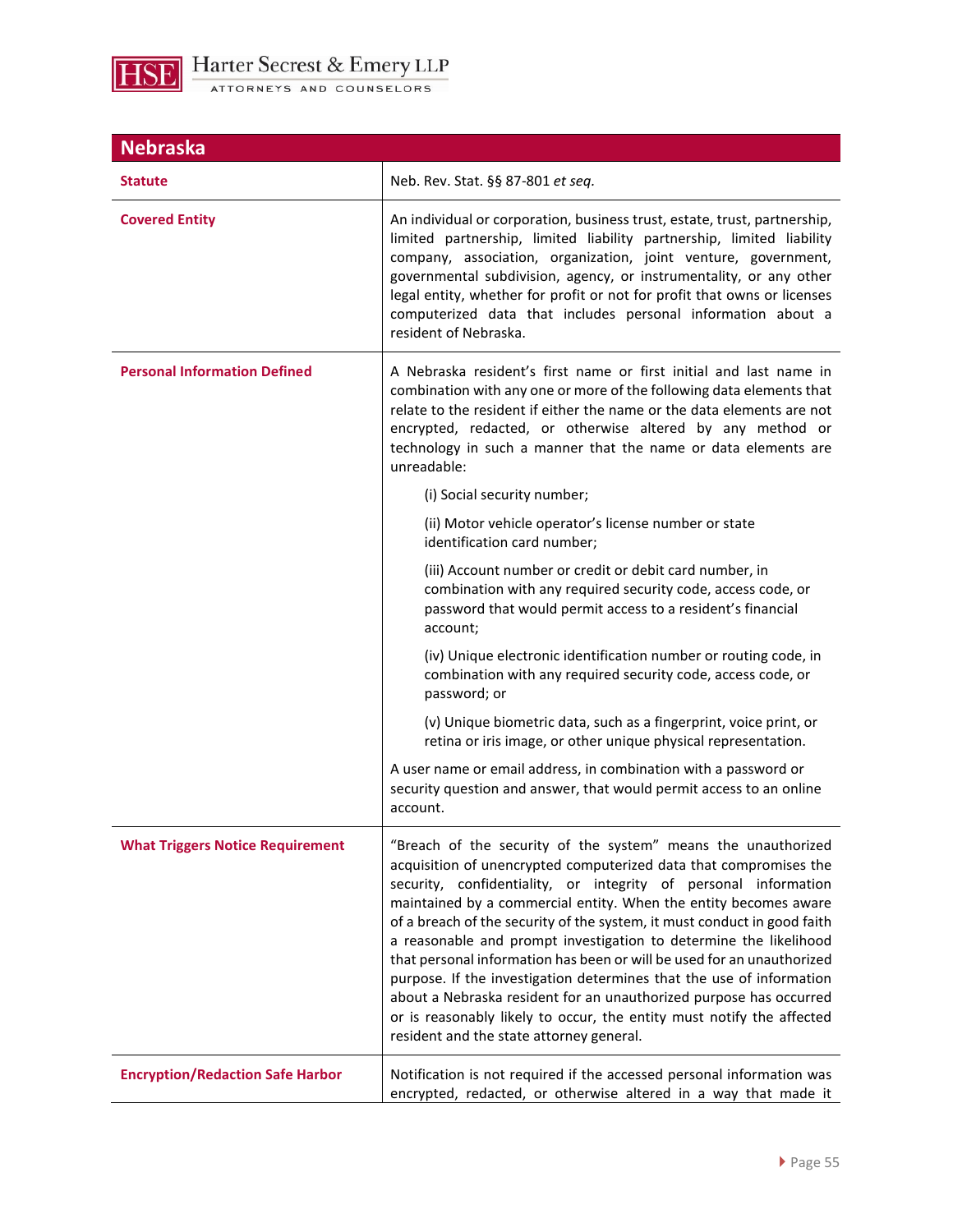

| <b>Nebraska</b>                          |                                                                                                                                                                                                                                                                                                                                         |
|------------------------------------------|-----------------------------------------------------------------------------------------------------------------------------------------------------------------------------------------------------------------------------------------------------------------------------------------------------------------------------------------|
|                                          | unreadable. Information is not considered encrypted if the encryption<br>key or process is reasonably believed to have been acquired in the<br>breach.                                                                                                                                                                                  |
| <b>Exemptions from Notification</b>      | Notification is not required if the entity determines that the use of<br>information about the affected Nebraska resident for an unauthorized<br>purpose has not occurred or is not reasonably likely to occur.                                                                                                                         |
| <b>Timing of Notification</b>            | Notification must be provided as soon as possible and without<br>unreasonable delay, consistent with measures necessary to determine<br>scope of the breach and restore reasonable integrity of the<br>computerized data system. Notice can be delayed if instructed by law<br>enforcement, if it will impede a criminal investigation. |
|                                          | Notice must also be provided to the attorney general no later than<br>when notice is provided to the individuals.                                                                                                                                                                                                                       |
| <b>Penalties/Private Cause of Action</b> | The Attorney General may issue subpoenas and seek and recover<br>direct economic damages for each affected Nebraska resident.                                                                                                                                                                                                           |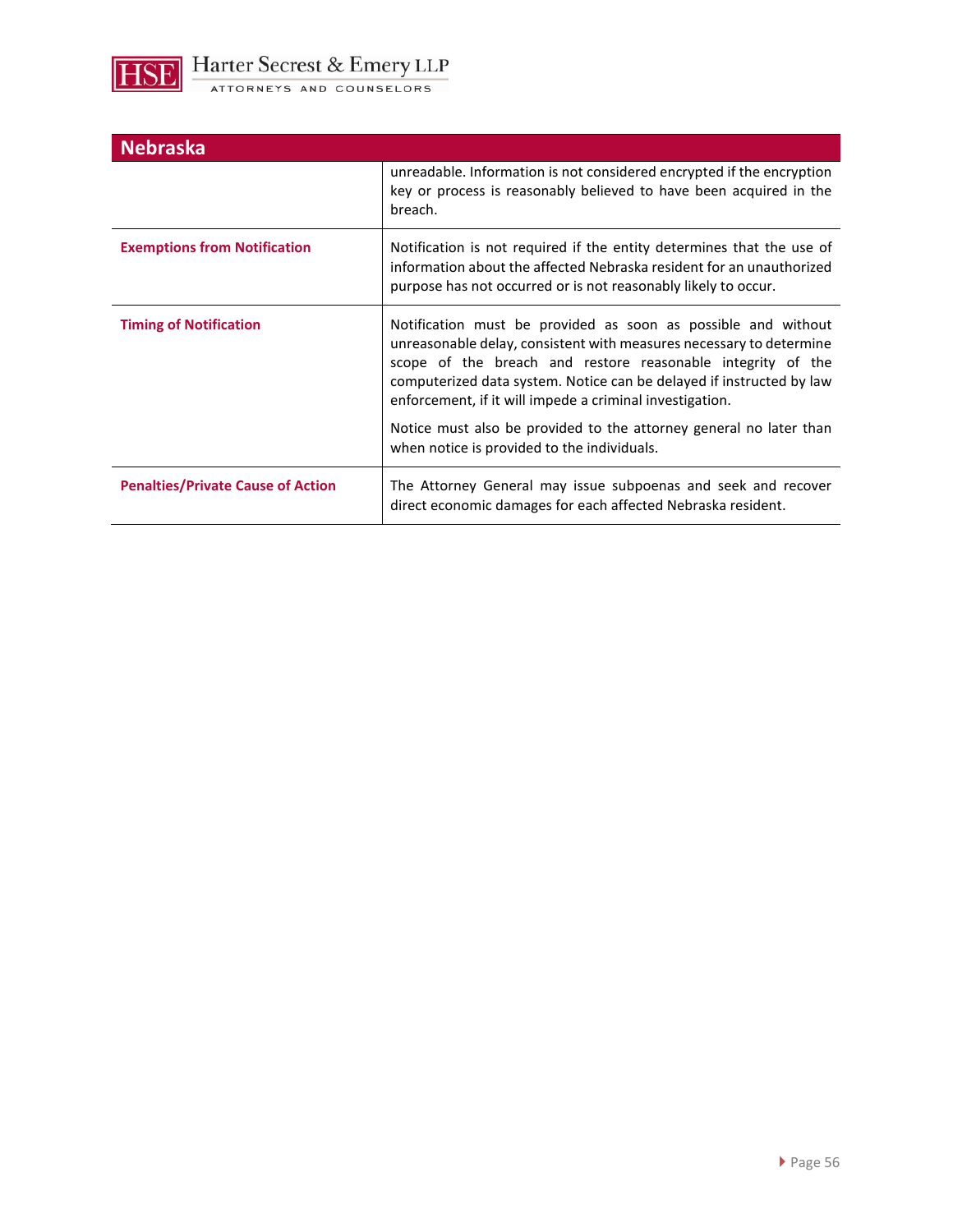

| <b>Nevada</b>                           |                                                                                                                                                                                                                                                                                                                                                                                                                               |
|-----------------------------------------|-------------------------------------------------------------------------------------------------------------------------------------------------------------------------------------------------------------------------------------------------------------------------------------------------------------------------------------------------------------------------------------------------------------------------------|
| Statute                                 | Nev. Rev. Stat. §§ 603A.010 et seq.                                                                                                                                                                                                                                                                                                                                                                                           |
| <b>Covered Entity</b>                   | Any governmental agency, institution of higher education,<br>corporation, financial institution or retail operator or any other type of<br>business entity or association that owns or licenses computerized data<br>which includes personal information.                                                                                                                                                                     |
| <b>Personal Information Defined</b>     | A natural person's first name or first initial and last name in<br>combination with any one or more of the following data elements,<br>when the name and data elements are not encrypted:                                                                                                                                                                                                                                     |
|                                         | (i) Social security number.                                                                                                                                                                                                                                                                                                                                                                                                   |
|                                         | (ii) Driver's license number, driver authorization card number or<br>identification card number.                                                                                                                                                                                                                                                                                                                              |
|                                         | (iii) Account number, credit card number or debit card number, in<br>combination with any required security code, access code or<br>password that would permit access to the person's financial<br>account.                                                                                                                                                                                                                   |
|                                         | (iv) A medical identification number or a health insurance<br>identification number.                                                                                                                                                                                                                                                                                                                                          |
|                                         | (v) A user name, unique identifier or electronic mail address in<br>combination with a password, access code or security question<br>and answer that would permit access to an online account.                                                                                                                                                                                                                                |
| <b>What Triggers Notice Requirement</b> | "Breach of the security of the data system" means unauthorized<br>acquisition of computerized data that materially compromises the<br>security, confidentiality, or integrity of personal information<br>maintained by the data collector. A breach must be disclosed to any<br>Nevada resident whose unencrypted personal information was, or is<br>reasonably believed to have been, acquired by an unauthorized<br>person. |
| <b>Encryption/Redaction Safe Harbor</b> | Notification is not required if the accessed personal information was<br>encrypted.                                                                                                                                                                                                                                                                                                                                           |
| <b>Exemptions from Notification</b>     | N/A                                                                                                                                                                                                                                                                                                                                                                                                                           |
| <b>Timing of Notification</b>           | Notification must be made in the most expedient time possible and<br>without unreasonable delay, consistent with the legitimate needs of<br>law enforcement or any measures necessary to determine the scope<br>of the breach and restore the reasonable integrity of the system data.                                                                                                                                        |
|                                         | Notification may be delayed if law enforcement determines<br>notification will impede a criminal investigation.                                                                                                                                                                                                                                                                                                               |
|                                         | If an entity determines that notification is required to be given<br>pursuant to the provisions of this section to more than 1,000 persons<br>at any one time, it shall also notify, without unreasonable delay, any                                                                                                                                                                                                          |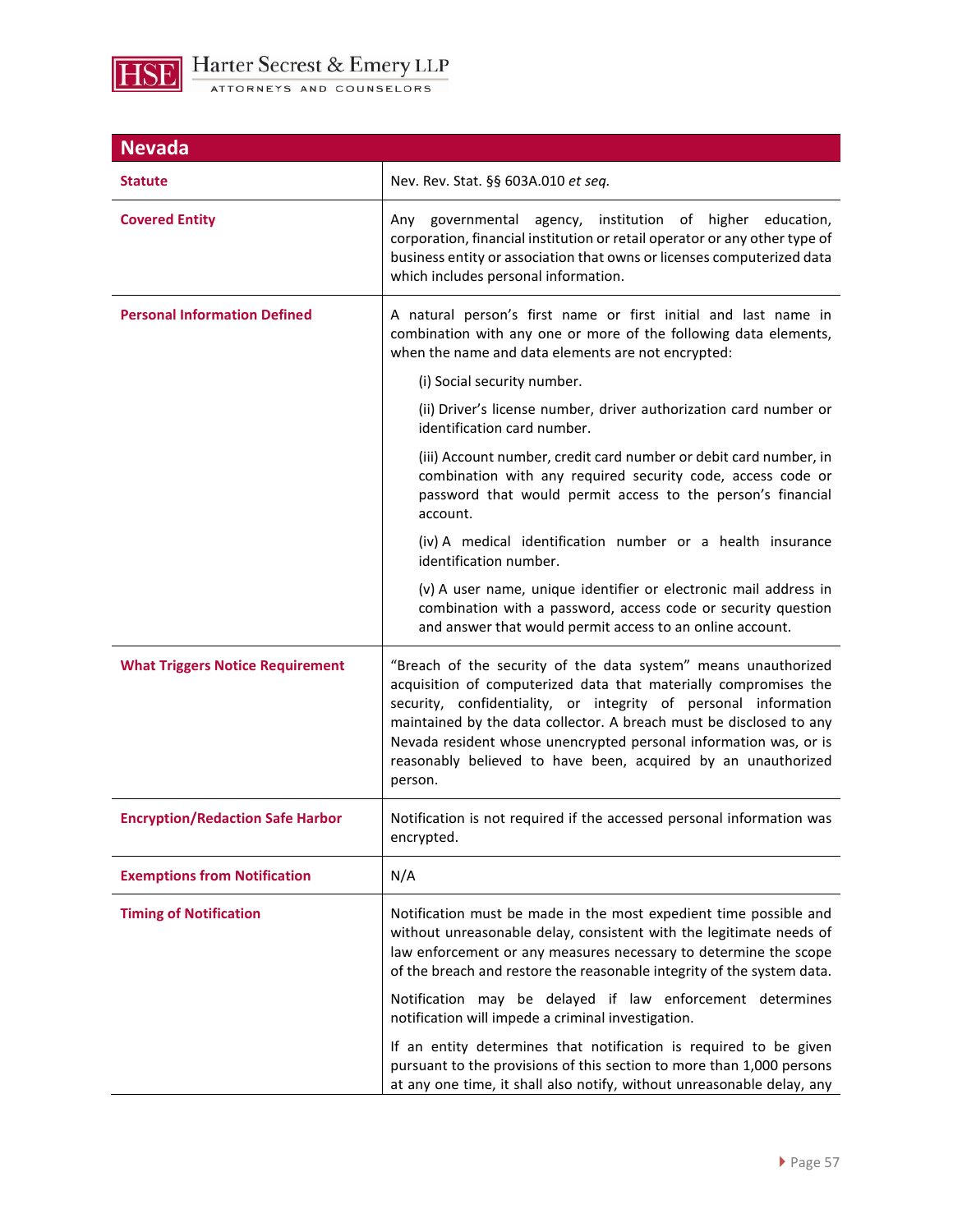

| <b>Nevada</b>                            |                                                                                                                                                                                                                                                                                            |
|------------------------------------------|--------------------------------------------------------------------------------------------------------------------------------------------------------------------------------------------------------------------------------------------------------------------------------------------|
|                                          | consumer reporting agency that compiles and maintains files on<br>consumers on a nationwide basis.                                                                                                                                                                                         |
| <b>Penalties/Private Cause of Action</b> | A private right of action exists for the data collector for damages<br>against a person that unlawfully obtained or benefits from personal<br>information obtained from records maintained by the data collector.<br>The Attorney General may bring an action against the person to obtain |
|                                          | a temporary or permanent injunction against the violation.                                                                                                                                                                                                                                 |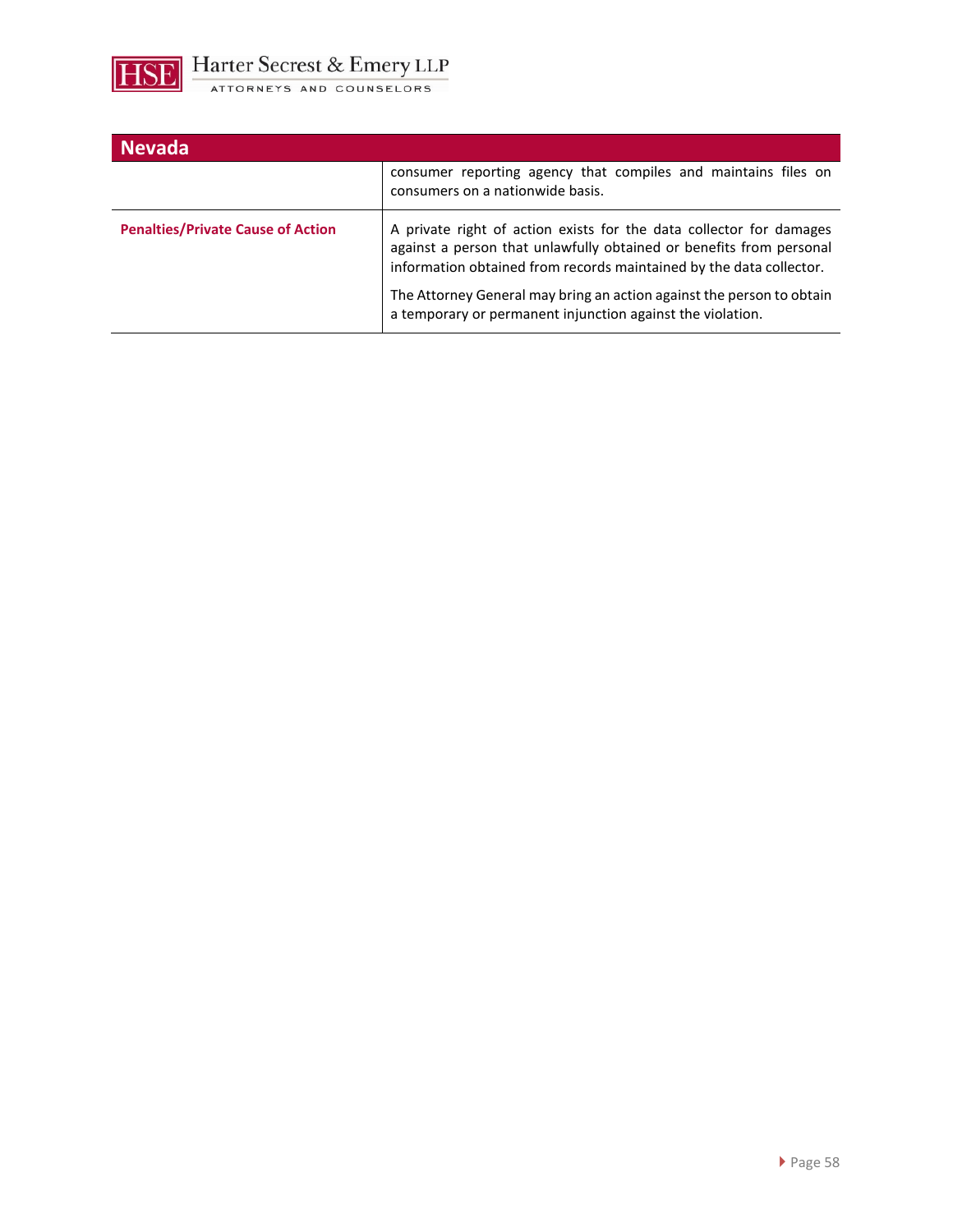

| <b>New Hampshire</b>                    |                                                                                                                                                                                                                                                                                                                                                                                                                                                                                                                                                                                                                                                                       |
|-----------------------------------------|-----------------------------------------------------------------------------------------------------------------------------------------------------------------------------------------------------------------------------------------------------------------------------------------------------------------------------------------------------------------------------------------------------------------------------------------------------------------------------------------------------------------------------------------------------------------------------------------------------------------------------------------------------------------------|
| <b>Statute</b>                          | N.H. Rev. Stat. §§ 359-C:19 et seq.; 332-I:1 et seq.                                                                                                                                                                                                                                                                                                                                                                                                                                                                                                                                                                                                                  |
| <b>Covered Entity</b>                   | Personal Information Breach Notification Statute: An individual,<br>corporation, trust, partnership, incorporated or unincorporated<br>association, limited liability company, or other form of entity, or any<br>agency, authority, board, court, department, division, commission,<br>institution, bureau, or other state governmental entity, or any political<br>subdivision of the state doing business in New Hampshire and that<br>owns or licenses computerized data including personal information.<br><b>Medical Information Unauthorized Disclosure Notification Statute: A</b><br>health care provider or a business associate of a health care provider. |
| <b>Personal Information Defined</b>     | Personal Information Breach Notification Statute: "Personal<br>Information" means New Hampshire resident's first name or initial and<br>last name in combination with any of the following data elements,<br>when either the name or the data elements are not encrypted:                                                                                                                                                                                                                                                                                                                                                                                             |
|                                         | (i) Social security number;<br>(ii) Driver's license number or other governmental identification                                                                                                                                                                                                                                                                                                                                                                                                                                                                                                                                                                      |
|                                         | number;<br>(iii) Account number, credit card number, or debit card number,<br>in combination with any required security code, access code, or<br>password that would permit access to an individual's financial<br>account.                                                                                                                                                                                                                                                                                                                                                                                                                                           |
|                                         | <b>Medical Information Unauthorized Disclosure Notification Statute:</b><br>Incorporates definition of protected medical information from §§ 262<br>and 264 of the Health Insurance Portability and Accountability Act of<br>1996.                                                                                                                                                                                                                                                                                                                                                                                                                                    |
| <b>What Triggers Notice Requirement</b> | Personal Information Breach Notification Statute: "Security breach"<br>the unauthorized acquisition of computerized data that<br>is<br>compromises the security or confidentiality of personal information<br>maintained by a person doing business in this state. When the entity<br>becomes aware of a security breach, it must promptly determine the<br>likelihood that the information has been or will be misused. If the<br>determination is that misuse of the information has occurred, is<br>reasonably likely to occur, or if a determination cannot be made, the<br>entity must notify the affected individuals as soon as possible.                      |
|                                         | Medical Information Unauthorized Disclosure Notification Statute:<br>The statute is triggered by the unauthorized use or disclosure of<br>protected health information for marketing or fundraising purposes.                                                                                                                                                                                                                                                                                                                                                                                                                                                         |
|                                         | Health care providers may be liable even if such use is permissible<br>under federal law.                                                                                                                                                                                                                                                                                                                                                                                                                                                                                                                                                                             |
| <b>Encryption/Redaction Safe Harbor</b> | Personal Information Breach Notification Statute: Notification is not<br>required if the accessed personal information was encrypted unless                                                                                                                                                                                                                                                                                                                                                                                                                                                                                                                           |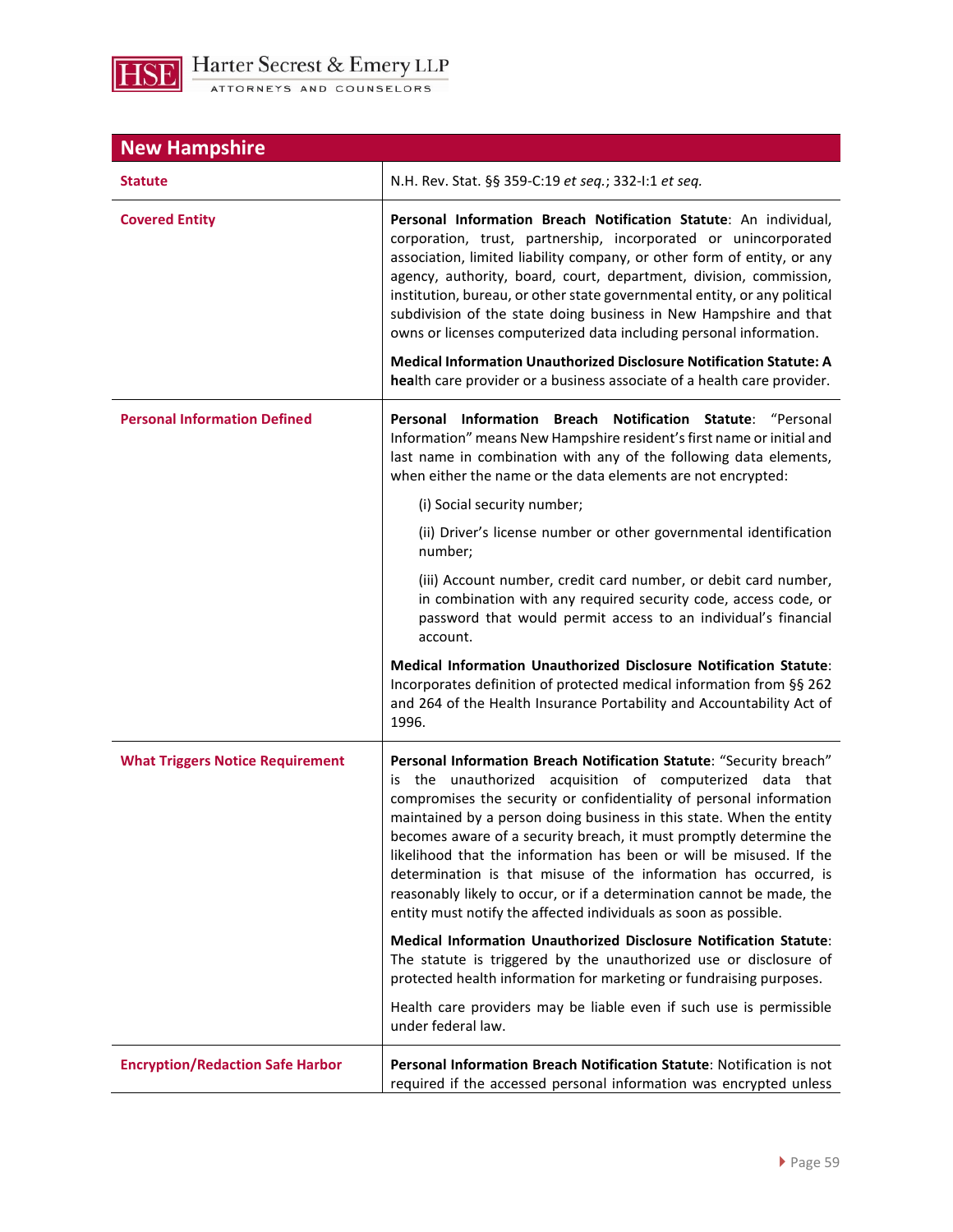| <b>New Hampshire</b>                     |                                                                                                                                                                                                                                                                                                                                                                                                                                                                                                                                                                                                                                   |  |
|------------------------------------------|-----------------------------------------------------------------------------------------------------------------------------------------------------------------------------------------------------------------------------------------------------------------------------------------------------------------------------------------------------------------------------------------------------------------------------------------------------------------------------------------------------------------------------------------------------------------------------------------------------------------------------------|--|
|                                          | the encryption key, security code, access code, or password would<br>permit access to the encrypted data.                                                                                                                                                                                                                                                                                                                                                                                                                                                                                                                         |  |
| <b>Exemptions from Notification</b>      | Personal Information Breach Notification Statute: Notification is not<br>required if it is determined that misuse of the information has not<br>occurred and is not reasonably likely to occur, unless a determination<br>cannot be made, and then notification is required.                                                                                                                                                                                                                                                                                                                                                      |  |
| <b>Timing of Notification</b>            | Personal Information Breach Notification Statute: Notice must be<br>made as soon as possible, but may be delayed by a law enforcement<br>agency, or national or homeland security agency if the notification will<br>impede a criminal investigation or jeopardize national or homeland<br>security.                                                                                                                                                                                                                                                                                                                              |  |
|                                          | The attorney general must be notified before the affected individuals<br>are notified, unless the entity is subject to R.S.A. 358-A:3, in which<br>case, the primary regulatory authority of the entity must be notified.                                                                                                                                                                                                                                                                                                                                                                                                         |  |
|                                          | If an entity must notify more than 1000 consumers of a breach, the<br>entity shall also notify, without unreasonable delay, all consumer<br>reporting agencies that compile and maintain files on consumers on a<br>nationwide basis.                                                                                                                                                                                                                                                                                                                                                                                             |  |
|                                          | Medical Information Unauthorized Disclosure Notification Statute:<br>The healthcare provider shall "promptly notify in writing the individual<br>or individuals whose protected health information was disclosed."                                                                                                                                                                                                                                                                                                                                                                                                                |  |
| <b>Penalties/Private Cause of Action</b> | Personal Information Breach Notification Statute: Persons injured<br>because of a violation may bring an action for damages and for such<br>equitable relief, including an injunction, as the court deems necessary<br>and proper. A prevailing plaintiff shall be awarded actual damages, the<br>costs of the suit and reasonable attorney's fees. If the court finds a<br>willful or knowing violation of this chapter, damages will be set at 2 to<br>3 times the actual damages. In addition, a prevailing plaintiff shall be<br>awarded the costs of the suit and reasonable attorney's fees, as<br>determined by the court. |  |
|                                          | The Attorney General's office shall enforce these provisions pursuant<br>to R.S.A. 358-A:4.                                                                                                                                                                                                                                                                                                                                                                                                                                                                                                                                       |  |
|                                          | Medical Information Unauthorized Disclosure Notification Statute:<br>An aggrieved individual whose health records were wrongly disclosed<br>may bring a civil action and, if successful, shall be awarded special or<br>general damages of not less than \$1,000 for each violation, and costs<br>and reasonable legal fees.                                                                                                                                                                                                                                                                                                      |  |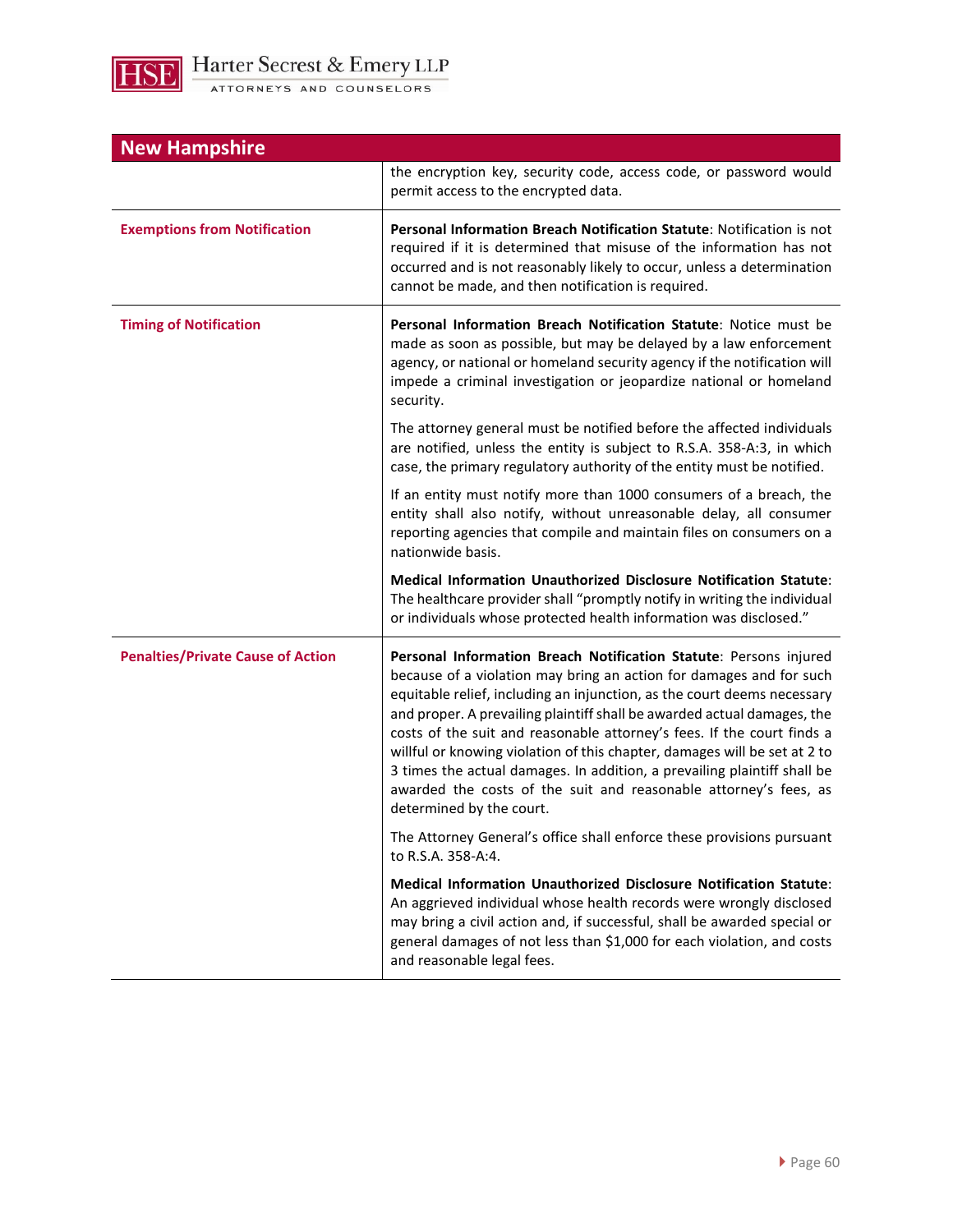

| <b>New Jersey</b>                       |                                                                                                                                                                                                                                                                                                                                                                                                                                                                                                                                                                                                                                                                                                         |
|-----------------------------------------|---------------------------------------------------------------------------------------------------------------------------------------------------------------------------------------------------------------------------------------------------------------------------------------------------------------------------------------------------------------------------------------------------------------------------------------------------------------------------------------------------------------------------------------------------------------------------------------------------------------------------------------------------------------------------------------------------------|
| <b>Statute</b>                          | N.J. Stat. §§ 56:8-161; 56:8-163-66                                                                                                                                                                                                                                                                                                                                                                                                                                                                                                                                                                                                                                                                     |
| <b>Covered Entity</b>                   | Any sole proprietorship, partnership, corporation, association, or<br>other entity, however organized and whether or not organized to<br>operate at a profit, including a financial institution organized,<br>chartered, or holding a license or authorization certificate under the<br>law of this State, any other state, the United States, or of any other<br>country, or the parent or the subsidiary of a financial institution, that<br>conducts business in New Jersey, or any public entity that compiles or<br>maintains computerized records that include personal information.                                                                                                              |
| <b>Personal Information Defined</b>     | An individual's first name or first initial and last name linked with any<br>one or more of the following data elements:                                                                                                                                                                                                                                                                                                                                                                                                                                                                                                                                                                                |
|                                         | (i) Social Security number;                                                                                                                                                                                                                                                                                                                                                                                                                                                                                                                                                                                                                                                                             |
|                                         | (ii) driver's license number or State identification card number;                                                                                                                                                                                                                                                                                                                                                                                                                                                                                                                                                                                                                                       |
|                                         | (iii) account number or credit or debit card number, in<br>combination with any required security code, access code, or<br>password that would permit access to an individual's financial<br>account; or                                                                                                                                                                                                                                                                                                                                                                                                                                                                                                |
|                                         | (iv) user name, email address, or any other account holder<br>identifying information, in combination with any password or<br>security question and answer that would permit access to an<br>online account. (Note: (iv) is effective as of September 1, 2019.)                                                                                                                                                                                                                                                                                                                                                                                                                                         |
|                                         | Dissociated data that, if linked, would constitute personal information<br>is personal information if the means to link the dissociated data were<br>accessed in connection with access to the dissociated data.                                                                                                                                                                                                                                                                                                                                                                                                                                                                                        |
| <b>What Triggers Notice Requirement</b> | "Breach of security" means unauthorized access to electronic files,<br>media or data containing personal information that compromises the<br>security, confidentiality or integrity of personal information when<br>access to the personal information has not been secured by encryption<br>or by any other method or technology that renders the personal<br>information unreadable or unusable. The entity must notify New<br>Jersey resident customers of any breach of security of those<br>computerized records following discovery or notification of the<br>breach, if that customer's personal information was, or is reasonably<br>believed to have been, accessed by an unauthorized person. |
| <b>Encryption/Redaction Safe Harbor</b> | Notification is not required if the accessed personal information was<br>encrypted or made unreadable or unusable by some other method or<br>technology.                                                                                                                                                                                                                                                                                                                                                                                                                                                                                                                                                |
| <b>Exemptions from Notification</b>     | Notification is not required if it is established that misuse of the<br>information is not reasonably possible. Any determination shall be<br>documented in writing and retained for five years.                                                                                                                                                                                                                                                                                                                                                                                                                                                                                                        |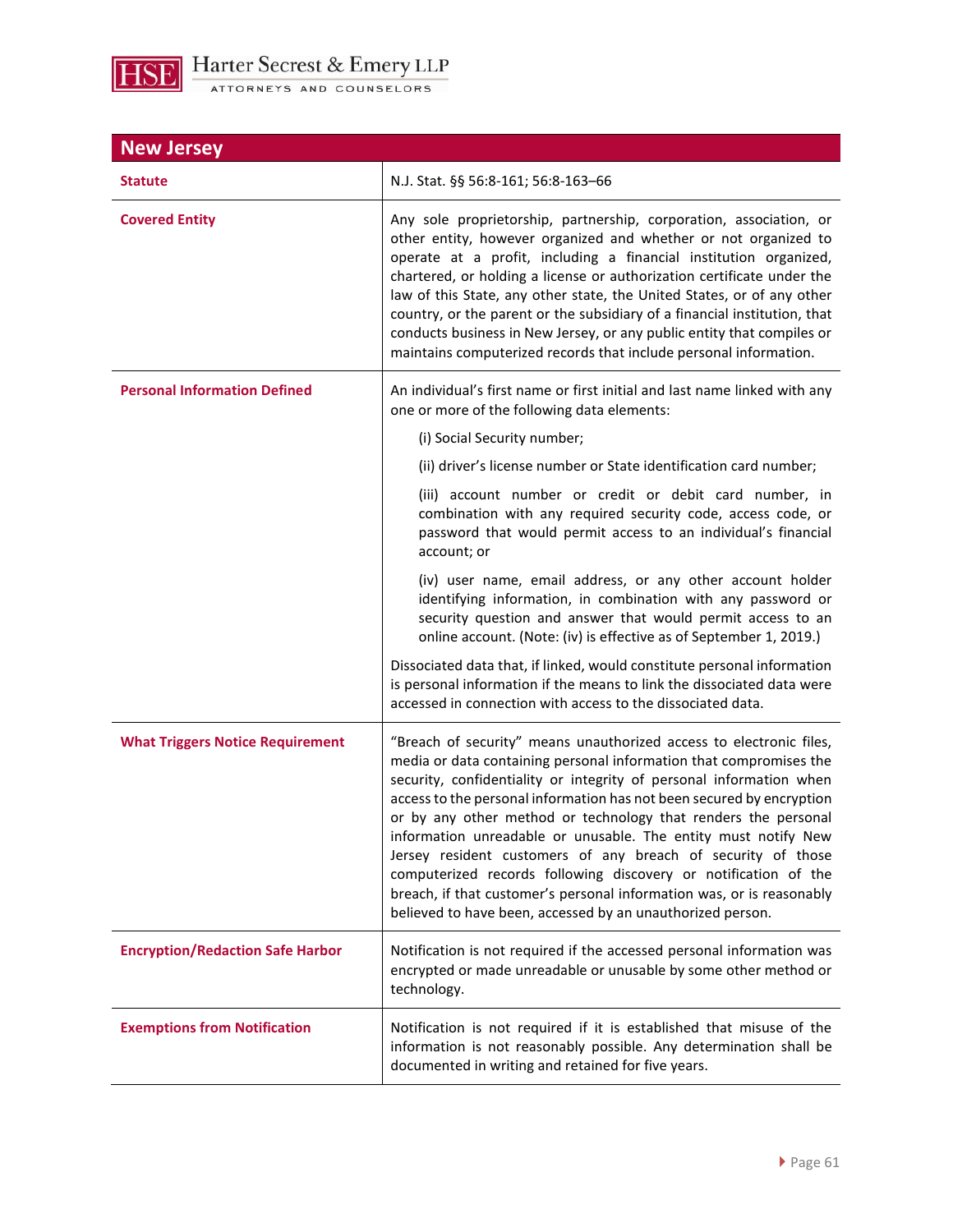

| <b>New Jersey</b>                        |                                                                                                                                                                                                                                                                                                                                                                                                                                      |
|------------------------------------------|--------------------------------------------------------------------------------------------------------------------------------------------------------------------------------------------------------------------------------------------------------------------------------------------------------------------------------------------------------------------------------------------------------------------------------------|
| <b>Timing of Notification</b>            | Notification must be made in the most expedient time possible and<br>without unreasonable delay, consistent with the legitimate needs of<br>law enforcement or any measures necessary to determine the scope<br>of the breach and restore the reasonable integrity of the data system.<br>Notification may be delayed if a law enforcement agency determines<br>that the notification will impede a criminal or civil investigation. |
|                                          | In advance of the disclosure to the customer, the entity must report<br>the breach of security and any information pertaining to the breach to<br>the Division of State Police in the Department of Law and Public Safety<br>for investigation or handling, which may include dissemination or<br>referral to other appropriate law enforcement entities.                                                                            |
|                                          | In the event that more than 1000 people must be notified at one time,<br>the entity must also notify, without unreasonable delay, all consumer<br>reporting agencies that compile and maintain files on consumers on a<br>nationwide basis.                                                                                                                                                                                          |
| <b>Penalties/Private Cause of Action</b> | It is an unlawful practice and a violation of N.J. Stat. §§ 56:8-1, et seq.<br>to willfully, knowingly or recklessly violate this statute.                                                                                                                                                                                                                                                                                           |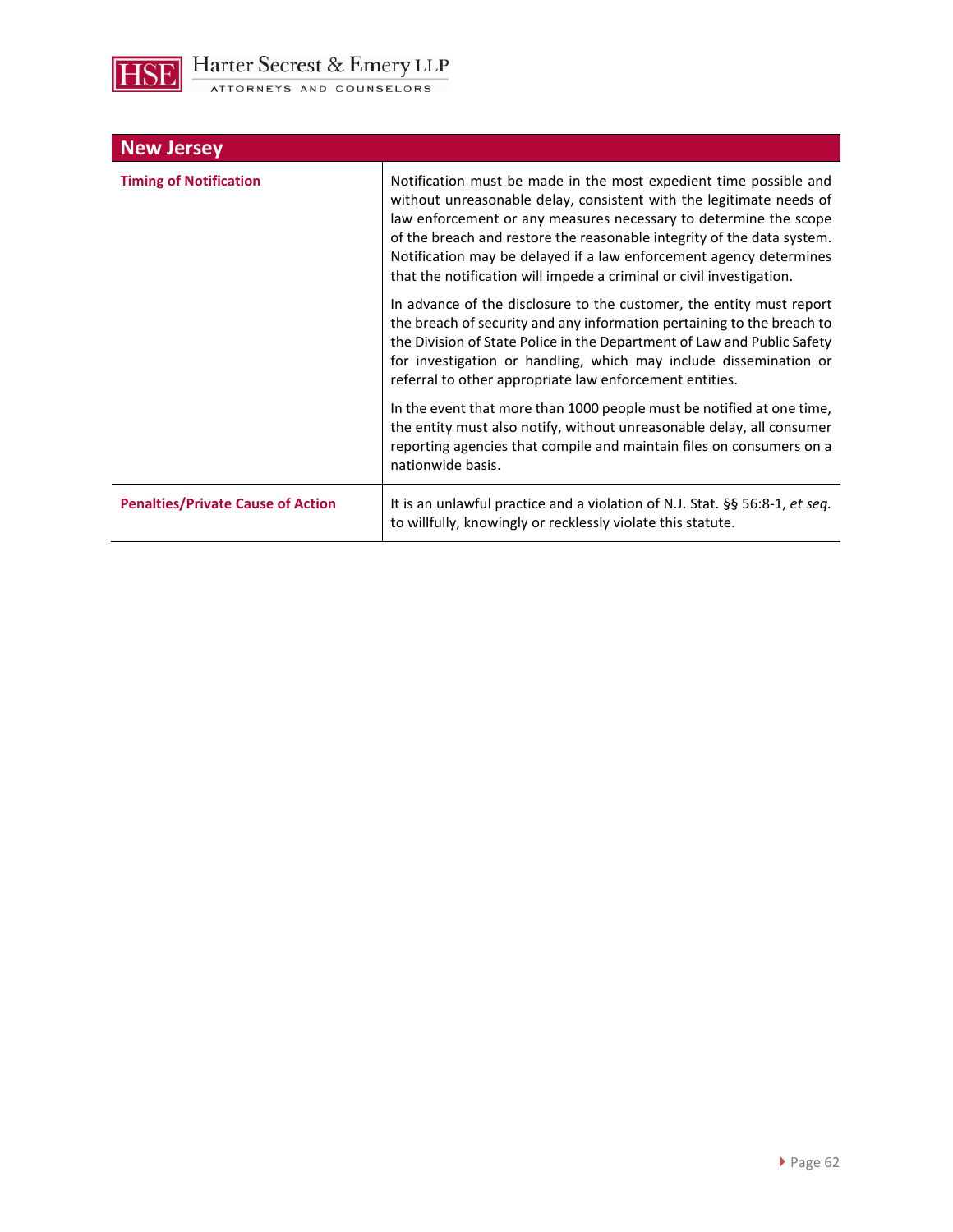

| <b>New Mexico</b>                       |                                                                                                                                                                                                                                                                                                                                                                                                                                                                                                                   |
|-----------------------------------------|-------------------------------------------------------------------------------------------------------------------------------------------------------------------------------------------------------------------------------------------------------------------------------------------------------------------------------------------------------------------------------------------------------------------------------------------------------------------------------------------------------------------|
| <b>Statute</b>                          | N.M. Stat. §§ 57-12C-1 et seq.                                                                                                                                                                                                                                                                                                                                                                                                                                                                                    |
| <b>Covered Entity</b>                   | A person that owns or licenses elements that include personal<br>identifying information of a New Mexico resident.                                                                                                                                                                                                                                                                                                                                                                                                |
| <b>Personal Information Defined</b>     | An individual's first name or first initial and last name in combination<br>with one or more of the following data elements that relate to the<br>individual, when the data elements are not protected through<br>encryption or redaction or otherwise rendered unreadable or<br>unusable:                                                                                                                                                                                                                        |
|                                         | (i) social security number;                                                                                                                                                                                                                                                                                                                                                                                                                                                                                       |
|                                         | (ii) driver's license number;                                                                                                                                                                                                                                                                                                                                                                                                                                                                                     |
|                                         | (iii) government-issued identification number;                                                                                                                                                                                                                                                                                                                                                                                                                                                                    |
|                                         | (iv) account number, credit card number or debit card number in<br>combination with any required security code, access code or<br>password that would permit access to a person's financial<br>account; or                                                                                                                                                                                                                                                                                                        |
|                                         | (v) biometric data<br>(a record generated<br>by<br>automatic<br>measurements of an identified individual's fingerprints, voice<br>print, iris or retina patterns, facial characteristics or hand<br>geometry that is used to uniquely and durably authenticate an<br>individual's identity when the individual accesses a physical<br>location, device, system or account).                                                                                                                                       |
| <b>What Triggers Notice Requirement</b> | "Security breach" means the unauthorized acquisition of unencrypted<br>computerized data, or of encrypted computerized data and the<br>confidential process or key used to decrypt the encrypted<br>computerized data, that compromises the security, confidentiality or<br>integrity of personal identifying information maintained by a person.<br>An entity must notify New Mexico residents if their personal<br>identifying information is reasonably believed to have been subject to<br>a security breach. |
| <b>Encryption/Redaction Safe Harbor</b> | Notification is not required if the information was encrypted or<br>redacted or otherwise rendered unreadable or unusable.                                                                                                                                                                                                                                                                                                                                                                                        |
| <b>Exemptions from Notification</b>     | Notification to affected New Mexico residents is not required if, after<br>an appropriate investigation, the person determines that the security<br>breach does not give rise to a significant risk of identity theft or fraud.                                                                                                                                                                                                                                                                                   |
| <b>Timing of Notification</b>           | Notification shall be made in the most expedient time possible, but not<br>later than 45 calendar days following discovery of the security breach.                                                                                                                                                                                                                                                                                                                                                                |
|                                         | Notification may be delayed if a law enforcement agency determines<br>that notification will impede a criminal investigation or as necessary to<br>determine the scope of the security breach and restore the reasonable<br>integrity, security and confidentiality of the data system.                                                                                                                                                                                                                           |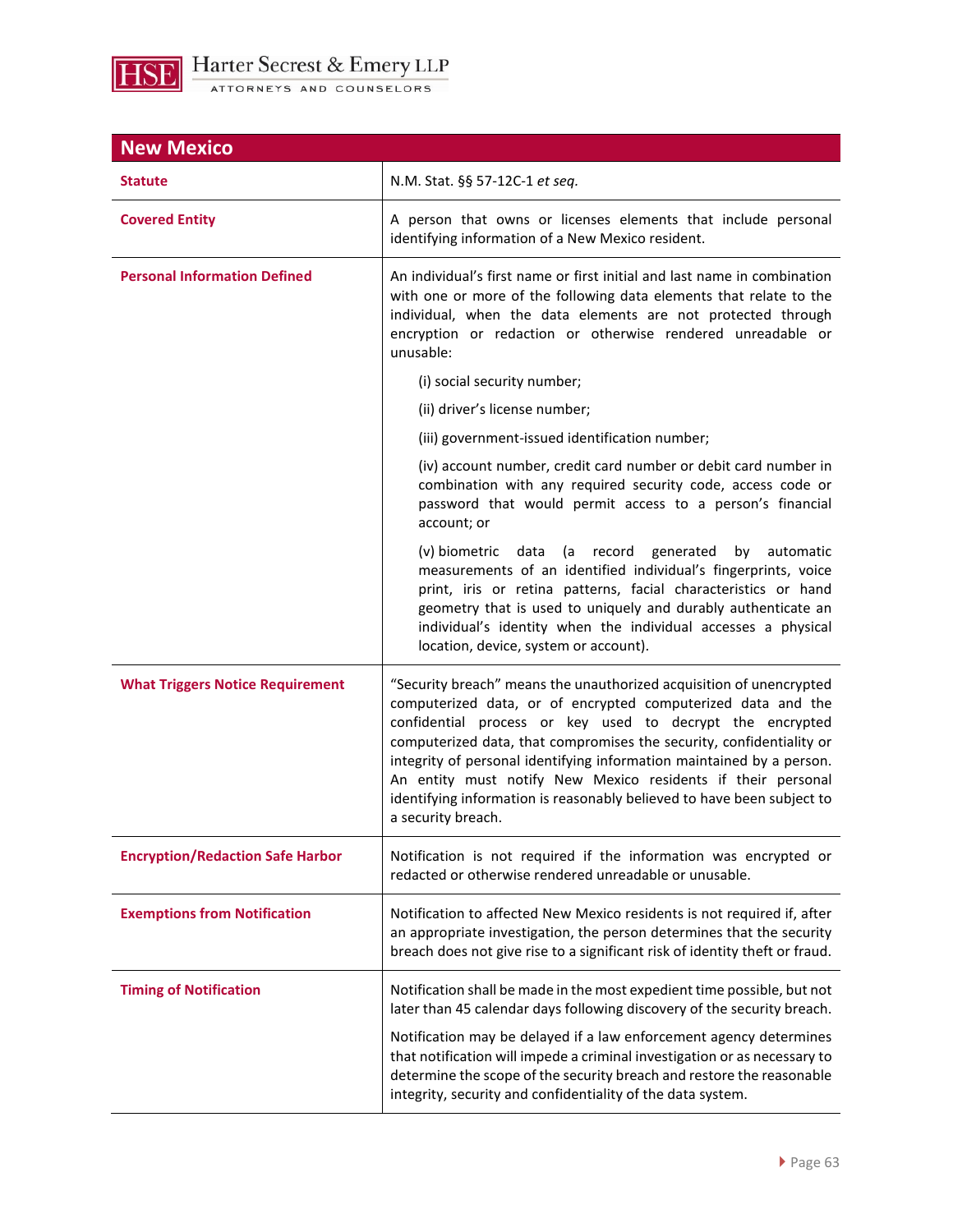

| <b>New Mexico</b>                        |                                                                                                                                                                                                                                                                                                                                                                                                    |
|------------------------------------------|----------------------------------------------------------------------------------------------------------------------------------------------------------------------------------------------------------------------------------------------------------------------------------------------------------------------------------------------------------------------------------------------------|
|                                          | An entity that must notify more than 1000 residents as a result of a<br>single breach must also notify the office of the attorney general and<br>major consumer reporting agencies that compile and maintain files on<br>consumers on a nationwide basis, in the most expedient time possible<br>but no later than 45 calendar days.                                                               |
| <b>Penalties/Private Cause of Action</b> | When the attorney general has a reasonable belief that a violation of<br>the Data Breach Notification Act has occurred, the attorney general<br>may bring an action on the behalf of individuals and in the name of the<br>state alleging a violation of that act. The court may issue an injunction<br>and award damages for actual costs or losses, including consequential<br>financial losses. |
|                                          | If the court determines that a person violated the statute knowingly or<br>recklessly, the court may impose a civil penalty of the greater of<br>\$25,000 or, in the case of failed notification, \$10.00 per instance of<br>failed notification up to a maximum of \$150,000.                                                                                                                     |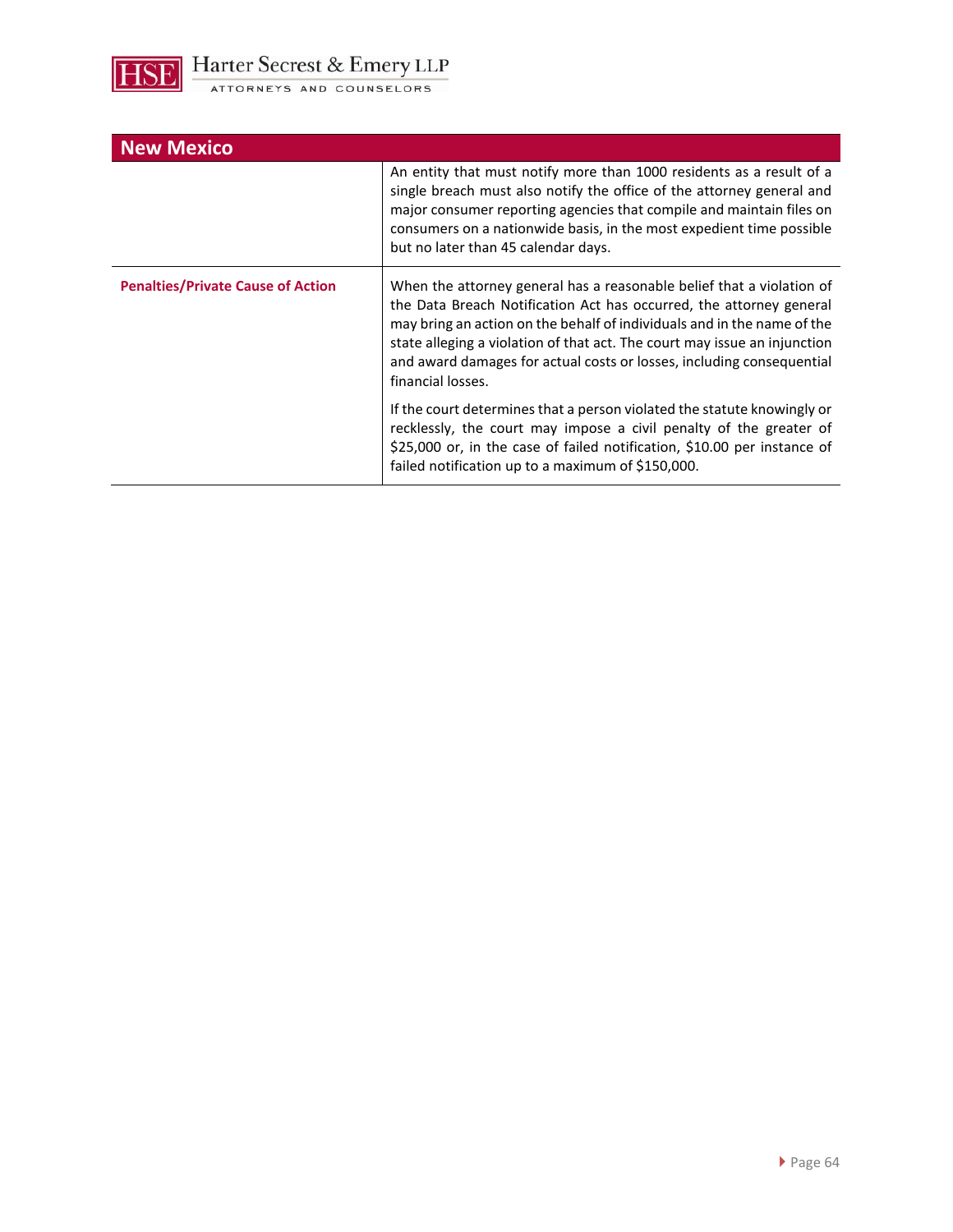

| <b>New York</b>                         |                                                                                                                                                                                                                                                                                                                                                                      |
|-----------------------------------------|----------------------------------------------------------------------------------------------------------------------------------------------------------------------------------------------------------------------------------------------------------------------------------------------------------------------------------------------------------------------|
| <b>Statute</b>                          | N.Y. Gen. Bus. Law § 899-aa                                                                                                                                                                                                                                                                                                                                          |
| <b>Covered Entity</b>                   | Any person or business which owns or licenses computerized data<br>which includes private information of a New York resident.                                                                                                                                                                                                                                        |
| <b>Personal Information Defined</b>     | The law applies to "private information," which means either:                                                                                                                                                                                                                                                                                                        |
|                                         | (i) personal information consisting of any information in<br>combination with any one or more of the following data<br>elements, when either the data element or the combination of<br>personal information plus the data element is not encrypted, or<br>is encrypted with an encryption key that has also been accessed<br>or acquired:                            |
|                                         | (1) social security number;                                                                                                                                                                                                                                                                                                                                          |
|                                         | (2) driver's license number or non-driver identification card<br>number:                                                                                                                                                                                                                                                                                             |
|                                         | (3) account number, credit or debit card number, in<br>combination with any required security code, access code,<br>password or other information that would permit access to<br>an individual's financial account;                                                                                                                                                  |
|                                         | (4) account number, credit or debit card number, if<br>circumstances exist wherein such number could be used to<br>access an individual's financial account without additional<br>identifying information, security code, access code, or<br>password; or                                                                                                            |
|                                         | (5) biometric information, meaning data generated by<br>electronic measurements of an individual's unique physical<br>characteristics, such as a fingerprint, voice print, retina or iris<br>image, or other unique physical representation or digital<br>representation of biometric data which are used to<br>authenticate or ascertain the individual's identity. |
|                                         | (ii) a user name or e-mail address in combination with a password<br>or security question and answer that would permit access to an<br>online account.                                                                                                                                                                                                               |
|                                         | Personal Information means any information concerning a natural<br>person which, because of name, number, personal mark, or other<br>identifier, can be used to identify such natural person.                                                                                                                                                                        |
| <b>What Triggers Notice Requirement</b> | "Breach of the security of the system" shall mean unauthorized access<br>to or acquisition of, or access to or acquisition without valid<br>authorization, of computerized data that compromises the security,<br>confidentiality, or integrity of private information maintained by a<br>business.                                                                  |
|                                         | In determining whether information has been accessed, or is<br>reasonably believed to have been accessed, by an unauthorized<br>person or a person without valid authorization, such business may                                                                                                                                                                    |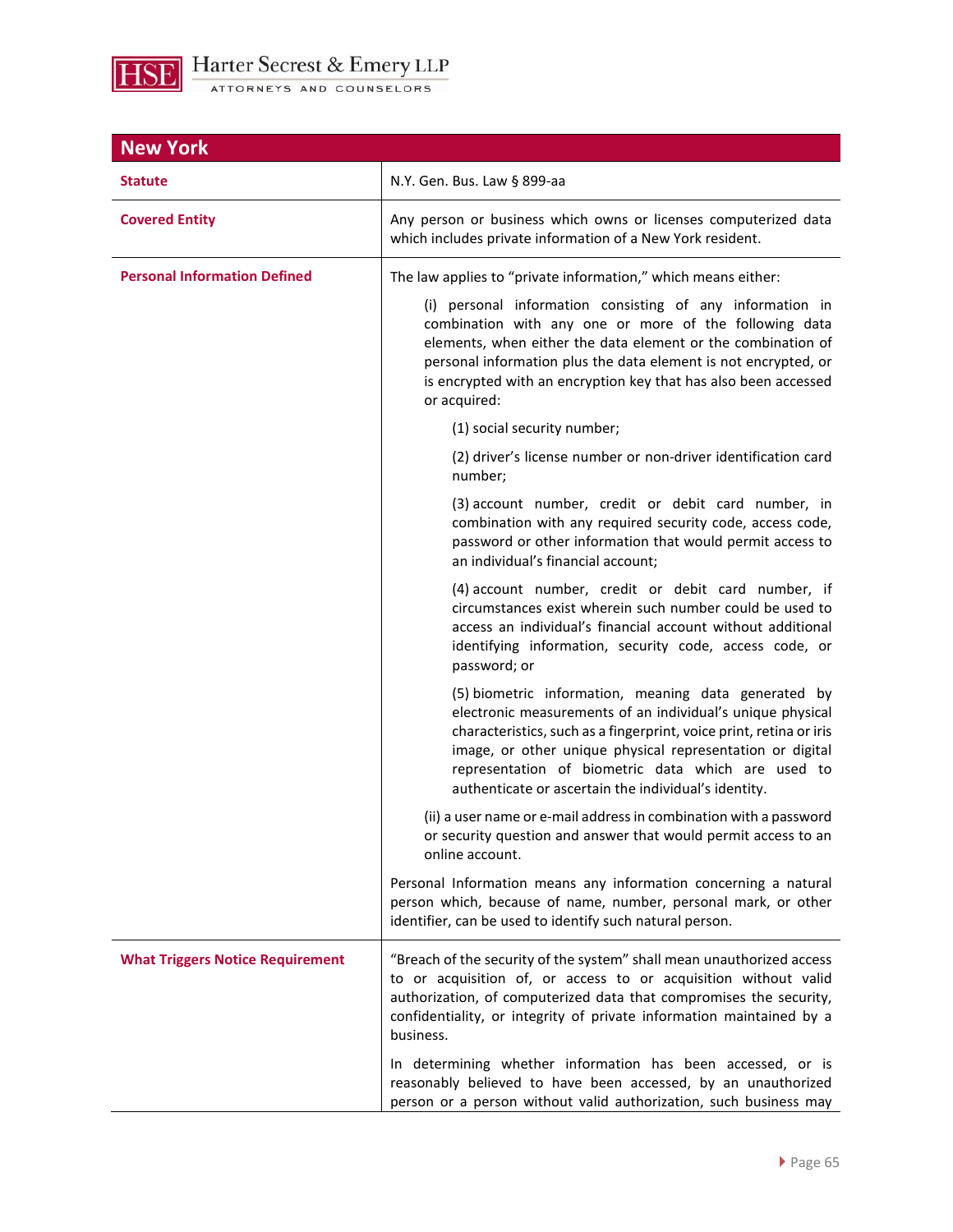

| <b>New York</b>                         |                                                                                                                                                                                                                                                                                                                                                                                                                                                                                                                                                                                                                                                                                                                                                                                                                                                                                                                      |
|-----------------------------------------|----------------------------------------------------------------------------------------------------------------------------------------------------------------------------------------------------------------------------------------------------------------------------------------------------------------------------------------------------------------------------------------------------------------------------------------------------------------------------------------------------------------------------------------------------------------------------------------------------------------------------------------------------------------------------------------------------------------------------------------------------------------------------------------------------------------------------------------------------------------------------------------------------------------------|
|                                         | consider, among other factors, indications that the information was<br>viewed, communicated with, used, or altered by a person without valid<br>authorization or by an unauthorized person.                                                                                                                                                                                                                                                                                                                                                                                                                                                                                                                                                                                                                                                                                                                          |
|                                         | In determining whether information has been acquired, or is<br>reasonably believed to have been acquired, by an unauthorized person<br>or a person without valid authorization, such business may consider<br>the following factors, among others:                                                                                                                                                                                                                                                                                                                                                                                                                                                                                                                                                                                                                                                                   |
|                                         | (i) indications that the information is in the physical possession<br>and control of an unauthorized person, such as a lost or stolen<br>computer or other device containing information; or                                                                                                                                                                                                                                                                                                                                                                                                                                                                                                                                                                                                                                                                                                                         |
|                                         | (ii) indications that the information has been downloaded or<br>copied; or                                                                                                                                                                                                                                                                                                                                                                                                                                                                                                                                                                                                                                                                                                                                                                                                                                           |
|                                         | (iii) indications that the information was used by an unauthorized<br>person, such as fraudulent accounts opened or instances of<br>identity theft reported.                                                                                                                                                                                                                                                                                                                                                                                                                                                                                                                                                                                                                                                                                                                                                         |
|                                         | An entity shall disclose any breach of the security of the system<br>following discovery or notification of the breach in the security of the<br>system to any resident of New York state whose private information<br>was, or is reasonably believed to have been, accessed or acquired by a<br>person without valid authorization.                                                                                                                                                                                                                                                                                                                                                                                                                                                                                                                                                                                 |
| <b>Encryption/Redaction Safe Harbor</b> | Notification is not required when the accessed "private information"<br>was encrypted and the encryption key was not accessed or acquired.                                                                                                                                                                                                                                                                                                                                                                                                                                                                                                                                                                                                                                                                                                                                                                           |
| <b>Exemptions from Notification</b>     | Notice to affected persons under this section is not required if the<br>exposure of private information was an inadvertent disclosure by<br>persons authorized to access private information, and the person or<br>business reasonably determines such exposure will not likely result in<br>misuse of such information, or financial harm to the affected persons<br>or emotional harm in the case of unknown disclosure of online<br>credentials - a user name or e-mail address in combination with a<br>password or security question and answer that would permit access to<br>an online account. Such a determination must be documented in<br>writing and maintained for at least five years. If the incident affects<br>over five hundred residents of New York, the person or business shall<br>provide the written determination to the state attorney general within<br>ten days after the determination. |
| <b>Timing of Notification</b>           | Notification of a breach must be provided in the most expedient time<br>possible and without unreasonable delay, consistent with the<br>legitimate needs of law enforcement or any measures necessary to<br>determine the scope of the breach and to restore the integrity of the<br>system.                                                                                                                                                                                                                                                                                                                                                                                                                                                                                                                                                                                                                         |
|                                         | Notice can be delayed if instructed by law enforcement agencies that<br>notification will impede a criminal investigation.                                                                                                                                                                                                                                                                                                                                                                                                                                                                                                                                                                                                                                                                                                                                                                                           |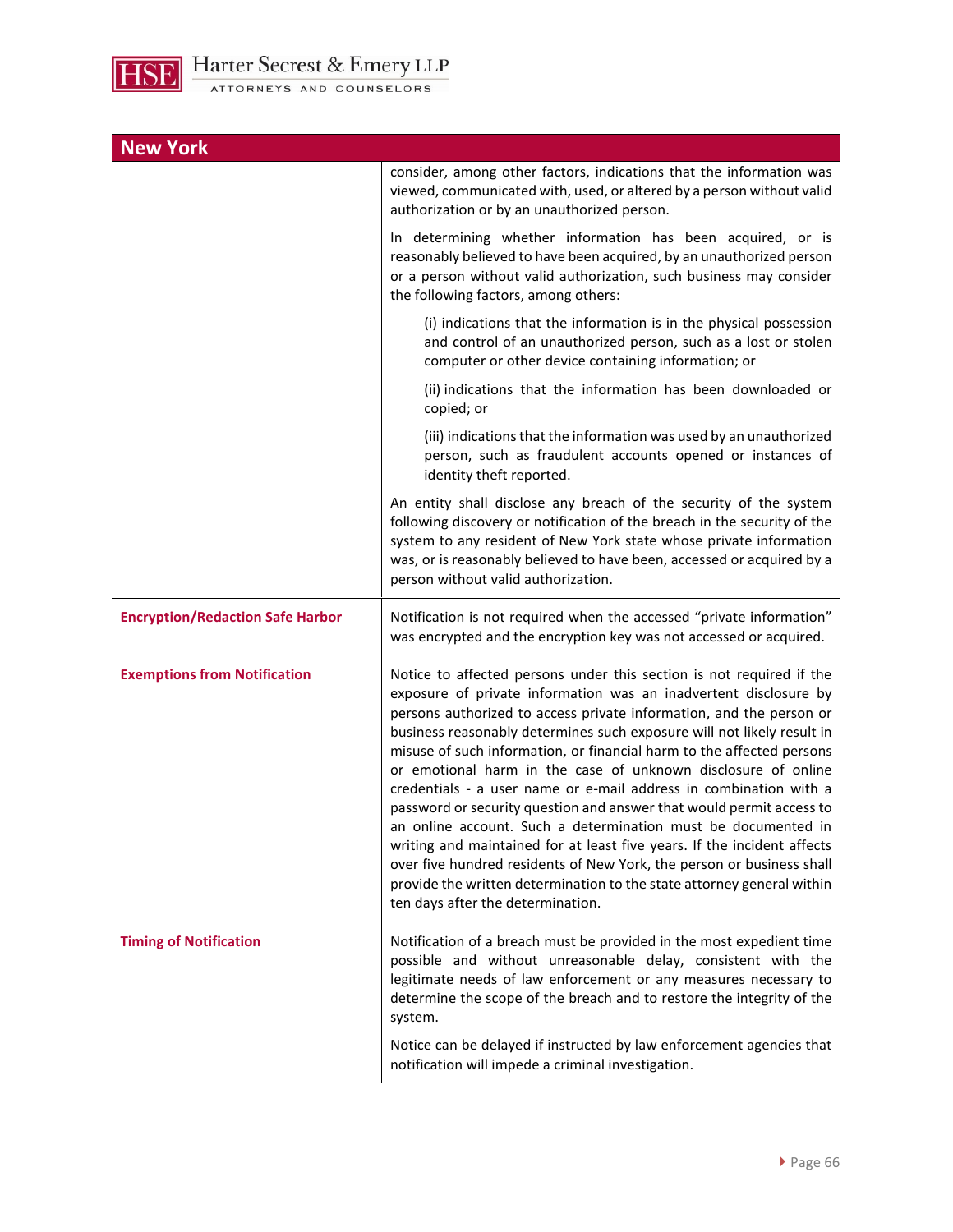

| <b>New York</b>                          |                                                                                                                                                                                                                                                                                                                                                                                                                                                                                                                        |
|------------------------------------------|------------------------------------------------------------------------------------------------------------------------------------------------------------------------------------------------------------------------------------------------------------------------------------------------------------------------------------------------------------------------------------------------------------------------------------------------------------------------------------------------------------------------|
|                                          | In the event notification of New York residents are required, the entity<br>must also notify the attorney general, department of state. This<br>notification should not delay notice of New York residents.                                                                                                                                                                                                                                                                                                            |
|                                          | If more than 5000 New York residents are notified at one time, the<br>entity shall notify consumer reporting agencies without delaying<br>notice to affected New York residents.                                                                                                                                                                                                                                                                                                                                       |
| <b>Penalties/Private Cause of Action</b> | The Attorney General may bring an action in a court having jurisdiction<br>to issue an injunction. The court may award damages for actual costs<br>or losses incurred by a person entitled to notice. Whenever the court<br>determines that a person or business violated this article knowingly or<br>recklessly, the court may impose a civil penalty of the greater of \$5,000<br>or up to \$20 per instance of failed notification, but the latter amount<br>shall not exceed \$250,000.                           |
|                                          | Any other lawful remedy available can be sought as long as such action<br>is commenced within three years after either the date on which the<br>attorney general became aware of the violation, or the date of notice<br>sent pursuant to paragraph (a) of subdivision eight of this section,<br>whichever occurs first. In no event shall an action be brought after six<br>years from the date of discovery of the breach of private information<br>by the company unless the company took steps to hide the breach. |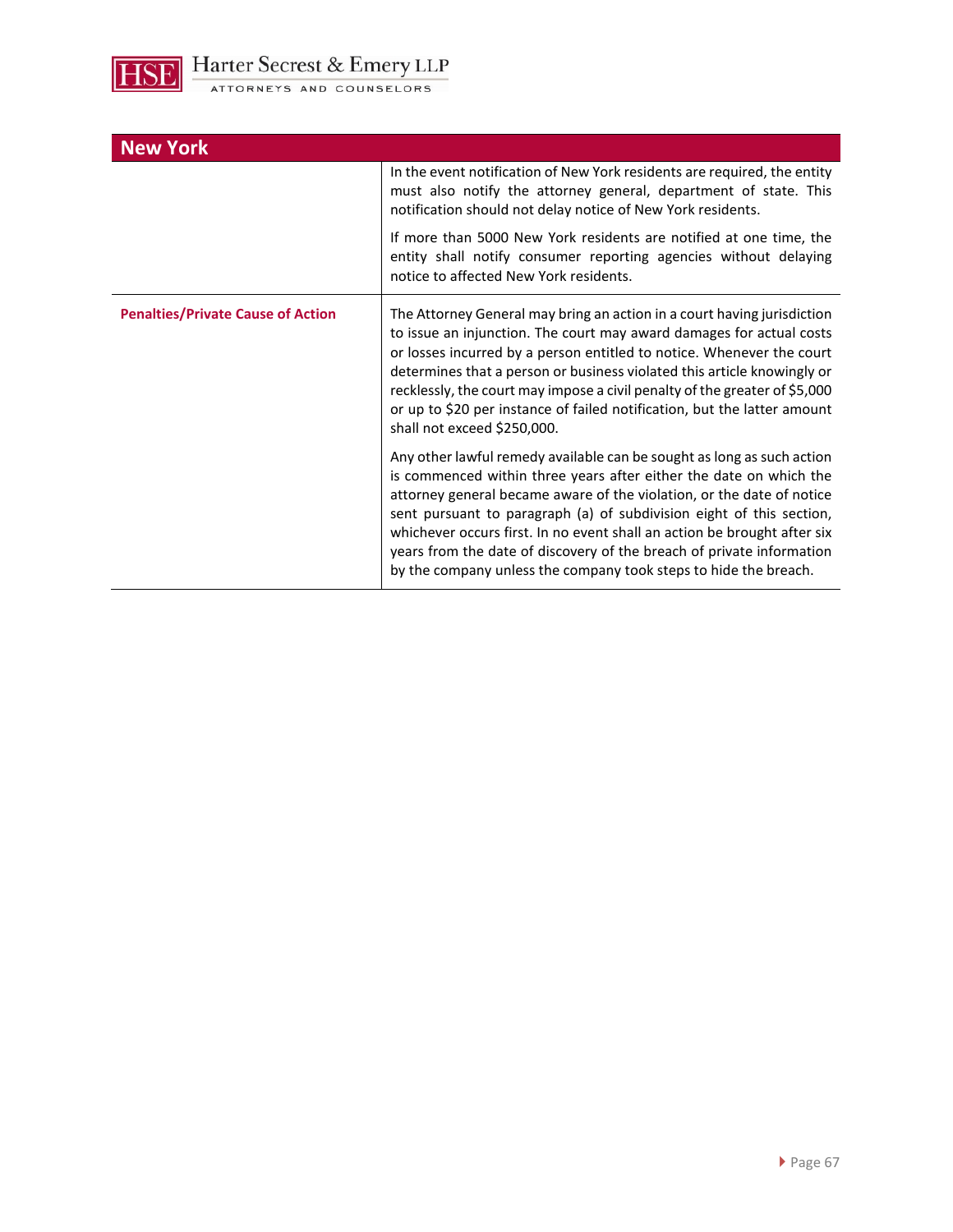

| <b>North Carolina</b>                   |                                                                                                                                                                                                                                                                                                                                                                                                                                             |
|-----------------------------------------|---------------------------------------------------------------------------------------------------------------------------------------------------------------------------------------------------------------------------------------------------------------------------------------------------------------------------------------------------------------------------------------------------------------------------------------------|
| <b>Statute</b>                          | N.C. Gen. Stat. §§ 75-61, 75-65                                                                                                                                                                                                                                                                                                                                                                                                             |
| <b>Covered Entity</b>                   | Any sole proprietorship, partnership, corporation, association, or<br>other group, however organized and whether or not organized to<br>operate at a profit or any financial institution that owns or licenses<br>personal information of residents of North Carolina or any business<br>that conducts business in North Carolina that owns or licenses<br>personal information in any form (whether computerized, paper, or<br>otherwise). |
| <b>Personal Information Defined</b>     | A person's first name or initial and last name, combined with one or<br>more of the following:                                                                                                                                                                                                                                                                                                                                              |
|                                         | (i) Social security or employer taxpayer identification numbers.                                                                                                                                                                                                                                                                                                                                                                            |
|                                         | (ii) Driver's license, State identification card, or passport<br>numbers.                                                                                                                                                                                                                                                                                                                                                                   |
|                                         | (iii) Checking account numbers.                                                                                                                                                                                                                                                                                                                                                                                                             |
|                                         | (iv) Savings account numbers.                                                                                                                                                                                                                                                                                                                                                                                                               |
|                                         | (v) Credit card numbers.                                                                                                                                                                                                                                                                                                                                                                                                                    |
|                                         | (vi) Debit card numbers.                                                                                                                                                                                                                                                                                                                                                                                                                    |
|                                         | (vii) Personal Identification (PIN) Code as defined in G.S.<br>$14 - 113.8(6)$ .                                                                                                                                                                                                                                                                                                                                                            |
|                                         | (viii) Digital signatures.                                                                                                                                                                                                                                                                                                                                                                                                                  |
|                                         | (ix) Any other numbers or information that can be used to access<br>a person's financial resources.                                                                                                                                                                                                                                                                                                                                         |
|                                         | (x) Biometric data.                                                                                                                                                                                                                                                                                                                                                                                                                         |
|                                         | (xi) Fingerprints.                                                                                                                                                                                                                                                                                                                                                                                                                          |
|                                         | (xii) Passwords if they would permit access to a person's financial<br>account or resources.                                                                                                                                                                                                                                                                                                                                                |
| <b>What Triggers Notice Requirement</b> | "Security breach" means an incident of unauthorized access to and<br>acquisition of unencrypted and unredacted records or data containing<br>personal information where illegal use of the personal information has<br>occurred or is reasonably likely to occur or that creates a material risk<br>of harm to a consumer. The entity must notify affected individuals<br>when it discovers or is notified of a security breach.            |
| <b>Encryption/Redaction Safe Harbor</b> | Notification is not required when the accessed personal information<br>was encrypted, unless there is unauthorized access to encrypted<br>records along with the confidential process or key.                                                                                                                                                                                                                                               |
| <b>Exemptions from Notification</b>     | Notification is not required where illegal use of the personal<br>information has not occurred or is not reasonably likely to occur or<br>where there is no material risk of harm to a consumer.                                                                                                                                                                                                                                            |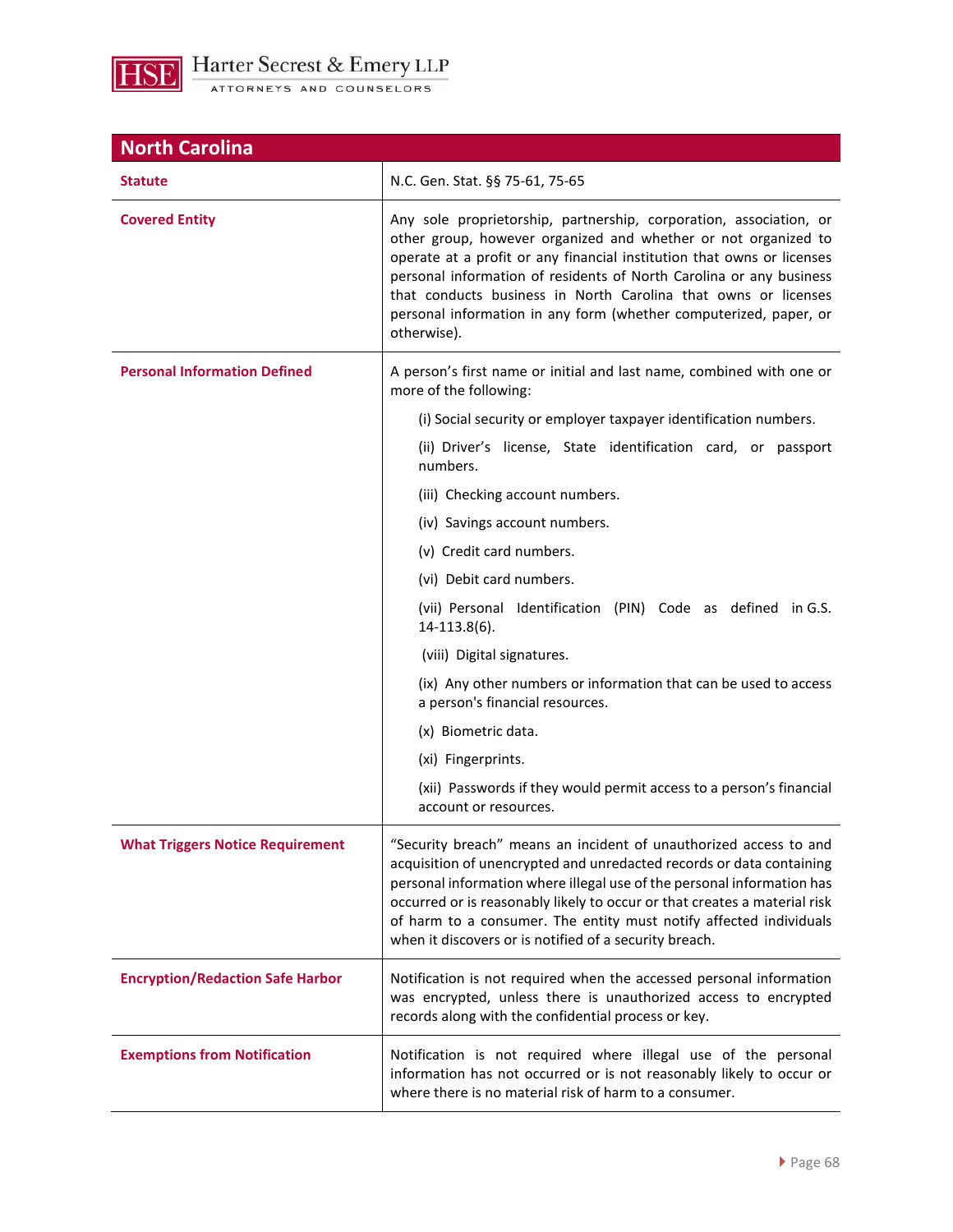**HSE** 

| <b>North Carolina</b>                    |                                                                                                                                                                                                                                                                                                                                                                                                                                                                                                                                                                                                                                        |
|------------------------------------------|----------------------------------------------------------------------------------------------------------------------------------------------------------------------------------------------------------------------------------------------------------------------------------------------------------------------------------------------------------------------------------------------------------------------------------------------------------------------------------------------------------------------------------------------------------------------------------------------------------------------------------------|
| <b>Timing of Notification</b>            | Notification shall be made without unreasonable delay, consistent<br>with the legitimate needs of law enforcement and any measures<br>necessary to determine sufficient contact information, determine the<br>scope of the breach, and restore the reasonable integrity, security, and<br>confidentiality of the data system. Notice may be delayed if a law<br>enforcement agency informs the business that notification may<br>impede a criminal investigation or jeopardize national or homeland<br>security, provided that such request is made in writing or the business<br>documents such request contemporaneously in writing. |
|                                          | The entity must also notify without unreasonable delay, the Consumer<br>Protection Division of the Attorney General's Office.                                                                                                                                                                                                                                                                                                                                                                                                                                                                                                          |
|                                          | If notice is provided to more than 1000 people at one time, the entity<br>shall notify, without unreasonable delay, the Consumer Protection<br>Division of the Attorney General's Office and all consumer reporting<br>agencies that compile and maintain files on consumers on a<br>nationwide basis.                                                                                                                                                                                                                                                                                                                                 |
| <b>Penalties/Private Cause of Action</b> | A violation of this statute is a violation of G.S. 75-1.1. No private right<br>of action may be brought by an individual for a violation of this statute<br>unless he or she is injured because of the violation.                                                                                                                                                                                                                                                                                                                                                                                                                      |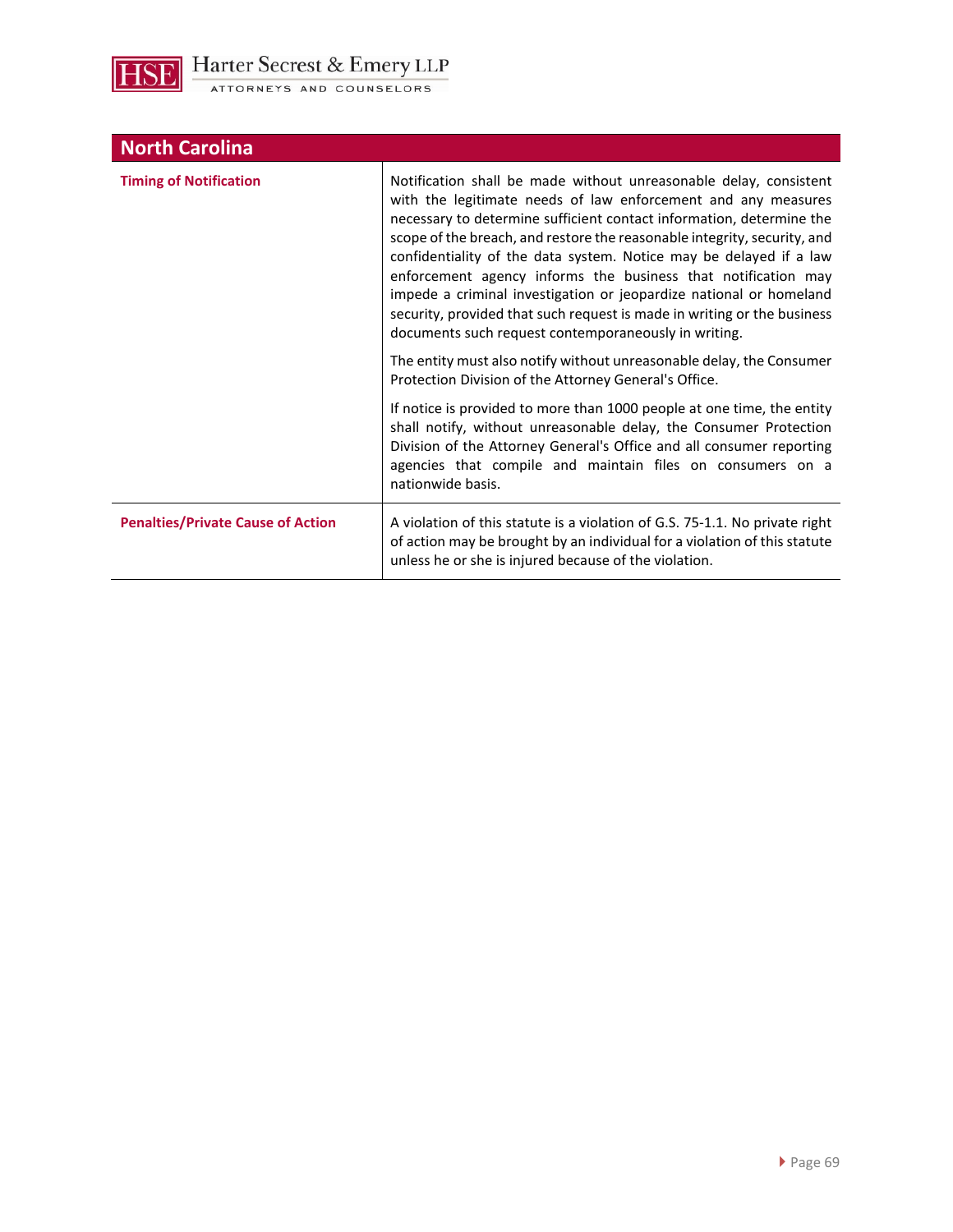

| <b>North Dakota</b>                     |                                                                                                                                                                                                                                                                                                                                                                                                                                                                                                                                                       |
|-----------------------------------------|-------------------------------------------------------------------------------------------------------------------------------------------------------------------------------------------------------------------------------------------------------------------------------------------------------------------------------------------------------------------------------------------------------------------------------------------------------------------------------------------------------------------------------------------------------|
| <b>Statute</b>                          | N.D. Cent. Code §§ 51-30-01 et seq.                                                                                                                                                                                                                                                                                                                                                                                                                                                                                                                   |
| <b>Covered Entity</b>                   | Any person that owns or licenses computerized data that includes<br>personal information.                                                                                                                                                                                                                                                                                                                                                                                                                                                             |
| <b>Personal Information Defined</b>     | "Personal information" means an individual's first name or first initial<br>and last name combined with any of the following data elements,<br>when the name and the data elements are not encrypted:                                                                                                                                                                                                                                                                                                                                                 |
|                                         | (i) the individual's social security number;                                                                                                                                                                                                                                                                                                                                                                                                                                                                                                          |
|                                         | (ii) the operator's license number assigned by the department of<br>transportation;                                                                                                                                                                                                                                                                                                                                                                                                                                                                   |
|                                         | (iii) a non-driver color photo identification card number assigned<br>by the department of transportation;                                                                                                                                                                                                                                                                                                                                                                                                                                            |
|                                         | (iv) the individual's financial institution account number, credit<br>card number, or debit card number combined with any required<br>security code, access code, or password that would permit access<br>to an individual's financial accounts;                                                                                                                                                                                                                                                                                                      |
|                                         | (v) the individual's date of birth;                                                                                                                                                                                                                                                                                                                                                                                                                                                                                                                   |
|                                         | (vi) the maiden name of the individual's mother;                                                                                                                                                                                                                                                                                                                                                                                                                                                                                                      |
|                                         | (vii) medical information (any information regarding<br>an<br>individual's medical history, mental or physical condition, or<br>medical treatment or diagnosis by a health care professional);                                                                                                                                                                                                                                                                                                                                                        |
|                                         | (viii) health insurance information (an individual's health<br>insurance policy number or subscriber identification number and<br>any unique identifier used by a health insurer to identify the<br>individual);                                                                                                                                                                                                                                                                                                                                      |
|                                         | (ix) an identification number assigned to the individual by the<br>individual's employer combined with any required security code,<br>access code, or password; or                                                                                                                                                                                                                                                                                                                                                                                    |
|                                         | (x) the individual's digitized or other electronic signature.                                                                                                                                                                                                                                                                                                                                                                                                                                                                                         |
| <b>What Triggers Notice Requirement</b> | "Breach of the security system" means unauthorized acquisition of<br>computerized data when access to personal information has not been<br>secured by encryption or by another method that renders the<br>electronic files, media, or databases unreadable or unusable. The<br>entity must disclose a breach of the security system, following<br>discovery or notification of the breach, to any North Dakota resident<br>whose unencrypted personal information was, or is reasonably<br>believed to have been, acquired by an unauthorized person. |
| <b>Encryption/Redaction Safe Harbor</b> | Notification is not required when the accessed personal information<br>was encrypted.                                                                                                                                                                                                                                                                                                                                                                                                                                                                 |
| <b>Exemptions from Notification</b>     | N/A                                                                                                                                                                                                                                                                                                                                                                                                                                                                                                                                                   |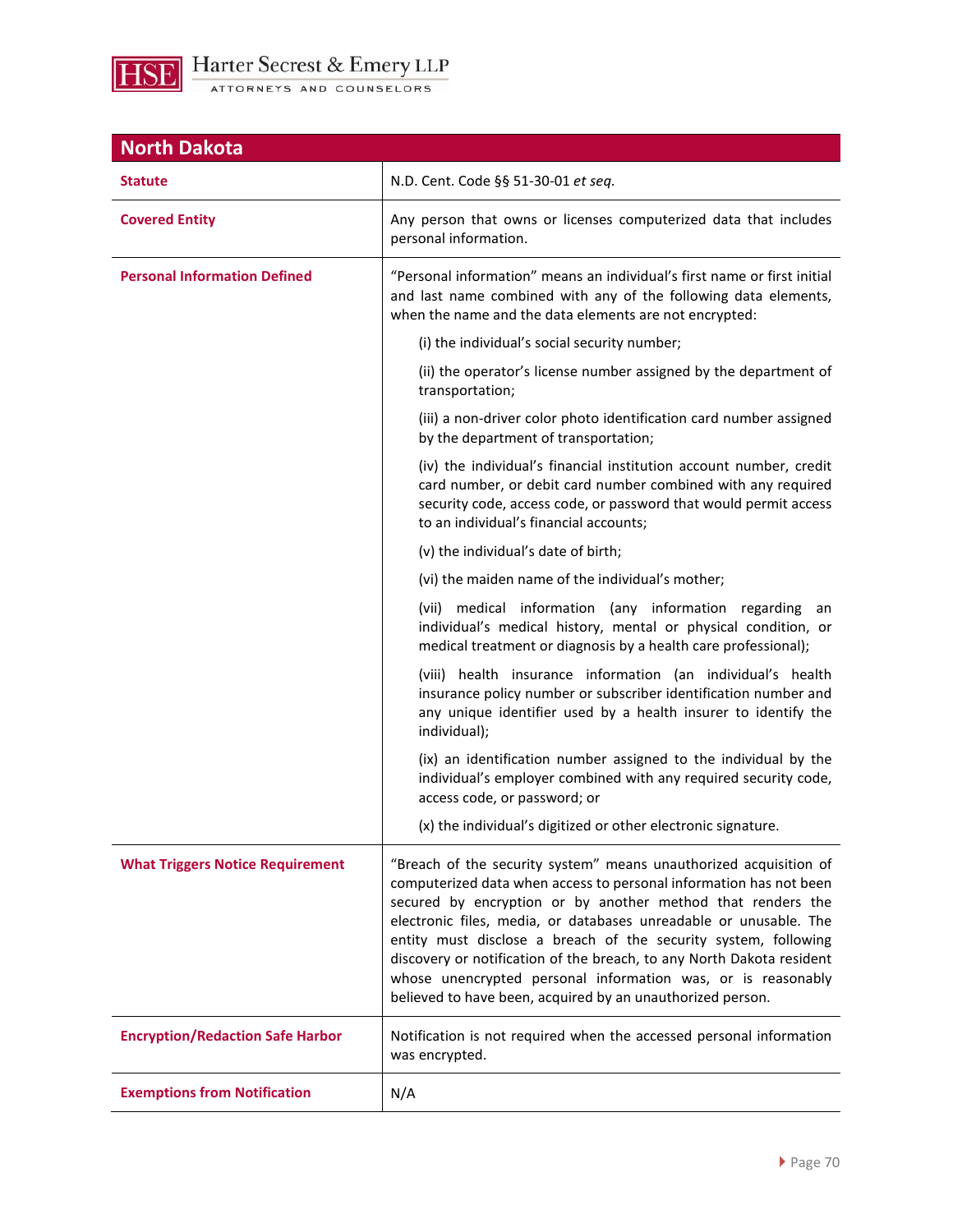

| <b>North Dakota</b>                      |                                                                                                                                                                                                                                                                                                      |
|------------------------------------------|------------------------------------------------------------------------------------------------------------------------------------------------------------------------------------------------------------------------------------------------------------------------------------------------------|
| <b>Timing of Notification</b>            | Notification of a breach must be provided in the most expedient time<br>possible and without unreasonable delay, consistent with the<br>legitimate needs of law enforcement or any measures necessary to<br>determine the scope of the breach and restore the reasonable<br>integrity of the system. |
|                                          | Notice can be delayed if instructed by law enforcement agencies that<br>notification will impede a criminal investigation.                                                                                                                                                                           |
|                                          | The entity must also disclose a breach to the attorney general which<br>effects more than 250 individuals.                                                                                                                                                                                           |
| <b>Penalties/Private Cause of Action</b> | The Attorney General may enforce this statute under Chapter 51-15<br>and may seek all applicable remedies under that Chapter.                                                                                                                                                                        |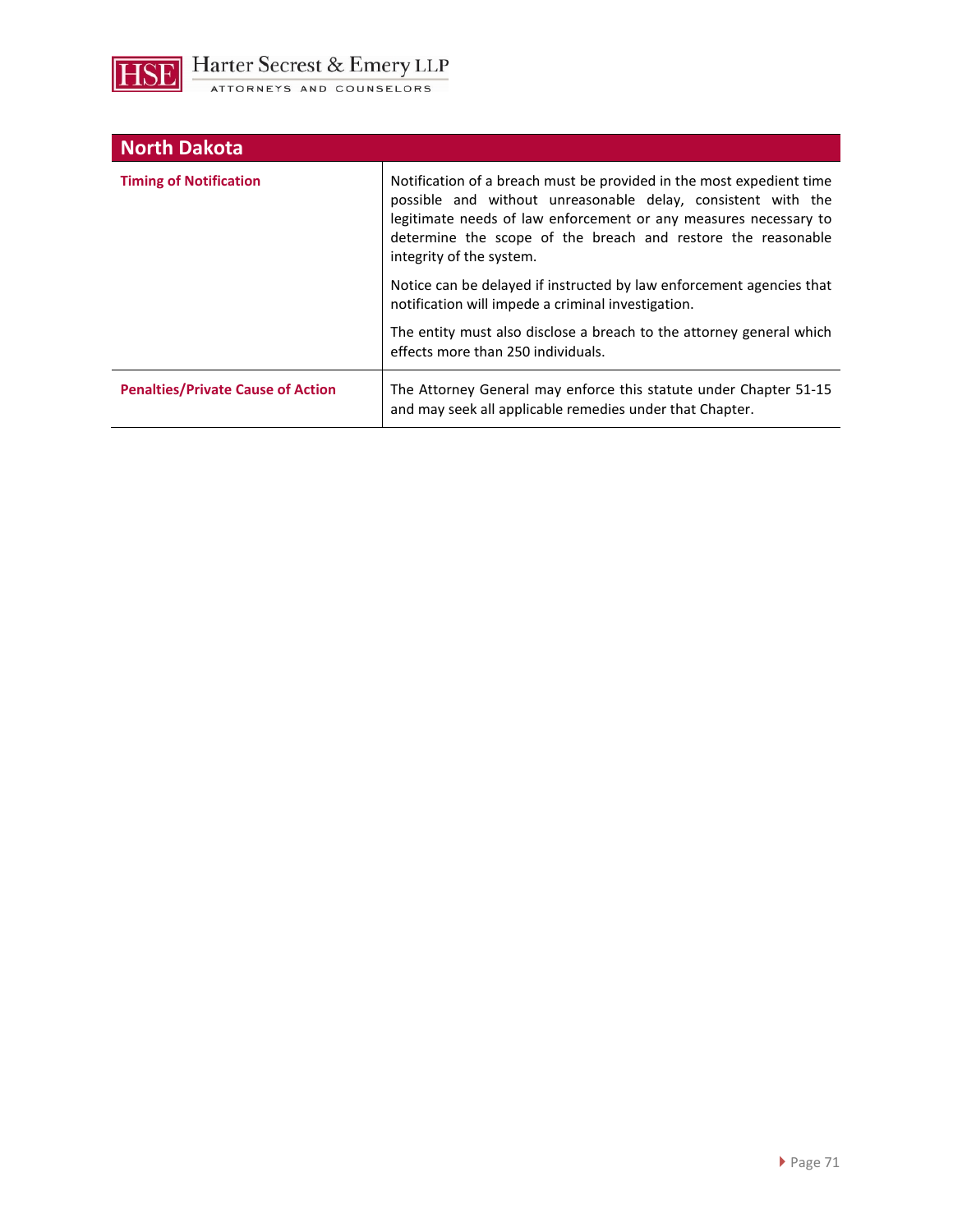

| <b>Ohio</b>                             |                                                                                                                                                                                                                                                                                                                                                                                                                                                                                                                                                                                                                                                                                                                                                                                                                                                                                                        |
|-----------------------------------------|--------------------------------------------------------------------------------------------------------------------------------------------------------------------------------------------------------------------------------------------------------------------------------------------------------------------------------------------------------------------------------------------------------------------------------------------------------------------------------------------------------------------------------------------------------------------------------------------------------------------------------------------------------------------------------------------------------------------------------------------------------------------------------------------------------------------------------------------------------------------------------------------------------|
| <b>Statute</b>                          | Ohio Rev. Code Ann. §§ 1349.19                                                                                                                                                                                                                                                                                                                                                                                                                                                                                                                                                                                                                                                                                                                                                                                                                                                                         |
| <b>Covered Entity</b>                   | Any individual, corporation, business trust, estate, trust, partnership,<br>and association that owns or licenses computerized data that includes<br>personal information, except only business entities that conduct<br>business in Ohio.                                                                                                                                                                                                                                                                                                                                                                                                                                                                                                                                                                                                                                                             |
| <b>Personal Information Defined</b>     | An Ohio resident's first name or first initial and last name, in<br>combination with and linked to any one or more of the following data<br>elements, when the data elements are not encrypted, redacted, or<br>altered by any method or technology in such a manner that the data<br>elements are unreadable:                                                                                                                                                                                                                                                                                                                                                                                                                                                                                                                                                                                         |
|                                         | (i) social security number;                                                                                                                                                                                                                                                                                                                                                                                                                                                                                                                                                                                                                                                                                                                                                                                                                                                                            |
|                                         | (ii) driver's license number or state identification number;                                                                                                                                                                                                                                                                                                                                                                                                                                                                                                                                                                                                                                                                                                                                                                                                                                           |
|                                         | (iii) account number or credit or debit card number, in<br>combination with and linked to any required security code, access<br>code, or password that would permit access to an individual's<br>financial account.                                                                                                                                                                                                                                                                                                                                                                                                                                                                                                                                                                                                                                                                                    |
| <b>What Triggers Notice Requirement</b> | "Breach of the security system" means the unauthorized access to and<br>acquisition of computerized data that compromises the security or<br>confidentiality of personal information owned or licensed by a person<br>and that causes, reasonably is believed to have caused, or reasonably<br>is believed will cause a material risk of identity theft or other fraud to<br>the person or property of a resident of this state. The entity must<br>disclose any breach of the security system, following its discovery or<br>notification of the breach, to any Ohio resident whose personal<br>information was, or is reasonably believed to have been, accessed and<br>acquired by an unauthorized person if the access and acquisition by<br>the unauthorized person causes, or it is reasonably believed that it will<br>cause, a material risk of identity theft or other fraud to the resident. |
| <b>Encryption/Redaction Safe Harbor</b> | Notification is not required when the accessed personal information<br>was encrypted, redacted, or altered in a way that made it unreadable.                                                                                                                                                                                                                                                                                                                                                                                                                                                                                                                                                                                                                                                                                                                                                           |
| <b>Exemptions from Notification</b>     | Notification is required only if the access and acquisition by the<br>unauthorized person causes, or it is reasonably believed that it has or<br>will cause, a material risk of identity theft or other fraud to the affected<br>resident.                                                                                                                                                                                                                                                                                                                                                                                                                                                                                                                                                                                                                                                             |
| <b>Timing of Notification</b>           | Notice must be provided in the most expedient time possible but no<br>later than 45 days following discovery or notification of the breach,<br>subject to the legitimate needs of law enforcement and consistent<br>with any measures necessary to determine the scope of the breach,<br>including which residents' personal information was accessed and<br>acquired, and to restore the reasonable integrity of the data system.                                                                                                                                                                                                                                                                                                                                                                                                                                                                     |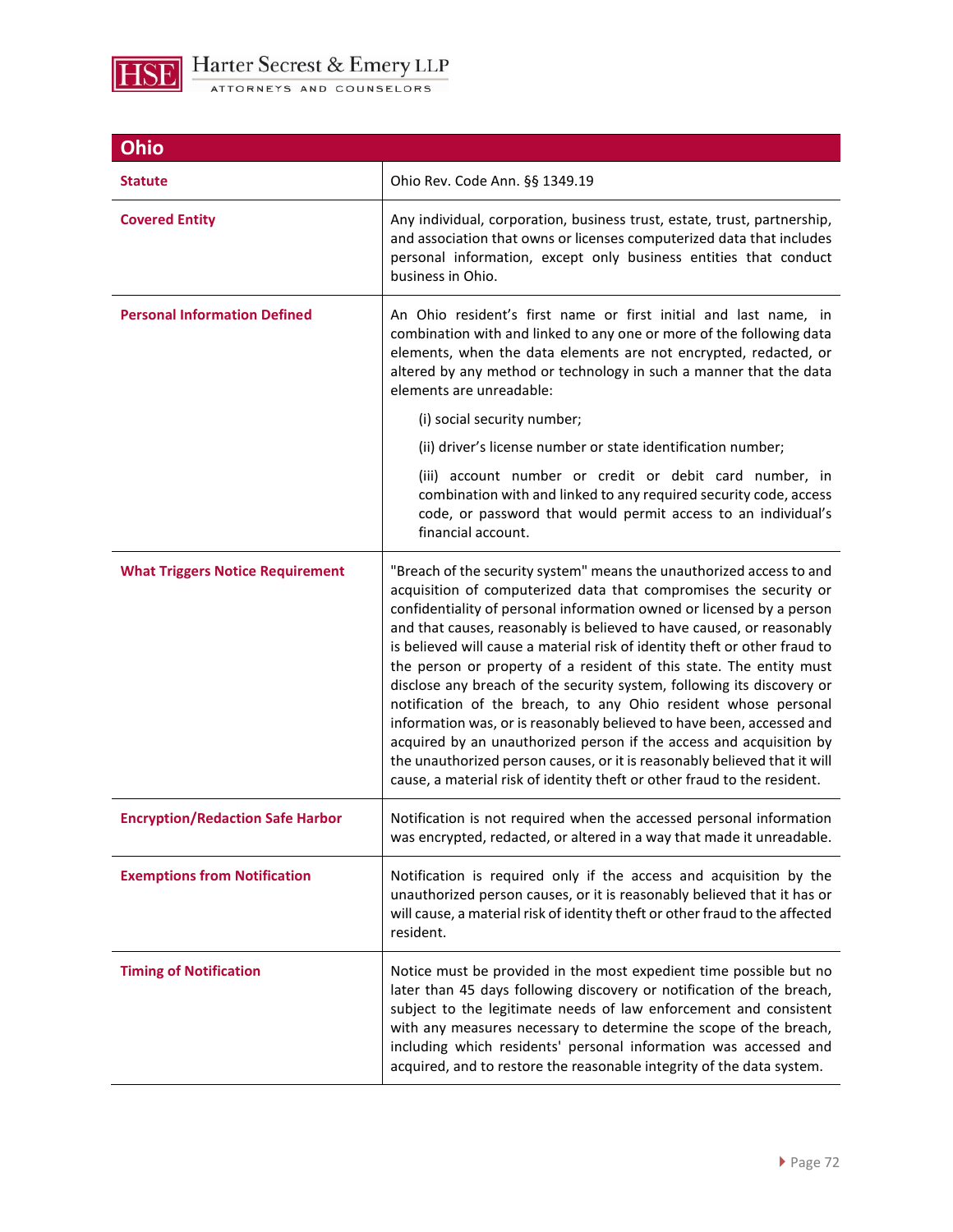

| <b>Ohio</b>                              |                                                                                                                                                                                                                                                                                    |
|------------------------------------------|------------------------------------------------------------------------------------------------------------------------------------------------------------------------------------------------------------------------------------------------------------------------------------|
|                                          | Notification may be delayed if a law enforcement agency determines<br>that the disclosure or notification will impede a criminal investigation<br>or jeopardize homeland or national security.                                                                                     |
|                                          | Notification to all consumer reporting agencies that compile and<br>maintain files on consumers on a nationwide basis is required if more<br>than 1000 Ohio residents are notified following a single occurrence of<br>a breach. This shall not delay notification to individuals. |
| <b>Penalties/Private Cause of Action</b> | The Attorney General may investigate any violations of these sections<br>and bring an action to collect a civil penalty against a person or agency<br>for failing to comply with the statute.                                                                                      |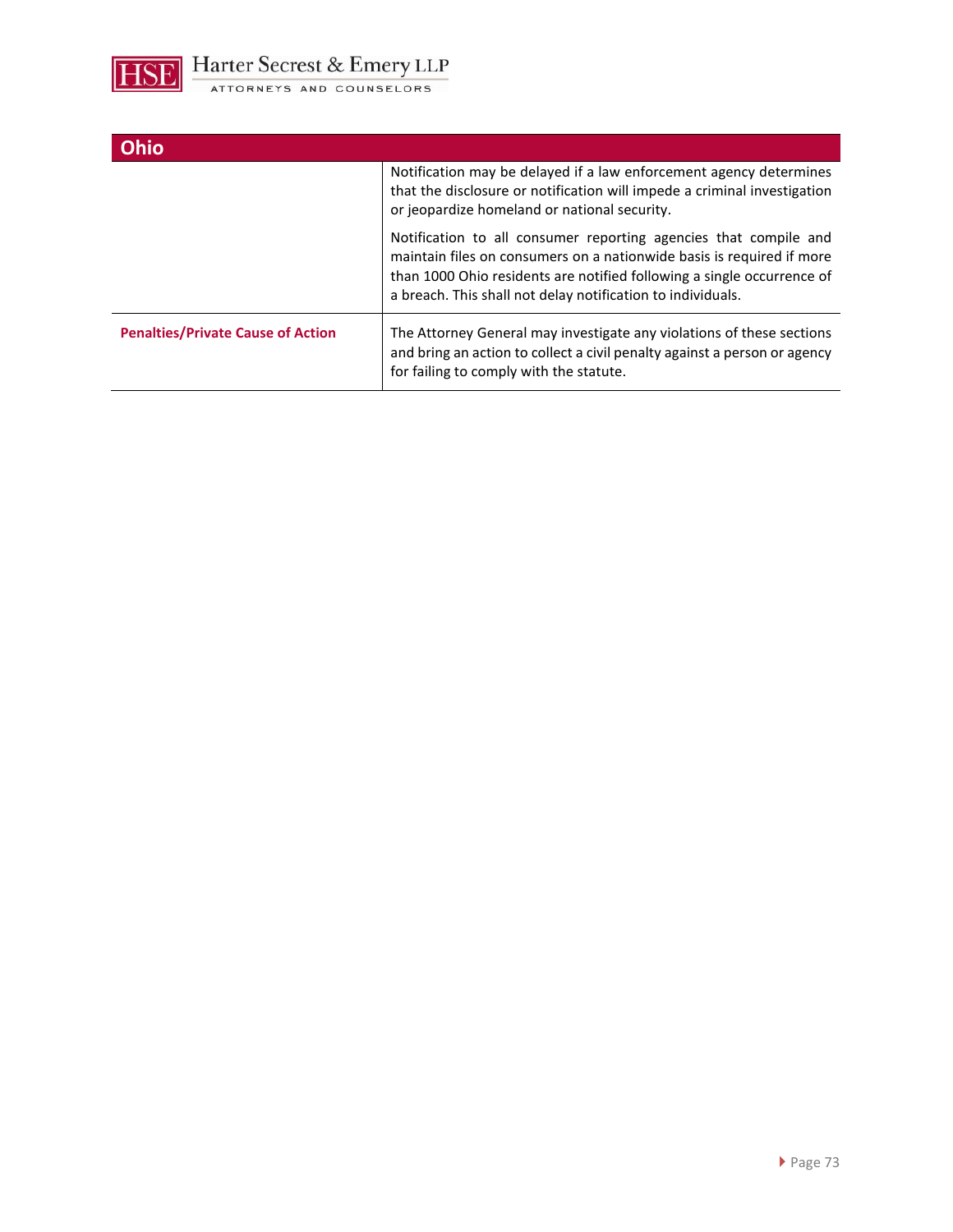

| <b>Oklahoma</b>                         |                                                                                                                                                                                                                                                                                                                                                                                                                                                                                                                                                                                                                                                                                                                                                                                                                                                                                                    |  |
|-----------------------------------------|----------------------------------------------------------------------------------------------------------------------------------------------------------------------------------------------------------------------------------------------------------------------------------------------------------------------------------------------------------------------------------------------------------------------------------------------------------------------------------------------------------------------------------------------------------------------------------------------------------------------------------------------------------------------------------------------------------------------------------------------------------------------------------------------------------------------------------------------------------------------------------------------------|--|
| <b>Statute</b>                          | Okla. Stat., tit. 24 § 161 et seq                                                                                                                                                                                                                                                                                                                                                                                                                                                                                                                                                                                                                                                                                                                                                                                                                                                                  |  |
| <b>Covered Entity</b>                   | A natural person or corporations, business trusts, estates,<br>partnerships, limited partnerships, limited liability partnerships,<br>limited liability companies, associations, organizations, joint<br>ventures, governments, governmental subdivisions, agencies, or<br>instrumentalities, or any other legal entity, whether for profit or not-<br>for-profit, that owns or licenses computerized data that includes<br>personal information.                                                                                                                                                                                                                                                                                                                                                                                                                                                  |  |
| <b>Personal Information Defined</b>     | The first name or first initial and last name in combination with and<br>linked to any one or more of the following data elements that relate<br>to a resident of this state, when the data elements are neither<br>encrypted nor redacted:                                                                                                                                                                                                                                                                                                                                                                                                                                                                                                                                                                                                                                                        |  |
|                                         | (i) social security number;                                                                                                                                                                                                                                                                                                                                                                                                                                                                                                                                                                                                                                                                                                                                                                                                                                                                        |  |
|                                         | (ii) driver's license number or state identification number;                                                                                                                                                                                                                                                                                                                                                                                                                                                                                                                                                                                                                                                                                                                                                                                                                                       |  |
|                                         | (iii) account number or credit or debit card number, in<br>combination with and linked to any required security code,<br>access code, or password that would permit access to an<br>individual's financial account.                                                                                                                                                                                                                                                                                                                                                                                                                                                                                                                                                                                                                                                                                |  |
| <b>What Triggers Notice Requirement</b> | "Breach of the security system" means the unauthorized access and<br>acquisition of unencrypted and unredacted computerized data that<br>compromises the security or confidentiality of personal information<br>maintained by an entity as part of a database of personal information<br>regarding multiple individuals and that causes, or it is reasonably<br>believed that it has or will cause, identity theft or other fraud to an<br>Oklahoma resident. The entity must disclose any breach of the<br>security system, following discovery or notification of the breach, to<br>any Oklahoma resident whose unencrypted and unredacted personal<br>information was, or is reasonably believed to have been, accessed<br>and acquired by an unauthorized person and that causes, or it is<br>reasonably believed that it has or will cause, identity theft or other<br>fraud to the resident. |  |
| <b>Encryption/Redaction Safe Harbor</b> | Notification is not required if the accessed personal information was<br>encrypted or redacted unless the encrypted information is accessed<br>and acquired in an unencrypted form or if the security breach<br>involves a person with access to the encryption key and the<br>individual or entity reasonably believes that such breach has caused<br>or will cause identity theft or other fraud to any resident of this state.                                                                                                                                                                                                                                                                                                                                                                                                                                                                  |  |
| <b>Exemptions from Notification</b>     | Notification is only required if the entity reasonably believes that the<br>breach has caused or will cause identity theft or other fraud to any<br>Oklahoma resident.                                                                                                                                                                                                                                                                                                                                                                                                                                                                                                                                                                                                                                                                                                                             |  |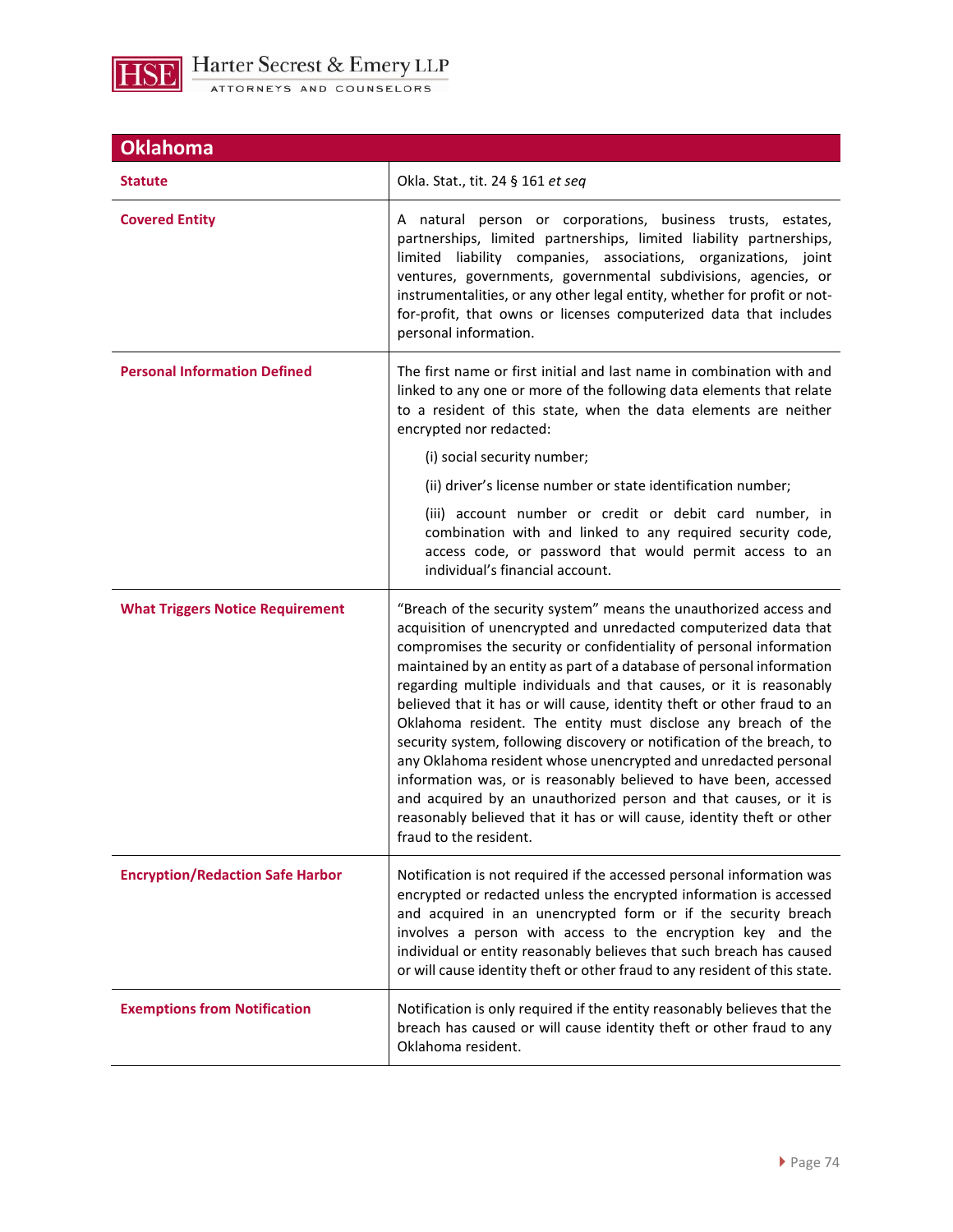

| <b>Oklahoma</b>                          |                                                                                                                                                                                                                                                                                                                             |
|------------------------------------------|-----------------------------------------------------------------------------------------------------------------------------------------------------------------------------------------------------------------------------------------------------------------------------------------------------------------------------|
| <b>Timing of Notification</b>            | Notification must be made without unreasonable delay consistent<br>with the need to take any measure to determine the scope of the<br>breach and to restore the reasonable integrity of the system.                                                                                                                         |
|                                          | Notice may be delayed if a law enforcement agency determines and<br>advises that notice will impede a criminal or civil investigation or<br>homeland or national security.                                                                                                                                                  |
| <b>Penalties/Private Cause of Action</b> | A violation that results in injury or loss to Oklahoma residents may be<br>enforced by the Attorney General or a district attorney in the same<br>manner as an unlawful practice under the Oklahoma Consumer<br>Protection Act.                                                                                             |
|                                          | The Attorney General or a district attorney shall have exclusive<br>authority to bring an action and may obtain either actual damages or<br>a civil penalty not to exceed \$150,000 per breach of the security of<br>the system or series of breaches of a similar nature that are<br>discovered in a single investigation. |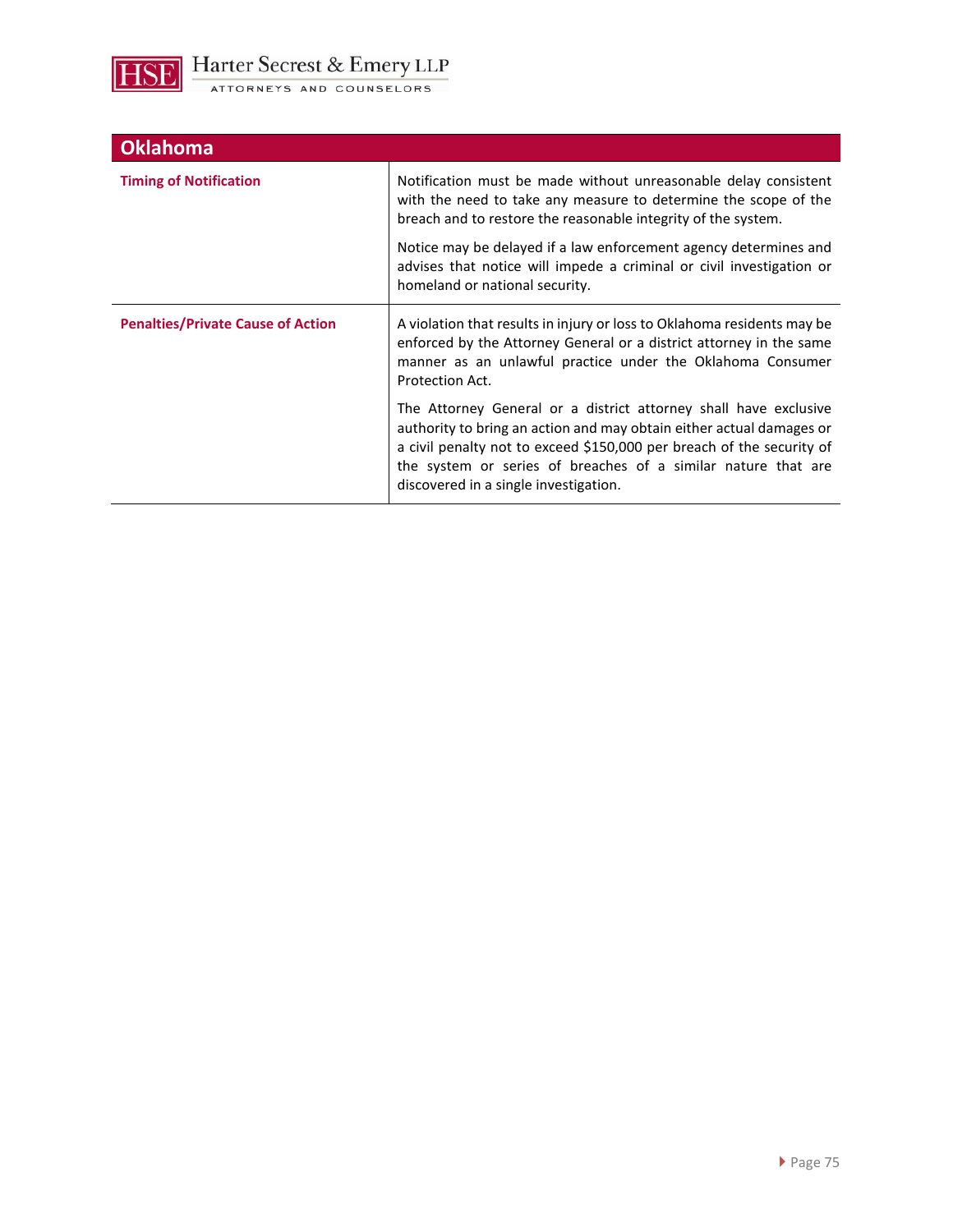

| Oregon                              |                                                                                                                                                                                                                                                                                                                                                                                                                                                                                                                                                                                                                                                      |  |
|-------------------------------------|------------------------------------------------------------------------------------------------------------------------------------------------------------------------------------------------------------------------------------------------------------------------------------------------------------------------------------------------------------------------------------------------------------------------------------------------------------------------------------------------------------------------------------------------------------------------------------------------------------------------------------------------------|--|
| <b>Statute</b>                      | Or. Rev. Stat. § 646A.600 et seq.                                                                                                                                                                                                                                                                                                                                                                                                                                                                                                                                                                                                                    |  |
| <b>Covered Entity</b>               | An individual, private or public corporation, partnership, cooperative,<br>association, estate, limited liability company, organization or other<br>entity, whether or not organized to operate at a profit, or a public body<br>that owns, licenses, maintains, stores, manages, collects, processes,<br>acquires or otherwise possesses personal information in the course of<br>the person's business, vocation, occupation or volunteer activities,<br>unless the person acts solely as a vendor (note that separate<br>requirements exist for vendors with respect to notification. Please see<br>language of statute for further information.) |  |
| <b>Personal Information Defined</b> | A consumer's first name or first initial and last name combined with<br>any one or more of the following data elements, when the data<br>elements are not rendered unusable through encryption, redaction, or<br>other methods, or when the data elements are encrypted and the<br>encryption key has also been acquired:                                                                                                                                                                                                                                                                                                                            |  |
|                                     | (i) Social Security number                                                                                                                                                                                                                                                                                                                                                                                                                                                                                                                                                                                                                           |  |
|                                     | (ii) driver license number, or state identification card number<br>issued by the Department of Transportation;                                                                                                                                                                                                                                                                                                                                                                                                                                                                                                                                       |  |
|                                     | (iii) passport number or other United States issued identification<br>number;                                                                                                                                                                                                                                                                                                                                                                                                                                                                                                                                                                        |  |
|                                     | (iv) financial account number, credit card number or debit card<br>number, in combination with any required security code, access<br>code or password that would permit access to a consumer's<br>financial account, or any other information or combination of<br>information that a person reasonably knows or should know<br>would permit access to the consumer's financial account;                                                                                                                                                                                                                                                             |  |
|                                     | (v) data from measurements of a consumer's physical<br>characteristics, such as an image of a fingerprint, retina, or iris,<br>that are used to authenticate the consumer's identity in the<br>course of a financial transaction or other transaction;                                                                                                                                                                                                                                                                                                                                                                                               |  |
|                                     | (vi) a consumer's health insurance policy number or health<br>insurance subscriber identification number combined with any<br>other unique identifier that a health insurer uses to identify the<br>consumer; or                                                                                                                                                                                                                                                                                                                                                                                                                                     |  |
|                                     | (vii) any information about a consumer's medical history or<br>mental or physical condition or about a health care professional's<br>medical diagnosis or treatment of the consumer.                                                                                                                                                                                                                                                                                                                                                                                                                                                                 |  |
|                                     | A user name or other means of identifying a consumer for the<br>purpose of permitting access to the consumer's account, together<br>with any other method necessary to authenticate the user name<br>or means of identification.                                                                                                                                                                                                                                                                                                                                                                                                                     |  |
|                                     | Personal information also includes any of the data elements or any<br>combination of the data elements described above when not                                                                                                                                                                                                                                                                                                                                                                                                                                                                                                                      |  |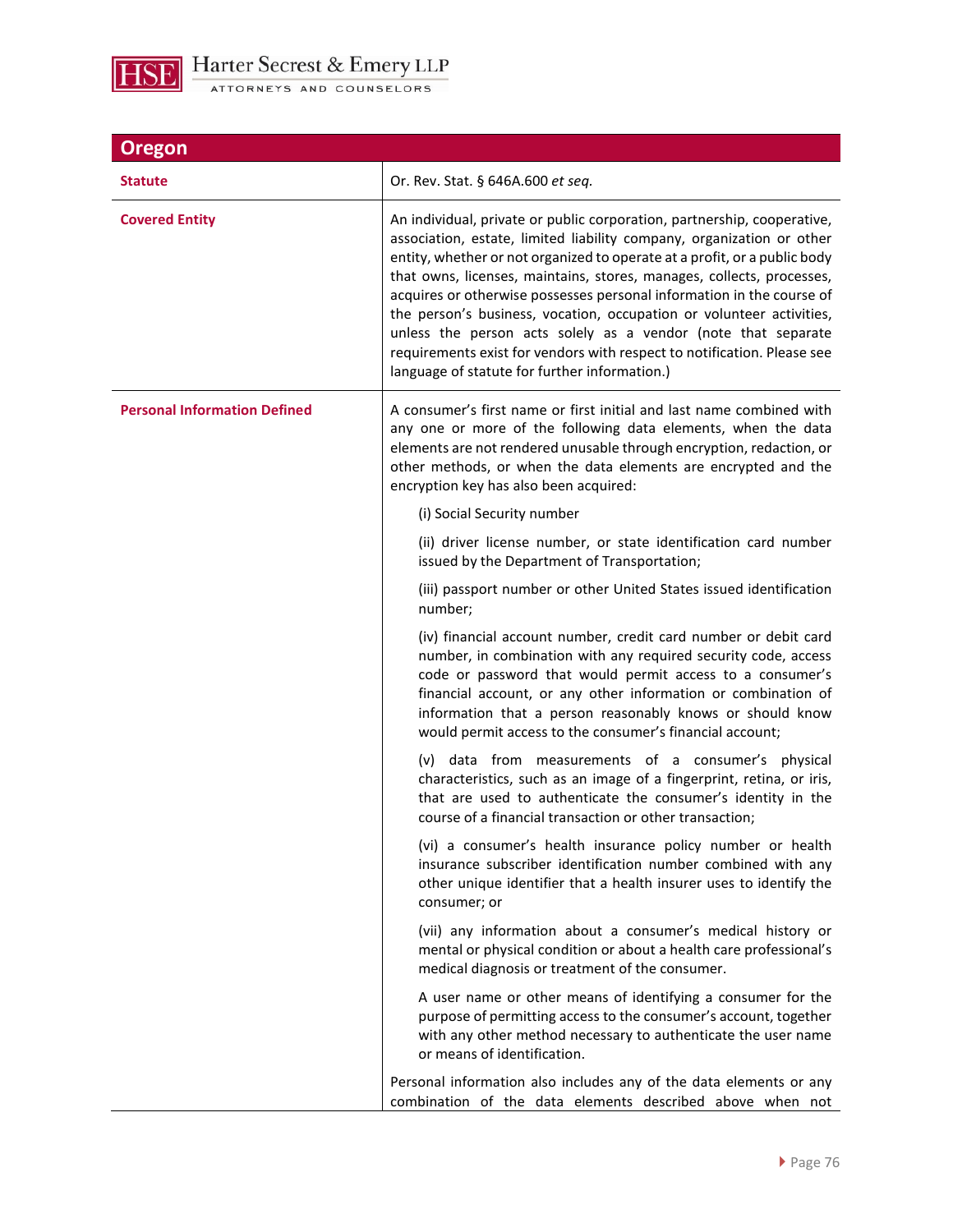

| Oregon                                   |                                                                                                                                                                                                                                                                                                                                                                                                                      |
|------------------------------------------|----------------------------------------------------------------------------------------------------------------------------------------------------------------------------------------------------------------------------------------------------------------------------------------------------------------------------------------------------------------------------------------------------------------------|
|                                          | combined with the consumer's user name or the consumer's first<br>name or first initial and last name if (i) encryption, redaction or other<br>methods have not rendered the data element or combination of data<br>elements unusable; and (ii) The data element or combination of data<br>elements would enable a person to commit identity theft against a<br>consumer.                                            |
| <b>What Triggers Notice Requirement</b>  | "Breach of security" means an unauthorized acquisition of<br>computerized data that materially compromises the security,<br>confidentiality, or integrity of personal information that a person<br>maintains or possesses. The entity must give notice of the breach of<br>security to any consumer whose personal information was included in<br>the breached information.                                          |
|                                          | Before providing notice, the entity shall undertake reasonable<br>measures that are necessary to:                                                                                                                                                                                                                                                                                                                    |
|                                          | (i) Determine sufficient contact information for the intended<br>recipient of the notice;                                                                                                                                                                                                                                                                                                                            |
|                                          | (ii) Determine the scope of the breach of security; and                                                                                                                                                                                                                                                                                                                                                              |
|                                          | (iii) Restore the reasonable integrity, security and confidentiality<br>of the personal information.                                                                                                                                                                                                                                                                                                                 |
| <b>Encryption/Redaction Safe Harbor</b>  | Notification is not required if the accessed personal information was<br>encrypted, redacted, or otherwise unusable. Notification is required<br>for encrypted data if the encryption key was acquired.                                                                                                                                                                                                              |
| <b>Exemptions from Notification</b>      | Notification is not required if, after investigation and consultation with<br>authorities, the entity determines there is no reasonable likelihood of<br>harm to the person whose information was acquired.                                                                                                                                                                                                          |
|                                          | This determination must be in writing and kept for five years.                                                                                                                                                                                                                                                                                                                                                       |
| <b>Timing of Notification</b>            | Notification must be made in the most expeditious manner possible<br>and without unreasonable delay, but not later than 45 days after the<br>entity discovers the breach or receives notice of the breach.<br>Notification must be consistent with the legitimate needs of law<br>enforcement, if notification will impede a criminal investigation and<br>the law enforcement agency requests in writing the delay. |
|                                          | Notification must also be made to the attorney general if the number<br>of individuals to be noticed exceeds 250.                                                                                                                                                                                                                                                                                                    |
|                                          | Notification must also be made to all consumer reporting agencies that<br>compile and maintain reports on consumers on a nationwide basis,<br>without unreasonable delay, if more than 1000 residents are notified.                                                                                                                                                                                                  |
| <b>Penalties/Private Cause of Action</b> | A person's violation of a provision of this statute is an unlawful<br>practice.                                                                                                                                                                                                                                                                                                                                      |
|                                          | In addition to other penalties and enforcement provisions provided by<br>law, any person who violates, or who procures, aids or abets in a                                                                                                                                                                                                                                                                           |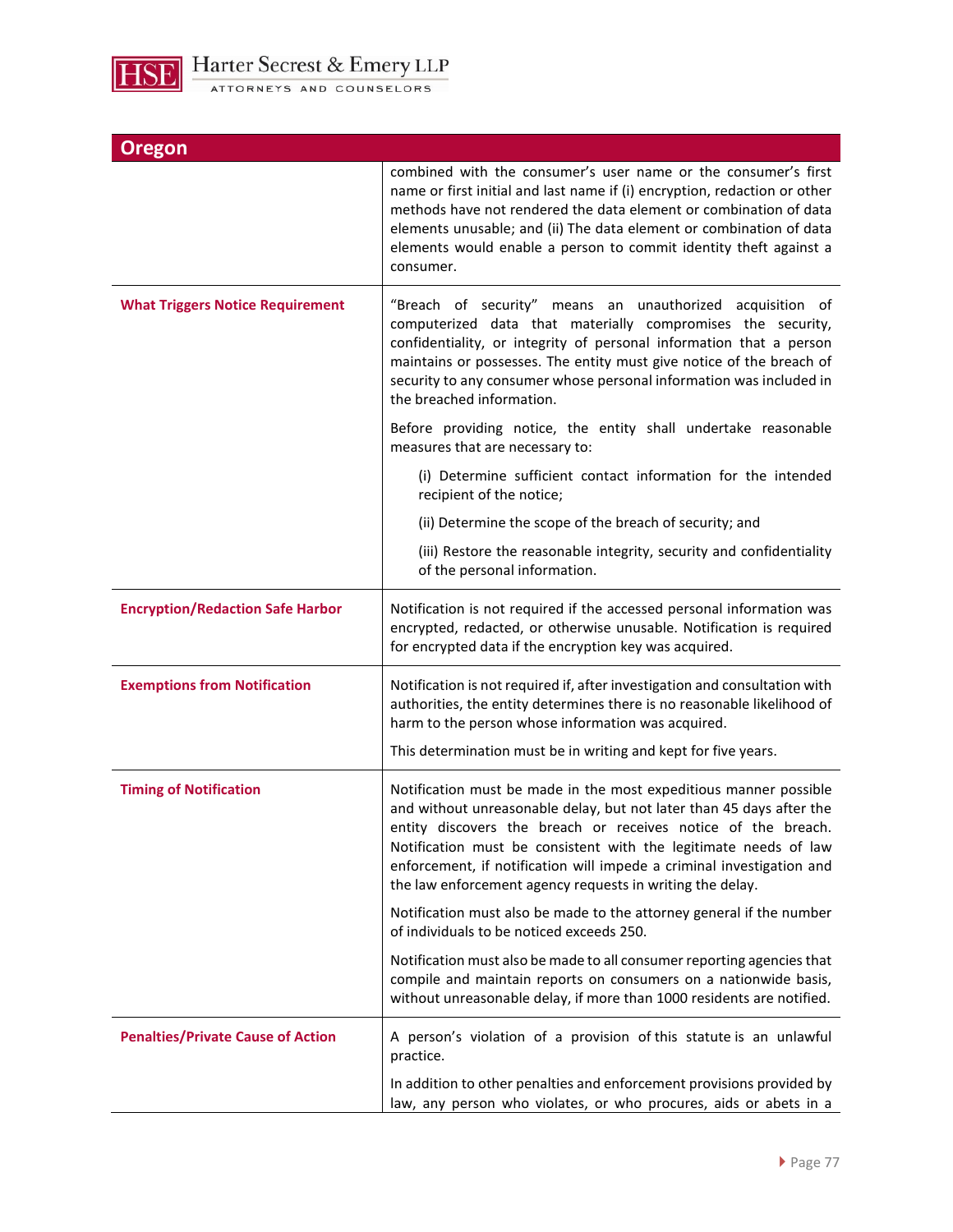

I

| <b>Oregon</b> |                                                                                                                                                                                                                                                                                                                              |
|---------------|------------------------------------------------------------------------------------------------------------------------------------------------------------------------------------------------------------------------------------------------------------------------------------------------------------------------------|
|               | violation of, the data breach notification law shall be subject to a<br>penalty of not more than \$1,000 per violation, but no more than<br>\$500,000 total, which shall be paid to the General Fund of the State<br>Treasury.                                                                                               |
|               | A covered entity in an action or proceeding may affirmatively defend<br>against an allegation that the covered entity or vendor has not<br>developed, implemented and maintained reasonable safeguards to<br>protect the security, confidentiality and integrity of personal<br>information that is subject to this statute. |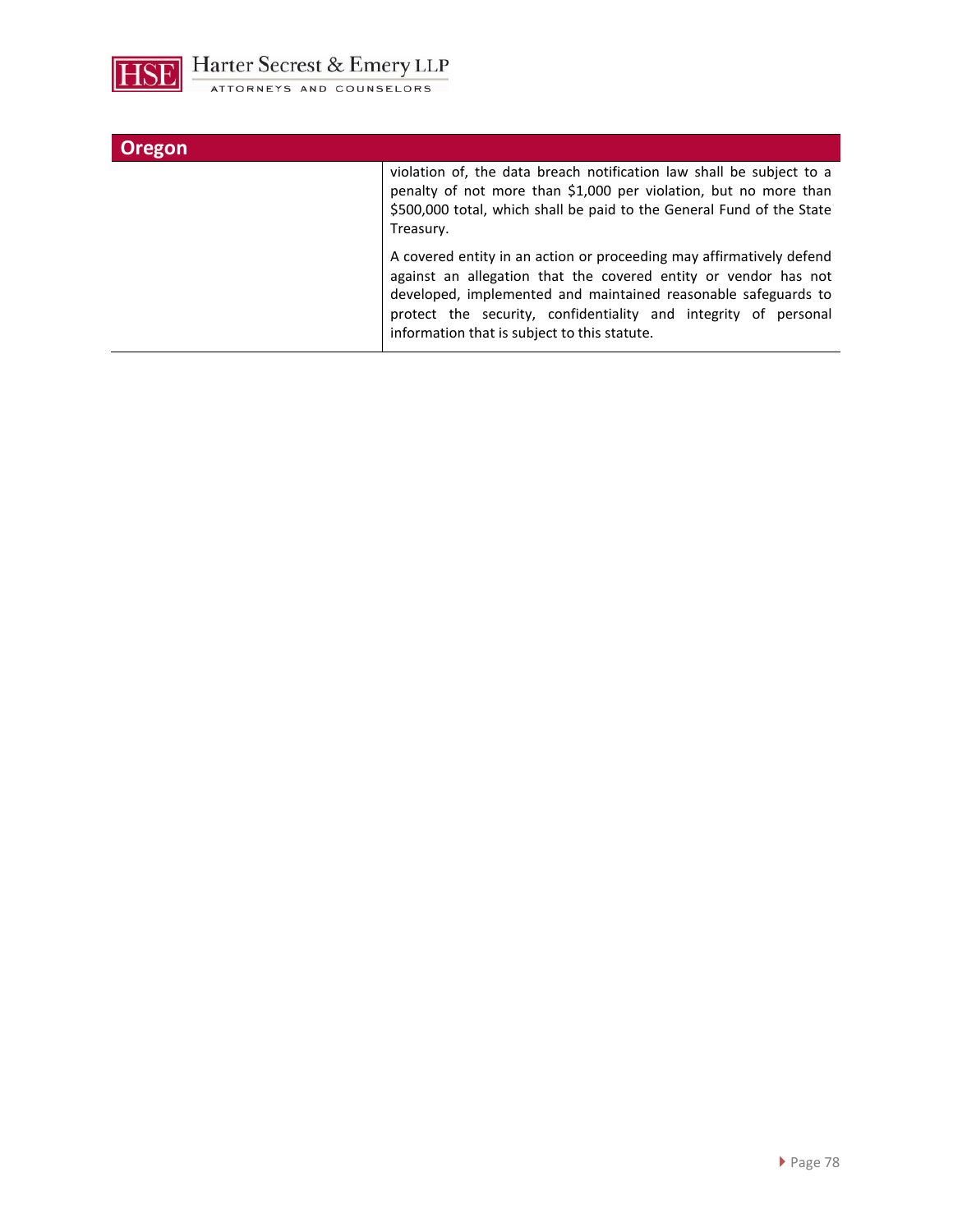

| Pennsylvania                            |                                                                                                                                                                                                                                                                                                                                                                                                                                                                                                                                                                                                                                                                                                                                              |  |
|-----------------------------------------|----------------------------------------------------------------------------------------------------------------------------------------------------------------------------------------------------------------------------------------------------------------------------------------------------------------------------------------------------------------------------------------------------------------------------------------------------------------------------------------------------------------------------------------------------------------------------------------------------------------------------------------------------------------------------------------------------------------------------------------------|--|
| <b>Statute</b>                          | 73 Pa. Stat. § 2301 et seq.                                                                                                                                                                                                                                                                                                                                                                                                                                                                                                                                                                                                                                                                                                                  |  |
| <b>Covered Entity</b>                   | An individual or sole proprietorship, partnership, corporation,<br>association or other group, however organized and whether or not<br>organized to operate at a profit, including a financial institution<br>organized, chartered or holding a license or authorization certificate<br>under the laws of this Commonwealth, any other state, the United<br>States or any other country, or the parent or the subsidiary of a<br>financial institution, doing business in Pennsylvania that maintains,<br>stores or manages computerized data that includes personal<br>information.                                                                                                                                                         |  |
| <b>Personal Information Defined</b>     | "Personal Information" means a Pennsylvania resident's first name or<br>first initial and last name in combination with and linked to any of the<br>following data elements when the data elements are not encrypted or<br>redacted:<br>(i) social security number;                                                                                                                                                                                                                                                                                                                                                                                                                                                                          |  |
|                                         | (ii) driver's license number or state identification card number;<br>(iii) financial account number, credit or debit card number, in<br>combination with any required security code, access code or<br>password that would permit access to an individual's financial<br>account.                                                                                                                                                                                                                                                                                                                                                                                                                                                            |  |
| <b>What Triggers Notice Requirement</b> | "Breach of the security of the system" means the unauthorized access<br>and acquisition of computerized data that materially compromises the<br>security or confidentiality of personal information maintained by the<br>entity as part of a database of personal information regarding multiple<br>individuals and that causes or the entity reasonably believes has<br>caused or will cause loss or injury to any resident of Pennsylvania. The<br>entity must provide notice of any breach of the security of the system,<br>following discovery of the breach, to any resident whose unencrypted<br>and unredacted personal information was, or is reasonably believed to<br>have been, accessed and acquired by an unauthorized person. |  |
| <b>Encryption/Redaction Safe Harbor</b> | Notification is not required if the accessed personal information was<br>encrypted or redacted. Notice is required, however, if encrypted<br>information is accessed and acquired in an unencrypted form, if the<br>security breach is linked to a breach of the encryption security, or if<br>the security breach involves a person with access to the encryption<br>key.                                                                                                                                                                                                                                                                                                                                                                   |  |
| <b>Exemptions from Notification</b>     | N/A                                                                                                                                                                                                                                                                                                                                                                                                                                                                                                                                                                                                                                                                                                                                          |  |
| <b>Timing of Notification</b>           | Notification must be made without unreasonable delay, but it may be<br>delayed at the request of law enforcement or in order to take any<br>measures necessary to determine the scope of the breach and to<br>restore the reasonable integrity of the data system.                                                                                                                                                                                                                                                                                                                                                                                                                                                                           |  |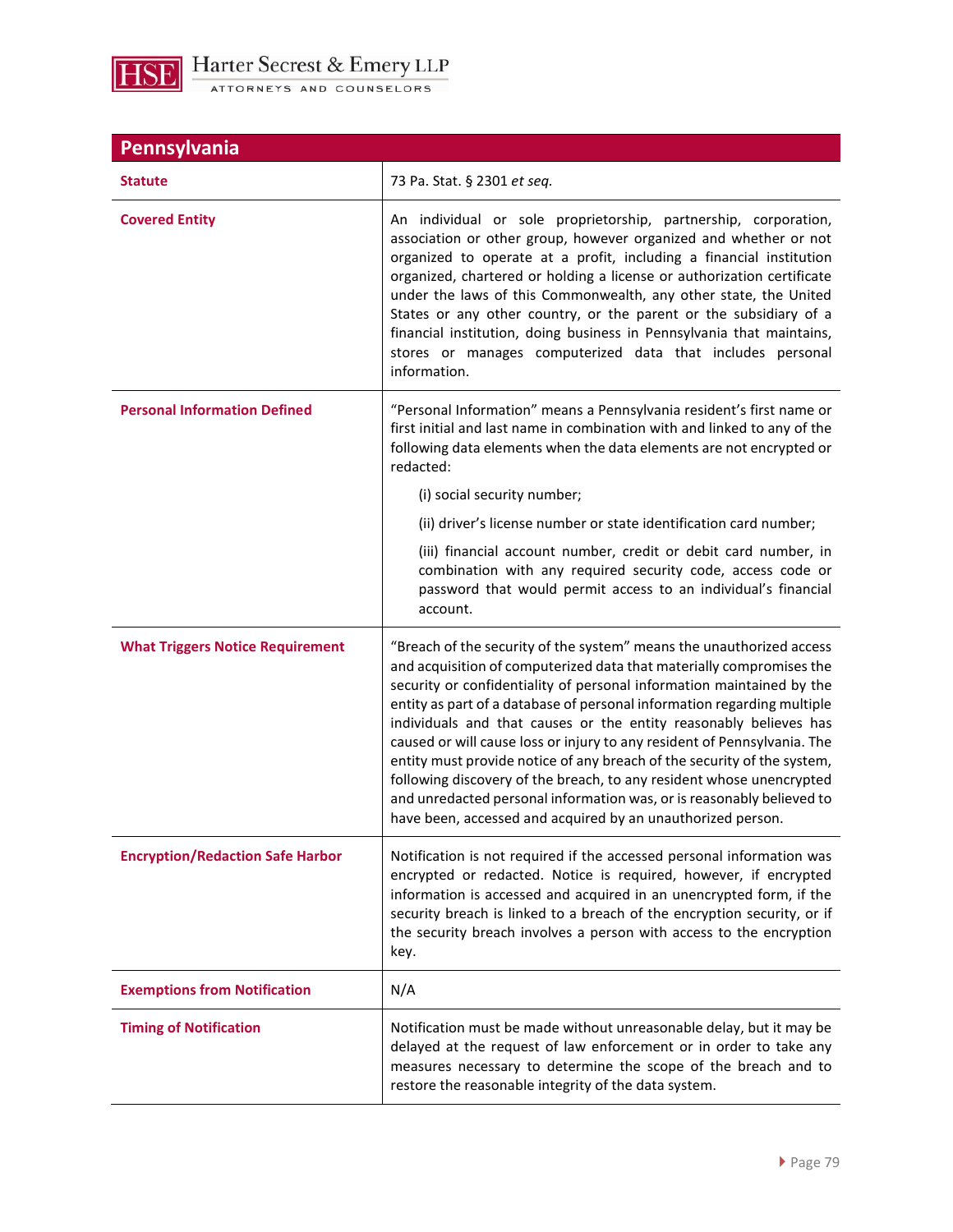

| Pennsylvania                             |                                                                                                                                                                                                                       |
|------------------------------------------|-----------------------------------------------------------------------------------------------------------------------------------------------------------------------------------------------------------------------|
|                                          | Notification may be delayed if a law enforcement agency determines<br>and advises the entity in writing specifically referencing this section<br>that the notification will impede a criminal or civil investigation. |
|                                          | Notification must be made to consumer reporting agencies that<br>compile and maintain files on consumers on a nationwide basis if the<br>breach requires notification to more than 1000 people at one time.           |
| <b>Penalties/Private Cause of Action</b> | The Attorney General has exclusive authority to bring an action under<br>the Unfair Trade Practices and Consumer Protection Law for a violation<br>of this act.                                                       |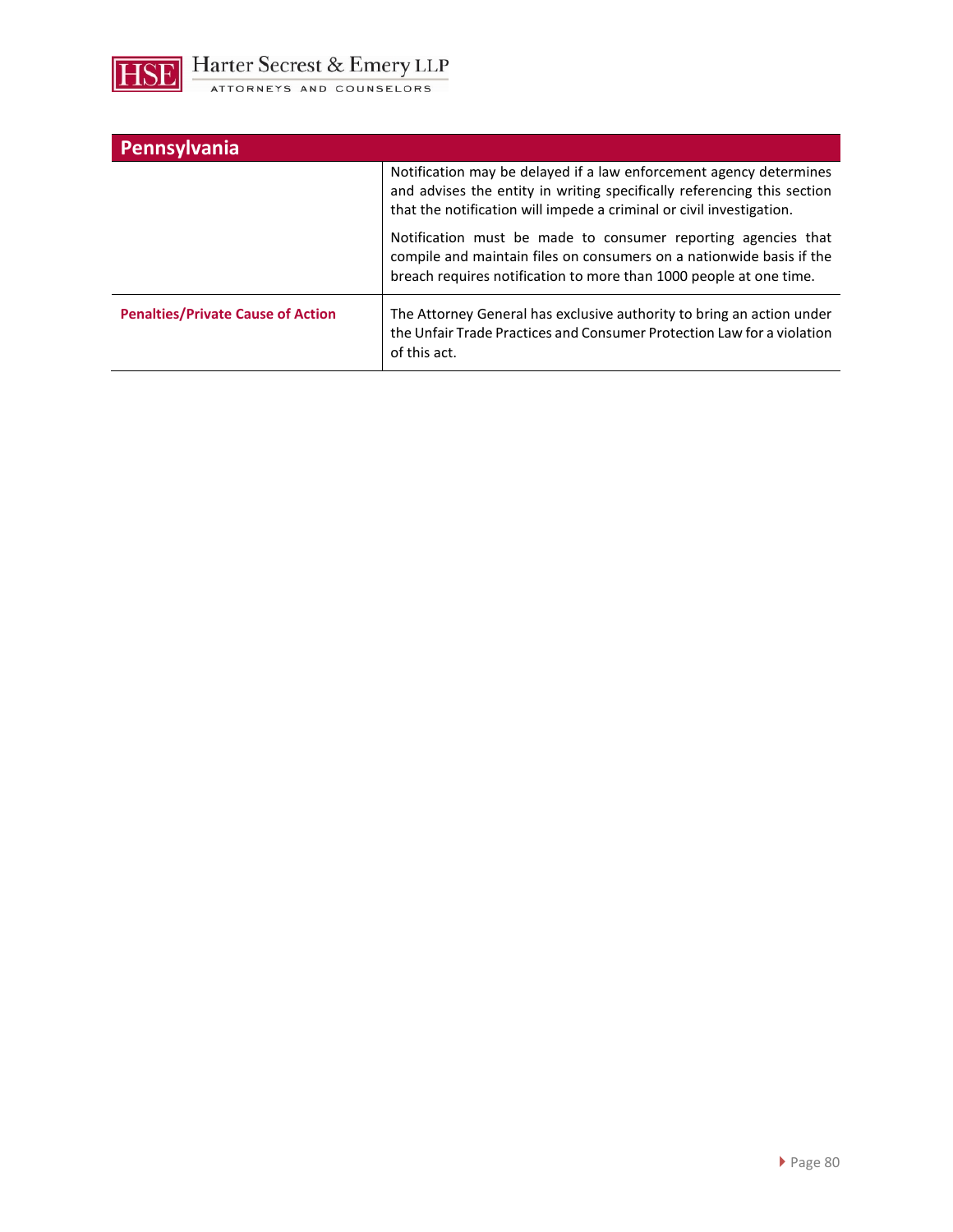

| <b>Rhode Island</b>                     |                                                                                                                                                                                                                                                                                                                                                                                                                                                                                                                                                                                          |
|-----------------------------------------|------------------------------------------------------------------------------------------------------------------------------------------------------------------------------------------------------------------------------------------------------------------------------------------------------------------------------------------------------------------------------------------------------------------------------------------------------------------------------------------------------------------------------------------------------------------------------------------|
| <b>Statute</b>                          | R.I. Gen. Laws § 11-49.3-1 et seq.                                                                                                                                                                                                                                                                                                                                                                                                                                                                                                                                                       |
| <b>Covered Entity</b>                   | Any individual, sole proprietorship, partnership, association,<br>corporation, joint venture, business, legal entity, trust, estate,<br>cooperative, or other commercial entity that stores, owns, collects,<br>processes, maintains, acquires, uses, or licenses data that includes<br>personal information.                                                                                                                                                                                                                                                                            |
| <b>Personal Information Defined</b>     | "Personal information" is an individual's first name or first initial and<br>last name combined with any one or more of the following data<br>elements, when the name and the data elements are not encrypted or<br>are in hard copy paper format:                                                                                                                                                                                                                                                                                                                                       |
|                                         | (i) Social security number;                                                                                                                                                                                                                                                                                                                                                                                                                                                                                                                                                              |
|                                         | (ii) Driver's license number, Rhode Island identification card<br>number, or tribal identification number;                                                                                                                                                                                                                                                                                                                                                                                                                                                                               |
|                                         | (iii) Account, credit, or debit card number combined with any<br>required security code, access code, password or personal<br>identification number that would permit access to an individual's<br>financial account;                                                                                                                                                                                                                                                                                                                                                                    |
|                                         | (iv) Medical information (information regarding an individual's<br>medical history, mental or physical condition, or medical<br>treatment or diagnosis by a health care professional or provide)<br>or health insurance information (n individual's health insurance<br>policy number, subscriber identification number, or any unique<br>identifier used by a health insurer to identify the individual); or                                                                                                                                                                            |
|                                         | (v) E-mail address with any required security code, access code, or<br>password that would permit access to an individual's personal,<br>medical, insurance or financial account.                                                                                                                                                                                                                                                                                                                                                                                                        |
| <b>What Triggers Notice Requirement</b> | "Breach of the security of the system" means the unauthorized access<br>or acquisition of unencrypted computerized data that compromises<br>the security, confidentiality, or integrity of personal information<br>maintained by an entity. The entity must provide notification of any<br>disclosure of personal information, or any breach of the security of the<br>system, which poses a significant risk of identity theft to any Rhode<br>Island resident whose personal information was, or is reasonably<br>believed to have been, acquired by an unauthorized person or entity. |
| <b>Encryption/Redaction Safe Harbor</b> | Notification is not required if the accessed personal information was<br>encrypted.                                                                                                                                                                                                                                                                                                                                                                                                                                                                                                      |
| <b>Exemptions from Notification</b>     | Notification is not required if there is not a significant risk of identity<br>theft to any resident whose information was, or reasonably believed<br>to have been, acquired by an unauthorized person or entity.                                                                                                                                                                                                                                                                                                                                                                        |
| <b>Timing of Notification</b>           | Notification of breach must be made in the most expedient time<br>possible and without unreasonable delay but no later than 45 calendar                                                                                                                                                                                                                                                                                                                                                                                                                                                  |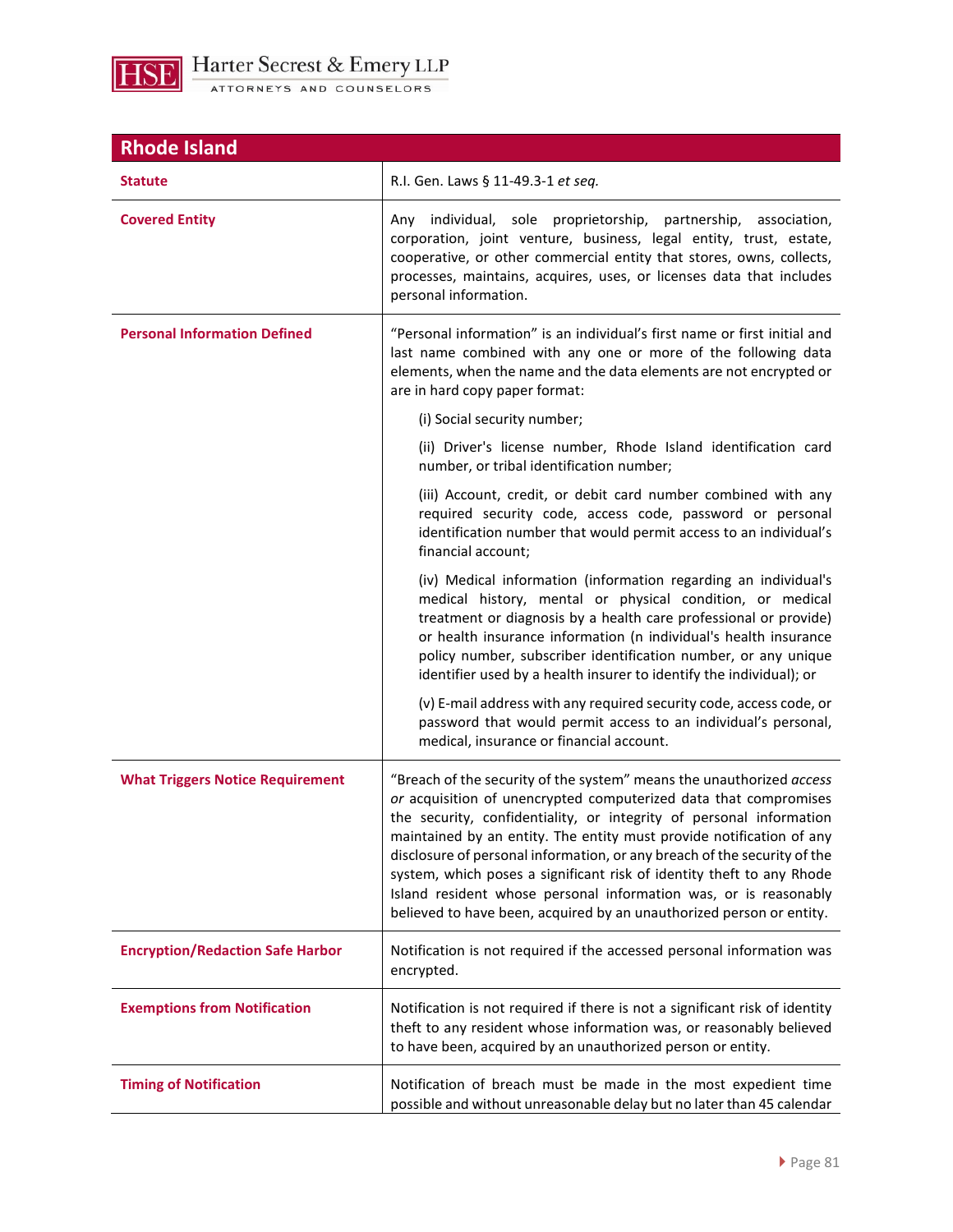

|  |  | ATTORNEYS AND COUNSELORS |
|--|--|--------------------------|
|--|--|--------------------------|

| <b>Rhode Island</b>                      |                                                                                                                                                                                                                                        |
|------------------------------------------|----------------------------------------------------------------------------------------------------------------------------------------------------------------------------------------------------------------------------------------|
|                                          | days after confirmation of the breach and the ability to ascertain the<br>information required to give notice, consistent with the legitimate<br>needs of law enforcement.                                                             |
|                                          | Notification can be delayed if a law enforcement agency determines<br>that the notification will impede a criminal investigation.                                                                                                      |
|                                          | In the event that more than 500 residents are notified, the entity must<br>also notify the attorney general and major credit reporting agencies<br>without delaying notice to the affected residents.                                  |
| <b>Penalties/Private Cause of Action</b> | Each reckless violation is a civil violation for which a penalty of not<br>more than \$100 per occurrence may be adjudged against a defendant.                                                                                         |
|                                          | Each knowing and willful violation is a civil violation for which a penalty<br>of not more than \$200 per occurrence may be adjudged against a<br>defendant                                                                            |
|                                          | Whenever the Attorney General has reason to believe that a violation<br>has occurred and that proceedings would be in the public interest, the<br>Attorney General may bring an action against the person or business<br>in violation. |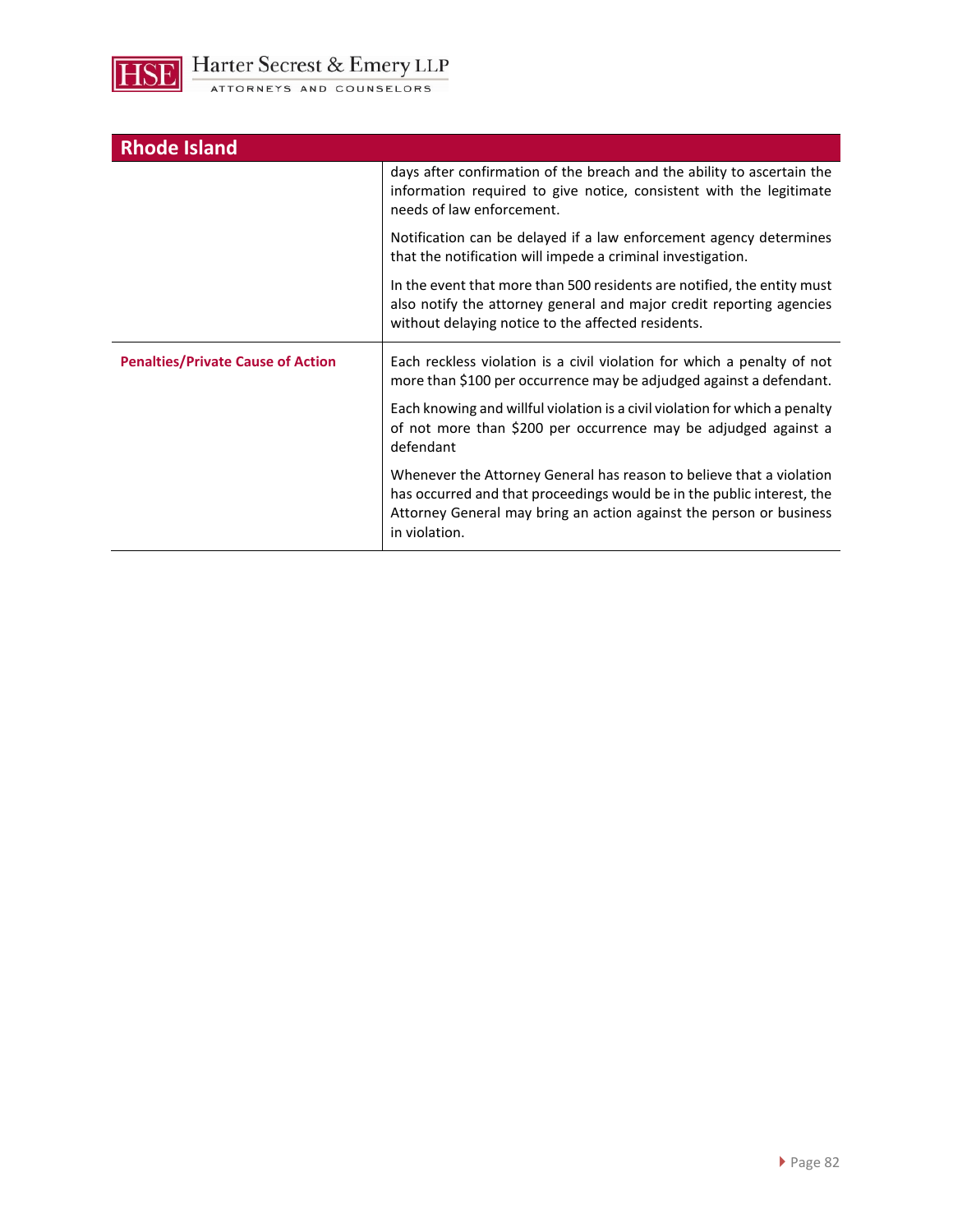

| <b>South Carolina</b>                   |                                                                                                                                                                                                                                                                                                                                                                                                                                                                                                                                                                                                                                                                                                                                                                                                                                                                                                                                                                                                                                                          |  |
|-----------------------------------------|----------------------------------------------------------------------------------------------------------------------------------------------------------------------------------------------------------------------------------------------------------------------------------------------------------------------------------------------------------------------------------------------------------------------------------------------------------------------------------------------------------------------------------------------------------------------------------------------------------------------------------------------------------------------------------------------------------------------------------------------------------------------------------------------------------------------------------------------------------------------------------------------------------------------------------------------------------------------------------------------------------------------------------------------------------|--|
| <b>Statute</b>                          | S.C. Code § 39-1-90                                                                                                                                                                                                                                                                                                                                                                                                                                                                                                                                                                                                                                                                                                                                                                                                                                                                                                                                                                                                                                      |  |
| <b>Covered Entity</b>                   | A natural person, individual or corporation, government or<br>governmental subdivision or agency, trust, estate, partnership,<br>cooperative or association conducting business in this State, and<br>owning or licensing computerized data or other data that includes<br>personal identifying information.                                                                                                                                                                                                                                                                                                                                                                                                                                                                                                                                                                                                                                                                                                                                             |  |
| <b>Personal Information Defined</b>     | The first name or first initial and last name in combination with<br>and linked to any one or more of the following data elements that<br>relate to a resident of this State, when the data elements are<br>neither encrypted nor redacted                                                                                                                                                                                                                                                                                                                                                                                                                                                                                                                                                                                                                                                                                                                                                                                                               |  |
|                                         | (i) Social security number;                                                                                                                                                                                                                                                                                                                                                                                                                                                                                                                                                                                                                                                                                                                                                                                                                                                                                                                                                                                                                              |  |
|                                         | (ii) Driver's license number or state identification card number;                                                                                                                                                                                                                                                                                                                                                                                                                                                                                                                                                                                                                                                                                                                                                                                                                                                                                                                                                                                        |  |
|                                         | (iii) Financial account number, or credit or debit card number in<br>combination with any required security code, access code, or<br>password that would permit access to a resident's financial<br>account; or                                                                                                                                                                                                                                                                                                                                                                                                                                                                                                                                                                                                                                                                                                                                                                                                                                          |  |
|                                         | (iv) other numbers or information that may be used to access a<br>person's financial accounts, or numbers or information issued by<br>a governmental or regulatory entity that uniquely identify an<br>individual.                                                                                                                                                                                                                                                                                                                                                                                                                                                                                                                                                                                                                                                                                                                                                                                                                                       |  |
| <b>What Triggers Notice Requirement</b> | "Breach of the security of the system" means unauthorized access to<br>and acquisition of computerized data that was not rendered unusable<br>through encryption, redaction, or other methods that compromises<br>the security, confidentiality, or integrity of personal identifying<br>information maintained by the person, when illegal use of the<br>information has occurred or is reasonably likely to occur or use of the<br>information creates a material risk of harm to a resident. The entity<br>must notify the affected individuals following discovery or notification<br>of the breach in the security of the data to a resident of this State<br>whose personal identifying information that was not rendered<br>unusable through encryption, redaction, or other methods was, or is<br>reasonably believed to have been, acquired by an unauthorized person<br>when the illegal use of the information has occurred or is reasonably<br>likely to occur or use of the information creates a material risk of harm<br>to the resident. |  |
| <b>Encryption/Redaction Safe Harbor</b> | Notification is not required if the accessed personal information was<br>encrypted, redacted, or rendered unusable through other methods.                                                                                                                                                                                                                                                                                                                                                                                                                                                                                                                                                                                                                                                                                                                                                                                                                                                                                                                |  |
| <b>Exemptions from Notification</b>     | Notification not required if the illegal use of information has not<br>occurred or is not reasonably likely to occur and use of the information<br>does not create a material risk of harm to the resident.                                                                                                                                                                                                                                                                                                                                                                                                                                                                                                                                                                                                                                                                                                                                                                                                                                              |  |
| <b>Timing of Notification</b>           | Disclosure must be made in the most expedient time possible and<br>without unreasonable delay, consistent with legitimate needs of law                                                                                                                                                                                                                                                                                                                                                                                                                                                                                                                                                                                                                                                                                                                                                                                                                                                                                                                   |  |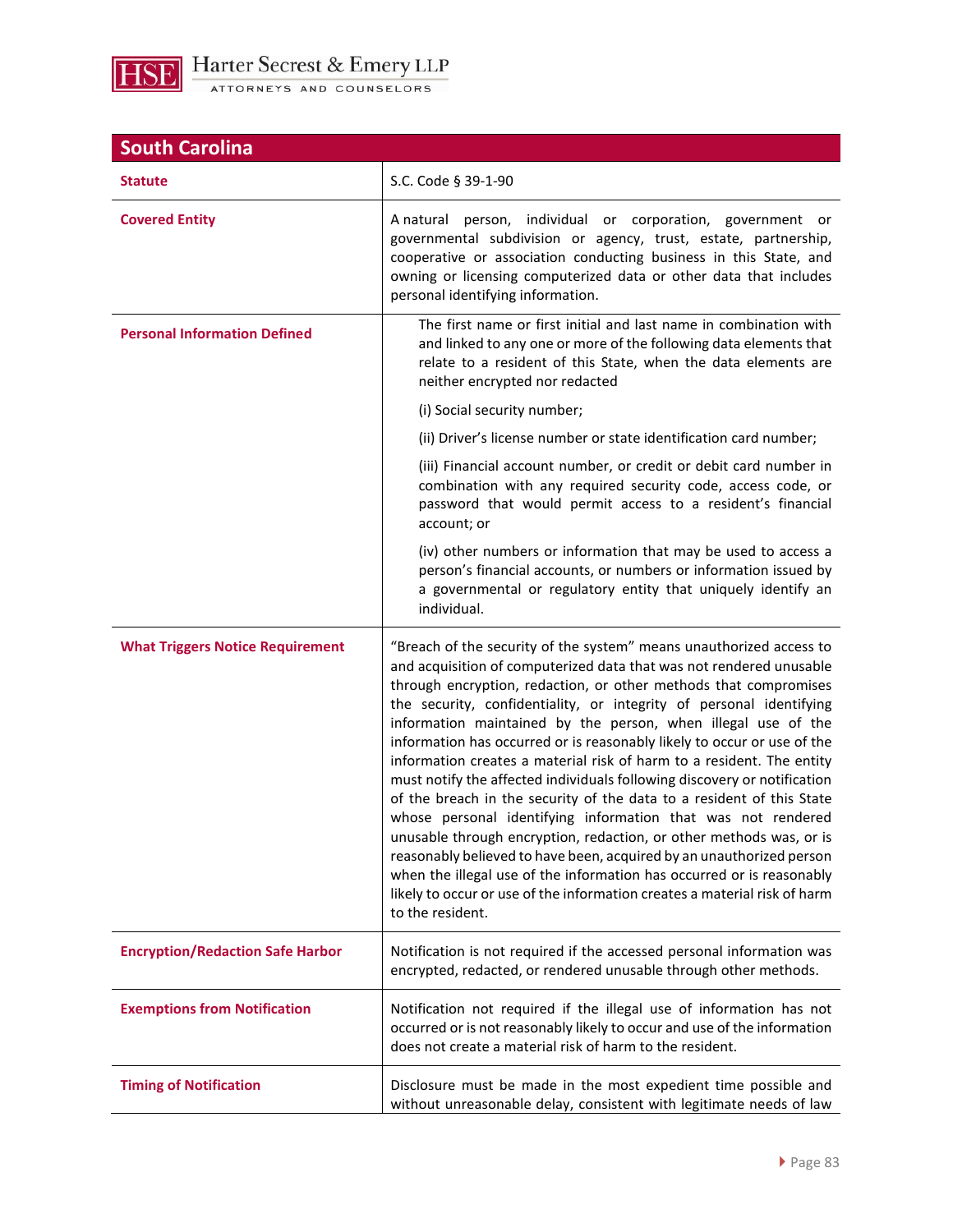

| <b>South Carolina</b>                    |                                                                                                                                                                                                                                                                                                |
|------------------------------------------|------------------------------------------------------------------------------------------------------------------------------------------------------------------------------------------------------------------------------------------------------------------------------------------------|
|                                          | enforcement or with any measures necessary to determine the scope<br>of the breach and restore the reasonable integrity of the data system.                                                                                                                                                    |
|                                          | Notification may be delayed if a law enforcement agency determines<br>that the notification impedes a criminal investigation.                                                                                                                                                                  |
|                                          | If notice is made to more than 1000 people at one time, the entity<br>must also notify, without unreasonable delay, the Consumer<br>Protection Division of the Department of Consumer Affairs and all<br>consumer reporting agencies that compile and maintain files on a<br>nationwide basis. |
| <b>Penalties/Private Cause of Action</b> | A South Carolina resident injured by a violation may:                                                                                                                                                                                                                                          |
|                                          | (i) institute a civil action to recover damages in case of a willful<br>and knowing violation;                                                                                                                                                                                                 |
|                                          | (ii) institute a civil action that must be limited to actual damages<br>resulting from a violation in case of a negligent violation of this<br>section;                                                                                                                                        |
|                                          | (iii) seek an injunction to enforce compliance; and                                                                                                                                                                                                                                            |
|                                          | (iv) recover attorney's fees and court costs, if successful.                                                                                                                                                                                                                                   |
|                                          | A person who knowingly and willfully violates this section is<br>subject to an administrative fine in the amount of one thousand<br>dollars for each resident whose information was accessible by<br>reason of the breach, the amount to be decided by the<br>Department of Consumer Affairs.  |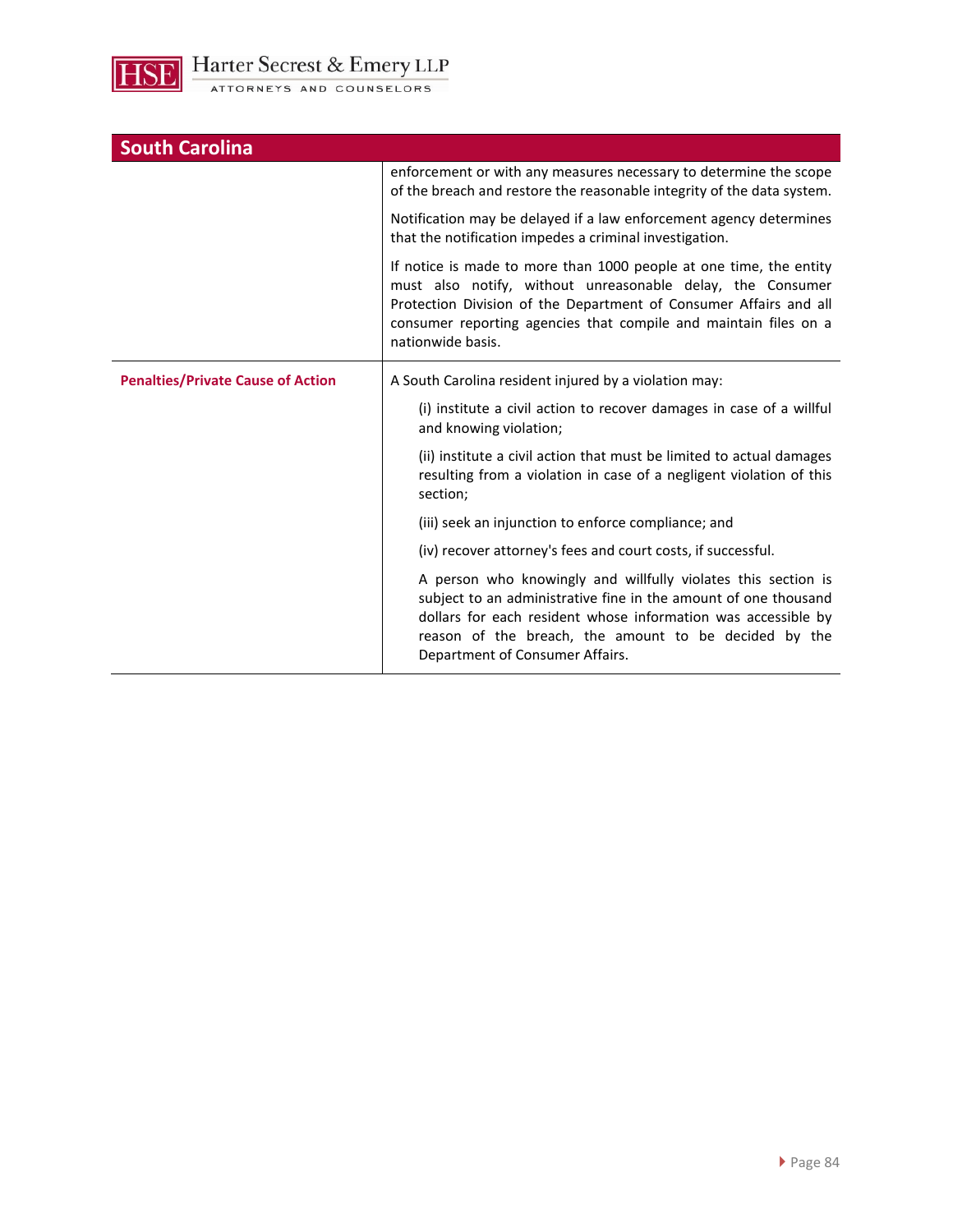

| <b>South Dakota</b>                     |                                                                                                                                                                                                                                                                                                                                                                                                                                                                                                                                                                                                                                                                    |
|-----------------------------------------|--------------------------------------------------------------------------------------------------------------------------------------------------------------------------------------------------------------------------------------------------------------------------------------------------------------------------------------------------------------------------------------------------------------------------------------------------------------------------------------------------------------------------------------------------------------------------------------------------------------------------------------------------------------------|
| <b>Statute</b>                          | S.D.C.L. § 22-40-19 et seq.                                                                                                                                                                                                                                                                                                                                                                                                                                                                                                                                                                                                                                        |
| <b>Covered Entity</b>                   | Any person or business that conducts business in this state, and that<br>owns or licenses computerized personal or protected information of<br>residents of this state;                                                                                                                                                                                                                                                                                                                                                                                                                                                                                            |
| <b>Personal Information Defined</b>     | Personal information means a person's first name or first initial and<br>last name, in combination with any one or more of the following data<br>elements:                                                                                                                                                                                                                                                                                                                                                                                                                                                                                                         |
|                                         | (i) Social security number;                                                                                                                                                                                                                                                                                                                                                                                                                                                                                                                                                                                                                                        |
|                                         | (ii) Driver license number or other unique identification number<br>created or collected by a government body;                                                                                                                                                                                                                                                                                                                                                                                                                                                                                                                                                     |
|                                         | (iii) Account, credit card, or debit card number, in combination<br>with any required security code, access code, password, routing<br>number, PIN, or any additional information that would permit<br>access to a person's financial account;                                                                                                                                                                                                                                                                                                                                                                                                                     |
|                                         | (iv) Health information as defined in 45 CFR 160.103; or                                                                                                                                                                                                                                                                                                                                                                                                                                                                                                                                                                                                           |
|                                         | (v) An identification number assigned to a person by the person's<br>employer in combination with any required security code, access<br>biometric<br>code,<br>password,<br>data<br>generated<br>or<br>from<br>measurements or analysis of human body characteristics for<br>authentication purposes.                                                                                                                                                                                                                                                                                                                                                               |
|                                         | Protected information means:                                                                                                                                                                                                                                                                                                                                                                                                                                                                                                                                                                                                                                       |
|                                         | (i) A user name or email address, in combination with a<br>password, security question answer, or other information that<br>permits access to an online account; and                                                                                                                                                                                                                                                                                                                                                                                                                                                                                               |
|                                         | (ii) Account number or credit or debit card number, in<br>combination with any required security code, access code, or<br>password that permits access to a person's financial account.                                                                                                                                                                                                                                                                                                                                                                                                                                                                            |
| <b>What Triggers Notice Requirement</b> | "Breach of system security" means the unauthorized acquisition of<br>unencrypted computerized data or encrypted computerized data and<br>the encryption key by any person that materially compromises the<br>security, confidentiality, or integrity of personal or protected<br>information maintained by the information holder. Following the<br>discovery by or notification to an entity of a breach of system security<br>an information holder shall disclose the breach of system security to<br>any resident of this state whose personal or protected information<br>was, or is reasonably believed to have been, acquired by an<br>unauthorized person. |
| <b>Encryption/Redaction Safe Harbor</b> | Notification is not required if the data is encrypted and the encryption<br>key is affected by the unauthorized acquisition.                                                                                                                                                                                                                                                                                                                                                                                                                                                                                                                                       |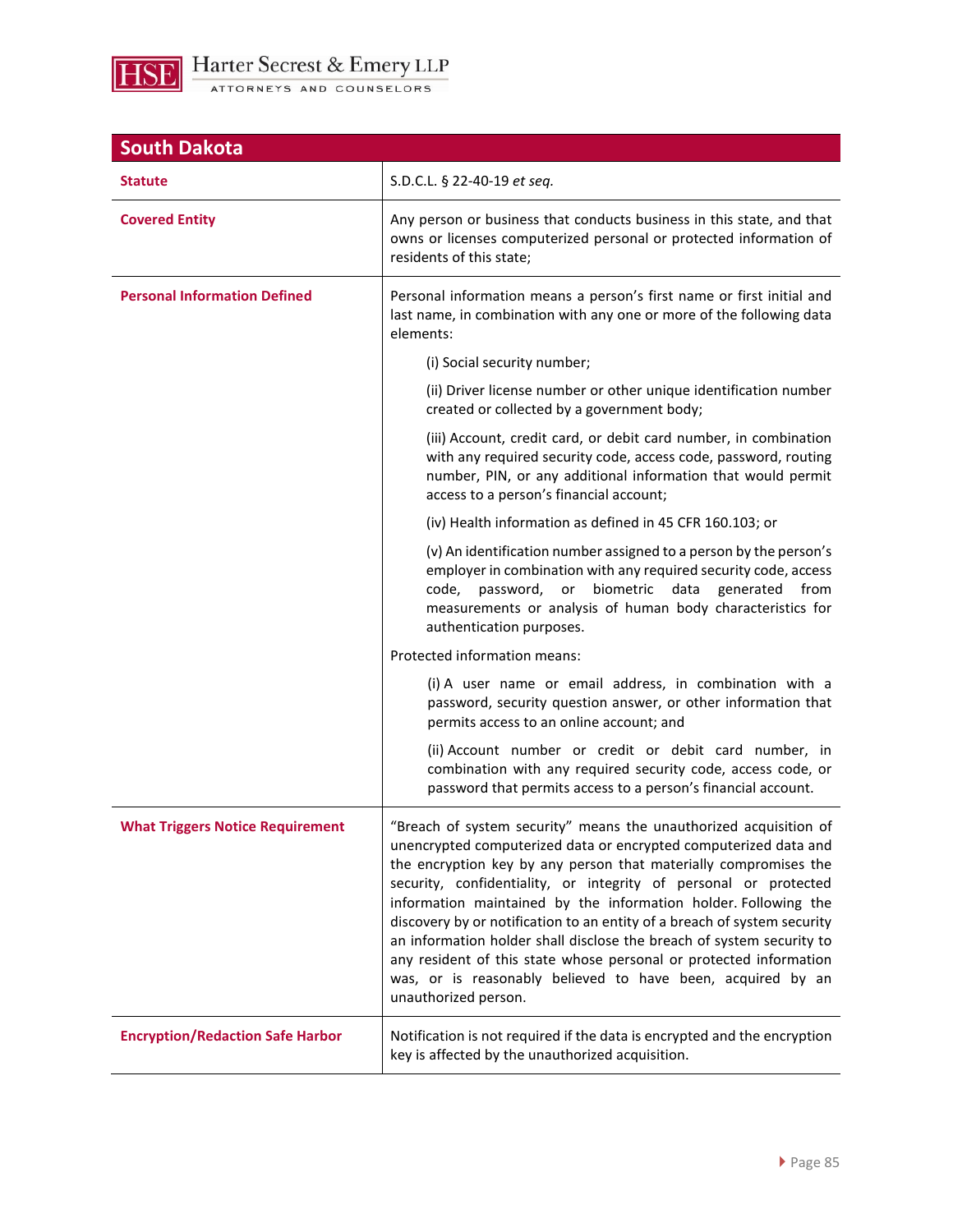

| <b>South Dakota</b>                      |                                                                                                                                                                                                                                                                                                                                                                                                                                                                                                                                                 |
|------------------------------------------|-------------------------------------------------------------------------------------------------------------------------------------------------------------------------------------------------------------------------------------------------------------------------------------------------------------------------------------------------------------------------------------------------------------------------------------------------------------------------------------------------------------------------------------------------|
| <b>Exemptions from Notification</b>      | An entity is not required to make a disclosure under this section if,<br>following an appropriate investigation and notice to the attorney<br>general, the information holder reasonably determines that the<br>breach will not likely result in harm to the affected person. The<br>information holder shall document the determination under this<br>section in writing and maintain the documentation for not less than<br>three years.                                                                                                      |
| <b>Timing of Notification</b>            | A disclosure under this section shall be made not later than sixty days<br>from the discovery or notification of the breach of system security,<br>unless a longer period of time is required due to the legitimate needs<br>of law enforcement if it is determined that notification will impede a<br>criminal investigation. If the notification is delayed, the notification<br>shall be made not later than thirty days after the law enforcement<br>agency determines that notification will not compromise the criminal<br>investigation. |
|                                          | Notification must also be made to all consumer reporting agencies and<br>any other credit bureau or agency that compiles and maintains files on<br>consumers on a nationwide basis without unreasonable delay.                                                                                                                                                                                                                                                                                                                                  |
|                                          | Notification is required to the attorney general if more than 250<br>residents are affected.                                                                                                                                                                                                                                                                                                                                                                                                                                                    |
| <b>Penalties/Private Cause of Action</b> | The attorney general may prosecute each failure to disclose under the<br>provisions of this Act as a deceptive act or practice under Section 37-<br>24-6. In addition to any remedy provided under chapter 37-24, the<br>attorney general may bring an action to recover on behalf of the state<br>a civil penalty of not more than ten thousand dollars per day per<br>violation. The attorney general may recover attorney's fees and any<br>costs associated with any action brought under this section.                                     |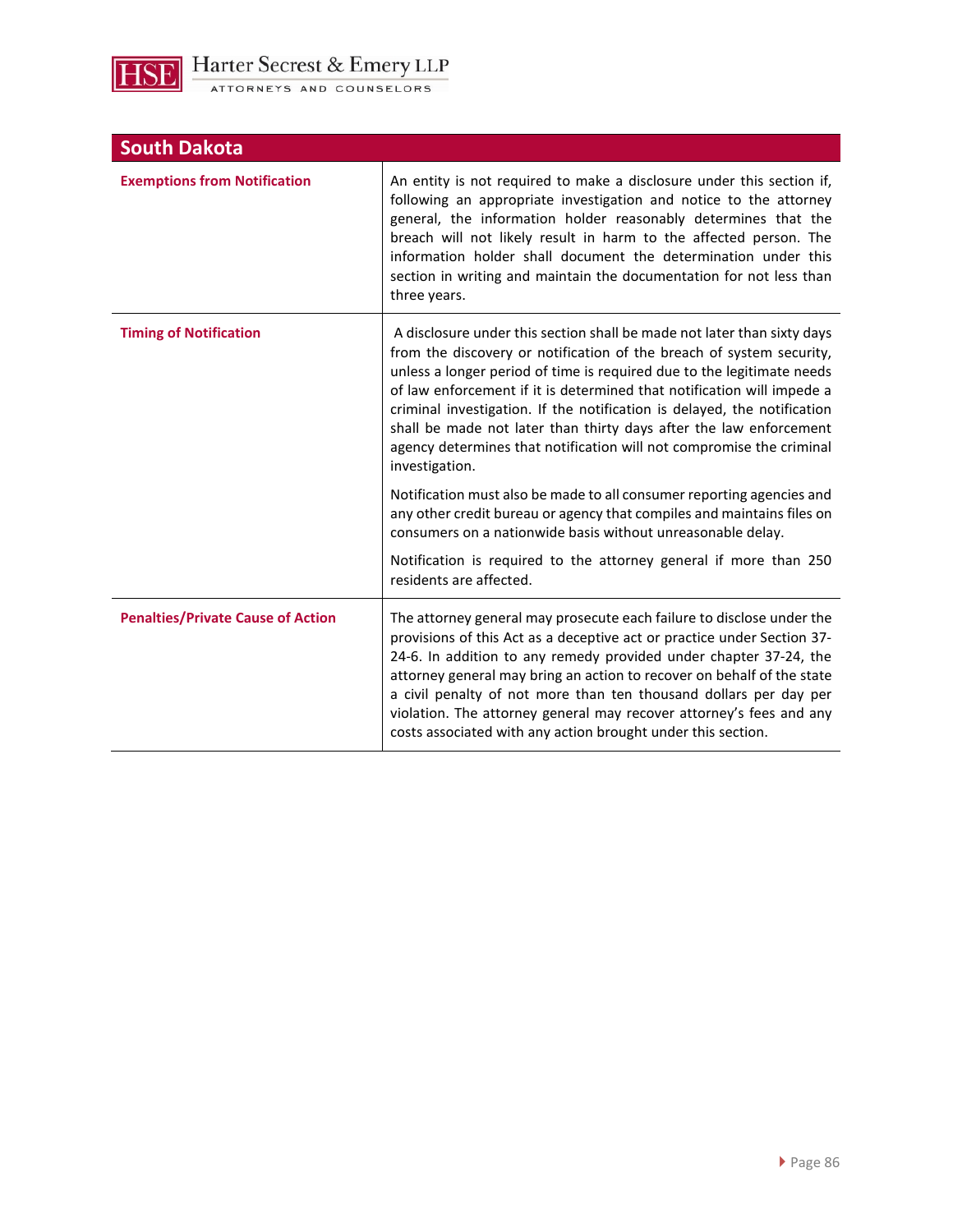

| <b>Tennessee</b>                         |                                                                                                                                                                                                                                                                                                                                                                                                                                                                                                                                                                                            |
|------------------------------------------|--------------------------------------------------------------------------------------------------------------------------------------------------------------------------------------------------------------------------------------------------------------------------------------------------------------------------------------------------------------------------------------------------------------------------------------------------------------------------------------------------------------------------------------------------------------------------------------------|
| <b>Statute</b>                           | Tenn. Code Ann. §§ 47-18-2105 - 47-18-2107                                                                                                                                                                                                                                                                                                                                                                                                                                                                                                                                                 |
| <b>Covered Entity</b>                    | Any person or business that conducts business in this state, or any<br>agency of this state or any of its political subdivisions, that owns or<br>licenses computerized personal information of residents of this state.                                                                                                                                                                                                                                                                                                                                                                   |
| <b>Personal Information Defined</b>      | "Personal Information" means a Tennessee Resident's first name or<br>first initial and last name, in combination with any one or more of the<br>following:                                                                                                                                                                                                                                                                                                                                                                                                                                 |
|                                          | (i) Social security number;                                                                                                                                                                                                                                                                                                                                                                                                                                                                                                                                                                |
|                                          | (ii) Driver's license number; or                                                                                                                                                                                                                                                                                                                                                                                                                                                                                                                                                           |
|                                          | (iii) Account number, credit or debit card number, in combination<br>with any required security code, access code, or password that<br>would permit access to an individual's financial account.                                                                                                                                                                                                                                                                                                                                                                                           |
| <b>What Triggers Notice Requirement</b>  | "Breach of the security of the system" means the unauthorized<br>acquisition of unencrypted computerized data or encrypted<br>computerized data and the encryption key that materially<br>compromises the security, confidentiality, or integrity of personal<br>information maintained by the entity. The entity must disclose a<br>breach of the security of the system, following discovery or notification<br>of the breach, to any Tennessee resident whose unencrypted personal<br>information was, or is reasonably believed to have been, acquired by<br>an unauthorized person.   |
| <b>Encryption/Redaction Safe Harbor</b>  | Notification is not required if the accessed personal information was<br>encrypted unless the encryption key was also compromised.                                                                                                                                                                                                                                                                                                                                                                                                                                                         |
| <b>Exemptions from Notification</b>      | N/A                                                                                                                                                                                                                                                                                                                                                                                                                                                                                                                                                                                        |
| <b>Timing of Notification</b>            | The disclosure must be made immediately, but no later than 45 days<br>from the discovery or notification of the breach, consistent with any<br>determination by law enforcement that notification will impede a<br>criminal investigation. If the notification is delayed, it must be made<br>no later than forty-five (45) days after the law enforcement agency<br>determines that notification will not compromise the investigation.<br>If more than 1000 people are notified at one time, the entity must also<br>notify, without unreasonable delay, all consumer reporting agencies |
|                                          | and credit bureaus that compile and maintain files on consumers on a<br>nationwide basis.                                                                                                                                                                                                                                                                                                                                                                                                                                                                                                  |
| <b>Penalties/Private Cause of Action</b> | Any violation of this part shall be construed to constitute an unfair or<br>deceptive act or practice affecting trade or commerce.                                                                                                                                                                                                                                                                                                                                                                                                                                                         |
|                                          | If the attorney general has reason to believe that a person has<br>violated this part, then the attorney general may institute a<br>proceeding under this chapter.                                                                                                                                                                                                                                                                                                                                                                                                                         |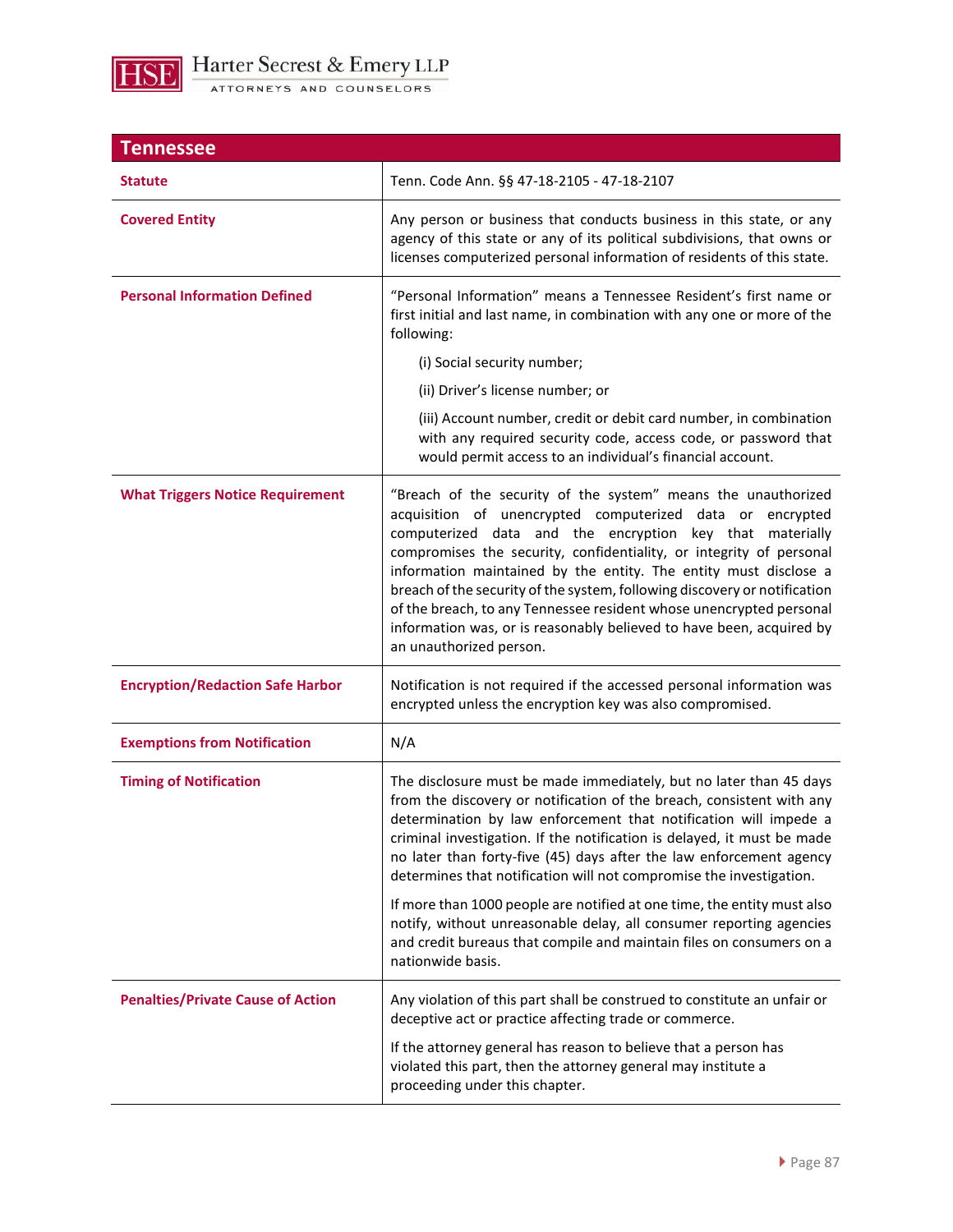

| Texas                                   |                                                                                                                                                                                                                                                                                                                                                                                                                                                                                                                                                                                                         |
|-----------------------------------------|---------------------------------------------------------------------------------------------------------------------------------------------------------------------------------------------------------------------------------------------------------------------------------------------------------------------------------------------------------------------------------------------------------------------------------------------------------------------------------------------------------------------------------------------------------------------------------------------------------|
| <b>Statute</b>                          | Tex. Bus. & Com. Code §§ 521.002; 521.053; 521.151-152                                                                                                                                                                                                                                                                                                                                                                                                                                                                                                                                                  |
| <b>Covered Entity</b>                   | A person who conducts business in this state and owns or licenses<br>computerized data that includes sensitive personal information.                                                                                                                                                                                                                                                                                                                                                                                                                                                                    |
| <b>Personal Information Defined</b>     | The statute applies to "Sensitive Personal Information," which includes<br>an individual's first name or first initial and last name in combination<br>with any of the following, if the name and the items are not encrypted;                                                                                                                                                                                                                                                                                                                                                                          |
|                                         | (i) Social security number;                                                                                                                                                                                                                                                                                                                                                                                                                                                                                                                                                                             |
|                                         | (ii) Driver's license number or government-issued identification<br>number;                                                                                                                                                                                                                                                                                                                                                                                                                                                                                                                             |
|                                         | (iii) Account or credit or debit card number in combination with<br>any required security code, access code, or password that would<br>permit access to an individual's financial account;                                                                                                                                                                                                                                                                                                                                                                                                              |
|                                         | or information that identifies an individual and relates to:                                                                                                                                                                                                                                                                                                                                                                                                                                                                                                                                            |
|                                         | (i) the physical or mental health or condition of the individual;                                                                                                                                                                                                                                                                                                                                                                                                                                                                                                                                       |
|                                         | (ii) the provision of health care to the individual; or                                                                                                                                                                                                                                                                                                                                                                                                                                                                                                                                                 |
|                                         | (iii) payment for the provision of health care to the individual.                                                                                                                                                                                                                                                                                                                                                                                                                                                                                                                                       |
| <b>What Triggers Notice Requirement</b> | "Breach of system security" means the unauthorized acquisition of<br>computerized data that compromises the security, confidentiality, or<br>integrity of sensitive personal information maintained by a person,<br>including data that is encrypted if the person accessing the data has<br>the key required to decrypt the data. The entity must disclose a breach<br>of system security, after discovering or receiving notification of the<br>breach, to any individual whose sensitive personal information was, or<br>is reasonably believed to have been, acquired by an unauthorized<br>person. |
| <b>Encryption/Redaction Safe Harbor</b> | Notification is not required if the accessed "sensitive personal<br>information" was encrypted and the key to decrypt was not<br>compromised.                                                                                                                                                                                                                                                                                                                                                                                                                                                           |
| <b>Exemptions from Notification</b>     | N/A                                                                                                                                                                                                                                                                                                                                                                                                                                                                                                                                                                                                     |
| <b>Timing of Notification</b>           | Notification should be made without unreasonable delay and in each<br>case not later than the 60th day after the date on which the person<br>determines that the breach occurred, except if law enforcement<br>determines that the notification will impede a criminal investigation or<br>as necessary to determine the scope of the breach and restore the<br>reasonable integrity of the data system.<br>If a person is required by this section to notify at one time more than                                                                                                                     |
|                                         | 10,000 persons of a breach of system security, the person shall also                                                                                                                                                                                                                                                                                                                                                                                                                                                                                                                                    |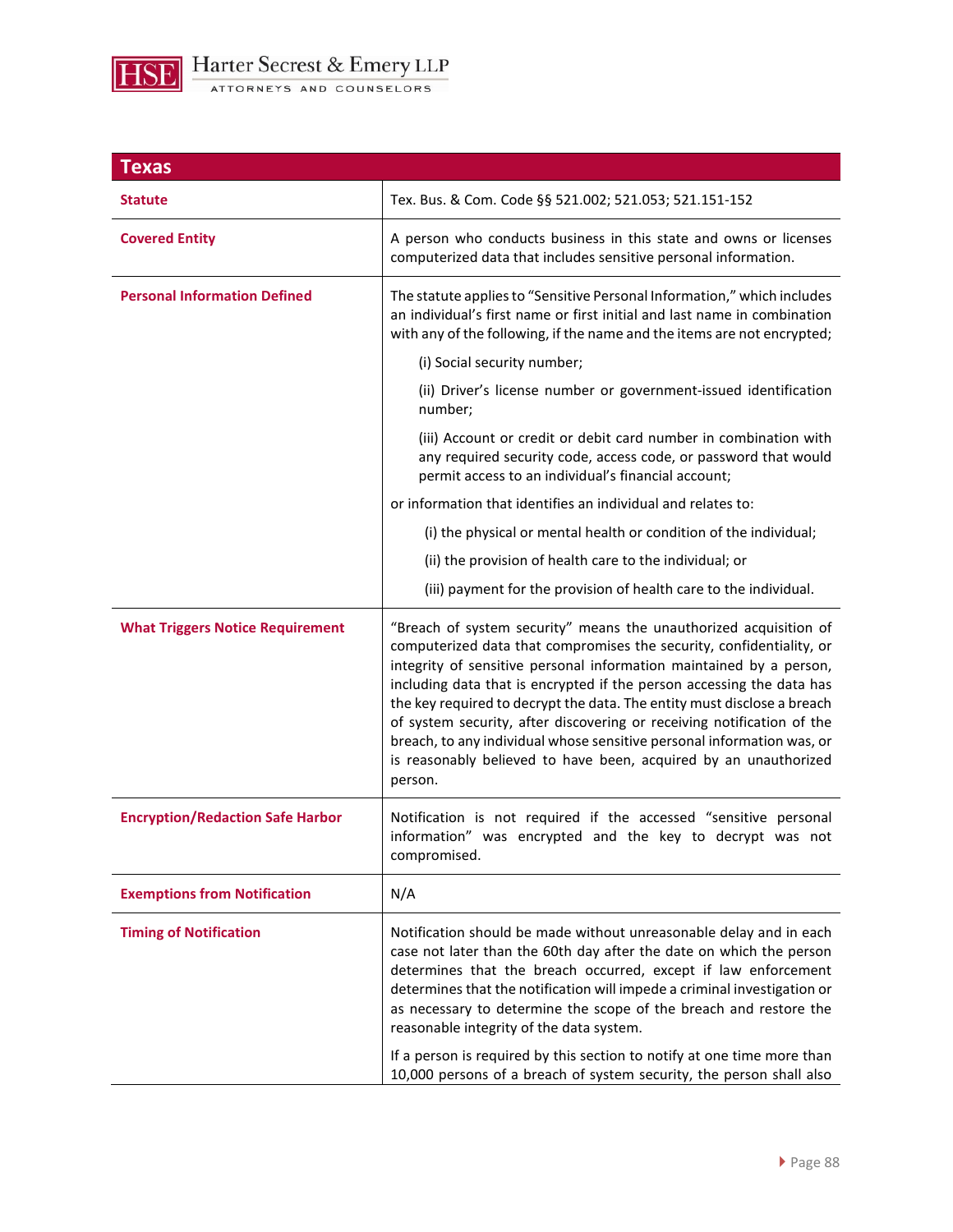

| Texas                                    |                                                                                                                                                                                                                                                                                                                                                                                                                                                                                                                                                                                                                                                                                                                                                                                                                                      |
|------------------------------------------|--------------------------------------------------------------------------------------------------------------------------------------------------------------------------------------------------------------------------------------------------------------------------------------------------------------------------------------------------------------------------------------------------------------------------------------------------------------------------------------------------------------------------------------------------------------------------------------------------------------------------------------------------------------------------------------------------------------------------------------------------------------------------------------------------------------------------------------|
|                                          | notify each consumer reporting agency that maintains files on<br>consumers on a nationwide basis.                                                                                                                                                                                                                                                                                                                                                                                                                                                                                                                                                                                                                                                                                                                                    |
|                                          | A person who is required to disclose or provide notification of a breach<br>of system security under this section shall notify the attorney general<br>of that breach not later than the 60th day after the date on which the<br>person determines that the breach occurred if the breach involves at<br>least 250 residents of this state.                                                                                                                                                                                                                                                                                                                                                                                                                                                                                          |
| <b>Penalties/Private Cause of Action</b> | The Attorney General may bring a civil suit for damages or an<br>injunction. A person who violates the statute is liable to the state for a<br>civil penalty of at least \$2,000 but not more than \$50,000 for each<br>violation.                                                                                                                                                                                                                                                                                                                                                                                                                                                                                                                                                                                                   |
|                                          | A person who fails to take reasonable action to comply with<br>notification requirements is liable to the state for a civil penalty of not<br>more than \$100 for each individual to whom notification is due for<br>each consecutive day the person fails to take reasonable action to<br>notify with a maximum penalty of \$250,000 for a single breach.                                                                                                                                                                                                                                                                                                                                                                                                                                                                           |
|                                          | If it appears to the attorney general that a person is engaging in, has<br>engaged in, or is about to engage in conduct that violates this chapter,<br>the attorney general may bring an action in the name of the state<br>against the person to restrain the violation by a temporary restraining<br>order or by a permanent or temporary injunction. The attorney<br>general is entitled to recover reasonable expenses, including<br>reasonable attorney's fees, court costs, and investigatory costs,<br>incurred in obtaining injunctive relief or civil penalties, or both, under<br>this section. Amounts collected by the attorney general under this<br>section shall be deposited in the general revenue fund and may be<br>appropriated only for the investigation and prosecution of other cases<br>under this chapter. |
|                                          | A violation of this statute is also a deceptive trade practice under the<br>Texas Deceptive Trade Practices Act.                                                                                                                                                                                                                                                                                                                                                                                                                                                                                                                                                                                                                                                                                                                     |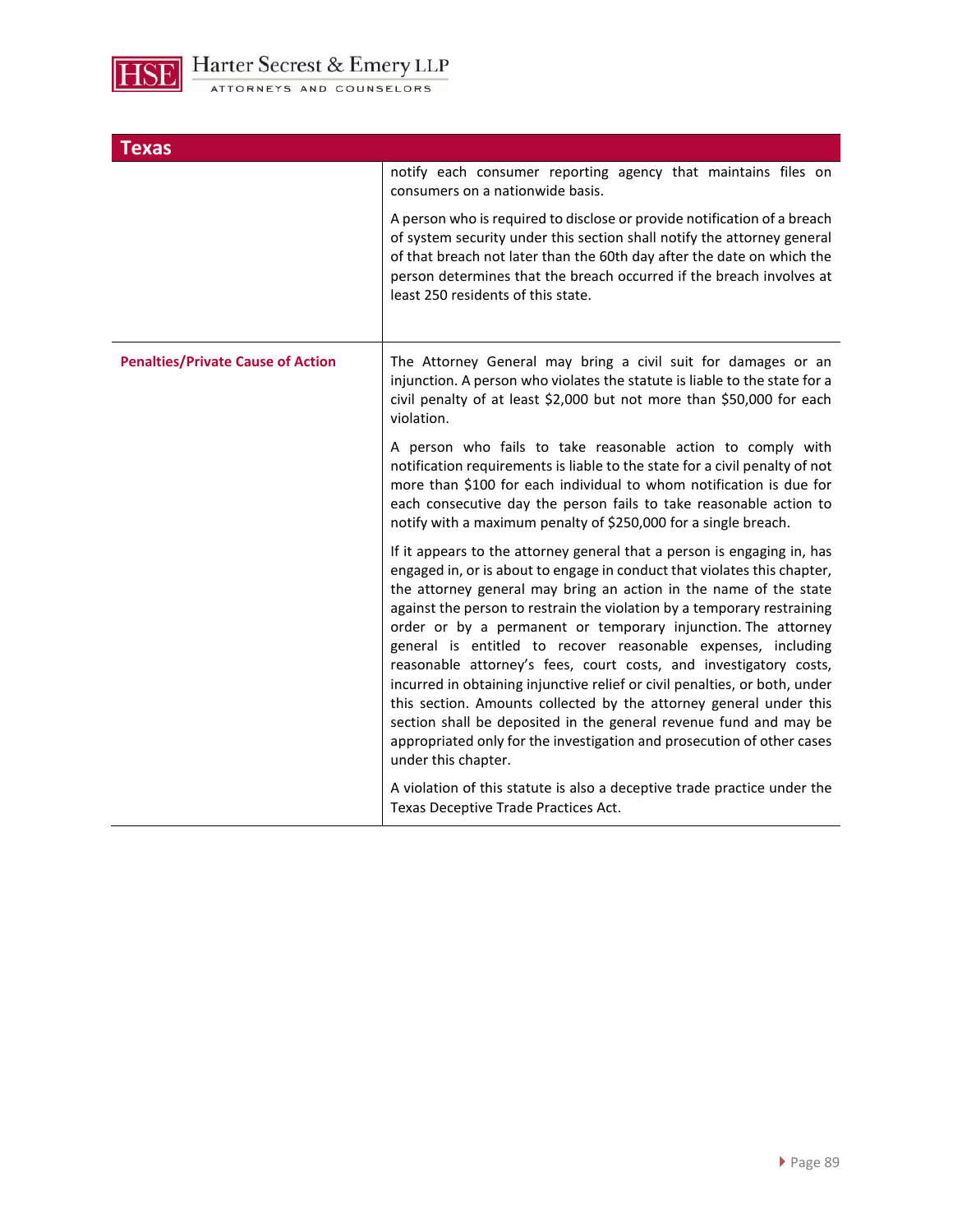

| <b>Utah</b>                              |                                                                                                                                                                                                                                                                                                                                                                                                                                                                                                                                                                                                                                                                           |
|------------------------------------------|---------------------------------------------------------------------------------------------------------------------------------------------------------------------------------------------------------------------------------------------------------------------------------------------------------------------------------------------------------------------------------------------------------------------------------------------------------------------------------------------------------------------------------------------------------------------------------------------------------------------------------------------------------------------------|
| <b>Statute</b>                           | Utah Code §§ 13-44-101 et seq.                                                                                                                                                                                                                                                                                                                                                                                                                                                                                                                                                                                                                                            |
| <b>Covered Entity</b>                    | A person who owns or licenses computerized data that includes<br>personal information concerning a Utah resident.                                                                                                                                                                                                                                                                                                                                                                                                                                                                                                                                                         |
| <b>Personal Information Defined</b>      | "Personal Information" means a person's first name or first initial and<br>last name, combined with any one or more of the following data<br>elements relating to that person when either the name or date<br>element is unencrypted or not protected by another method that<br>renders the data unreadable or unusable:                                                                                                                                                                                                                                                                                                                                                  |
|                                          | (i) social security number;                                                                                                                                                                                                                                                                                                                                                                                                                                                                                                                                                                                                                                               |
|                                          | (ii) financial account number, or credit or debit card number and<br>any required security code, access code or password that would<br>permit access to the person's account; or                                                                                                                                                                                                                                                                                                                                                                                                                                                                                          |
|                                          | (iii) driver license number or state card identification number.                                                                                                                                                                                                                                                                                                                                                                                                                                                                                                                                                                                                          |
| <b>What Triggers Notice Requirement</b>  | "Breach of system security" means an unauthorized acquisition of<br>computerized data that compromises the security, confidentiality, or<br>integrity of personal information. When an entity becomes aware of a<br>breach, it shall conduct in good faith a reasonable and prompt<br>investigation to determine the likelihood that personal information<br>has been or will be misused for identity theft or fraud purposes. If an<br>investigation reveals that the misuse of personal information for<br>identity theft or fraud purposes has occurred, or is reasonably likely to<br>occur, the person shall provide notification to each affected Utah<br>resident. |
| <b>Encryption/Redaction Safe Harbor</b>  | Notification is not required if the accessed personal information was<br>encrypted or protected by another method that renders the data<br>unreadable or unusable.                                                                                                                                                                                                                                                                                                                                                                                                                                                                                                        |
| <b>Exemptions from Notification</b>      | Notification not required if the misuse of personal information for<br>identity theft or fraud purposes has not occurred, and is not<br>reasonably likely to occur.                                                                                                                                                                                                                                                                                                                                                                                                                                                                                                       |
| <b>Timing of Notification</b>            | Notification must be provided in the most expedient time possible<br>without unreasonable delay considering the legitimate investigative<br>needs of law enforcement if notification will impede a criminal<br>investigation, after determining the scope of the breach, and after<br>restoring the reasonable integrity of the system.                                                                                                                                                                                                                                                                                                                                   |
| <b>Penalties/Private Cause of Action</b> | The statute does not create a private right of action, but also does not<br>affect any private right of action that may exist under other law,<br>including contract or tort.<br>A person who violates this subchapter is subject to a civil penalty:                                                                                                                                                                                                                                                                                                                                                                                                                     |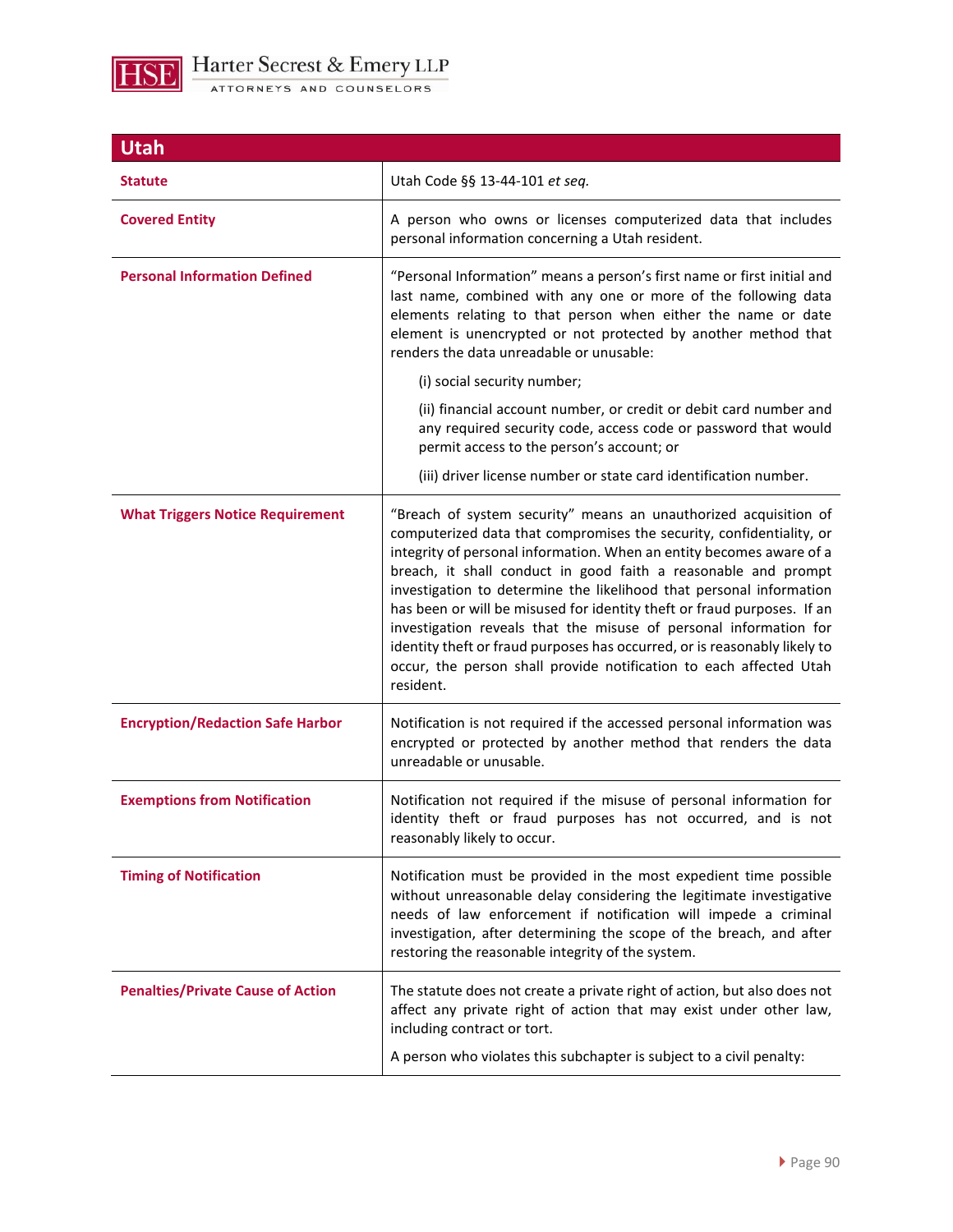

| <b>Utah</b> |                                                                                                                                                                                                                                                   |
|-------------|---------------------------------------------------------------------------------------------------------------------------------------------------------------------------------------------------------------------------------------------------|
|             | (i) no greater than \$2,500 for a violation or series of violations<br>concerning a specific consumer; and                                                                                                                                        |
|             | (ii) no greater than \$100,000 in the aggregate for related<br>violations concerning more than one consumer unless the<br>violations concern 10,000 or more consumers of Utah and 10,000<br>or more consumers who are residents of another state. |
|             | The Attorney General may also seek injunctive relief and attorneys'<br>fees and costs.                                                                                                                                                            |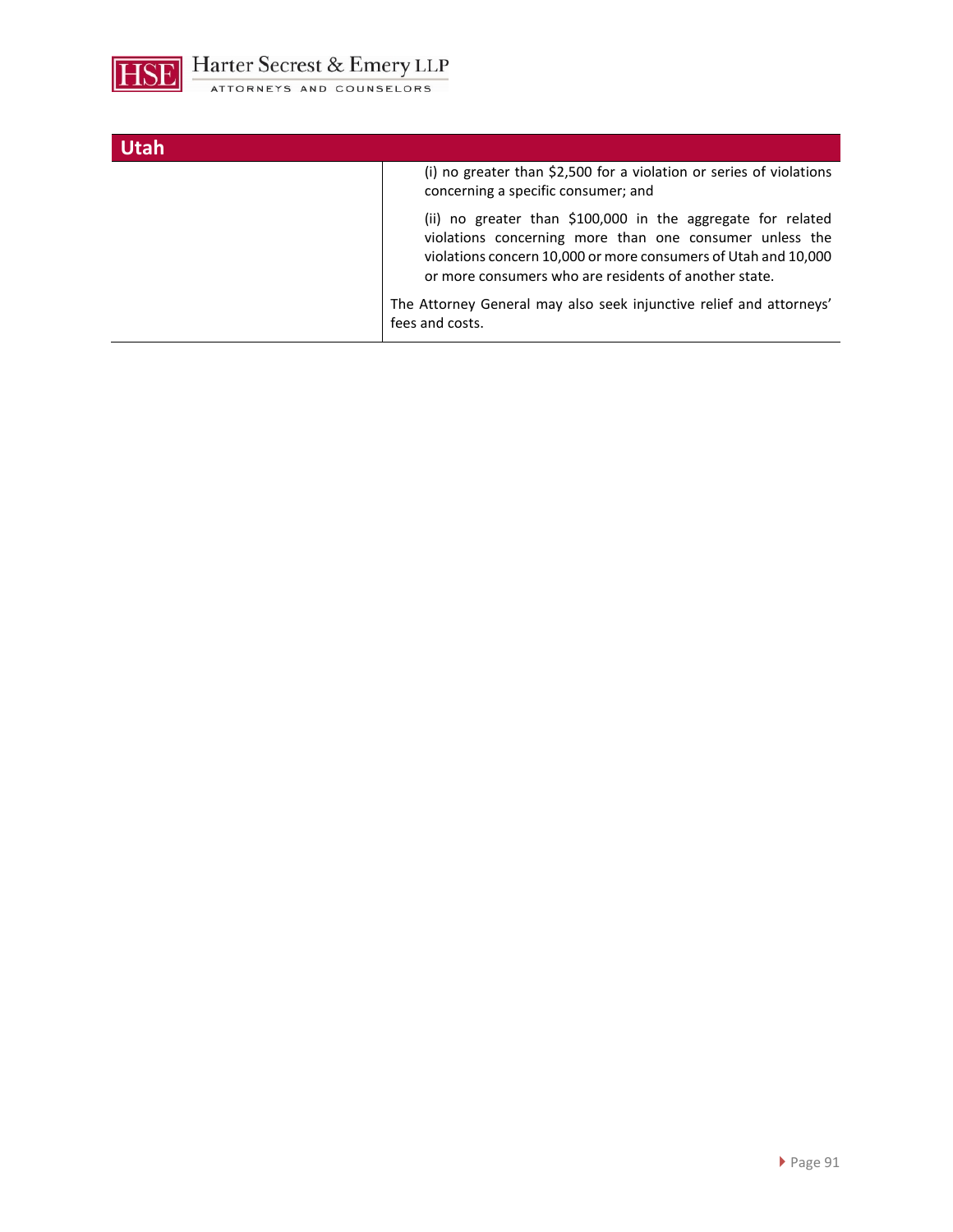

| <b>Vermont</b>                          |                                                                                                                                                                                                                                                                                                                                                                                                                                                                                                                                                |
|-----------------------------------------|------------------------------------------------------------------------------------------------------------------------------------------------------------------------------------------------------------------------------------------------------------------------------------------------------------------------------------------------------------------------------------------------------------------------------------------------------------------------------------------------------------------------------------------------|
| <b>Statute</b>                          | 9 V.S.A. §§ 2430, 2435                                                                                                                                                                                                                                                                                                                                                                                                                                                                                                                         |
| <b>Covered Entity</b>                   | Any person who, for any purpose, whether by automated collection or<br>otherwise, handles, collects, disseminates, or otherwise deals with<br>personally identifiable information, and includes the State, State<br>agencies, political subdivisions of the State, public and private<br>universities, privately and publicly held corporations, limited liability<br>companies, financial institutions, and retail operators, that owns or<br>licenses computerized personally identifiable information that<br>includes personal information |
| <b>Personal Information Defined</b>     | An individual's first name or first initial and last name in combination<br>with any one or more of the following data elements, when either the<br>name or the data elements are not encrypted, redacted, or otherwise<br>protected by another method that renders them unreadable or<br>unusable by unauthorized persons:                                                                                                                                                                                                                    |
|                                         | (i) Social Security number;                                                                                                                                                                                                                                                                                                                                                                                                                                                                                                                    |
|                                         | (ii) a driver license or nondriver State identification card number,<br>individual taxpayer identification number, passport number,<br>military identification card number, or other identification<br>number that originates from a government identification<br>document that is commonly used to verify identity for a<br>commercial transaction;                                                                                                                                                                                           |
|                                         | (iii) financial account number or credit or debit card number, if the<br>number could be used without additional identifying information,<br>access codes, or passwords;                                                                                                                                                                                                                                                                                                                                                                       |
|                                         | (iv) A password, personal identification number, or other access<br>code for a financial account                                                                                                                                                                                                                                                                                                                                                                                                                                               |
|                                         | (v) unique biometric data generated from measurements or<br>technical analysis of human body characteristics used by the<br>owner or licensee of the data to identify or authenticate the<br>consumer, such as a fingerprint, retina or iris image, or other<br>unique physical representation or digital representation of<br>biometric data; and                                                                                                                                                                                             |
|                                         | (vi) Either:                                                                                                                                                                                                                                                                                                                                                                                                                                                                                                                                   |
|                                         | (I) health records or records of a wellness program or similar<br>program of health promotion or disease prevention;                                                                                                                                                                                                                                                                                                                                                                                                                           |
|                                         | (II) a health care professional's medical diagnosis or treatment<br>of the consumer; or                                                                                                                                                                                                                                                                                                                                                                                                                                                        |
|                                         | (III) a health insurance policy number.                                                                                                                                                                                                                                                                                                                                                                                                                                                                                                        |
| <b>What Triggers Notice Requirement</b> | "Security breach" means unauthorized acquisition of electronic data<br>or a reasonable belief of unauthorized acquisition of electronic data<br>that compromises the security, confidentiality, or integrity of a                                                                                                                                                                                                                                                                                                                              |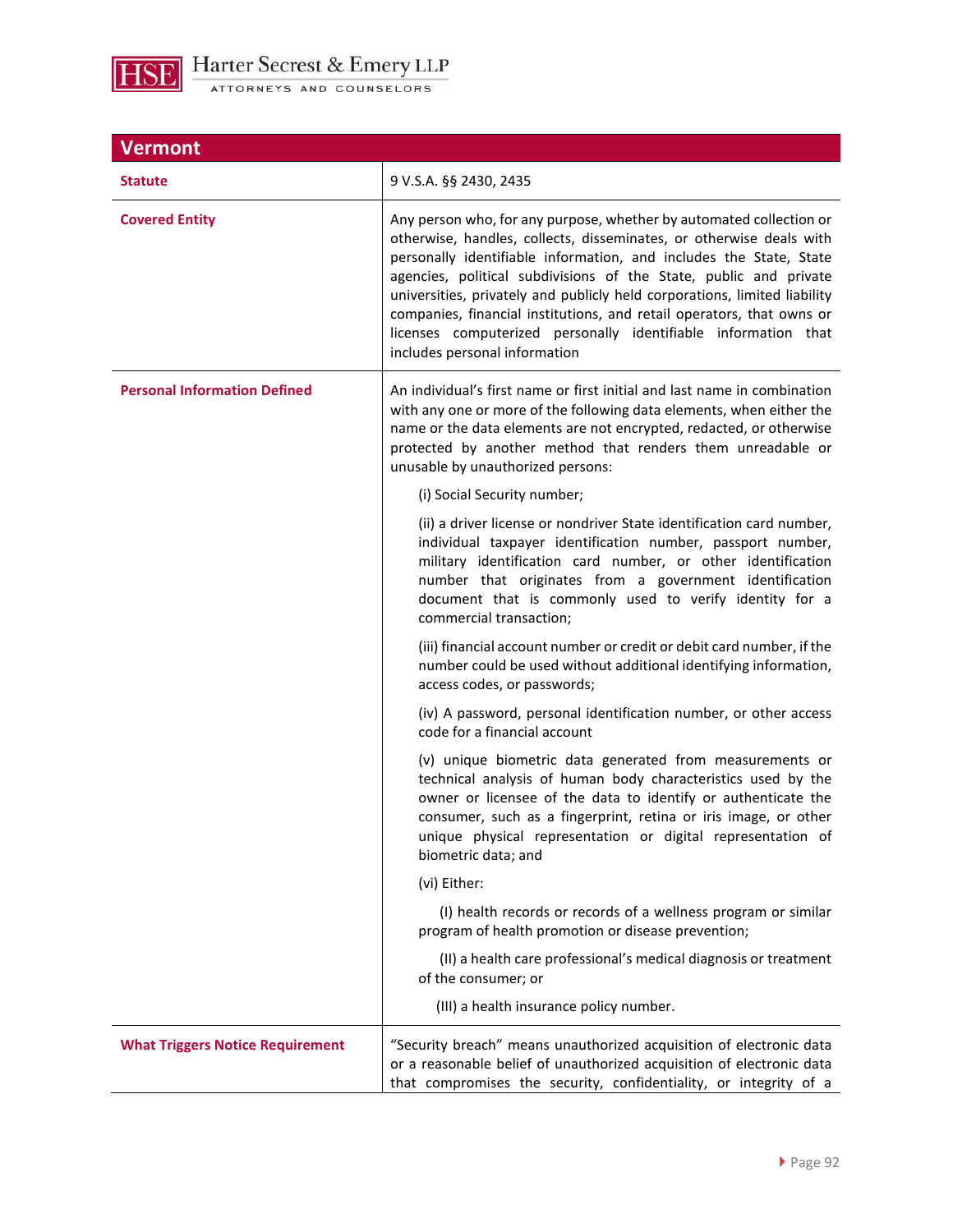

| <b>Vermont</b>                          |                                                                                                                                                                                                                                                                                                                                                                                                                                               |
|-----------------------------------------|-----------------------------------------------------------------------------------------------------------------------------------------------------------------------------------------------------------------------------------------------------------------------------------------------------------------------------------------------------------------------------------------------------------------------------------------------|
|                                         | consumer's personally identifiable information or login credentials<br>maintained by an entity.                                                                                                                                                                                                                                                                                                                                               |
|                                         | In determining whether personally identifiable information or login<br>credentials have been acquired or is reasonably believed to have<br>been acquired by a person without valid authorization, an entity may<br>consider the following factors, among others:                                                                                                                                                                              |
|                                         | (i) indications that the information is in the physical possession<br>and control of a person without valid authorization, such as a lost<br>or stolen computer or other device containing information;                                                                                                                                                                                                                                       |
|                                         | (ii) indications that the information has been downloaded or<br>copied;                                                                                                                                                                                                                                                                                                                                                                       |
|                                         | (iii) indications that the information was used by an unauthorized<br>person, such as fraudulent accounts opened or instances of<br>identity theft reported; or                                                                                                                                                                                                                                                                               |
|                                         | (iv) that the information has been made public.                                                                                                                                                                                                                                                                                                                                                                                               |
|                                         | After discovery or notification of a breach, consumers must be<br>notified.                                                                                                                                                                                                                                                                                                                                                                   |
| <b>Encryption/Redaction Safe Harbor</b> | Notification is not required if both the individual's name and the<br>combined data element are encrypted, redacted, or protected by<br>another method that renders them unreadable of unusable.                                                                                                                                                                                                                                              |
| <b>Exemptions from Notification</b>     | Notification is not required if it is established that misuse of the<br>personal information is not reasonably possible and the entity<br>provides notice of the determination that the misuse of the personal<br>information is not reasonably possible to the attorney general or to<br>the Department of Financial Regulation in the event that the data<br>collector is a person or entity licensed or registered with the<br>Department. |
| <b>Timing of Notification</b>           | Notification must be made in the most expedient time possible and<br>without unreasonable delay, but not later than 45 days after the<br>discovery or notification, consistent with the legitimate needs of law<br>enforcement and any measures necessary to determine the scope of<br>the security breach and restore the reasonable integrity, security, and<br>confidentiality of the data system.                                         |
|                                         | Notice may be delayed if a law enforcement agency believes that<br>notification may impede a law enforcement investigation, or a national<br>or Homeland Security investigation or jeopardize public safety or<br>national or Homeland Security interests. The request for a delay must<br>be made in writing or documented contemporaneously in writing by<br>the entity.                                                                    |
|                                         | If more than 1000 consumers are notified at one time, the entity shall<br>notify, without unreasonable delay, all consumer reporting agencies<br>that compile and maintain files on consumers on a nationwide basis.                                                                                                                                                                                                                          |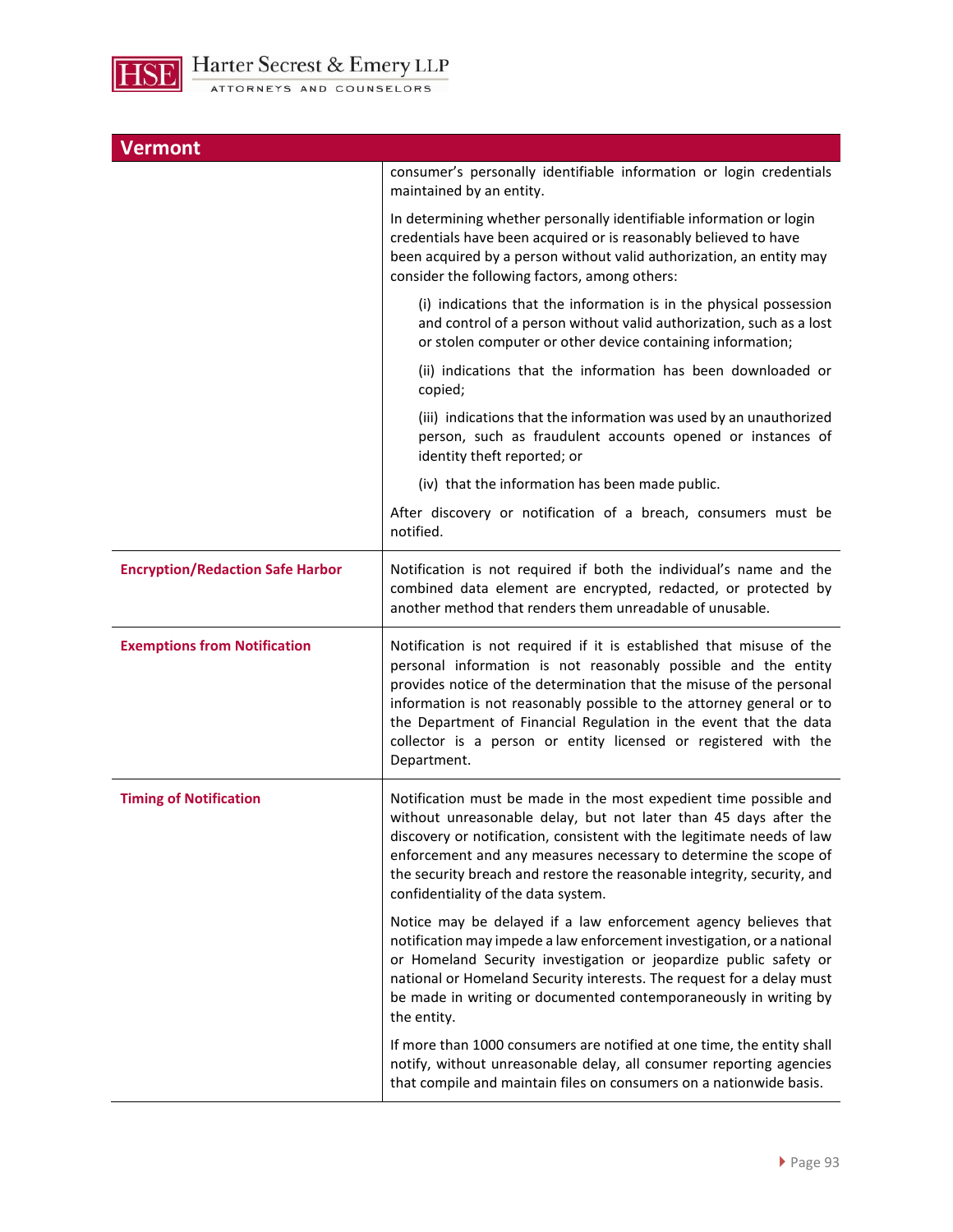

| Vermont                                  |                                                                                                                                                                                                                                                                                                                                                                                                                                                                                                                       |
|------------------------------------------|-----------------------------------------------------------------------------------------------------------------------------------------------------------------------------------------------------------------------------------------------------------------------------------------------------------------------------------------------------------------------------------------------------------------------------------------------------------------------------------------------------------------------|
|                                          | An entity must provide notice of the breach to the Department of<br>Financial Regulation, if regulated by that Department, or to the<br>attorney general. However, if a security breach is limited to an<br>unauthorized acquisition of login credentials, a data collector is only<br>required to provide notice of the security breach to the Attorney<br>General or Department of Financial Regulation, as applicable, if the<br>login credentials were acquired directly from the data collector or its<br>agent. |
| <b>Penalties/Private Cause of Action</b> | The Attorney General and state's attorney shall have sole and full<br>authority to investigate potential violations and to enforce, prosecute,<br>obtain, and impose remedies for any violation.                                                                                                                                                                                                                                                                                                                      |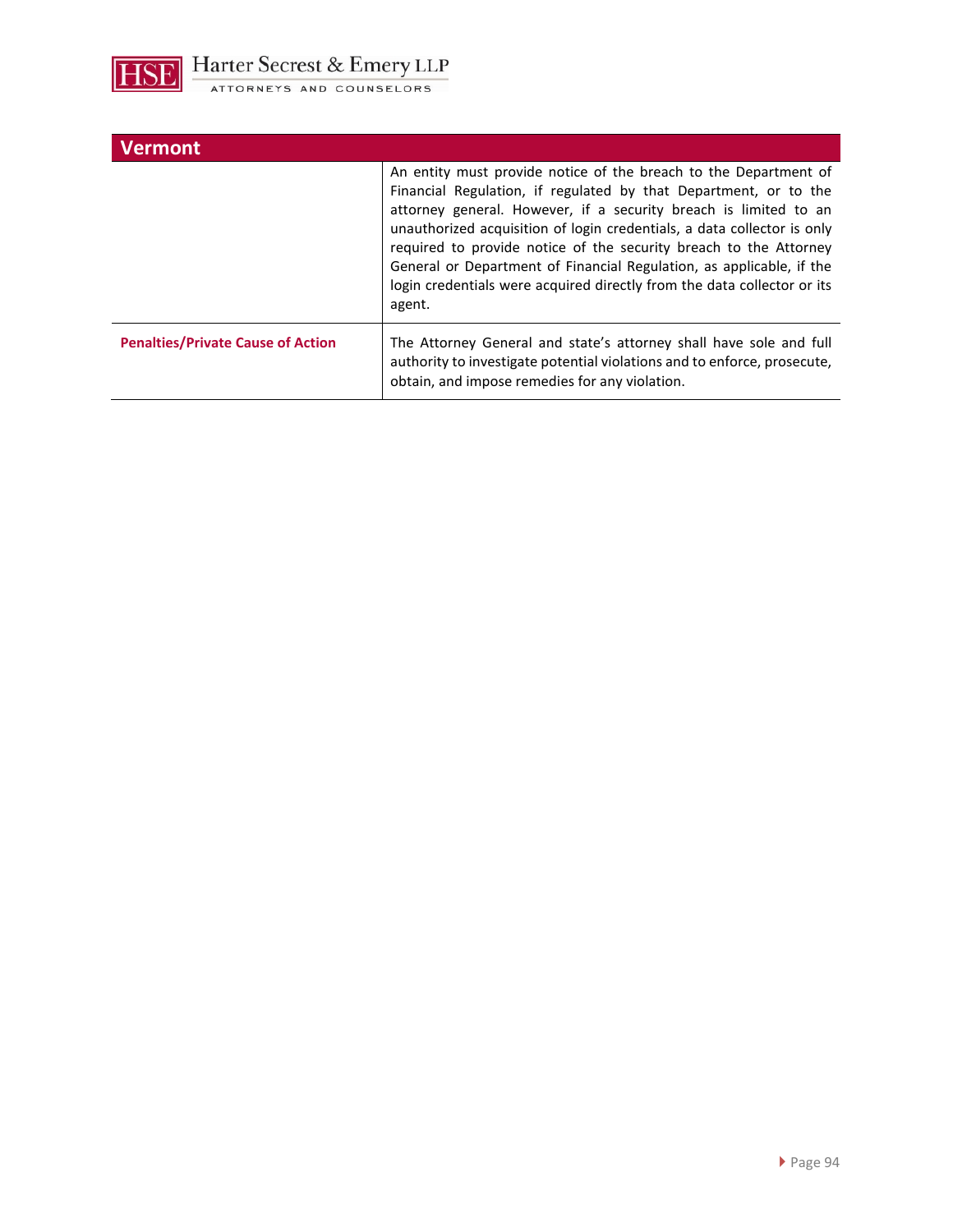

| <b>Virginia</b>                     |                                                                                                                                                                                                                                                                                                                                                                                                                                                                                                                                      |
|-------------------------------------|--------------------------------------------------------------------------------------------------------------------------------------------------------------------------------------------------------------------------------------------------------------------------------------------------------------------------------------------------------------------------------------------------------------------------------------------------------------------------------------------------------------------------------------|
| <b>Statute</b>                      | Va. Code §§ 18.2-186.6<br>Va. Code § 32.1-127.1:05<br>Va. Code § 58.1-341.2                                                                                                                                                                                                                                                                                                                                                                                                                                                          |
| <b>Covered Entity</b>               | Personal Information Breach Notification Statute: Natural persons or<br>business trusts, estates, partnerships,<br>limited<br>corporations,<br>partnerships, limited liability partnerships, limited liability companies,<br>associations,<br>organizations,<br>joint<br>ventures,<br>governments,<br>governmental subdivisions, agencies, or instrumentalities or any other<br>legal entity, whether for profit or not for profit                                                                                                   |
|                                     | Medical Information Breach Notification Statute: Any authority,<br>board, bureau, commission, district or agency of the Commonwealth<br>or of any political subdivision of the Commonwealth, including cities,<br>towns and counties, municipal councils, governing bodies of counties,<br>school boards and planning commissions; boards of visitors of public<br>institutions of higher education; and other<br>organizations,<br>corporations, or agencies in the Commonwealth supported wholly or<br>principally by public funds |
| <b>Personal Information Defined</b> | Personal Information Breach Notification Statute: "Personal<br>Information" means the first name or first initial and last name in<br>combination with and linked to any one or more of the following data<br>elements that relate to a Virginia resident, when the data elements are<br>neither encrypted nor redacted:                                                                                                                                                                                                             |
|                                     | (i) social security number;                                                                                                                                                                                                                                                                                                                                                                                                                                                                                                          |
|                                     | (ii) driver's license number of state identification card number;                                                                                                                                                                                                                                                                                                                                                                                                                                                                    |
|                                     | (iii) financial account number, credit card or debit card number, in<br>combination with any required security code, access code, or<br>password that would permit access to a resident's financial<br>accounts.                                                                                                                                                                                                                                                                                                                     |
|                                     | (iv) passport number; or                                                                                                                                                                                                                                                                                                                                                                                                                                                                                                             |
|                                     | (v) military identification number.                                                                                                                                                                                                                                                                                                                                                                                                                                                                                                  |
|                                     | Medical Information Breach Notification Statute:<br>Medical<br>information of Virginia residents.                                                                                                                                                                                                                                                                                                                                                                                                                                    |
|                                     | "Medical information" means the first name or first initial and last<br>name with any of the following elements that relate to a resident of<br>the Commonwealth, when the data elements are neither encrypted<br>nor redacted:                                                                                                                                                                                                                                                                                                      |
|                                     | 1.<br>any information regarding an individual's medical or mental<br>health history, mental or physical condition, or medical<br>treatment or diagnosis by a health care professional; or                                                                                                                                                                                                                                                                                                                                            |
|                                     | 2.<br>an individual's health insurance policy number or subscriber<br>identification number, any unique identifier used by a health<br>insurer to identify the individual, or any information in an                                                                                                                                                                                                                                                                                                                                  |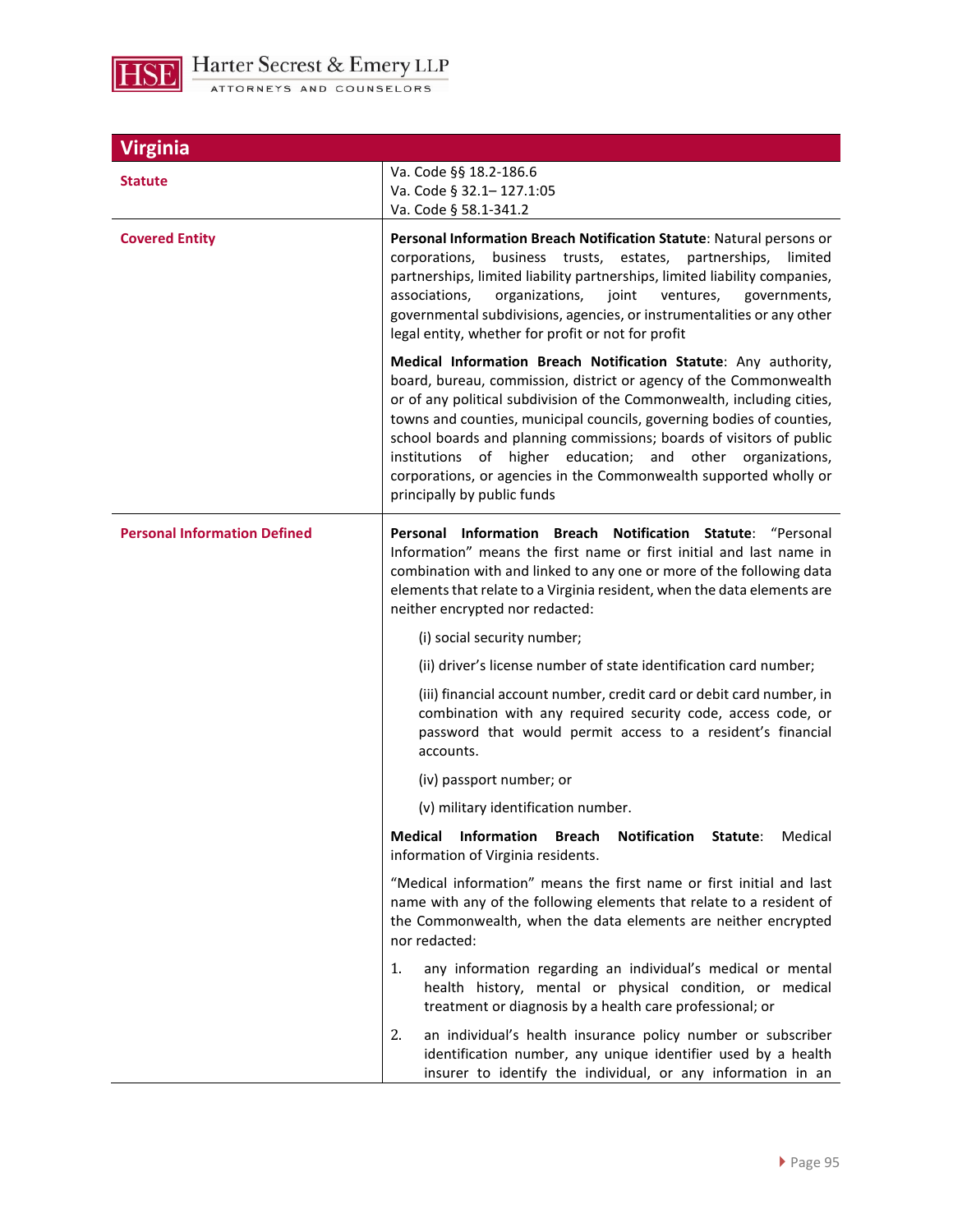

| Virginia                                |                                                                                                                                                                                                                                                                                                                                                                                                                                                                                                                                                                                                                                                                                                                                                                                                                                                                                                                                                                                                                                                                                                                                                                                 |
|-----------------------------------------|---------------------------------------------------------------------------------------------------------------------------------------------------------------------------------------------------------------------------------------------------------------------------------------------------------------------------------------------------------------------------------------------------------------------------------------------------------------------------------------------------------------------------------------------------------------------------------------------------------------------------------------------------------------------------------------------------------------------------------------------------------------------------------------------------------------------------------------------------------------------------------------------------------------------------------------------------------------------------------------------------------------------------------------------------------------------------------------------------------------------------------------------------------------------------------|
|                                         | individual's application and claims history, including any appeals<br>records.                                                                                                                                                                                                                                                                                                                                                                                                                                                                                                                                                                                                                                                                                                                                                                                                                                                                                                                                                                                                                                                                                                  |
| <b>What Triggers Notice Requirement</b> | Personal Information Breach Notification Statute: "Breach of the<br>security of the system" means the unauthorized access and acquisition<br>of unencrypted and unredacted computerized data that compromises<br>the security or confidentiality of personal information maintained by<br>an individual or entity as part of a database of personal information<br>regarding multiple individuals and that causes, or it is reasonably<br>believed that it has or will cause, identity theft or other fraud to any<br>Virginia resident. If unencrypted or unredacted personal information<br>was or is reasonably believed to have been accessed and acquired by<br>an unauthorized person and causes, or the individual or entity<br>reasonably believes has caused or will cause, identity theft or another<br>fraud to any resident of the Commonwealth, an individual or entity<br>that owns or licenses computerized data that includes personal<br>information shall disclose any breach of the security of the system<br>following discovery or notification of the breach of the security of the<br>system to the attorney general and any affected Virginia resident. |
|                                         | <b>Medical Information Breach Notification Statute:</b>                                                                                                                                                                                                                                                                                                                                                                                                                                                                                                                                                                                                                                                                                                                                                                                                                                                                                                                                                                                                                                                                                                                         |
|                                         | "Breach of the security of the system" means unauthorized access and<br>acquisition of unencrypted and unredacted computerized data that<br>compromises the security, confidentiality, or integrity of medical<br>information maintained by an entity. If unencrypted or unredacted<br>medical information was or is reasonably believed to have been<br>accessed and acquired by an unauthorized person, an entity that owns<br>or licenses computerized data that includes medical information shall<br>disclose any breach of the security of the system following discovery<br>or notification of the breach of the security of the system to the Office<br>of the Attorney General, the Commissioner of Health, the subject of<br>the medical information, and any affected resident of the<br>Commonwealth.                                                                                                                                                                                                                                                                                                                                                               |
| <b>Encryption/Redaction Safe Harbor</b> | Personal Information Breach Notification Statute: Notification is not<br>required under either statute if the accessed personal information was<br>encrypted or redacted, and there was no access to the encryption key.                                                                                                                                                                                                                                                                                                                                                                                                                                                                                                                                                                                                                                                                                                                                                                                                                                                                                                                                                        |
|                                         | Medical Information Breach Notification Statute: Notification is not<br>required if the information is encrypted, and the encryption key was<br>not compromised, or the information was redacted.                                                                                                                                                                                                                                                                                                                                                                                                                                                                                                                                                                                                                                                                                                                                                                                                                                                                                                                                                                               |
| <b>Exemptions from Notification</b>     | Personal Information Breach Notification Statute: Notification is not<br>required if the entity concludes that there is no reasonable belief that<br>the breach has caused, or will cause, identity theft or another fraud.                                                                                                                                                                                                                                                                                                                                                                                                                                                                                                                                                                                                                                                                                                                                                                                                                                                                                                                                                     |
| <b>Timing of Notification</b>           | Personal Information Breach Notification Statute: Notification must<br>be made to the attorney general and any affected resident of Virginia<br>without unreasonable delay.                                                                                                                                                                                                                                                                                                                                                                                                                                                                                                                                                                                                                                                                                                                                                                                                                                                                                                                                                                                                     |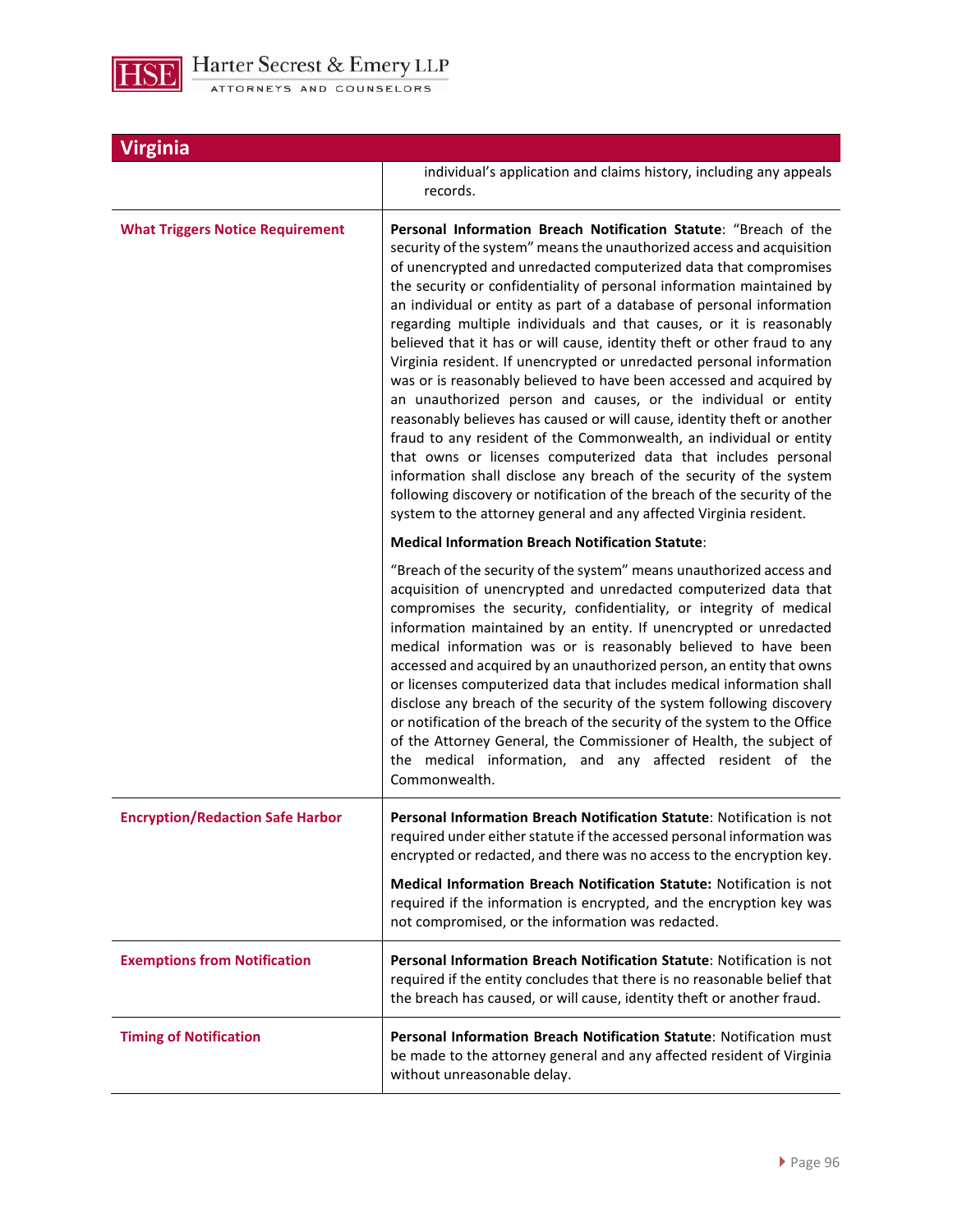

| <b>Virginia</b>                          |                                                                                                                                                                                                                                                                                                                                                                                                                                                                                                                                                                                                                                                                                                                                                     |
|------------------------------------------|-----------------------------------------------------------------------------------------------------------------------------------------------------------------------------------------------------------------------------------------------------------------------------------------------------------------------------------------------------------------------------------------------------------------------------------------------------------------------------------------------------------------------------------------------------------------------------------------------------------------------------------------------------------------------------------------------------------------------------------------------------|
|                                          | Notice required by this section may be reasonably delayed to allow the<br>individual or entity to determine the scope of the breach of the<br>security of the system and restore the reasonable integrity of the<br>system. Notice required by this section may be delayed if, after the<br>individual or entity notifies a law enforcement agency, the law<br>enforcement agency determines and advises the individual or entity<br>that the notice will impede a criminal or civil investigation, or<br>homeland or national security.                                                                                                                                                                                                            |
|                                          | If more than 1000 people are notified at one time, the individual or<br>entity must notify, without unreasonable delay, the attorney general<br>and all consumer reporting agencies that compile and maintain files<br>on consumers on a nationwide basis.                                                                                                                                                                                                                                                                                                                                                                                                                                                                                          |
|                                          | Medical Information Breach Notification Statute: The entity must<br>notify the attorney general, the Commissioner of Health, the subject<br>of the medical information, and any affected resident of the<br>Commonwealth without unreasonable delay. Notice required by this<br>section may be reasonably delayed to allow the entity to determine<br>the scope of the breach of the security of the system and restore the<br>reasonable integrity of the system. Notice required by this section may<br>be delayed if, after the entity notifies a law enforcement agency, the<br>law enforcement agency determines and advises the entity that the<br>notice will impede a criminal or civil investigation, or homeland or<br>national security. |
|                                          | If more than 1000 people at notified at one time, the entity shall notify,<br>without unreasonable delay, the attorney general and the<br>Commissioner of Health.                                                                                                                                                                                                                                                                                                                                                                                                                                                                                                                                                                                   |
| <b>Penalties/Private Cause of Action</b> | Personal Information Breach Notification Statute: The Attorney<br>General may bring an action to address violations by imposing a civil<br>penalty not to exceed \$150,000 per breach of the security of the<br>system or series of breaches of a similar nature that are discovered in<br>a single investigation. Nothing shall limit an individual from recovering<br>direct economic damages from a violation of this law.                                                                                                                                                                                                                                                                                                                       |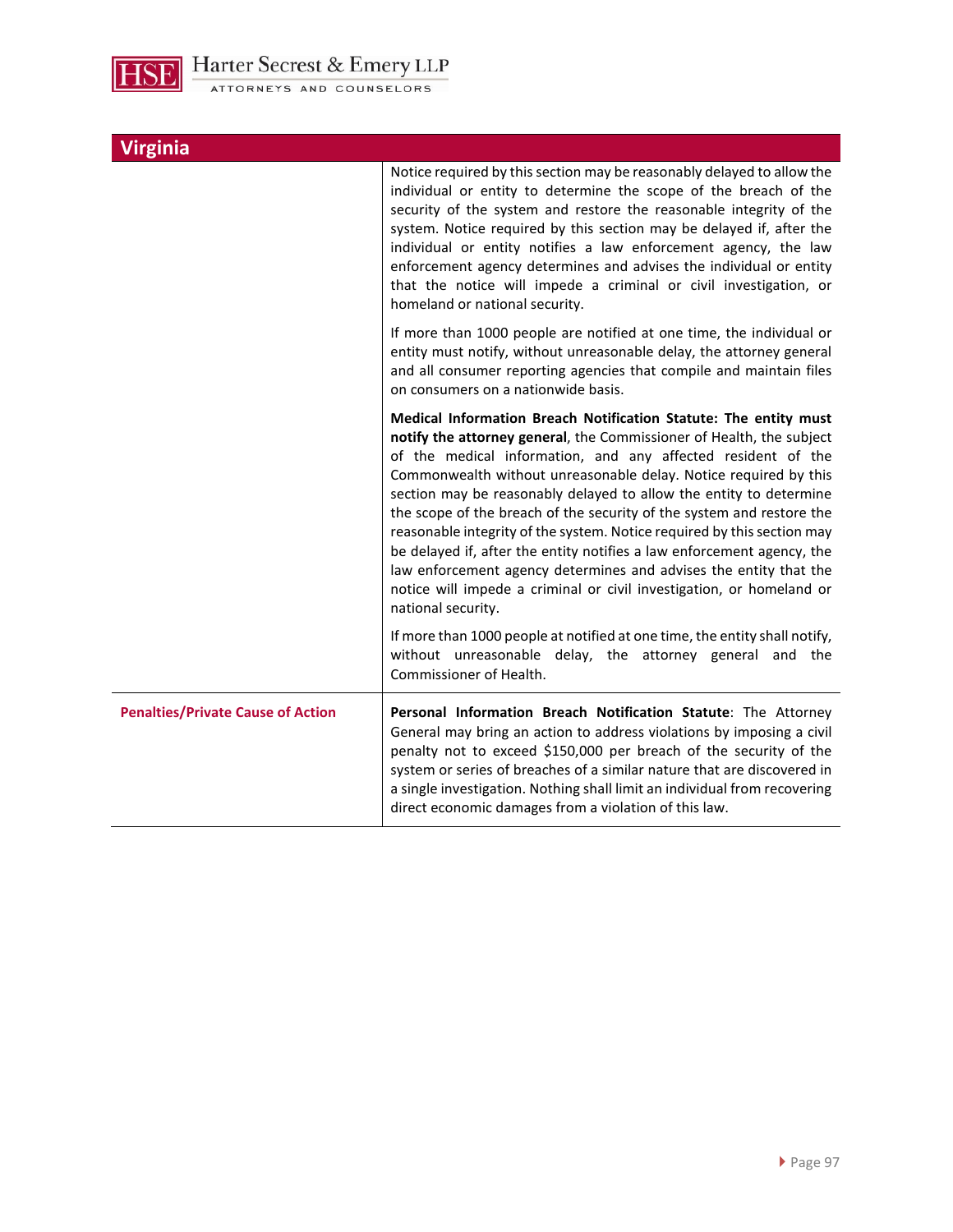

| <b>Washington</b>                       |                                                                                                                                                                                                                                                                                                |
|-----------------------------------------|------------------------------------------------------------------------------------------------------------------------------------------------------------------------------------------------------------------------------------------------------------------------------------------------|
| Statute                                 | Wash. Rev. Code §§ 19.255.010 et seq.                                                                                                                                                                                                                                                          |
| <b>Covered Entity</b>                   | Any person or business that conducts business in this state and that<br>owns or licenses data that includes personal information.                                                                                                                                                              |
| <b>Personal Information Defined</b>     | An individual's first name or first initial and last name in combination<br>with any one or more of the following data elements:                                                                                                                                                               |
|                                         | (i) social security number;                                                                                                                                                                                                                                                                    |
|                                         | (ii) driver's license number or Washington identification card<br>number;                                                                                                                                                                                                                      |
|                                         | (iii) account number or credit or debit card number, in<br>combination with any required security code, access code, or<br>password that would permit access to an individual's financial<br>account;                                                                                          |
|                                         | (iv) full date of birth;                                                                                                                                                                                                                                                                       |
|                                         | (v) private key that is unique to an individual and that is used to<br>authenticate or sign an electronic document;                                                                                                                                                                            |
|                                         | (vi) student, military, or passport identification number;                                                                                                                                                                                                                                     |
|                                         | (vii) health insurance policy number or health insurance<br>identification number;                                                                                                                                                                                                             |
|                                         | (viii) any information about a consumer's medical history or<br>mental or physical condition or about a health care professional's<br>medical diagnosis or treatment of the consumer; or                                                                                                       |
|                                         | (ix) biometric data generated by automatic measurements of an<br>individual's biological characteristics such as a fingerprint,<br>voiceprint, eye retinas, irises, or other unique biological patterns<br>or characteristics that is used to identify a specific individual.                  |
|                                         | Personal Information also includes any of the data elements described<br>above without the individual's first name or first initial and last name<br>if:                                                                                                                                       |
|                                         | (A) encryption, redaction, or other methods have not rendered<br>the data element or combination of data elements unusable; and                                                                                                                                                                |
|                                         | (B) the data element or combination of data elements would<br>enable a person to commit identity theft against the individual.                                                                                                                                                                 |
|                                         | Personal Information also includes a username or email address in<br>combination with a password or security questions and answers that<br>would permit access to an online account.                                                                                                           |
| <b>What Triggers Notice Requirement</b> | "Breach of the security of the system" means unauthorized acquisition<br>of data the compromises the security, confidentiality, or integrity of<br>personal information. The breach shall be disclosed to residents whose<br>personal information was, or is reasonably believed to have been, |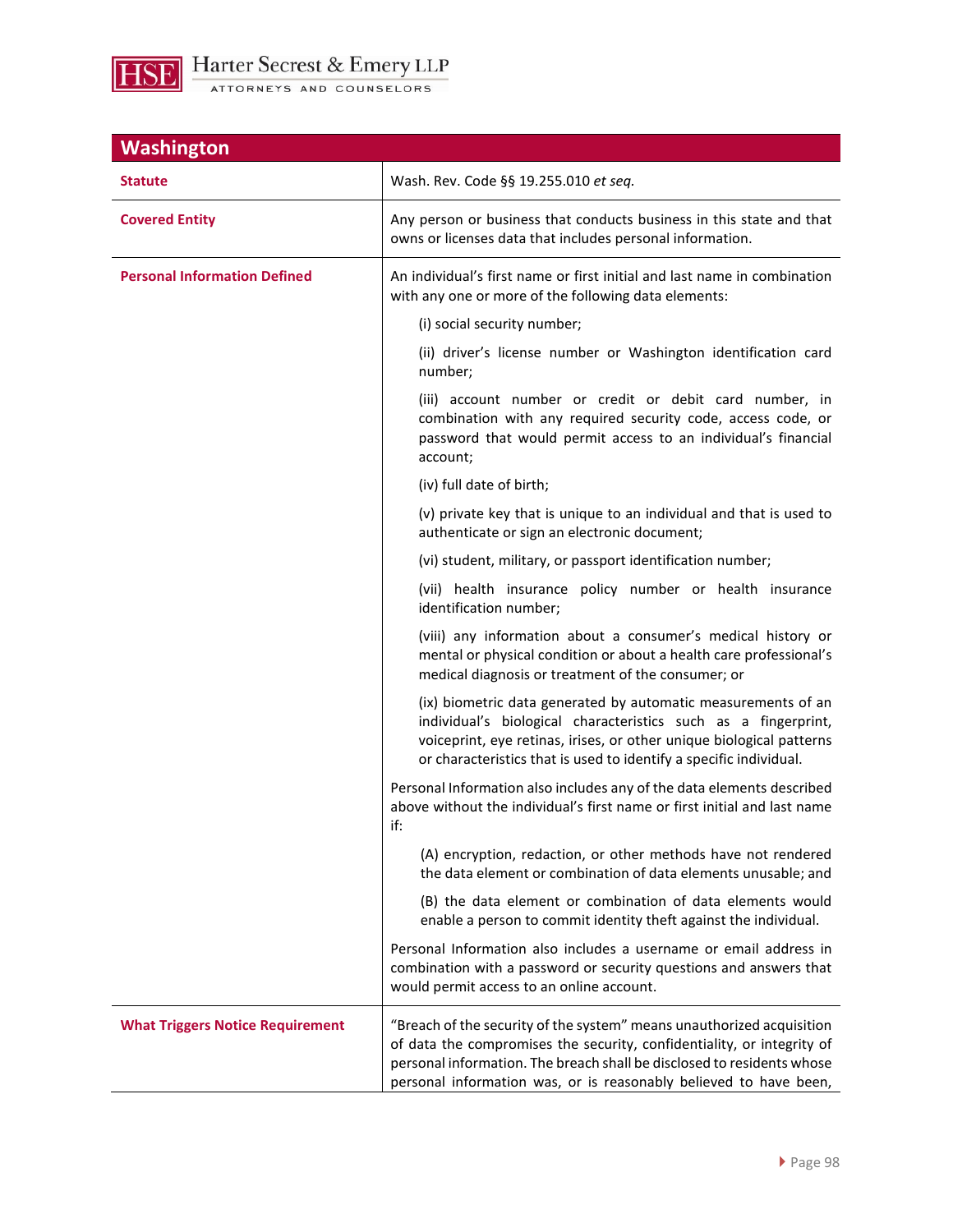

| <b>Washington</b>                        |                                                                                                                                                                                                                                                                                                                                                                                                          |
|------------------------------------------|----------------------------------------------------------------------------------------------------------------------------------------------------------------------------------------------------------------------------------------------------------------------------------------------------------------------------------------------------------------------------------------------------------|
|                                          | acquired by an unauthorized person and the personal information was<br>not secured.                                                                                                                                                                                                                                                                                                                      |
| <b>Encryption/Redaction Safe Harbor</b>  | Notification is not required if the accessed personal information was<br>encrypted, unless the confidential process, encryption key, or other<br>means to decipher the secured information was also acquired by an<br>unauthorized person.                                                                                                                                                               |
| <b>Exemptions from Notification</b>      | Notice is not required if the breach of the security of the system is not<br>reasonably likely to subject consumers to a risk of harm.                                                                                                                                                                                                                                                                   |
| <b>Timing of Notification</b>            | Notice must be given to residents in the most expedient time possible<br>and without unreasonable delay, no more than 30 calendar days after<br>the breach was discovered, unless at the request of law enforcement<br>consistent with legitimate needs of law enforcement or any measures<br>necessary to determine the scope of the breach and restore the<br>reasonable integrity of the data system. |
|                                          | Notification may be delayed if the entity contacts a law enforcement<br>agency after discovery of a breach of the security of the system and a<br>law enforcement agency determines that the notification will impede<br>a criminal investigation.                                                                                                                                                       |
|                                          | An entity that is required to notify more than 500 hundred residents<br>as a result of a single breach, must notify the attorney general no more<br>than 30 days after the breach was discovered.                                                                                                                                                                                                        |
| <b>Penalties/Private Cause of Action</b> | The attorney general may enforce this statute. A violation is an unfair<br>deceptive act in trade or commerce and an unfair method of<br>competition.                                                                                                                                                                                                                                                    |
|                                          | A consumer injured may institute a civil action to recover damages.                                                                                                                                                                                                                                                                                                                                      |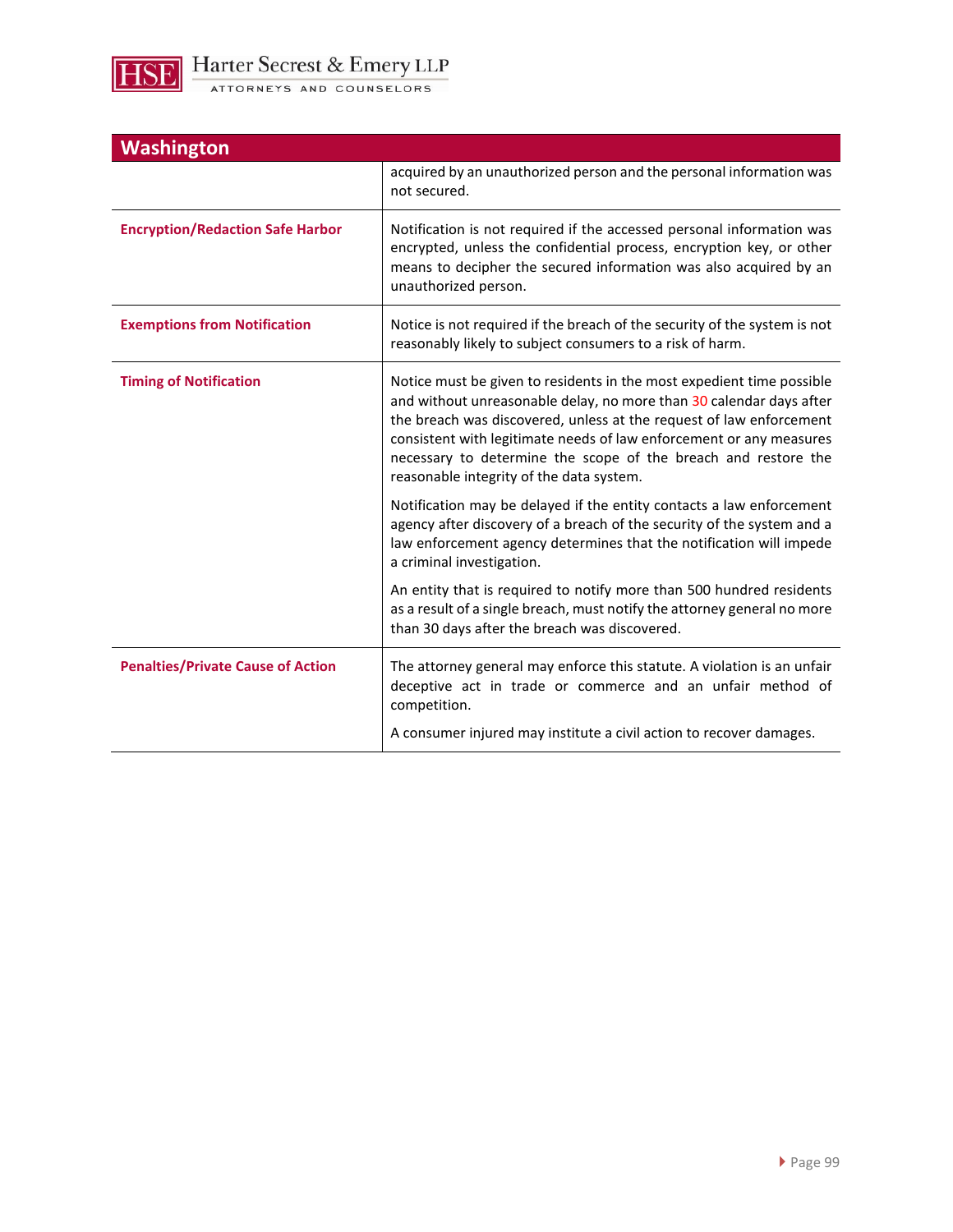

| <b>West Virginia</b>                    |                                                                                                                                                                                                                                                                                                                                                                                                                                                                                                                                                                                                                                                                                                                                                                                                                                                                                                                                                                                              |
|-----------------------------------------|----------------------------------------------------------------------------------------------------------------------------------------------------------------------------------------------------------------------------------------------------------------------------------------------------------------------------------------------------------------------------------------------------------------------------------------------------------------------------------------------------------------------------------------------------------------------------------------------------------------------------------------------------------------------------------------------------------------------------------------------------------------------------------------------------------------------------------------------------------------------------------------------------------------------------------------------------------------------------------------------|
| <b>Statute</b>                          | W. Va. Code §§ 46A-2A-101 et seq.                                                                                                                                                                                                                                                                                                                                                                                                                                                                                                                                                                                                                                                                                                                                                                                                                                                                                                                                                            |
| <b>Covered Entity</b>                   | Individuals or corporations, business trusts, estates, partnerships,<br>limited partnerships, limited liability partnerships, limited liability<br>companies, associations, organizations, joint ventures, governments,<br>governmental subdivisions, agencies or instrumentalities, or any other<br>legal entity, whether for profit or not for profit, that owns or licenses<br>computerized data that includes personal information.                                                                                                                                                                                                                                                                                                                                                                                                                                                                                                                                                      |
| <b>Personal Information Defined</b>     | An individual's first name or first initial and last name linked to any one<br>or more of the following data elements that relate to a West Virginia<br>resident, when the data elements are neither encrypted nor redacted<br>(i) social security number;<br>(ii) driver's license number or state identification card number;<br>(iii) financial account number, or credit card, or debit card number<br>in combination with any required security code, access code or<br>password that would permit access to a resident's financial<br>accounts.                                                                                                                                                                                                                                                                                                                                                                                                                                        |
| <b>What Triggers Notice Requirement</b> | "Breach of the security of a system" means the unauthorized access<br>and acquisition of unencrypted and unredacted computerized data<br>that compromises the security or confidentiality of personal<br>information maintained by an individual or entity as part of a database<br>of personal information regarding multiple individuals and that causes<br>the individual or entity to reasonably believe that the breach of<br>security has caused or will cause identity theft or other fraud to any<br>resident of West Virginia. The entity must give notice of any breach of<br>the security of a system, following discovery or notification of the<br>breach, to any resident whose unencrypted and unredacted personal<br>information was, or is reasonably believed to have been, accessed and<br>acquired by an unauthorized person and that causes, or it is reasonably<br>believed that it has or will cause, identity theft or other fraud to any<br>West Virginia resident. |
| <b>Encryption/Redaction Safe Harbor</b> | Notification is not required if the accessed personal information was<br>encrypted or redacted, and there was no access to the encryption key<br>and no reasonable belief that the breach caused or will cause identity<br>theft or other fraud to any resident of West Virginia.                                                                                                                                                                                                                                                                                                                                                                                                                                                                                                                                                                                                                                                                                                            |
| <b>Exemptions from Notification</b>     | Notification is required only if the entity reasonably believes the<br>breach has or will cause identity theft or other fraud to any West<br>Virginia resident.                                                                                                                                                                                                                                                                                                                                                                                                                                                                                                                                                                                                                                                                                                                                                                                                                              |
| <b>Timing of Notification</b>           | Notice must be made without unreasonable delay unless steps are<br>necessary to determine the scope of the breach and to restore the<br>reasonable integrity of the system.                                                                                                                                                                                                                                                                                                                                                                                                                                                                                                                                                                                                                                                                                                                                                                                                                  |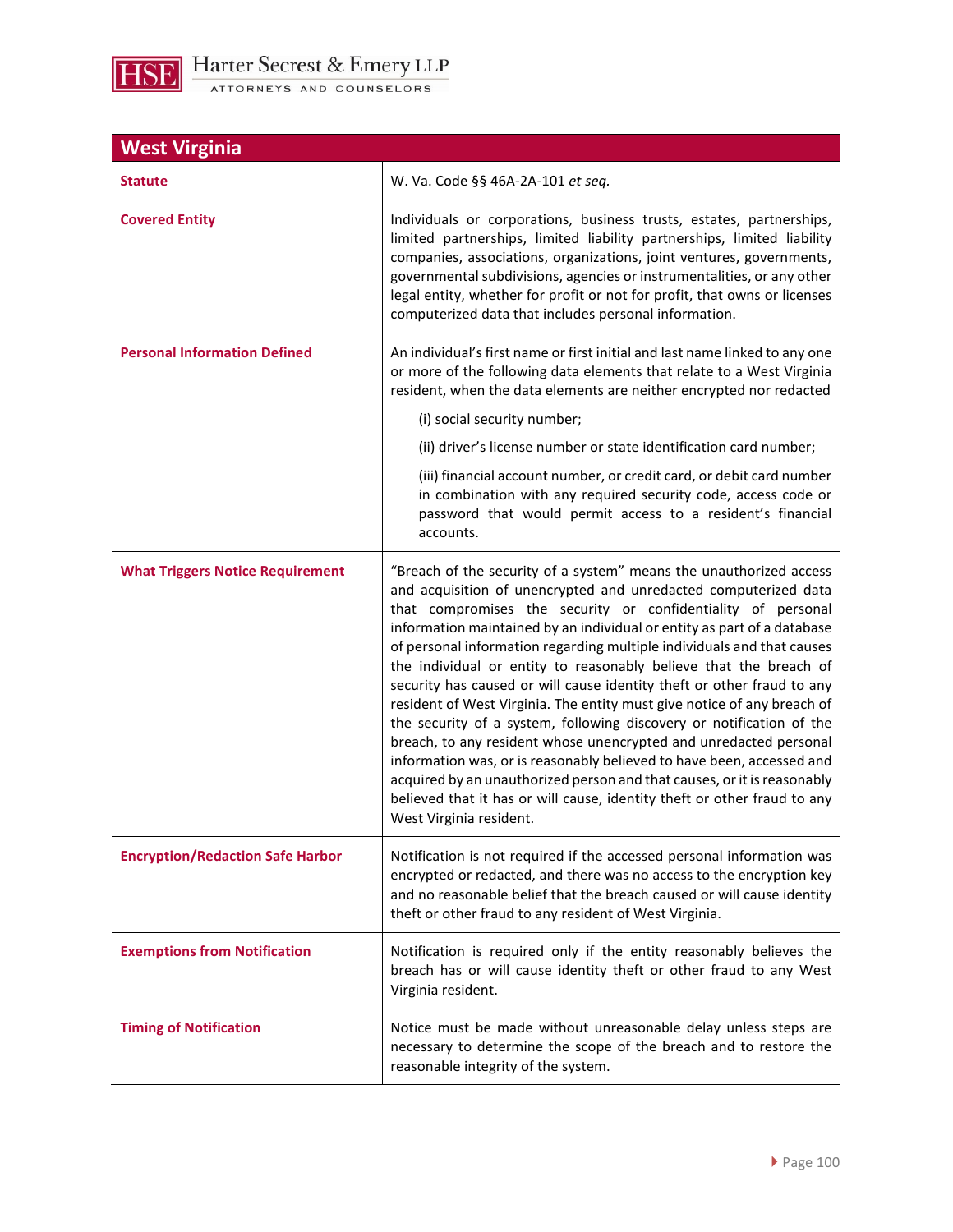

| <b>West Virginia</b>                     |                                                                                                                                                                                                                                                                                                                                                                                                                                                                                                                                             |
|------------------------------------------|---------------------------------------------------------------------------------------------------------------------------------------------------------------------------------------------------------------------------------------------------------------------------------------------------------------------------------------------------------------------------------------------------------------------------------------------------------------------------------------------------------------------------------------------|
|                                          | Notice may be delayed if a law enforcement agency determines and<br>advises the entity that the notice will impede a criminal or civil<br>investigation or homeland or national security.                                                                                                                                                                                                                                                                                                                                                   |
|                                          | If notice to more than 1000 individuals is required, the entity shall also<br>notify, without unreasonable delay, all consumer reporting agencies<br>that compile and maintain files on a nationwide basis.                                                                                                                                                                                                                                                                                                                                 |
| <b>Penalties/Private Cause of Action</b> | Failure to comply constitutes an unfair or deceptive act of practice,<br>which may be enforced by the Attorney General. The Attorney General<br>shall have exclusive authority to bring an action. No civil penalty may<br>be assessed in an action unless the court finds that the defendant has<br>engaged in a course of repeated and willful violations. No civil penalty<br>shall exceed \$150,000 per breach of security of the system or series of<br>breaches of a similar nature that are discovered in a single<br>investigation. |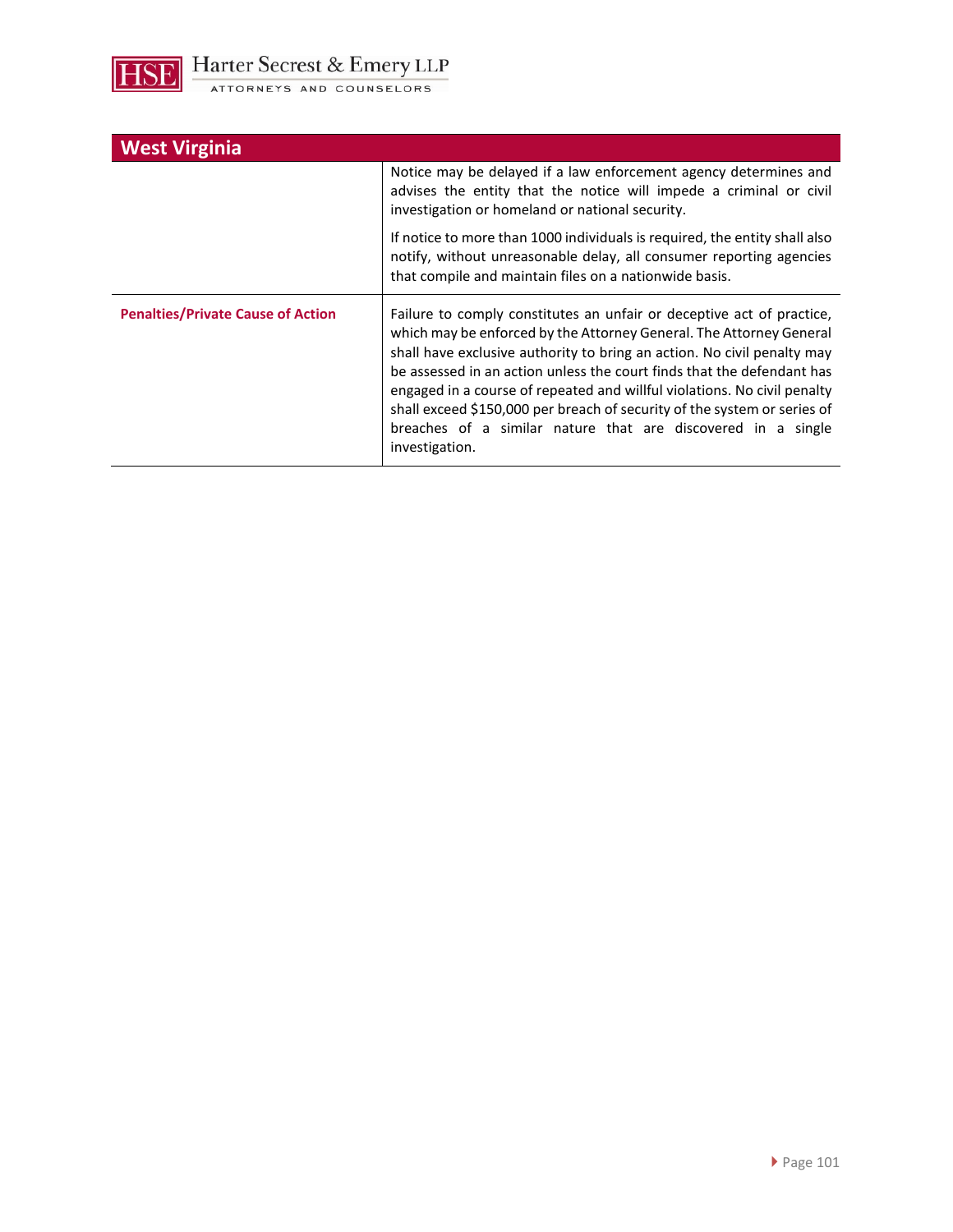

| <b>Wisconsin</b>                        |                                                                                                                                                                                                                                                                                                                  |
|-----------------------------------------|------------------------------------------------------------------------------------------------------------------------------------------------------------------------------------------------------------------------------------------------------------------------------------------------------------------|
| <b>Statute</b>                          | Wis. Stat. § 134.98                                                                                                                                                                                                                                                                                              |
| <b>Covered Entity</b>                   | An entity whose principal place of business is located in this state or<br>an entity that maintains or licenses personal information in this state,<br>or an entity whose principal place of business is not located in this<br>state knows that personal information pertaining to a resident of this<br>state. |
|                                         | An entity means a person, other than an individual, that does any of<br>the following:                                                                                                                                                                                                                           |
|                                         | (i) Conducts business in this state and maintains personal<br>information in the ordinary course of business.                                                                                                                                                                                                    |
|                                         | (ii) Licenses personal information in this state.                                                                                                                                                                                                                                                                |
|                                         | (iii) Maintains for a resident of this state a depository account.                                                                                                                                                                                                                                               |
|                                         | (iv) Lends money to a resident of this state.                                                                                                                                                                                                                                                                    |
|                                         | "Entity" includes all of the following:                                                                                                                                                                                                                                                                          |
|                                         | (i) The state and any office, department, independent agency,<br>authority, institution, association, society, or other body in state<br>government created or authorized to be created by the<br>constitution or any law, including the legislature and the courts.                                             |
|                                         | (ii) A city, village, town, or county.                                                                                                                                                                                                                                                                           |
| <b>Personal Information Defined</b>     | An individual's last name and the individual's first name or first initial,<br>in combination with and linked to any of the following elements, if the<br>element is not publicly available information and is not encrypted,<br>redacted, or altered in a manner that renders the element unreadable:           |
|                                         | (i) the individual's Social Security number;                                                                                                                                                                                                                                                                     |
|                                         | (ii) the individual's driver's license number or state identification<br>number;                                                                                                                                                                                                                                 |
|                                         | (iii) the number of the individual's financial account number,<br>including a credit or debit card account number, or any security<br>code, access code, or password that would permit access to the<br>individual's financial account;                                                                          |
|                                         | (iv) DNA profile; or                                                                                                                                                                                                                                                                                             |
|                                         | (v) the individual's unique biometric data, including fingerprint,<br>voice print, retina or iris image, or any other unique physical<br>representation.                                                                                                                                                         |
| <b>What Triggers Notice Requirement</b> | If an entity knows that personal information in its possession has been<br>acquired by an unauthorized person, the entity shall make reasonable<br>efforts to notify each subject of the personal information.                                                                                                   |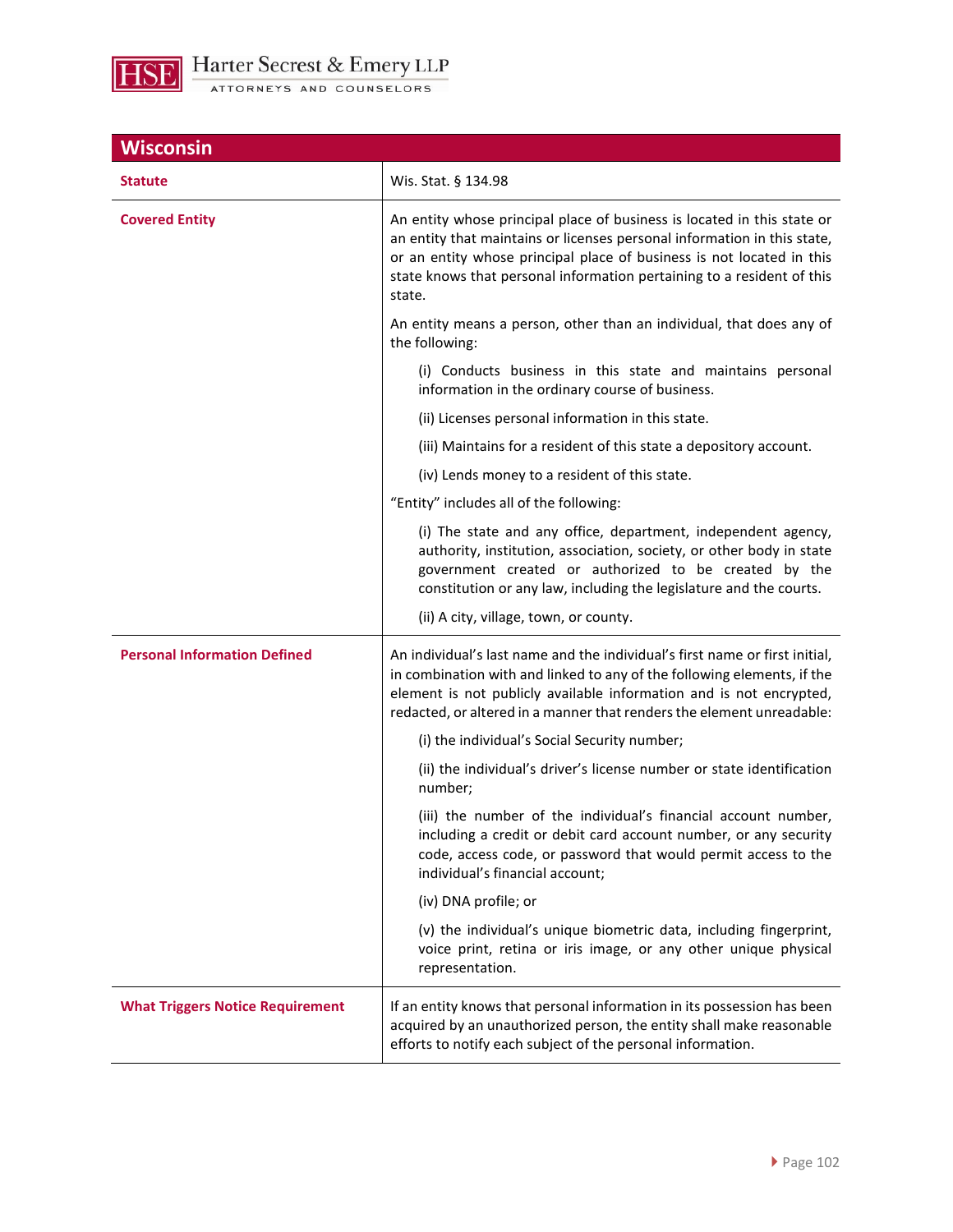

| <b>Wisconsin</b>                         |                                                                                                                                                                                                                                                                                                                           |
|------------------------------------------|---------------------------------------------------------------------------------------------------------------------------------------------------------------------------------------------------------------------------------------------------------------------------------------------------------------------------|
| <b>Encryption/Redaction Safe Harbor</b>  | Notification is not required if one of the data elements linked to an<br>individual's name is encrypted, redacted, or altered in a manner that<br>renders the element unreadable.                                                                                                                                         |
| <b>Exemptions from Notification</b>      | Notification is not required if the acquisition of personal information<br>does not create a material risk of identity theft or fraud to the subject<br>of the personal information.                                                                                                                                      |
| <b>Timing of Notification</b>            | Notice must be provided within a reasonable time, not to exceed 45<br>days after the entity learns of the acquisition of personal information.<br>A determination as to reasonableness shall include consideration of<br>the number of notices that an entity must provide and the methods of<br>available communication. |
|                                          | Notification may be delayed if a law enforcement agency determines<br>this is necessary to protect an investigation or homeland security.                                                                                                                                                                                 |
|                                          | If notification is required for more than 1000 individuals, the entity<br>shall without unreasonable delay notify all consumer reporting<br>agencies that compile and maintain files on consumers on a<br>nationwide basis.                                                                                               |
| <b>Penalties/Private Cause of Action</b> | Failure to comply with this section is not negligence or a breach of any<br>duty, but may be evidence of negligence or breach of a legal duty.                                                                                                                                                                            |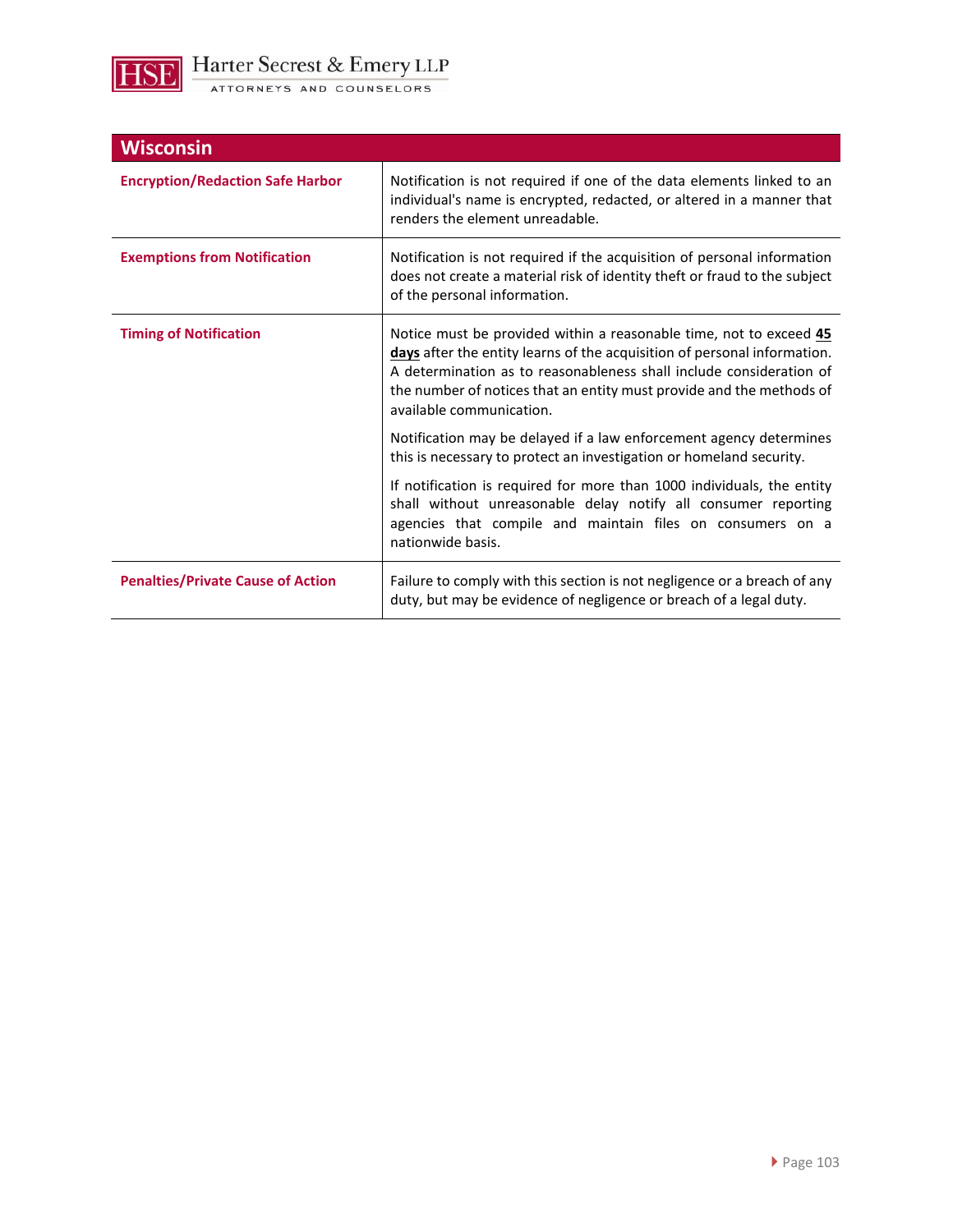

| <b>Wyoming</b>                          |                                                                                                                                                                                                                                                                                                                                                        |
|-----------------------------------------|--------------------------------------------------------------------------------------------------------------------------------------------------------------------------------------------------------------------------------------------------------------------------------------------------------------------------------------------------------|
| <b>Statute</b>                          | Wyo. Stat. §§ 6-3-901, 40-12-501, 40-12-502                                                                                                                                                                                                                                                                                                            |
| <b>Covered Entity</b>                   | An individual or commercial entity that conducts business in Wyoming<br>and that owns or licenses computerized data that includes personal<br>identifying information about a resident of Wyoming.                                                                                                                                                     |
| <b>Personal Information Defined</b>     | "Personal identifying information", which includes the first name or<br>first initial and last name of a person combined with one or more of<br>the following data elements when either the name or the data<br>elements are unredacted:                                                                                                               |
|                                         | (i) Address;                                                                                                                                                                                                                                                                                                                                           |
|                                         | (ii) Telephone number;                                                                                                                                                                                                                                                                                                                                 |
|                                         | (iii) Social Security number;                                                                                                                                                                                                                                                                                                                          |
|                                         | (iv) driver's license number;                                                                                                                                                                                                                                                                                                                          |
|                                         | (v) account number, credit card number or debit card number<br>combined with any security code, access code or password that<br>would allow access to a financial account of the person;                                                                                                                                                               |
|                                         | (iv) Tribal identification card;                                                                                                                                                                                                                                                                                                                       |
|                                         | (vii) Federal or State government issued identification card;                                                                                                                                                                                                                                                                                          |
|                                         | (viii) shared secrets or security tokens that are known to be used<br>for data based authentication;                                                                                                                                                                                                                                                   |
|                                         | (ix) username or e-mail address combined with a password or<br>security question and answer that would permit access to an<br>online account;                                                                                                                                                                                                          |
|                                         | (x) birth or marriage certificate;                                                                                                                                                                                                                                                                                                                     |
|                                         | (xi) medical information, meaning a person's medical history,<br>mental or physical condition, or medical treatment or diagnosis by<br>a health care professional;                                                                                                                                                                                     |
|                                         | (xii) health insurance information, meaning a person's health<br>insurance policy number or subscriber identification number, any<br>unique identifier used by a health insurer to identify the person or<br>information related to a person's application and claims history;                                                                         |
|                                         | (xiii) unique biometric data, meaning data generated from<br>measurements or analysis of human body characteristics for<br>authentication purposes; or                                                                                                                                                                                                 |
|                                         | (xiv) individual taxpayer identification number.                                                                                                                                                                                                                                                                                                       |
| <b>What Triggers Notice Requirement</b> | "Breach of the security of the data system" means unauthorized<br>acquisition of computerized data that materially compromises the<br>security, confidentiality, or integrity of personal identifying<br>information that causes or it is reasonably believed that it will cause<br>loss or injury to a Wyoming resident. When an individual or entity |